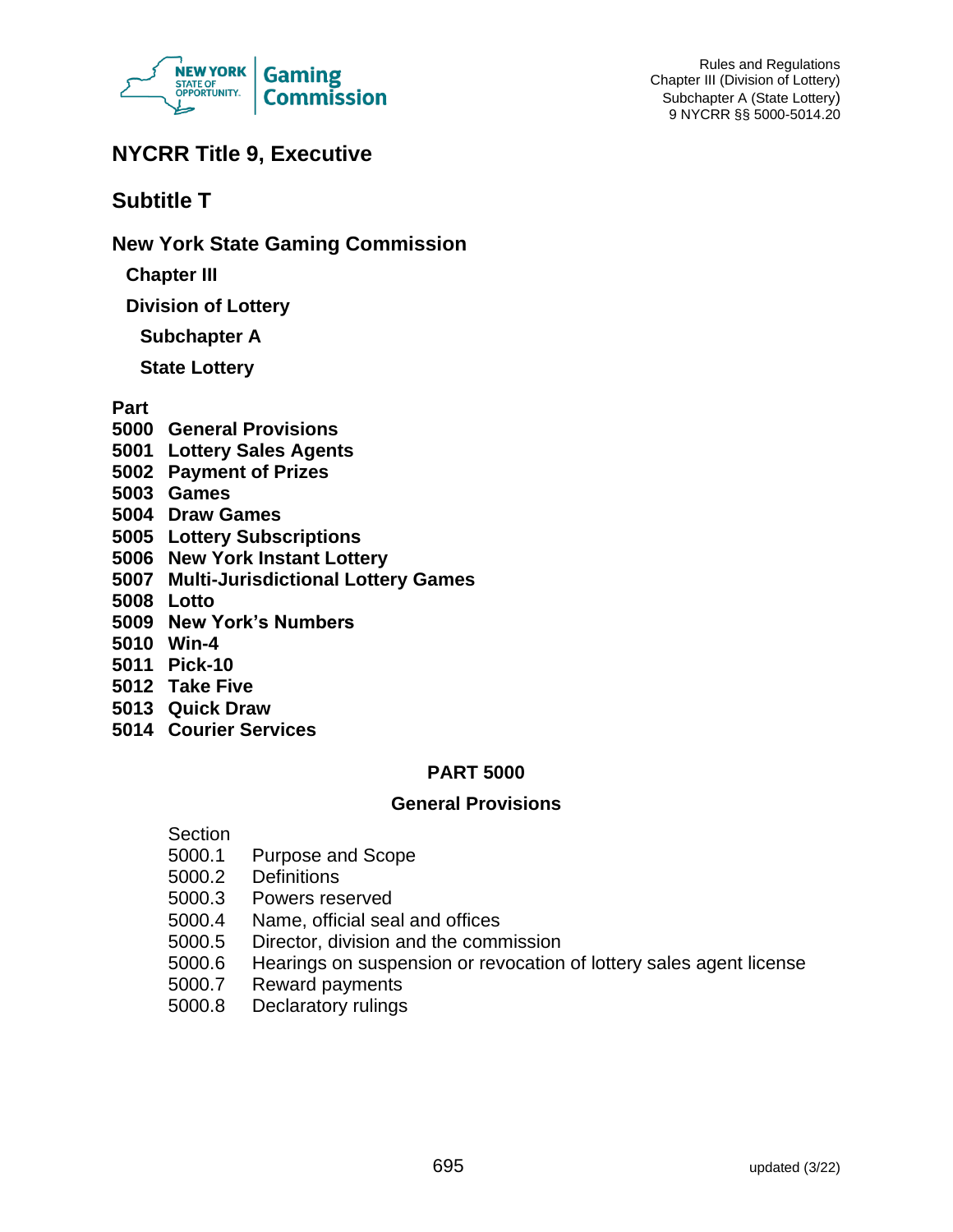

## **§ 5000.1. Purpose and scope.**

This chapter is promulgated by the commission pursuant to Article 1 of the Racing, Pari-Mutuel Wagering and Breeding Law and governs the establishment, operation, and administration of the commission in regard to the State Lottery, and such additional responsibilities as may be assigned by law. Subjects covered by this chapter include, but are not limited to: frequency of drawings, price of tickets, structure of prizes, payment of prizes, licensing of lottery sales agents, use of vending machines, safekeeping operations and control and distribution of lottery tickets. This Part pertains to the Division of Lottery and supplements those rules and regulations of general applicability promulgated by the commission.

## **§ 5000.2. Definitions.**

Unless the context indicates otherwise, the following definitions are applicable throughout this chapter.

(a) *Act* or *acts* means article 34 of the Tax Law, commonly known and cited as the New York State Lottery for Education Law and article 1 of the Racing, Pari-Mutuel Wagering and Breeding Law.

(b) *Affiliate* means a parent company or subordinate business entity of a courier service.

(c) *Agent commission* means payments to lottery sales agents, or other persons for sales, processing of claims, distribution and handling of tickets and revenue, and other services performed at the request of the director of the lottery.

(d) *Claims center* or *customer service center* means any place designated by the commission where a ticket holder or such ticket holder's representative may file a claim for a prize in accordance with instructions of such commission.

(e) *Commission* means the New York State Gaming Commission established pursuant to article 1 of the Racing, Pari-Mutuel Wagering and Breeding Law.

(f) *Courier customer* means a natural person who is the holder of an account on a network operated by a courier service and who requests delivery of a lottery ticket through such network.

(g) C*ourier service* means a person licensed pursuant to this subchapter as a vendor to carry out transactions as an agent for customers as permitted by this subchapter.

(h) *Drawing cutoff* means the deadline to purchase a lottery ticket for a particular lottery drawing as determined by the commission.

(i) *Lottery director* means the director of the Division of Lottery within the commission.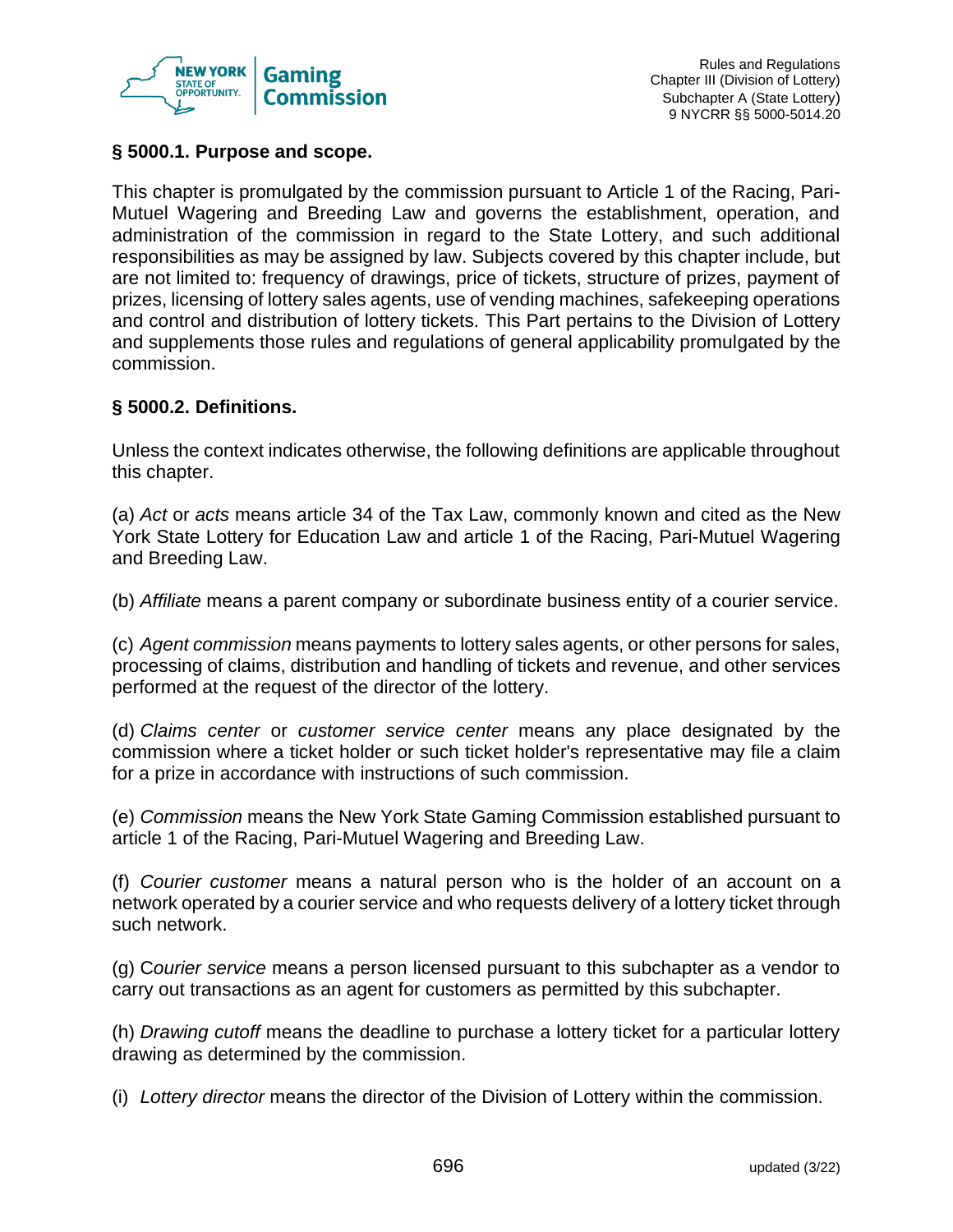

(j) *Lottery fund* means the State lottery fund established pursuant to section 92-c of the State Finance Law.

(k) *Lottery* or *State lottery* means the lottery established and operated pursuant to the Lottery for Education Law and article 1 of the Racing, Pari-Mutuel Wagering and Breeding Law.

(l) *Lottery sales agent* means a person who, or entity that, is licensed by the commission pursuant to article 1 of the Racing, Pari-Mutuel Wagering and Breeding Law and the New York State Lottery for Education Law (article 34 of the Tax Law) to sell lottery tickets.

(m)*Network* means an online-enabled technology application service or electronic system offered or used by a courier service agent that enables courier customers of the network within the State to request the courier service to purchase lottery tickets on the courier customer's behalf as the courier customer's agent and receive delivery of a facsimile or other electronic confirmation of the lottery tickets issued on behalf of the courier customer through the network.

(n) *Person* means an individual, partnership, association, organization, corporation, limited liability company, club, company, trust, estate, society, joint-stock company, receiver, trustee, assignee, referee or any other form of business organization or any other person acting in a fiduciary or representative capacity, whether appointed by a court or otherwise, and any combination of individuals, as well as agencies and instrumentalities of the State and counties, cities, towns and villages.

(o) *Ticket* means a representation, the form of which is prescribed by the commission, of the lottery play or plays sold to a player.

(p) *Ticket processing* means, with respect to a courier service, the process inclusive of the following:

(1) accepting a request to purchase lottery tickets as the courier customer's agent;

(2) generation of lottery tickets necessary to complete a request through a commission-approved lottery terminal pursuant to the requirements of section 5004.9 of this subchapter;

(3) scanning legibly the front and back of a ticket and creating an image thereof;

(4) matching the ticket to a courier customer's request and verifying the accuracy thereof; and

(5) providing a courier customer with an image of the front and back of a ticket.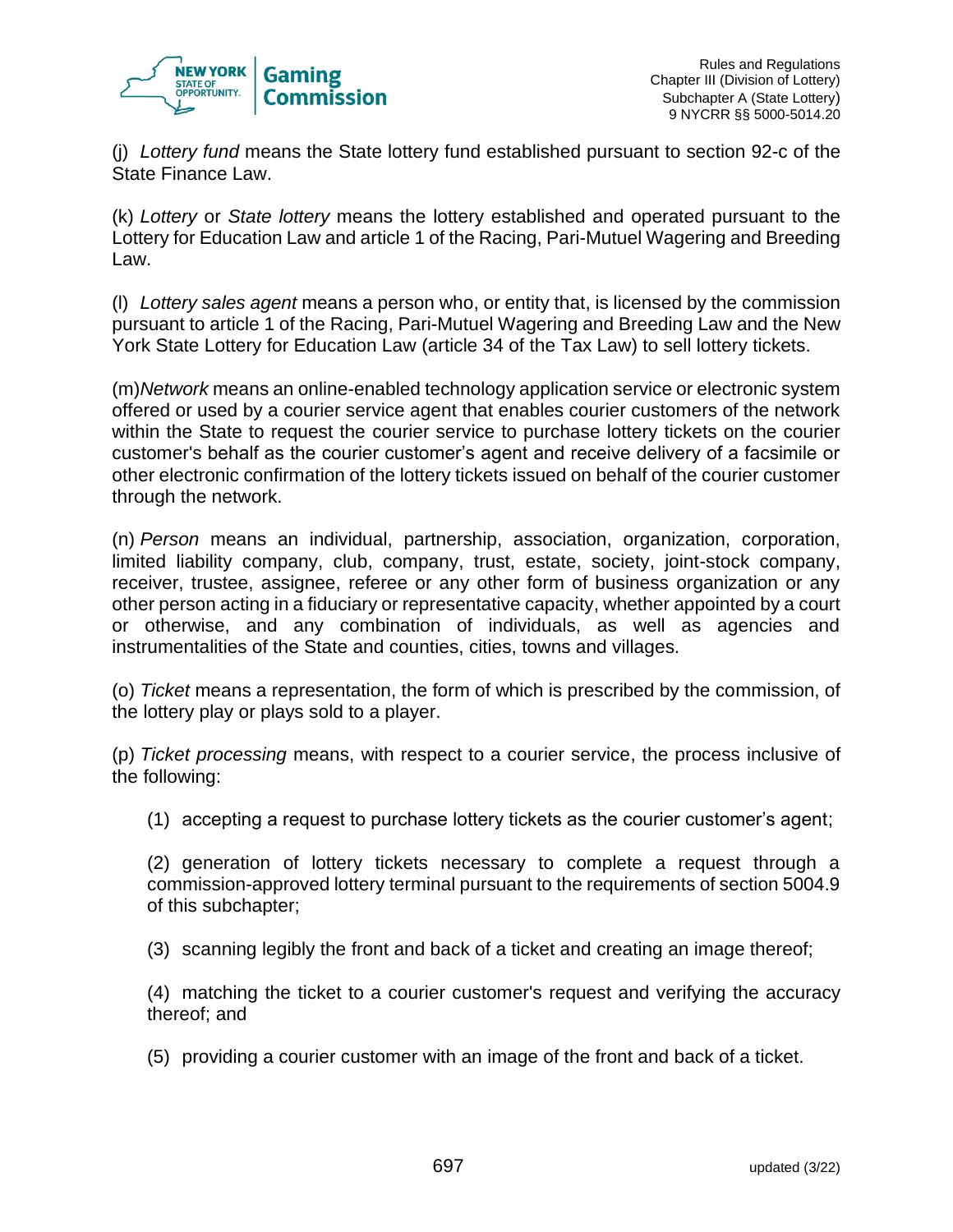

## **§ 5000.3. Powers reserved.**

All powers not specifically defined in this Chapter are reserved to the commission under the laws creating the commission and specifying the commission's powers and duties.

## **§ 5000.4. Name, official seal and offices.**

(a) The commission may use the names "New York State Lottery" or "New York Lottery" in advertisements, public announcements, correspondence, or for any other lawful purpose, and whenever so used such names shall be deemed to refer to the commission with the same force and effect as if the full name of the commission was used.

(b) The commission shall adopt an official seal, which shall be used in the cases prescribed by law and in such other cases as authorized by the commission.

(c) The principal office of the commission shall be located at: One Broadway Center, Schenectady, New York 12305. The commission may also operate such other offices and facilities as the commission may deem appropriate to fulfill the responsibilities of the commission under the Acts.

## **§ 5000.5. Director, division and the commission.**

(a) The lottery division shall be supervised by a director. The Division of Lottery shall be responsible to operate and administer the State Lottery for Education, as prescribed by Article 34 of the Tax Law, excepting responsibilities for video lottery gaming, which shall be under the Division of Gaming. Notwithstanding the foregoing, the Division of Lottery shall retain the responsibility for all aspects of promotional activities related to video lottery gaming.

(b) The commission shall have the authority to implement and execute such procedures as the commission may deem appropriate for the efficient administration of the acts, and to promulgate rules and regulations governing the establishment, administration and operation of the lottery at the commission's discretion to accomplish the purposes of the acts and to amend, repeal or supplement such rules and regulations. The commission may delegate authority to the executive director and the lottery director, at the commission's discretion.

(c) The commission shall conduct a continuous study and investigation of all matters pertinent to the efficient operation of the lottery.

(d) The commission shall maintain full and complete records of the operation of the division. The commission shall report on a regular basis to the Governor on the status of the lottery.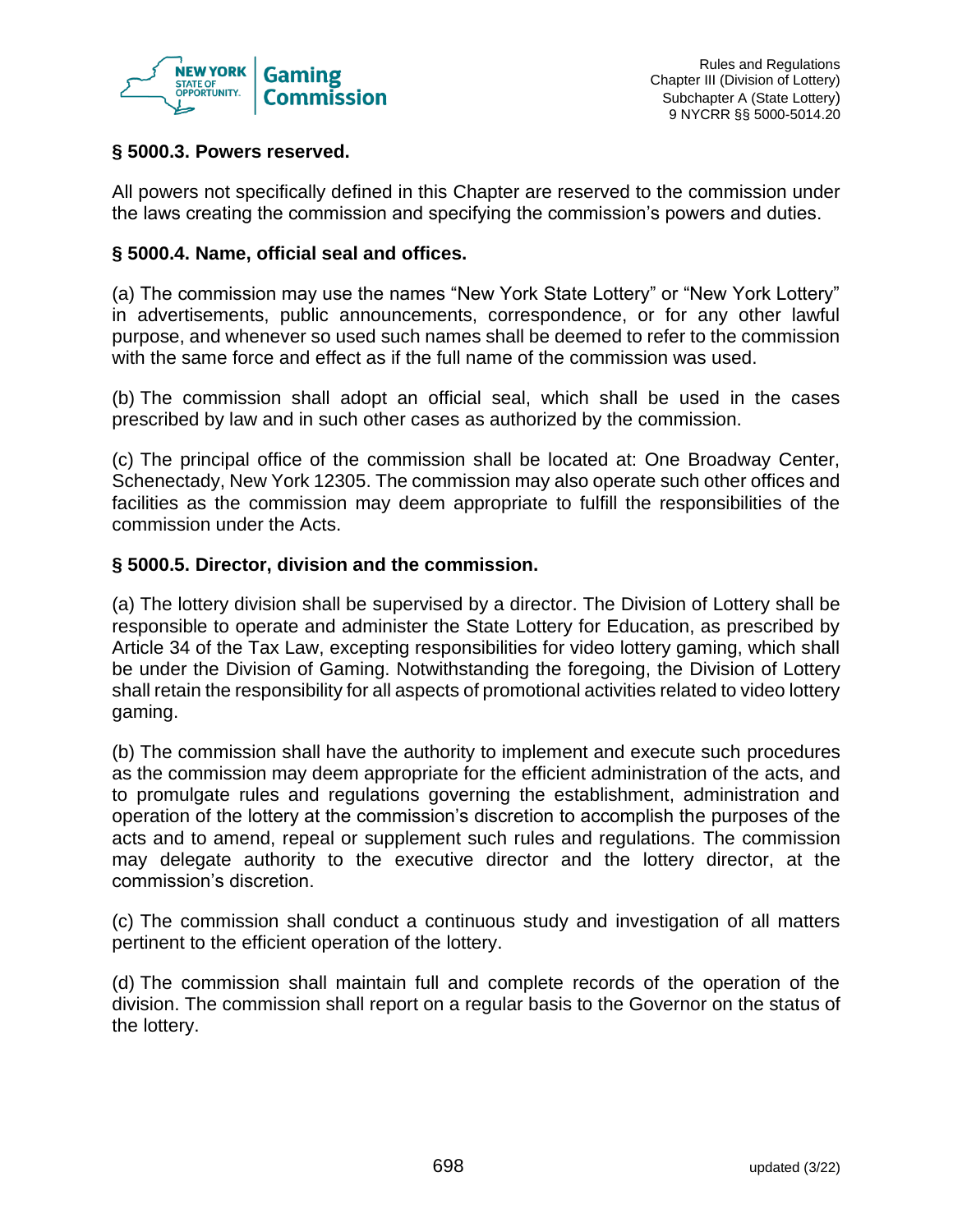

## **§ 5000.6. Hearings on suspension or revocation of lottery sales agent license.**

(a) A lottery sales agent is entitled to notice and an opportunity to be heard before suspension or revocation of the licensed provided that the Lottery sales agent requests such a hearing within 20 days from the date of notice of the suspension or revocation. If the commission or the commission's designee finds that the public health, safety, or welfare imperatively requires emergency action, and incorporates a finding to that effect in a written order, summary suspension of a Lottery sales agent license may be temporarily ordered, pending proceedings for license suspension or revocation.

(b) A petition requesting a hearing shall be in writing signed by the petitioner or an attorney on behalf of the petitioner and shall include the petitioner's mailing address.

(c) Upon receipt of a petition requesting a hearing, the commission shall issue a notice of hearing fixing the date, time and place at which the hearing shall be held, stating the legal authority and jurisdiction under which the hearing is to be held, referring to the particular sections of the statutes and rules involved, where possible setting forth a short and plain statement of matters asserted, and stating that interpreter services shall be made available, at no charge, pursuant to section 301 of the State Administrative Procedure Act provided that such interpreter services are requested a reasonable time in advance of the hearing. Upon the written application of any party, a more definite and detailed statement of the matters asserted shall be furnished whenever the director or the director's designee finds that the statement in the notice of hearing is not sufficiently definite or not sufficiently detailed. Any more definite and detailed statement so furnished shall be deemed to be a part of the notice of hearing. A notice of hearing shall give at least 10 days notice to the petitioner and other parties and shall be served either in person or by certified mail.

(d) The hearing officer shall be a person designated by the commission. Upon the filing in good faith by a party of a timely and sufficient affidavit of personal bias or disqualification of a hearing officer, the commission shall determine the matter as part of the record of the proceedings. Whenever a hearing officer is disqualified or it becomes impractical for him or her to continue, another hearing officer may be designated to continue the proceedings unless it is shown that substantial prejudice would result. The hearing officer's written report of the hearing containing findings of fact, conclusions of law, and recommended decisions shall be filed with the commission and mailed to the parties of record, and all parties of record shall have 10 days in which to file exceptions, objections, and replies thereto, after which the commission shall adopt, reverse, or modify the report and recommended decision.

(e) A party shall be required to make disclosures prior to a hearing only as provided by this subdivision. When the revocation of a lottery sales agent license is sought, any party shall, upon written demand and at least seven days prior to the date of the hearing, disclose the evidence that the party intends to introduce at the hearing, including documentary evidence and identification of witnesses who may testify at the hearing, except material protected by law from disclosure, including privileged or confidential information. If after making such disclosure, a party decides to rely on other witnesses or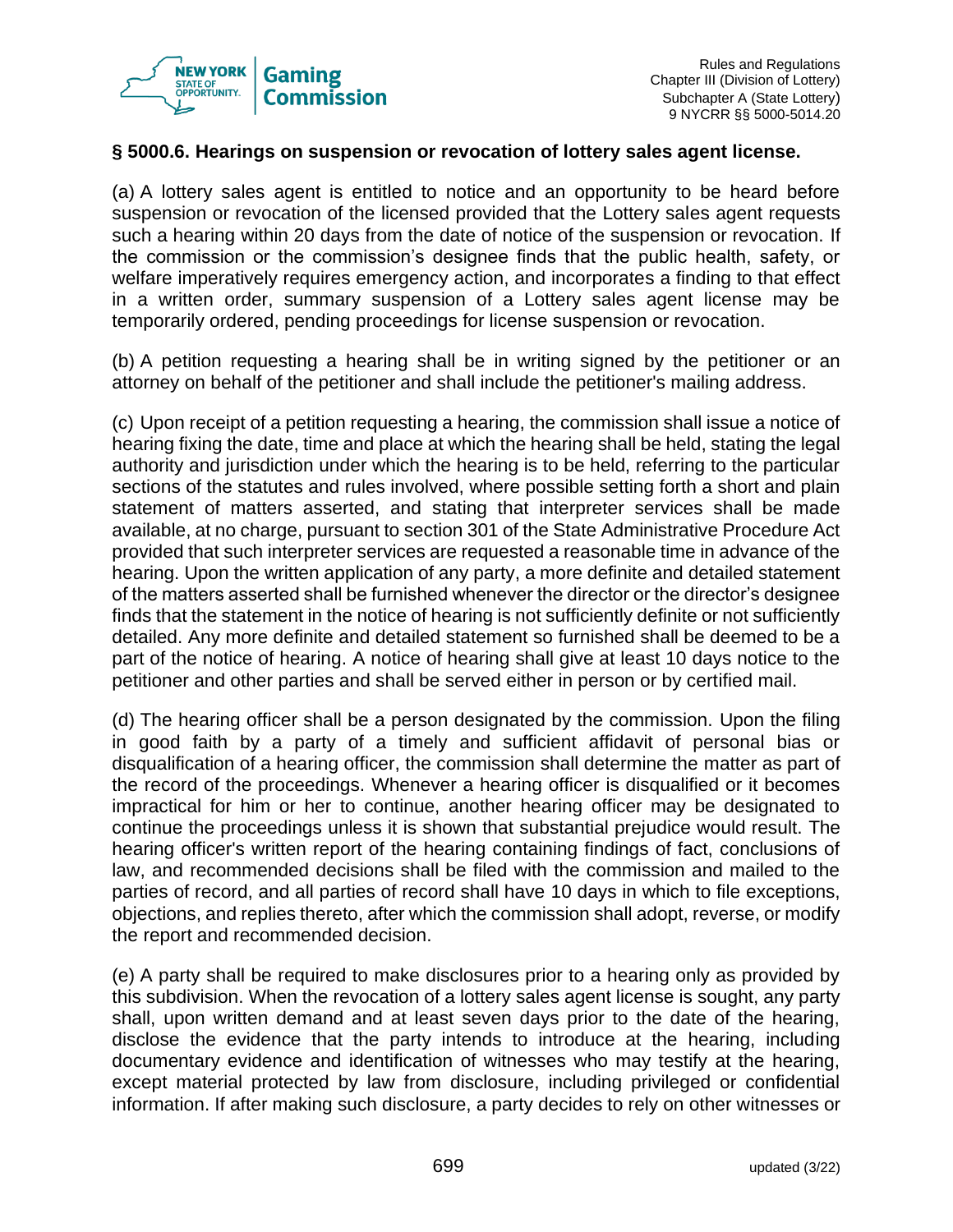

documents, the party shall, as soon as practicable, supplement such party's disclosure by providing the names of such witnesses or copies of such documents.

(f) The hearing officer shall rule on matters of procedure and evidence, and shall conduct the hearing in such manner as, in the hearing officer's discretion, will best serve the attainment of justice. The hearing officer may direct questions to any party or witness.

(g) (1) The order of proof shall be as follows:

- (i) testimony by witnesses in support of the matters asserted against the licensee;
- (ii) cross-examination of such witnesses;
- (iii) testimony by the licensee and witnesses produced by the licensee; and
- (iv) cross-examination of the licensee and the licensee's witnesses.

The hearing officer may, in the hearing officer's discretion, change the order of proof.

(2) Objections or exceptions may be made to the rulings of the hearing officer and the reasons therefor shall be stated, but such objections or exceptions will not be deemed to have been made unless duly noted on the record.

(3) The formal rules of evidence shall not be rigidly enforced in the hearing. Unless objection or exception is made, sustained, and duly noted on the record, all evidence appearing in the record shall be deemed to have been properly admitted for consideration by the commission.

(4) The introduction of cumulative evidence shall be avoided, and the hearing officer may limit the testimony of any witness that the hearing officer deems to be merely cumulative; however, the party offering such testimony may make a short avowal of the testimony that would have been given and if the witness asserts that such avowal is true, the avowal shall be made part of the record.

(5) The hearing officer shall have the authority upon application of any party to reopen an adjourned hearing for the presentation of new or additional evidence. Such application shall be in writing and shall set forth a brief description of the new or additional evidence to be presented.

(6) Oral argument may be made only before the hearing officer. Within the discretion of the hearing officer, such oral argument may be curtailed or limited.

(h) (1) The record shall include:

- (i) all notices, pleadings, motions, and intermediate rulings;
- (ii) evidence presented;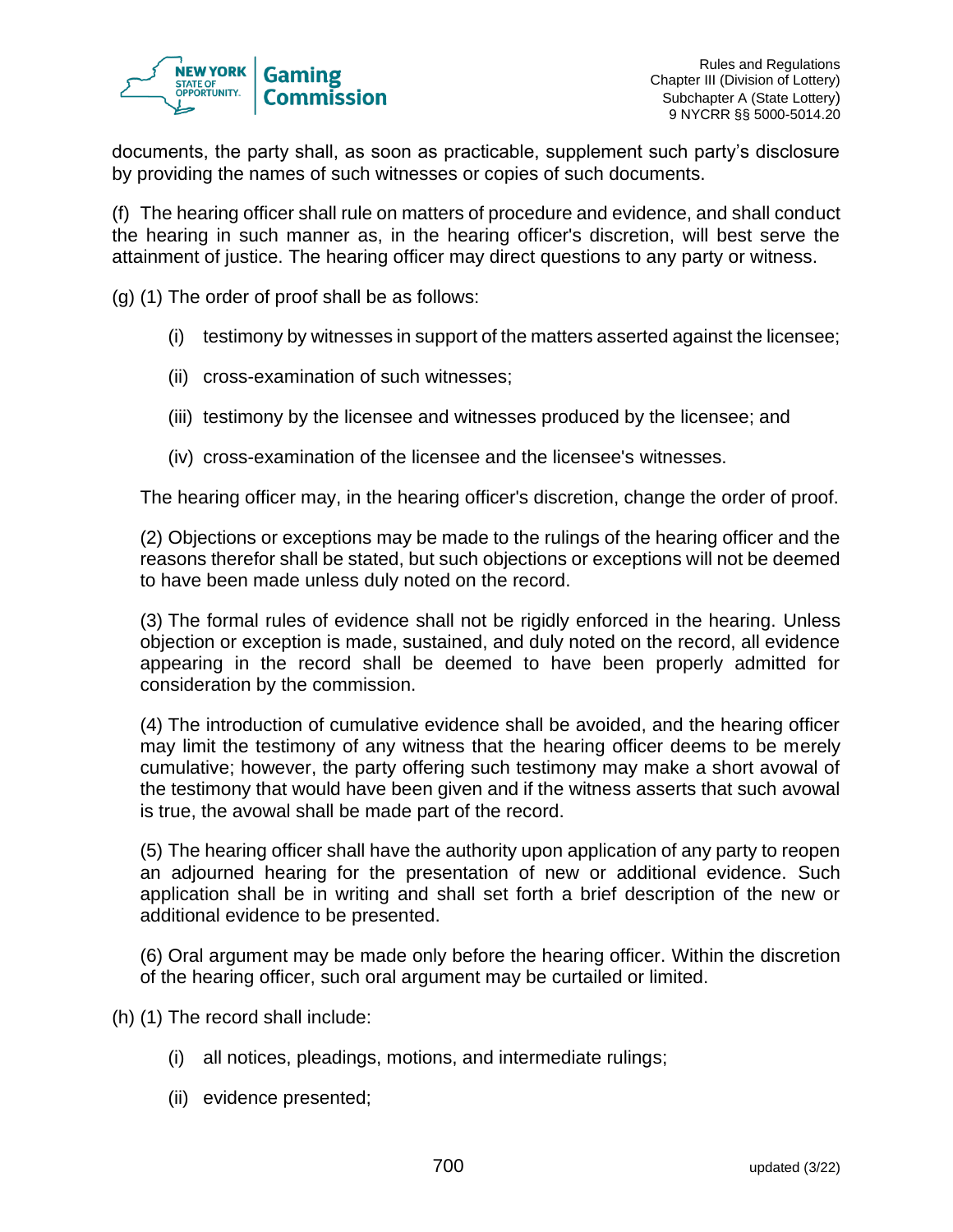

(iii) a statement of matters officially noticed except matters so obvious that a statement of them would serve no useful purpose;

(iv) questions and offers of proof, objections thereto, and rulings thereon;

(v) proposed findings and exceptions, if any;

(vi) findings of fact, conclusions of law, and recommendations made by the hearing officer; and

(vii) the decision, determination, opinion, order, or report rendered in the matter by the commission.

(2) The hearing shall be recorded by either stenographic or electronic means.

(3) Upon application made by a licensee, a copy of the record shall be furnished to the licensee. If the stenographic or electronic recording of the hearing has not been transcribed, that portion of the record shall be furnished to the licensee only upon payment of the cost of transcription.

## **§ 5000.7. Reward payments.**

The commission in the commission's discretion may authorize the payment of a reward in the amount of up to \$100 per offense to any person for information leading to the arrest and conviction of any person or persons for any offense involving the theft or misuse of lottery tickets, records, or equipment.

#### **§ 5000.8. Declaratory rulings.**

(a) On petition of any person, the commission may issue a declaratory ruling with respect to

(1) the applicability to any person, property, or state of facts of any rule or statute enforceable by the commission, or

(2) whether any action by the commission should be taken pursuant to a rule or regulation.

(b) A petition for a declaratory ruling must be submitted in writing to the commission by certified mail, return receipt requested, addressed to New York State Gaming Commission, One Broadway Center, Schenectady, NY 12305. The returned postal service receipt shall constitute proof of service, which shall be deemed effective on the day the petition is received. The petition shall state that a declaratory ruling is requested, cite the statute, rule, or regulation relied upon, and set forth a complete and precise statement of the state of facts, persons or property with respect to which a ruling is sought, together with a full disclosure of the petitioner's interest. Any facts alleged in the petition shall be verified under oath by the petitioner.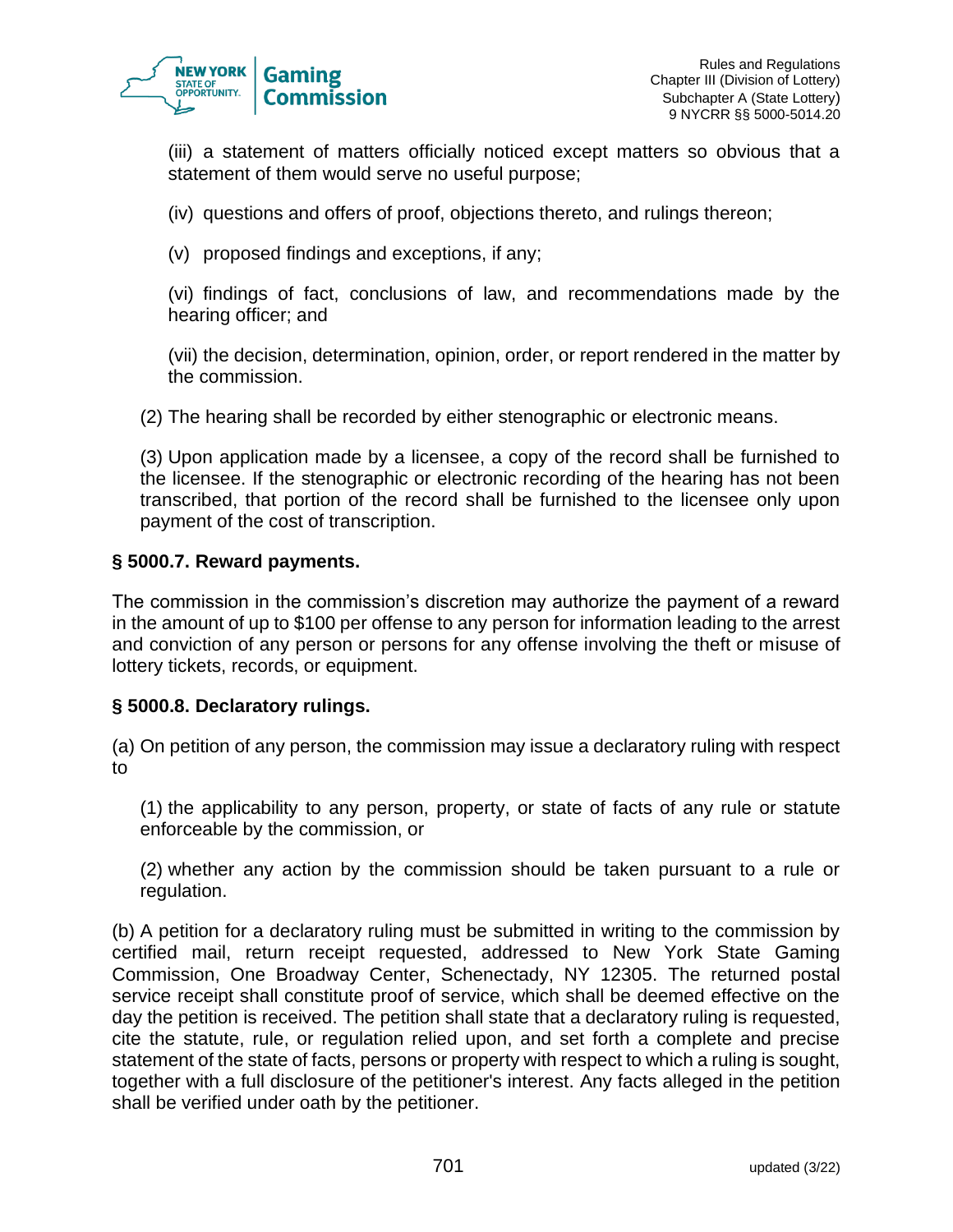

(c) Counsel to the commission shall receive any such petition and recommend a responsive declaratory ruling or advise that a petition should be declined by the commission as incomplete, ambiguous, inappropriate, or unnecessary under the facts and circumstances recited therein.

(d) The issuance of a declaratory ruling shall be within the discretion of the commission, and nothing contained in this section shall confer upon any person the right to compel the commission to issue a declaratory ruling. Within 60 days from the receipt of any petition seeking a declaratory ruling with respect to whether any action by the commission should be taken pursuant to a rule, the commission shall issue either a declaratory ruling or a statement declining to issue a declaratory ruling.

(e) The commission shall be bound by the conclusions stated in any declaratory ruling unless such ruling is

- (1) changed by the commission to be effective prospectively;
- (2) altered or set aside by a court of competent jurisdiction; or
- (3) superseded by duly enacted legislation.

(f) No opinion, letter, announcement, or other communication by the commission shall be deemed to be a declaratory ruling unless it contains a statement that it is a declaratory ruling or it is a ruling issued in response to a petition submitted pursuant to this section.

## **PART 5001**

## **Lottery Sales Agents**

#### **Section**

- 5001.1 Application
- 5001.2 Eligibility
- 5001.3 Minors
- 5001.4 Residency
- 5001.5 Issuance of license
- 5001.6 Duration of license
- 5001.7 Display of license
- 5001.8 [Reserved]
- 5001.9 Temporary licenses and special licenses
- 5001.10 Conditions of licensing
- 5001.11 License fee
- 5001.12 Bonding of lottery sales agents
- 5001.13 Non-transferability of license
- 5001.14 Access to lottery sales agent's records
- 5001.15 Location of sales
- 5001.16 Conversion to vending machines or manual sales
- 5001.17 Lottery sales agent inspections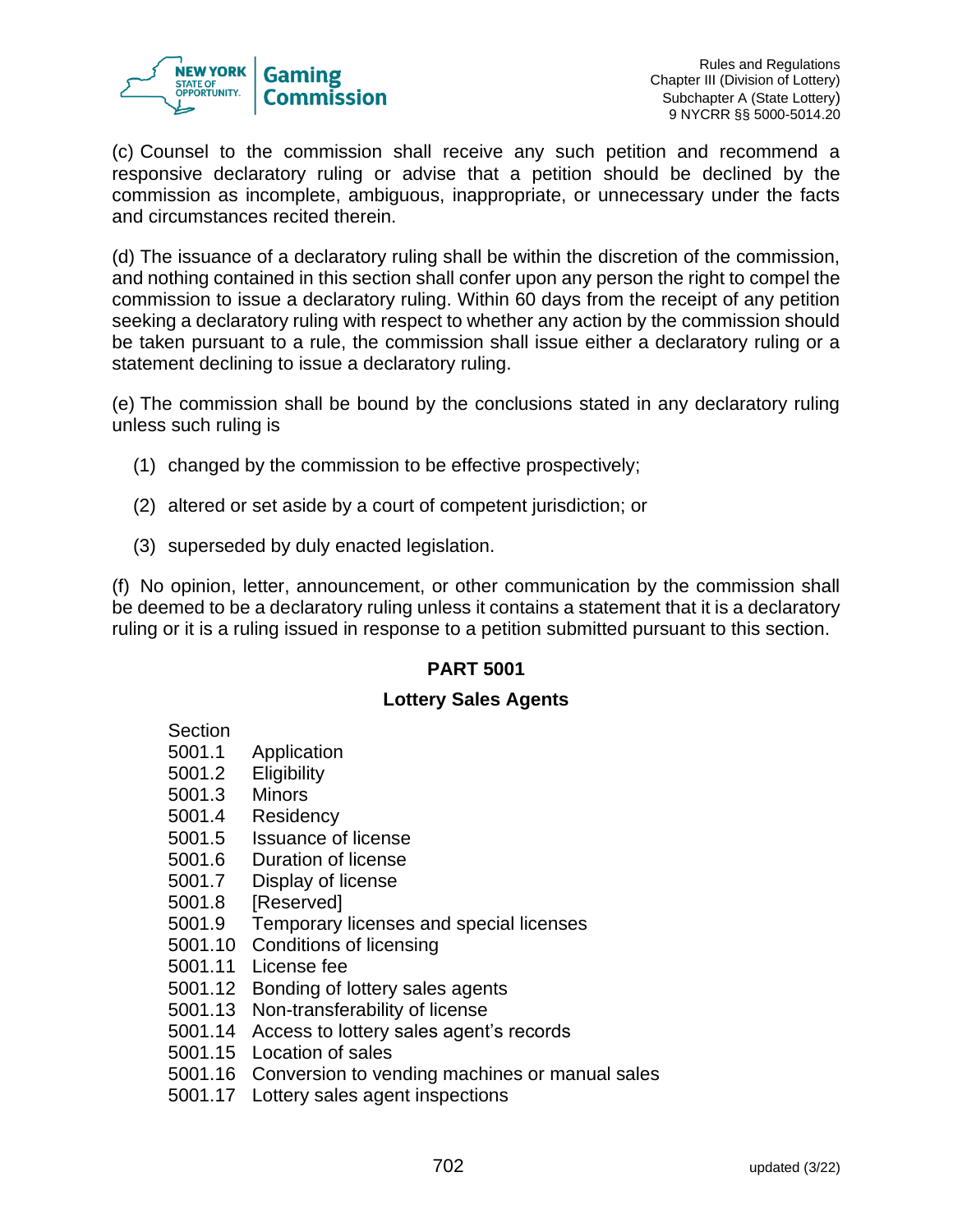

Rules and Regulations Chapter III (Division of Lottery) Subchapter A (State Lottery) 9 NYCRR §§ 5000-5014.20

- 5001.18 Sales by gaming commission
- 5001.19 Suspension and revocation
- 5001.20 Lottery sales agent accountability for lottery tickets
- 5001.21 Consignment of tickets to lottery sales agents
- 5001.22 [Reserved]
- 5001.23 [Reserved]
- 5001.24 Lottery sales agent bonus plan
- 5001.25 Deposit of lottery revenues by lottery sales agents
- 5001.26 Notification of prize winners
- 5001.27 Ticket sales
- 5001.28 Special lottery sales agents
- 5001.29 Penalty on delinquent accounts

## **§ 5001.1. Application.**

Tickets may be sold only within New York State by lottery sales agents. Any person may apply for a license to become a lottery sales agent by submitting a completed application form to the commission and any supplements thereto as may be required.

#### **§ 5001.2. Eligibility.**

(a) No license as a lottery sales agent shall be issued to any person in business exclusively as a lottery sales agent. Before issuing such a license, the commission shall consider such factors as:

(1) financial responsibility and security of the business or activity in which such person is engaged;

(2) accessibility of the place of business or activity to the public;

(3) sufficiency of existing licenses to serve the public convenience;

(4) whether the place of business or activity is predominantly frequented by persons under the age of 18 years;

(5) volume of expected sales;

(6) conviction of any offense as defined in the Penal Law;

(7) veracity and completeness of information supplied on the application form or any supplement thereto;

(8) applicant's indebtedness, if any, to State or local government; and

(9) business experience and reputation of the applicant.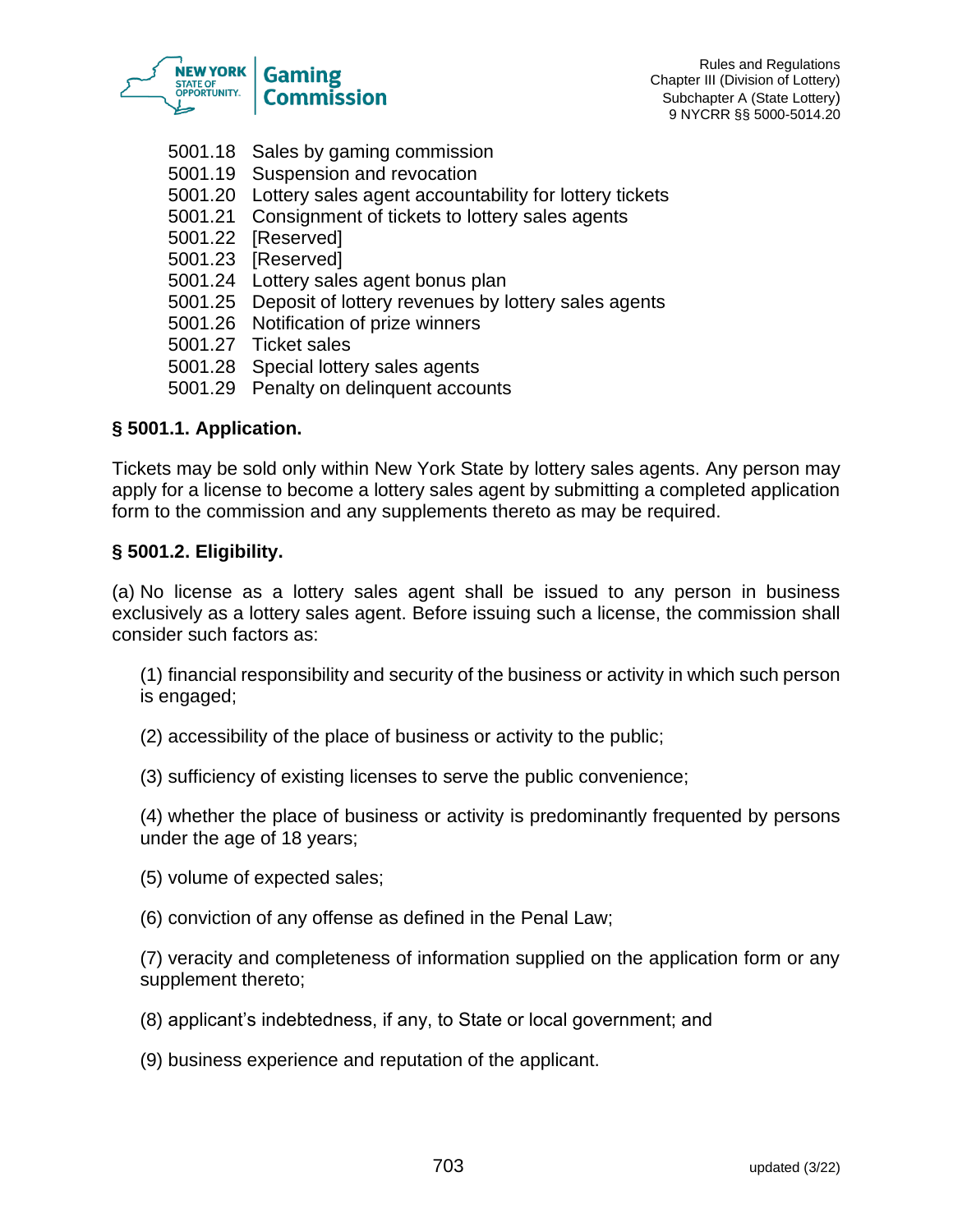

## **§ 5001.3. Minors.**

No person under legal age shall be licensed as a lottery sales agent.

## **§ 5001.4. Residency.**

Lottery sales agent licenses shall be issued only to persons who are residents of this State or whose place of business is located in this State.

## **§ 5001.5. Issuance of license.**

The commission shall license as lottery sales agents to sell lottery tickets only such persons as in the opinion of the commission will best serve public convenience consistent with the purposes of the acts.

## **§ 5001.6. Duration of license.**

A lottery sales agent's license shall remain in force until suspended, revoked or terminated by the commission in accordance with the provisions of the act or those set forth in this Part. The commission may extend the initial or subsequent licensing period at the commission's discretion, or may set starting and expiration dates for new or renewed licenses. Upon reasonable notice to existing licensees, the director may require renewal of licenses, establish probation, or set other conditions upon the license. A license fee may be established and required at the discretion of the commission.

## **§ 5001.7. Display of license.**

Every lottery sales agent shall prominently display such lottery sales agent's license in an area visible to the general public in each place of business where lottery tickets are sold. In addition, a lottery sales agent shall display an authorized lottery agent decal on a prominent front window or door of the lottery sales agent's premises so as to be readily visible to the public. A lottery sales agent shall maintain and display all informational and promotional material in connection with ticket sales of each lottery game in accordance with instructions issued by the commission.

## **§ 5001.8. [Reserved]**

## **§ 5001.9. Temporary licenses and special licenses.**

(a) The commission may issue a temporary license under such terms and conditions as it may deem necessary and proper to effectuate the provisions of the Acts.

(b) The commission may issue a special one-time license upon application approved by a local school district board or the governing board of a non-public school, to sell lottery tickets for one drawing only per calendar year as authorized pursuant to section 1605(c) of the Tax Law. A special license to sell tickets for an instant game or any game other than one for which a weekly drawing is held shall be valid for seven calendar days only.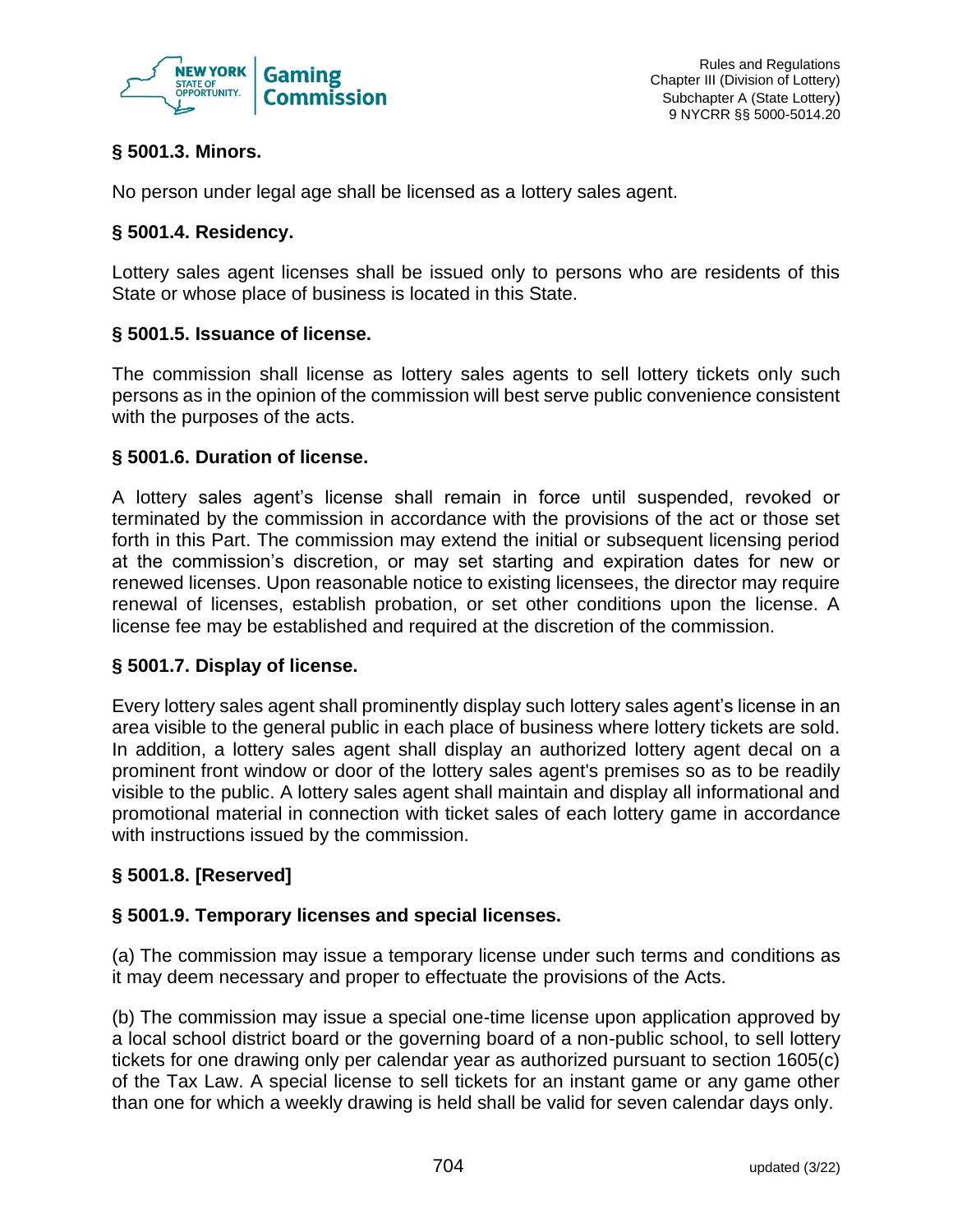

## **§ 5001.10. Conditions of licensing.**

Upon issuance of a license, a lottery sales agent shall agree to the following conditions:

(a) The lottery sales agent shall comply with the provisions of the act, the licensing agreement, and any rules, regulations, procedures, policies and instructions promulgated or issued by the commission.

(b) The lottery sales agent shall offer tickets to the public for sale during normal business hours.

(c) The lottery sales agent shall use, display and maintain authorized displays, notices, entry boxes and other marketing materials used in connection with ticket sales as instructed by the commission.

(d) All tickets accepted by the lottery sales agent from the commission, or from such lottery sales agent's distribution or safekeeping depository, are deemed to have been purchased by the lottery sales agent at the price established by the commission, less appropriate sales commission discounts, if any. At the discretion of the commission tickets may be released to lottery sales agents on a consignment basis and the commission may agree to accept for credit any unsold tickets; however, if unsold tickets are not returned to the authorized distribution or safekeeping depository on or before the stated deadline, the lottery sales agent is responsible to pay for them in full.

(e) The lottery sales agent shall maintain current and accurate records of all transactions in connection with ticket sales in conformity with the rules, regulations, licensing agreement, policies, procedures and instructions relating thereto, as promulgated or issued by the commission.

(f) The lottery sales agent shall redeem for cash all lottery tickets with a value of \$25 or less.

(g) The lottery sales agent shall make available to representatives of the division upon request for inspection and audit such records as the lottery sales agent may be required to maintain.

(h) The lottery sales agent's license issued under this Part may be suspended or revoked or have the renewal of such license rejected.

(i) The lottery sales agent shall hold the commission harmless from any liability that may arise as a result of conducting lottery ticket sales.

(j) A lottery sales agent is an independent contractor, and any contractual or tortious liability the lottery sales agent may incur in connection therewith shall be the sole responsibility of the lottery sales agent.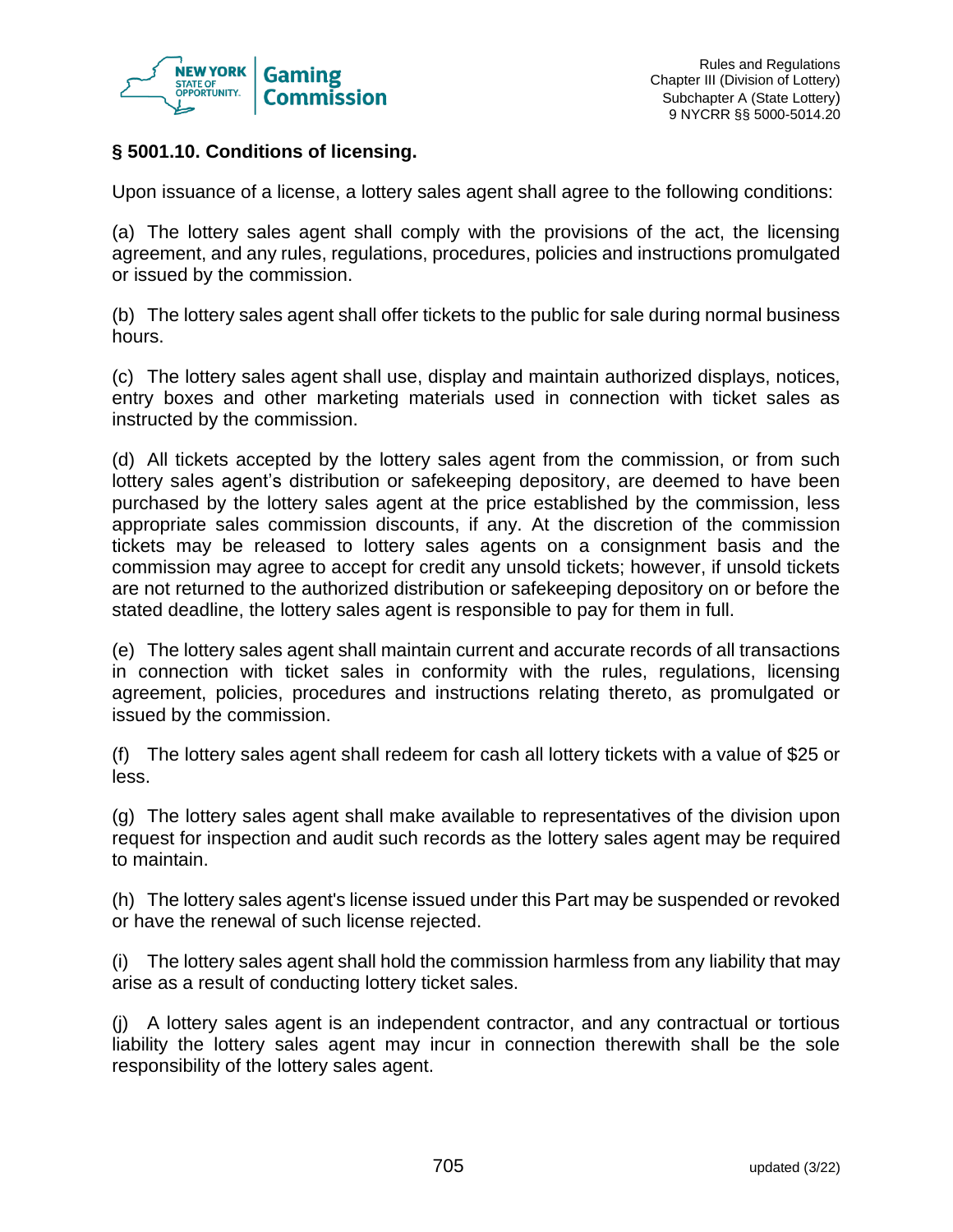

(k) The lottery sales agent's license shall be issued for a fixed period of time, and thereafter renewed on an annual basis unless such licensing period shall be extended or changed at the discretion of the commission.

(l) The lottery sales agent shall surrender to the commission upon request the license, lottery sales agent identification card, and all lottery forms and materials supplied by the commission upon the suspension, revocation, or termination of such license, including temporary suspension.

(m) Lottery sales agents and distributors are responsible for all lost, stolen, or destroyed tickets provided by the commission and will pay for such tickets at the appropriate settlement time. The commission will not reimburse lottery sales agents or distributors for such tickets. Lottery tickets are valuable and should be handled with care.

## **§ 5001.11. License fee.**

(a) A fee for a license as a lottery sales agent may be required in an amount determined by the commission and is payable at the time of licensure. The fee is intended to cover the cost of licensing and is not refundable.

(b) A license renewal fee may be charged annually in an amount determined by the commission. The fee is intended to cover the cost of the licensing renewal operation and is not refundable.

## **§ 5001.12. Bonding of lottery sales agents.**

The commission may require a surety bond from any lottery sales agent in such amount as the commission may determine so as to avoid monetary loss to the State because of a lottery sales agent's activities in the sale of tickets. The bond, if required by the commission, is a condition of becoming or continuing as a lottery sales agent. A financial statement may also be required of any person applying for a lottery sales agent license. The commission may also seek additional surety or guarantee of financial security consistent with the purposes of the acts, as may be deemed appropriate.

## **§ 5001.13. Non-transferability of license**

(a) A license issued pursuant to this Part shall not be transferable.

(b) If the business to which a license is issued changes hands or the ownership or type of business undergoes a substantial change, the commission must be notified immediately of such change in writing. At the commission's option the commission may terminate or continue the license of such lottery sales agent. A substantial change in ownership shall mean a transfer of 50 percent or more of the equity of any business licensed pursuant to this Part. If the business for which a license has been issued changes such business' location, said license shall terminate as of the date of the change and an application for a new license must be filed with the commission. Every such change of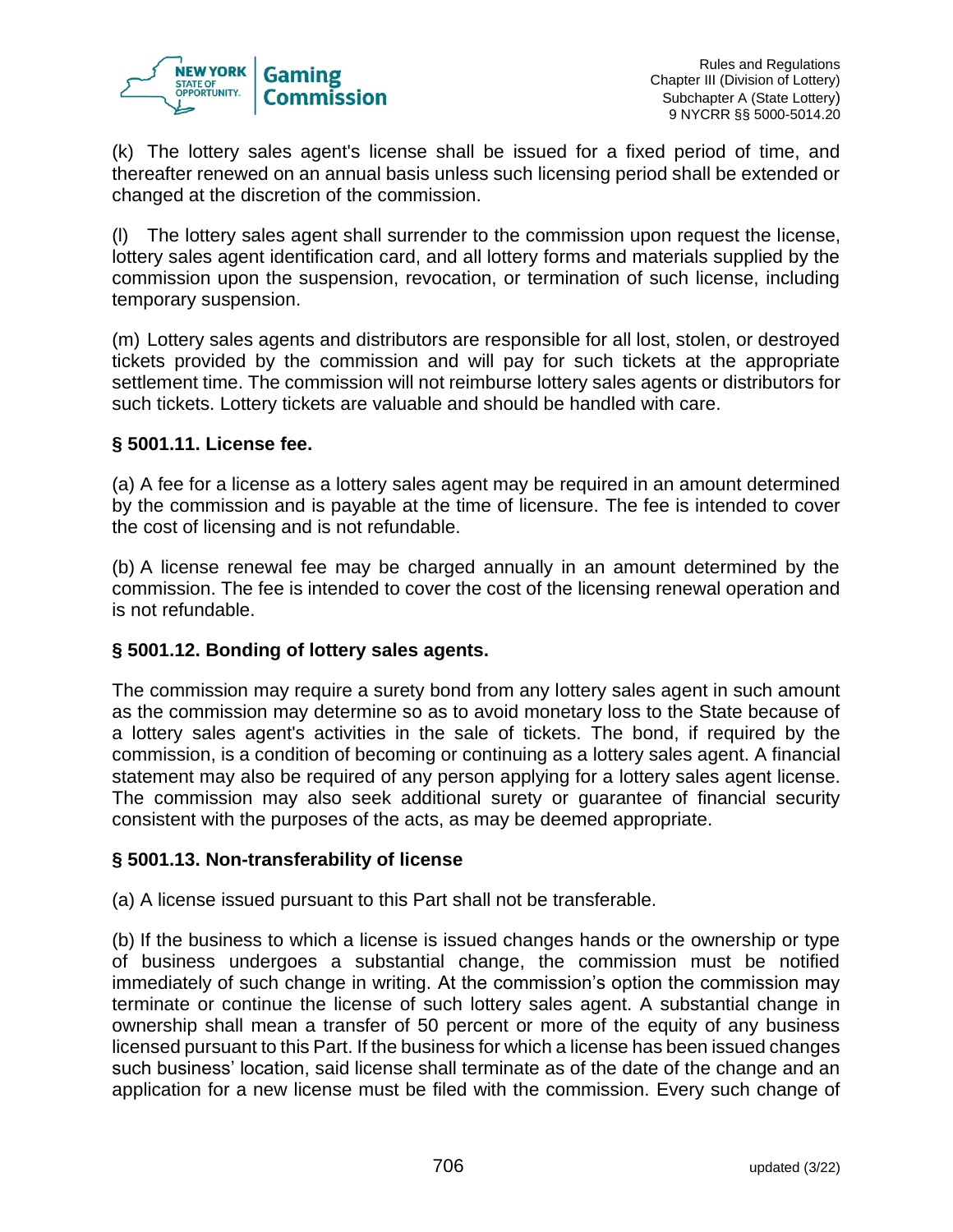

business location or contemplated change of ownership shall be reported in writing to the division at least 20 days prior to any proposed change.

## **§ 5001.14. Access to lottery sales agent records.**

A lottery sales agent shall grant access to such lottery sales agent's books and records related to lottery sales, together with any and all papers and information required for purposes of auditing, at such times as deemed appropriate by the commission in connection with the application or license as a lottery sales agent.

## **§ 5001.15. Location of sales**

The sale of lottery tickets shall be made only pursuant to a lottery sales agent's license at the specific location named therein or at such other locations as the commission may approve.

## **§ 5001.16. Conversion to vending machines or manual sales.**

Upon mutual agreement between a lottery sales agent and the commission, any licensed location may be converted from a manual-type operation to a vending machine-type operation, and from a vending machine-type operation to a manual-type operation, for the sale of lottery tickets.

#### **§ 5001.17. Lottery sales agent inspections.**

Each lottery sales agent shall permit inspections of such lottery sales agent's premises upon request by authorized employees of the commission to determine whether said lottery sales agents are complying with the provisions of the acts, the rules, regulations and instructions of the commission, and the licensing agreement. Inspections may be made without notice during normal business hours.

#### **§ 5001.18. Sales by gaming commission.**

The commission itself may sell lottery tickets at any branch location or at any other location that the commission may establish in the State.

#### **§ 5001.19. Suspension and revocation of license.**

(a) At the discretion of the commission, a lottery sales agent's license may be suspended or revoked or have such license renewal rejected for any of the reasons set forth in section 1607 of the Tax Law or for any of the following reasons, or any combination thereof:

(1) failure to file any returns or reports or to keep records or to pay any fee or tax as may be required by this Part;

(2) a material change since issuance of the license with respect to any matter required to be considered by the commission as provided in this Part;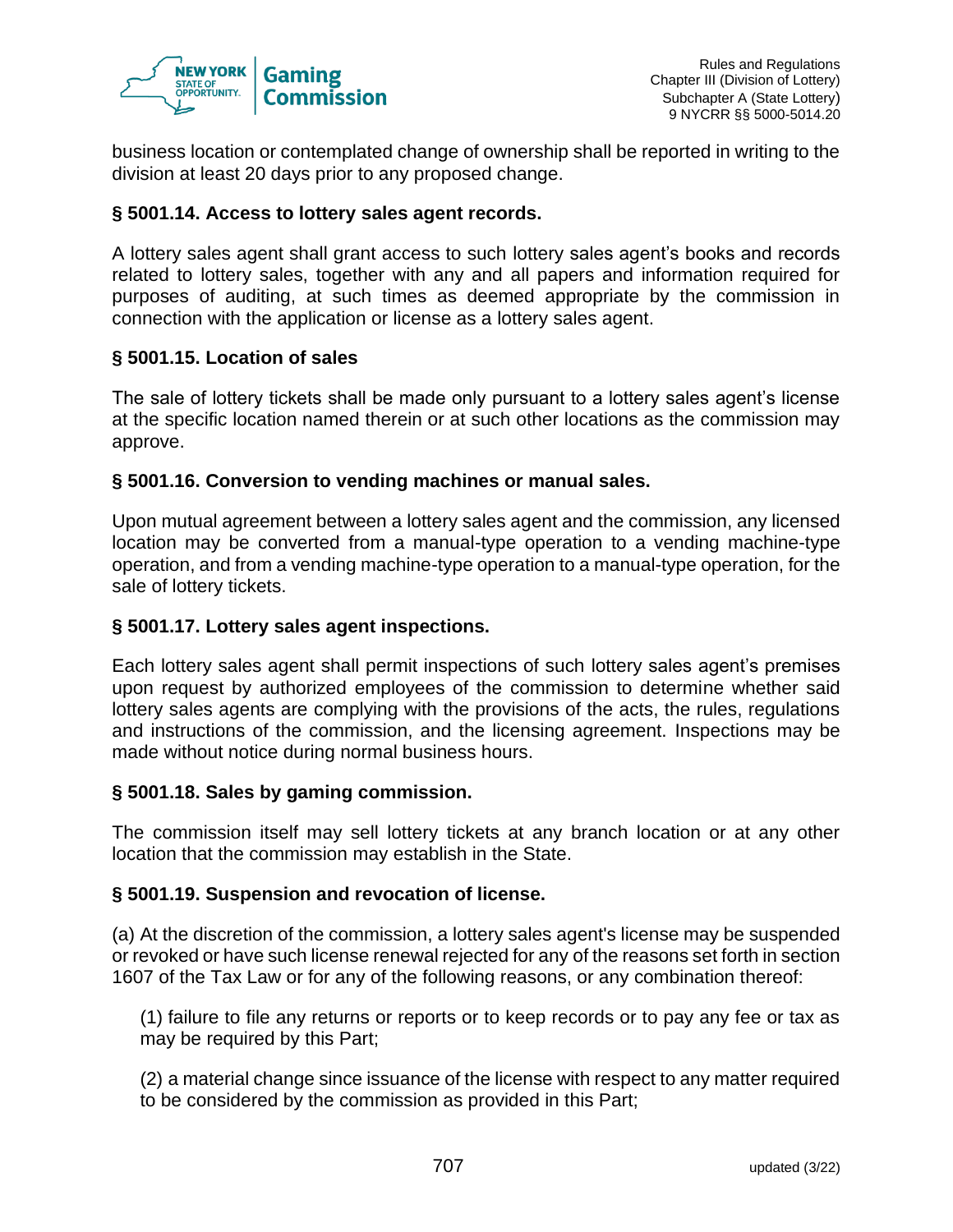

(3) failure to sell a sufficient number of lottery tickets required by the licensing agreement between the lottery sales agent and the commission, when the commission has notified the lottery sales agent of such insufficiency in writing and the lottery sales agent fails to make satisfactory improvements, in the discretion of the commission, within the time set forth in the notice of insufficiency;

(4) violation of any the provisions of the acts, rules and regulations of the commission, the licensing agreement between the lottery sales agent and the commission or any of the conditions of licensing set forth in section 5000.10 of this Part, or failure to follow procedures, policies or instructions of the commission;

(5) failure of the lottery sales agent to display commission point-of-sale material in a manner readily available to the public;

(6) finding by the commission that the lottery sales agent's experience, character and general fitness are such that the lottery sales agent's participation as a lottery sales agent is inconsistent with public interest or convenience or for any other reason within the discretion of the commission;

(7) the failure to notify the commission, in writing, within a reasonable time of any arrest, indictment, or service of a summons, or conviction for any felony whether within or without the State of New York, or within or without the United States, occurring during the term of the license or the renewal thereof; or

(8) failure to cooperate with an investigation of the commission, attempt to frustrate or obstruct such an investigation or provision of false or misleading information to the commission during the course of such an investigation.

(b) A lottery sales agent may establish, as an affirmative defense to a suspension or revocation based upon insufficient sales, whether under paragraph (3) of subdivision (a) of this section or otherwise, that such lottery sales agent's failure to sell a sufficient number of tickets was caused by factors outside the control of the lottery sales agent that the lottery sales agent has taken reasonable steps to mitigate, such as extreme weather, natural disaster, flood, earthquake, war, discharge of hazardous material, blackout or power interruption, civil unrest or other events or circumstances and that nevertheless, despite such mitigation, reasonably excuse such lottery sales agent's sales performance.

(c) If the commission orders the temporary suspension of a lottery sales agent's license pending any prosecution, investigation or hearing, the lottery sales agent shall permit the commission to retrieve lottery equipment, tickets and other material provided by the commission that may be in the lottery sales agent's possession. Failure to cooperate in the commission's retrieval effort shall constitute separate grounds for suspension or revocation of the lottery sales agent's license. A lottery sales agent under a temporary suspension shall continue to remit amounts owed to the commission when required during such temporary suspension.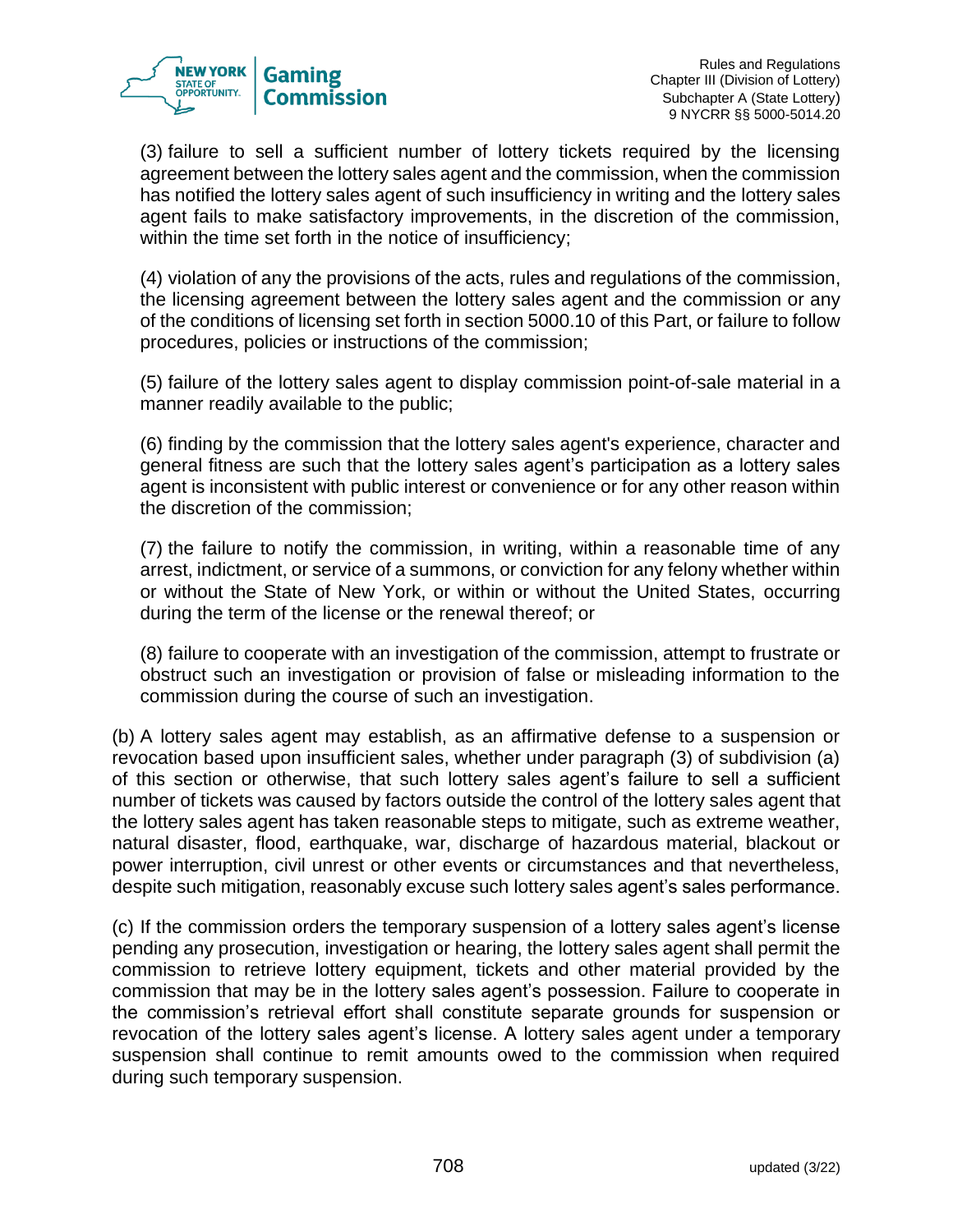

(d) Upon termination of a lottery sales agent's license for any reason, the lottery sales agent shall comply with the commission's instructions in regard to payment of remaining amounts owed by the lottery sales agent and surrender of the lottery sales agent's license, lottery equipment, tickets and other material provided by the commission. If the lottery sales agent fails to comply with such instructions, the commission may take steps to impose such penalties and exercise such enforcement powers as may be provided for by law, including referral of the debt for collection or further action. The lottery sales agent may be liable in the amount of the debt, plus any collection costs, penalties, interest and attorney fees to which the commission may be entitled.

## **§ 5001.20. Lottery sales agent accountability for lottery tickets.**

(a) The proceeds from lottery ticket sales that cannot be accounted for by the lottery sales agent on the settlement date, regardless of reason, shall be due from the lottery sales agent.

(b) The commission reserves the right to require a claimant of any winning ticket to disclose the location of person from whom said claimant purchased said ticket.

(c) The commission reserves the right to hold prize money in escrow pending the findings of any investigation by the commission or by other legal authority, when the claimed ticket for that prize has been reported lost or stolen from a lottery sales agent.

(d) It is the responsibility of the lottery sales agent to report any lost or stolen tickets at once both to local law enforcement officials and to the commission.

## **§ 5001.21. Consignment of tickets to lottery sales agents.**

Upon instructions of the commission, vendors shall consign lottery tickets to lottery sales agents and shall collect tickets that the lottery sales agents have not sold. Vendors shall not deliver tickets to a lottery sales agent who has failed to settle such lottery sales agent's account with respect to outstanding tickets.

## **§ 5001.22. [Reserved]**

## **§ 5001.23. [Reserved]**

## **§ 5001.24. Lottery sales agent bonus plan.**

(a) The commission may, at the commission's option, establish for any game a lottery sales agent bonus plan for lottery sales agents who sell winning tickets. The bonus shall be paid only to persons authorized to sell lottery tickets as lottery sales agents.

(b) The lottery sales agent bonus plan is that which is shown below, unless some other plan is established by the director for a particular game: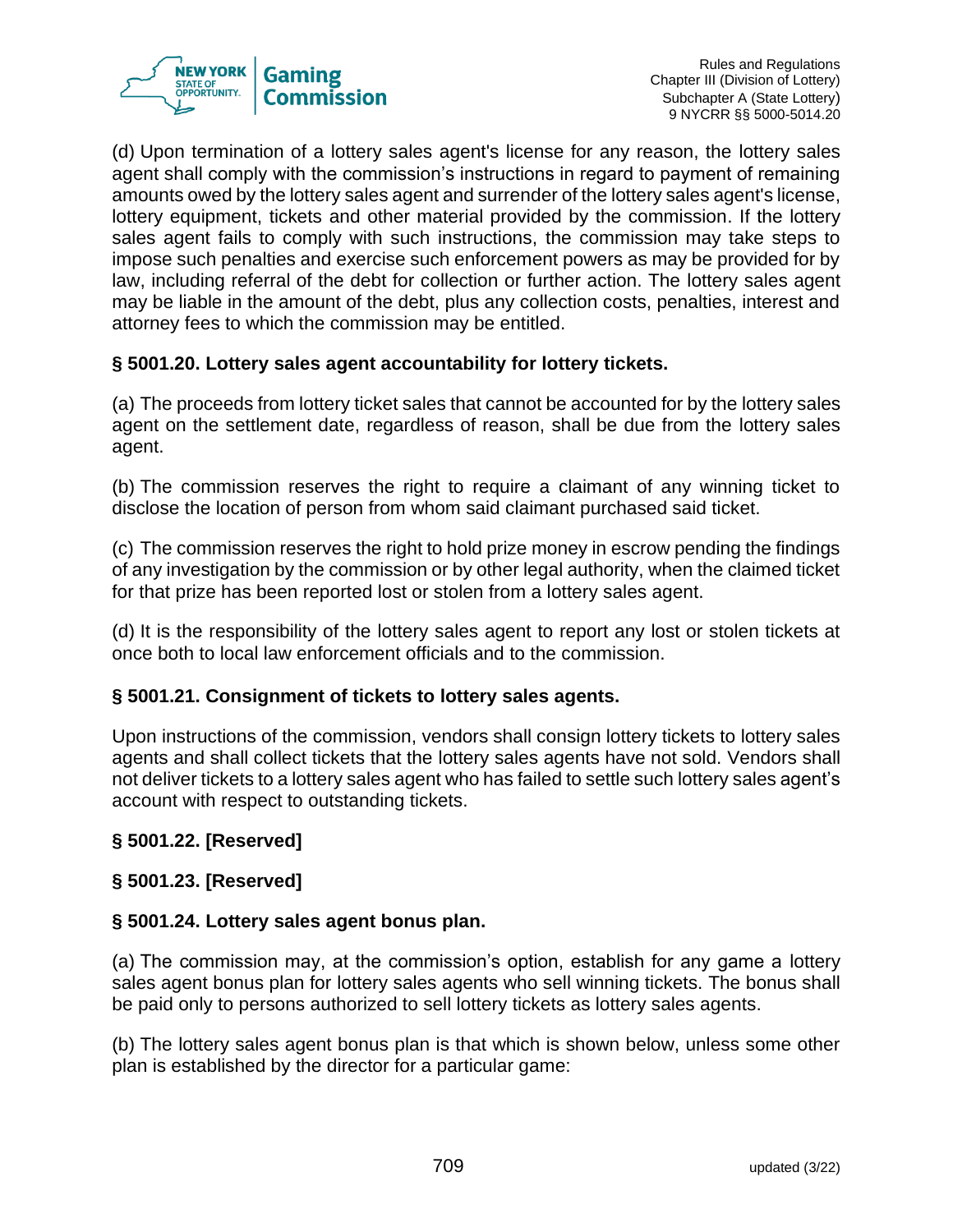

| Prize                                       | Bonus prize <sup>®</sup> |
|---------------------------------------------|--------------------------|
| Less than $$1,000$                          | \$0                      |
| \$1,000 winning ticket                      | \$10                     |
| \$2,500                                     | \$25                     |
| \$5,000                                     | \$50                     |
| \$10,000                                    | \$100                    |
| \$15,000                                    | \$150                    |
| \$20,000                                    | \$200                    |
| \$25,000                                    | \$250                    |
| \$50,000                                    | \$500                    |
| \$1,000 a week for life (a million dollars) | \$5,000                  |

(c) The commission may establish the criteria for awarding lottery sales agent bonuses for any lottery game as well as the prizes to be awarded for that game.

## **§ 5001.25. Deposit of lottery revenues by lottery sales agents.**

(a) *Deposit of receipts*. All lottery sales agents are required to deposit in a designated depository or bank all monies received by such lottery sales agents from the sale of lottery tickets, less lottery sales agent compensations, and credit, if any, for redeemed tickets along with reports of receipts and transactions on forms provided by the commission for such purpose. In preparing such forms and reports, lottery sales agents shall refer to the manuals and other instructions made available by the commission for each lottery game.

(b) All tickets accepted by a lottery sales agent from the commission or the commission's vendor are deemed to have been purchased by the lottery sales agent, unless returned to the commission or the commission's vendor within the time specified by the commission and the purchase price shall be paid to the commission, less the appropriate lottery sales agent compensation, if any. The lottery sales agent is responsible for lost, stolen or missing tickets not returned, and must pay for such tickets as required by the commission.

(c) The commission may authorize any person to perform functions, activities, or services in connection with the operation of the lottery as the commission may deem advisable to accomplish the purposes of the acts. Such functions, activities or services shall constitute lawful functions, activities or services of such person. Banks shall provide the commission with statements of all transactions as required by the commission.

<sup>\*</sup> For amounts other than those shown, bonus prize shall be equal to one percent of the prize won on the ticket except that for tickets valued at more than \$100,000 the prize will be one-half of one percent.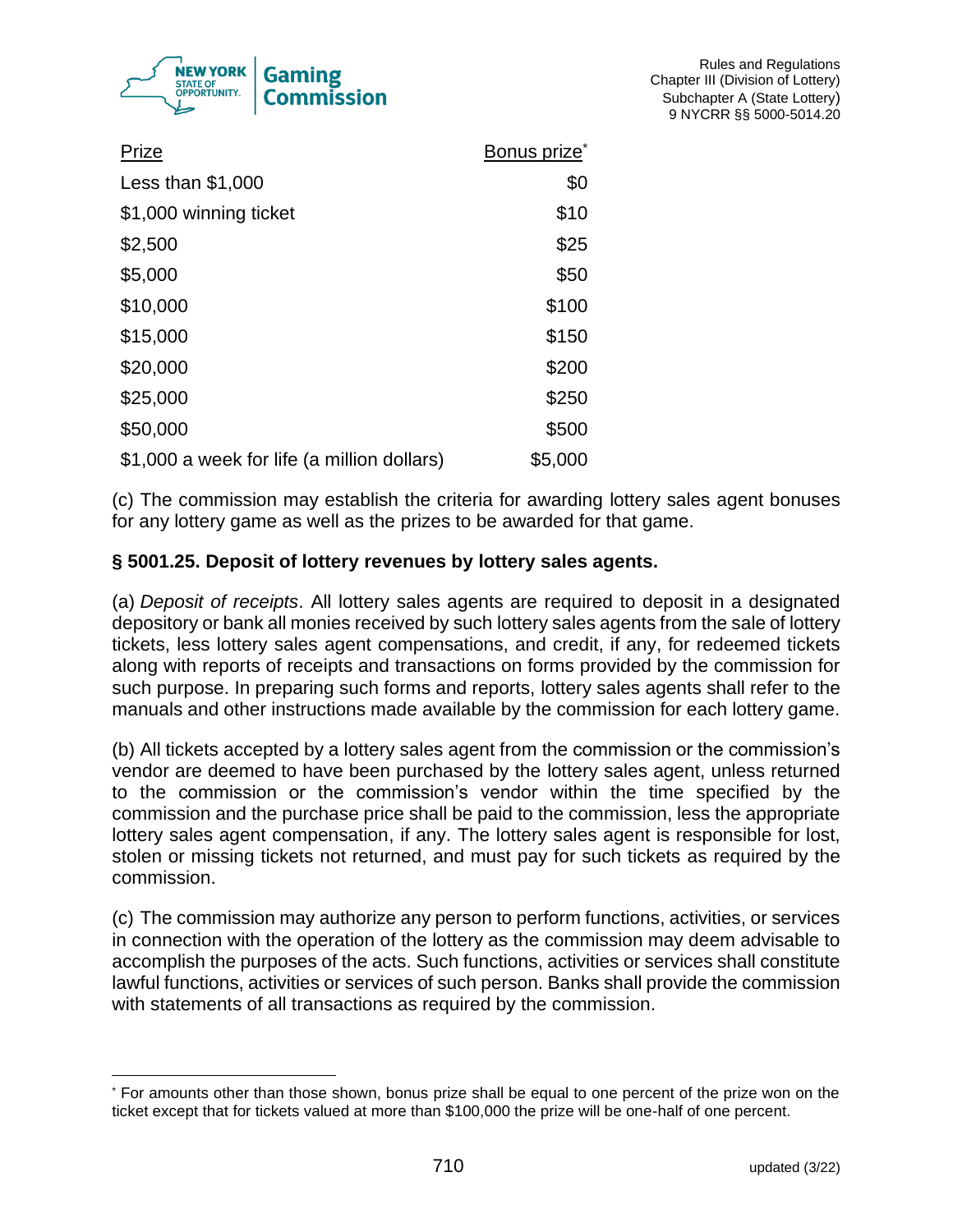

## **§ 5001.26. Notification of prize winners.**

At the conclusion of each drawing that results in the selection of numbers, every lottery sales agent shall cause the winning numbers to be posted in a prominent place in full view at the lottery sales agent's business location. In addition, any other numbers for bonus awards or other prizes should be posted in compliance with instructions from the commission.

### **§ 5001.27. Ticket sales.**

(a) *Price charged*. Tax Law section 1609(a) governs restrictions on the price charged for lottery tickets and who may sell lottery tickets. In addition, a courier service may charge a convenience charge to a courier customer for services approved by the commission pursuant to Part 5014 of this subchapter. Any such fee shall be deemed to be independent of a ticket price and shall be subject to the requirements of section 5014.19 of this Chapter.

(b) No ticket for a lottery may be sold after the commencement of a drawing for that particular lottery or after a final ticket sales date is announced by the commission.

(c) (1) No ticket shall be sold to any person under the age of 18 but this shall not prohibit the purchase of a ticket for the purpose of making a gift by a person 18 years of age or older to a person less than that age.

(2) The commission shall penalize a licensee found to have violated paragraph (1) of this subdivision as follows:

- (i) for a first violation, a written warning of such violation;
- (ii) for a second violation within one year of a violation, a fine of \$500;
- (iii) for a third violation within one year of a violation, a fine of \$1,000; and

(iv)for a fourth or subsequent violation within one year of a violation, such further action as the commission may deem appropriate, which may include without limitation the suspension or revocation of any license or privilege to sell lottery tickets.

(d) All ticket sales shall be final and no ticket return shall be accepted by a lottery sales agent except as otherwise provided by the commission.

#### **§ 5001.28. Special lottery sales agents.**

(a) The commission may license special lottery sales agents, subject to such conditions or limitations as the commission, in the commission's discretion, may deem appropriate. These limitations or conditions may include, but are not limited to: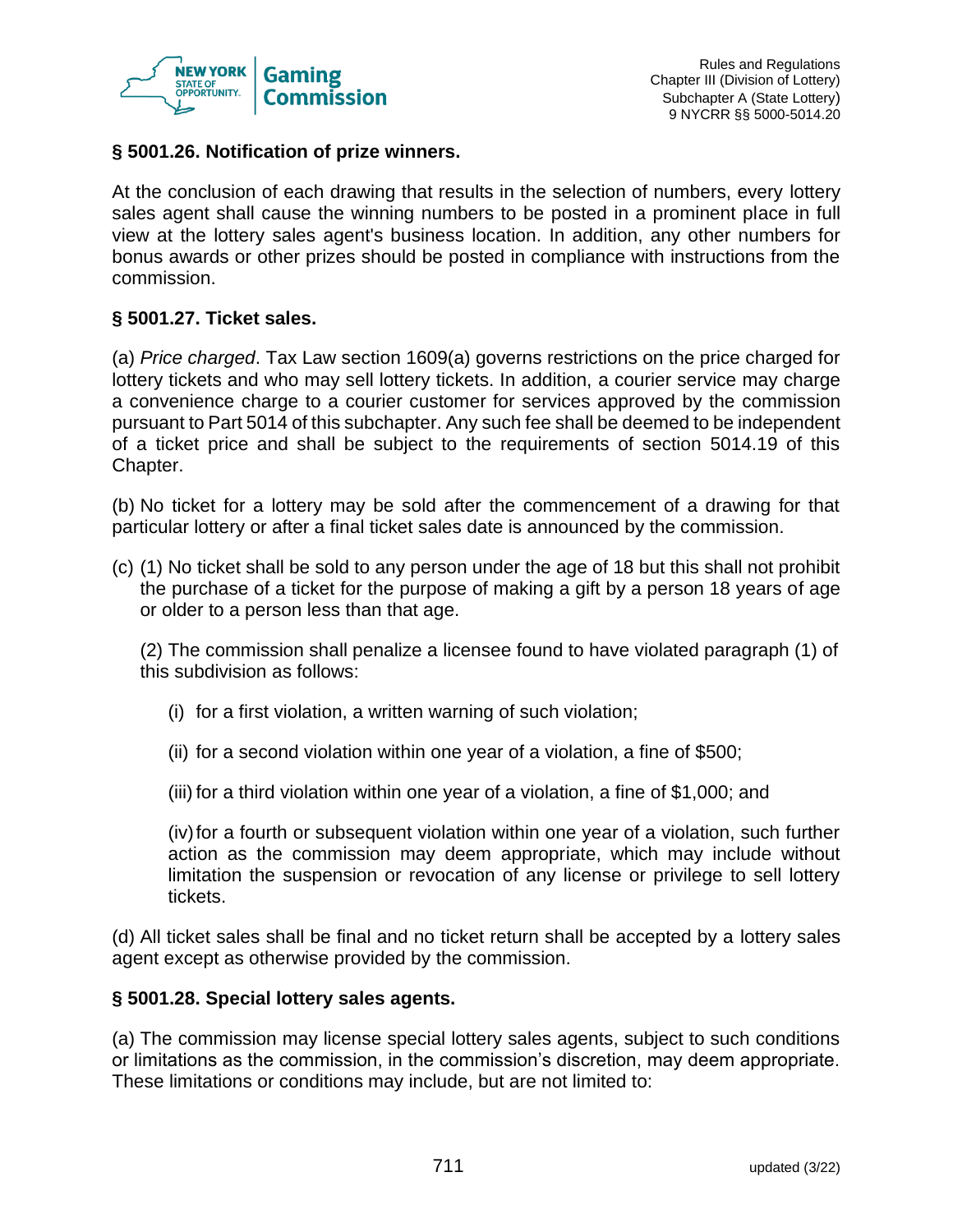

- (1) length of license period;
- (2) hours or days of sale;
- (3) location or site of sale;
- (4) specific persons who are allowed to sell lottery tickets;

(5) specific sporting, charitable, social, or other special events where lottery tickets may be sold in conformity with the acts.

(b) Special lottery sales agents shall be subject to this Part wherever applicable.

#### **§ 5001.29. Penalty on delinquent accounts.**

The commission may impose a penalty of 1½ percent monthly (18 percent per annum) on any monies due to the commission from lottery sales agents whose accounts are delinquent for more than 30 days.

## **PART 5002**

#### **Payment of Prizes**

- Section
- 5002.1 Information furnished by winning ticket holder
- 5002.2 Requirement of additional information
- 5002.3 Time of payment of prize
- 5002.4 Place of payment
- 5002.5 Manner of payment
- 5002.6 Discharge of State liability upon payment
- 5002.7 Payments to single claimant only
- 5002.8 Payment of prizes to persons under 18 years of age
- 5002.9 Prizes payable after death of prizewinner
- 5002.10 Unclaimed and abandoned prize money
- 5002.11 Prize rights un-assignable
- 5002.12 Publicity release
- 5002.13 Prize payable for life

#### **§ 5002.1. Information furnished by winning ticket holder.**

Each claimant shall fill out a prize claim form as specified in the rules of each game and surrender such claimant's winning ticket. Nothing in this section shall prohibit the commission from authorizing a courier service licensed pursuant to Part 5014 of this subchapter to provide a claimant with an electronic version of a prize claim form.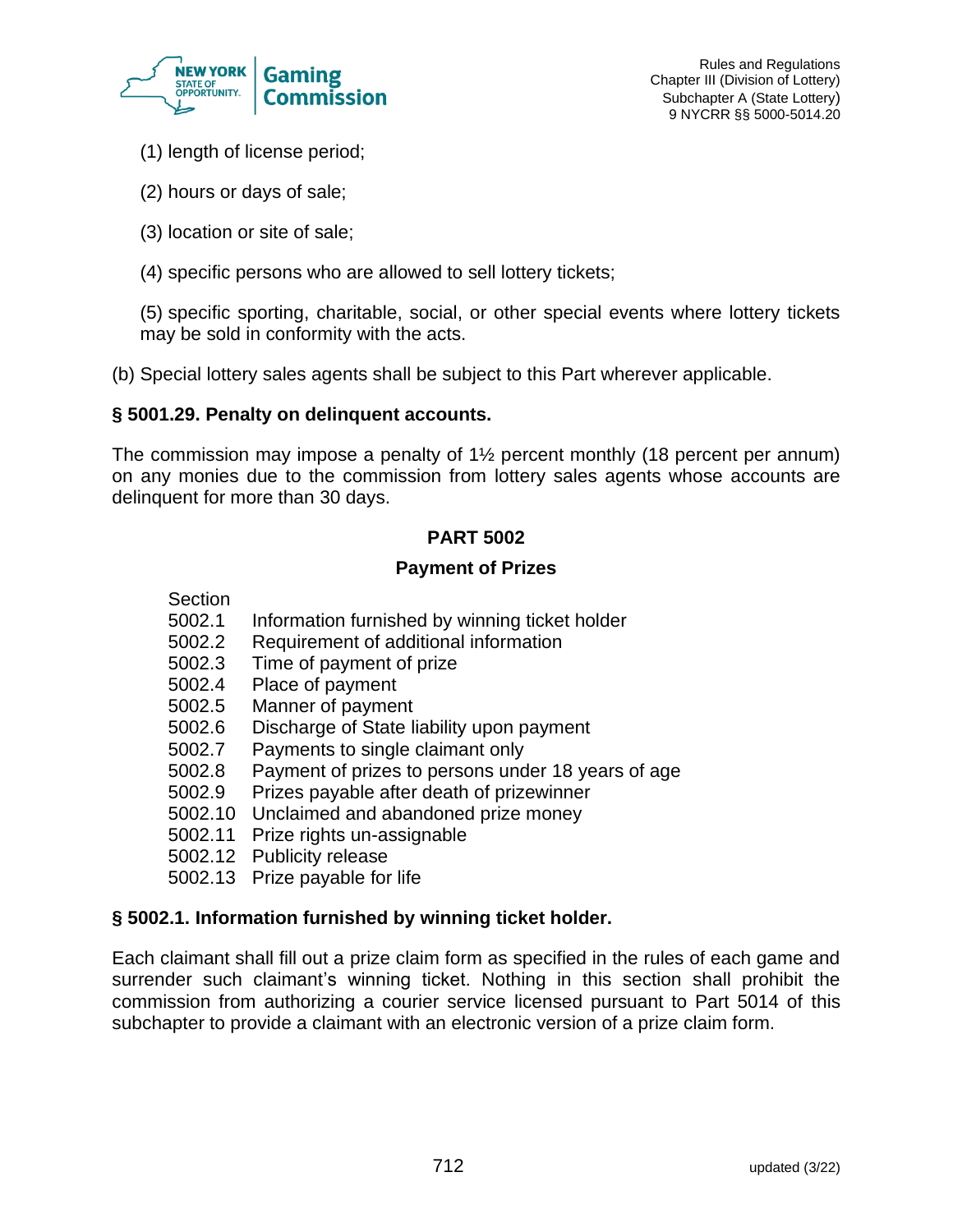

## **§ 5002.2. Requirement of additional information.**

In the commission's discretion, the commission may require such additional information, notarized statements, or other evidence, as the commission may deem appropriate, to be supplied by a claimant.

## **§ 5002.3. Time of payment of prize.**

Payment of prizes shall be awarded as soon as reasonably possible after the claim has been filed, validated and verified, and the claimant has been identified to the satisfaction of the commission.

#### **§ 5002.4. Place of payment.**

Payment of prizes shall be made to the claimant or claimants at the address or addresses furnished to the commission on the claim form.

## **§ 5002.5. Manner of payment.**

(a) *By mail*. Any prize may be claimed by mailing a completed prize claim form to the commission at the address announced by the commission for such purpose.

(b) *Prizes above threshold claimed in person*. Any prize paid at an office of the commission, or by an agent designated by the commission to pay prizes of more than \$600 each on behalf of the commission, shall be paid by check or by any alternative method of payment determined by the commission (such as a commission-issued debit card). Any prize of more than \$600 must be claimed directly from the commission or an agent designated by the commission, pursuant to this subdivision or subdivision (a) of this section.

(c) *Prizes at or below threshold claimed in person*. Any prize of \$600 or less may be claimed at any lottery retailer location and the prize shall be paid in cash or by any alternative method of payment determined by the commission (such as a commissionissued debit card). A prize of such amount resulting from a ticket issued on behalf of a courier customer to a courier service may be claimed pursuant to section 5014.14 of this chapter.

(d) Any prize won by a subscriber through a subscription pursuant to Part 5005 of this Chapter shall be payable as follows:

(1) by check or alternative method of payment determined by the commission (such as a commission-issued debit card), if the prize is more than \$600; or

(2) the prize amount shall be made available in the subscriber's player account, if the prize is \$600 or less.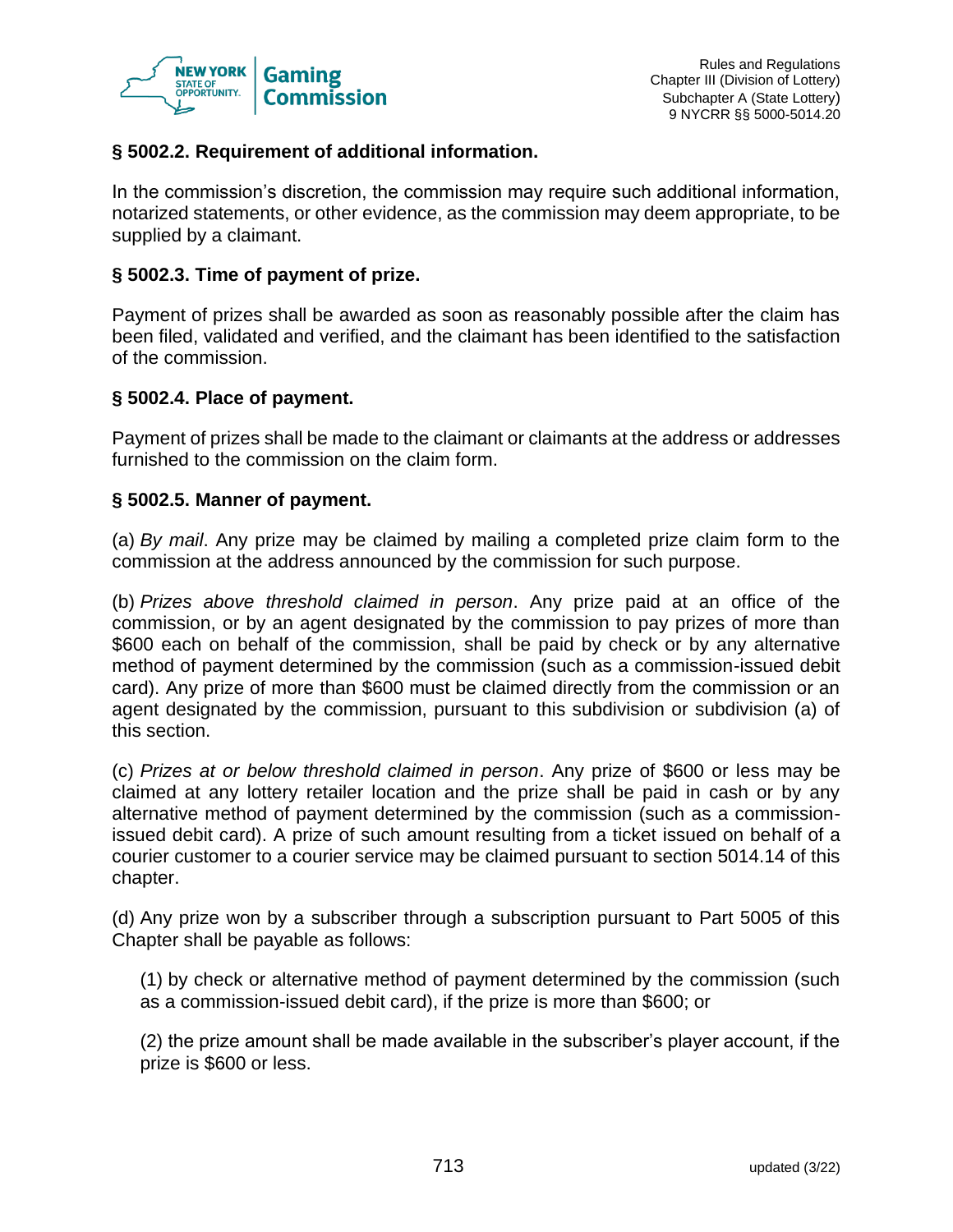

## **§ 5002.6. Discharge of State liability upon payment.**

The State and the State's agents, officers, employees, and the commission and the commission's agents, officers and employees shall all be discharged of any and all liability upon payment of a prize to a ticket holder.

## **§ 5002.7. Payments to single claimant only.**

(a) A prize form shall be filed in the name of a single legal entity as claimant, either one individual or one organization. Multiple payees are not permitted, except as may be authorized pursuant to subdivision (d) of this section.

(b) A claim may be entered in the name of an organization only if the organization possesses a Federal employer identification number (FEIN) issued by the Internal Revenue Service and such number is shown on the claim form. Groups, family units, clubs, or organizations without a Federal employer identification number shall designate one individual in whose name the claim is to be filed.

(c) If a claim is erroneously entered with multiple claimants, the claimants shall designate one of them as the individual recipient of the prize, or, if they fail to designate an individual recipient, the commission may designate any one of the claimants as the sole recipient. In either case, the claim shall then be considered as if such claim were originally entered in the name of the designated individual and payment of any prizes won shall be made to that single individual.

(d) Under exceptional circumstances, payment may be made to multiple payees at the discretion of the commission.

#### **§ 5002.8. Payment of prizes to persons under 18 years of age.**

(a) If the person entitled to a prize on any winning ticket is under the age of 18 years and such prize is less than \$5,000, the commission may make payment by delivering to an adult member of the minor's family, or to the minor's guardian, a check or draft for the prize amount payable to the order of such minor.

(b) If the person entitled to a prize is under 18 years and the prize is \$5,000 or more, the commission will make payment to such minor by depositing the amount of the prize in any bank to the credit of any adult member of the minor's family or guardian of the minor as custodian for such minor. The person so named as custodian shall have the same duties and powers as a person designated as a custodian in a manner prescribed by part 4 of article 7 of the Estates, Powers and Trusts Law.

(c) In either event, the commission shall be discharged of all further liability upon payment of prizes to a minor in accordance with this section. The division may withhold prize payment until satisfactory evidence, including, but not limited to, notarized statements, or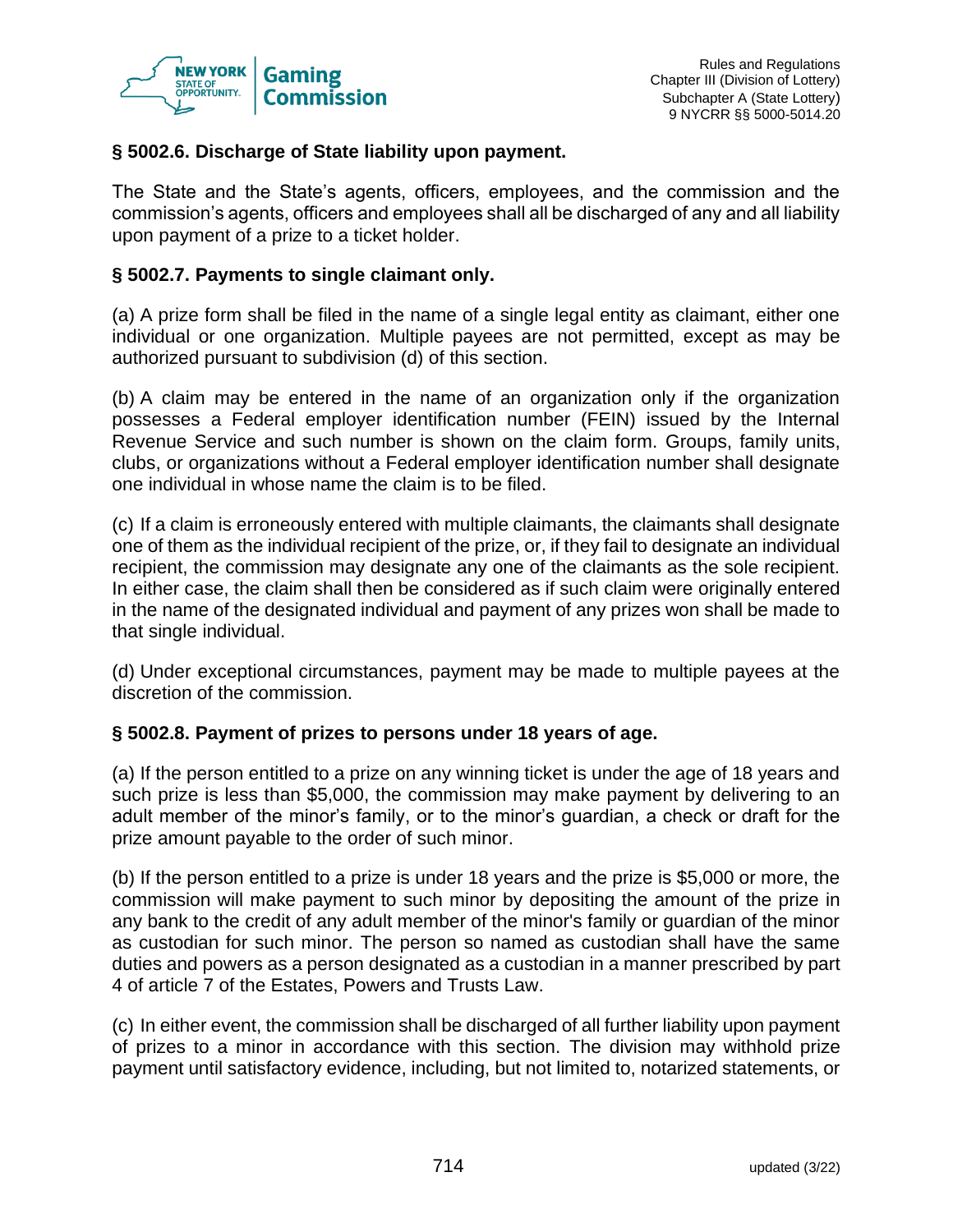

other evidence of family relationship, guardianship, custodianship, or other matter deemed appropriate, is established on behalf of the minor.

## **§ 5002.9. Prizes payable after death of prizewinner**

Payment of prize money shall not be accelerated before its normal date of payment because of the death of the prize winner. All prizes or any portion thereof that shall remain payable at the time of death of the prize winner shall be paid to the estate of such deceased prize winner, unless the commission is directed otherwise pursuant to an appropriate judicial order. If the deceased prize winner has failed to exercise any power of appointment, the payment will be made directly to those persons who would succeed to the assets of the deceased prize winner under the laws of the State of New York. Upon payment, as provided by this section, the commission shall be discharged of any further liability.

## **§ 5002.10. Unclaimed and abandoned prize money.**

(a) No prize claim shall be valid if submitted to the commission following the expiration of a one-year time period from the date of the drawing or from the close of the game in which the prize was won, and the person otherwise entitled to such prizes shall forfeit any claim or entitlement to such prize moneys. All unclaimed prize money shall be transferred to the State Lottery Fund as required by law.

(b) The commission may determine that a prize has been abandoned whenever more than eighteen months have elapsed since a prize payment check was mailed to the last known address of the claimant and either such check has been returned undelivered by the United States Postal Service and the claimant cannot be located or such check has not been returned undelivered and has not been presented for payment. Any prize so determined to have been abandoned shall be paid to the State Comptroller for administration pursuant to the Abandoned Property Law.

#### **§ 5002.11. Prize rights un-assignable.**

No right of any person to a prize shall be assignable, except that any prize may be paid to the estate of a deceased prize winner, and except that any person, pursuant to an appropriate judicial order, may be paid the prize to which the winner is entitled. For the purposes of this section, payment of a prize or a portion thereof to the Department of Social Services either

(a) pursuant to an agreement under Tax Law section 1613-a where the Department of Social Services has informed the commission that the winner has failed to obey a court order requiring the winner to support the winner's dependents or

(b) pursuant to an agreement under Tax Law section 1613-b where the Department of Social Services has identified the winner as a recipient of public assistance benefits who is liable to reimburse the State for such benefits, shall be deemed to be payment pursuant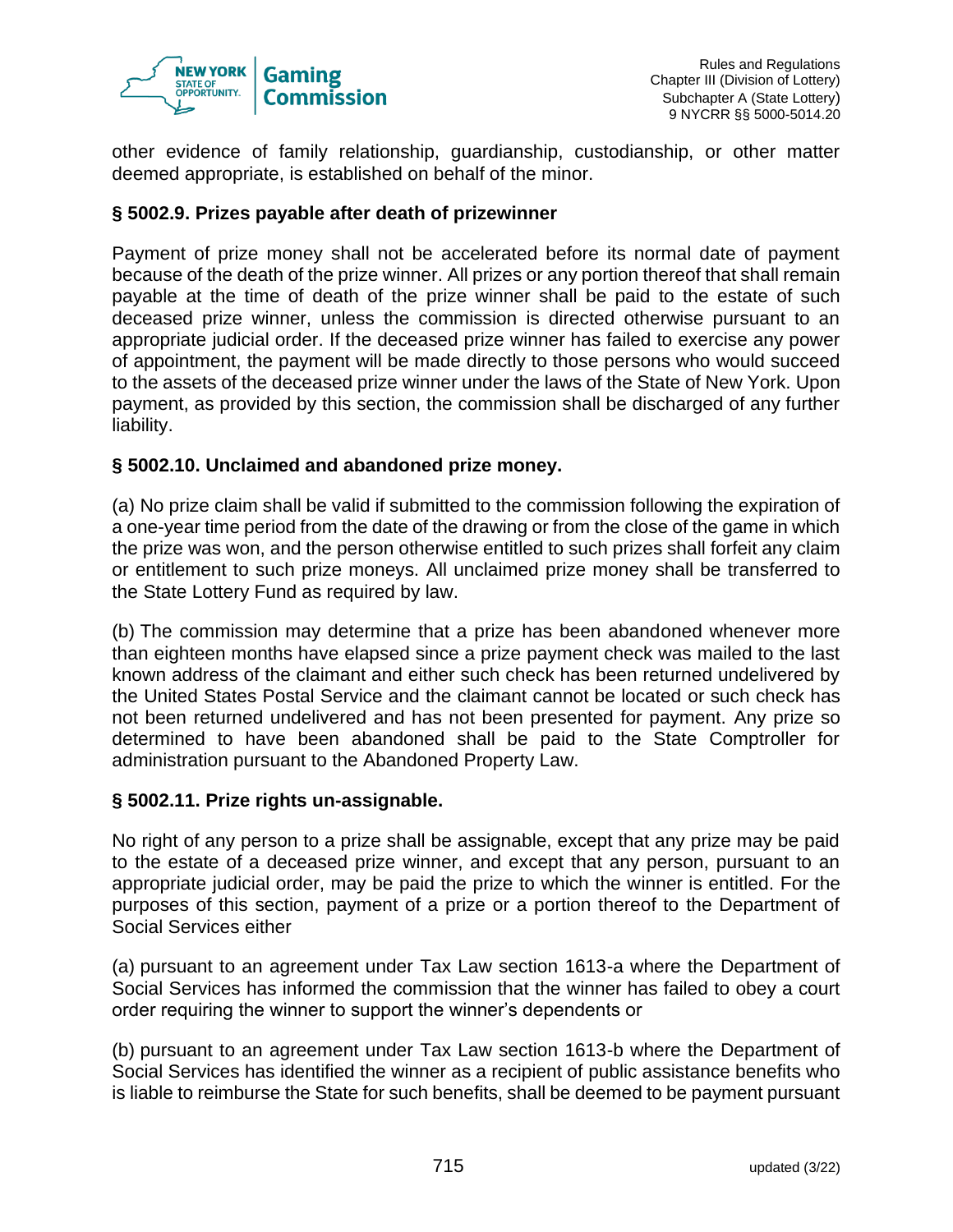

to an appropriate judicial order. The commission shall be discharged of all liability upon payment of a prize pursuant to this section.

## **§ 5002.12. Publicity release.**

(a) Each prizewinner grants to the commission the right to use his or her name, town or city of residence, and photograph in order to publicize his or her winnings. The name and town or city of residence of a prize winner may be regarded as public information; however, the commission shall not release the street address or telephone number of a prize winner, except as may be required pursuant to lawful authority or urgent necessity. At the discretion of the commission, photographs of winners may be taken and used for publicity, or to compile a photographic record of winners either printed or electronically presented on the official commission or division of Lottery website or to compile a photographic or other visual record of winners.

(b) The commission requires personal information from prize winners pursuant to the commission's authority under Tax Law section 1604 to operate and administer the New York Lottery, which includes the marketing and advertising of the New York Lottery and the identification of the person entitled to a prize award. The name and city of residence of prize winners, among other things, shall be regarded as public information; however, it shall be the policy of the commission not to release the street address or telephone number of prize winners, except as may be required pursuant to lawful authority or urgent necessity.

(c) As provided in this Part, each claimant agrees to cooperate with the commission in attending a news event and/or releasing a public announcement if required by the commission. The commission may defer the determination of a prize claim pending a claimant's participation in a news conference, announcement, the conclusion of any investigation, or litigation concerning the right to a prize.

## **§ 5002.13. Prize payable for life.**

(a) When a claim has been filed on behalf of multiple claimants on a jackpot ticket eligible for a prize payable for life, such as the "\$1,000 a week for life" prize, prior to the jackpot drawing wherein such prize is to be awarded:

(1) The multiple claimants shall designate in writing which one of them is to be identified as the person on whose life the prize is to be paid and execute an agreement evidencing such intent.

(2) In the event that the multiple claimants fail to execute such an agreement as provided in subdivision (a) of this section, the commission shall designate the youngest of such multiple claimants as the person on whose life such prize is to be paid.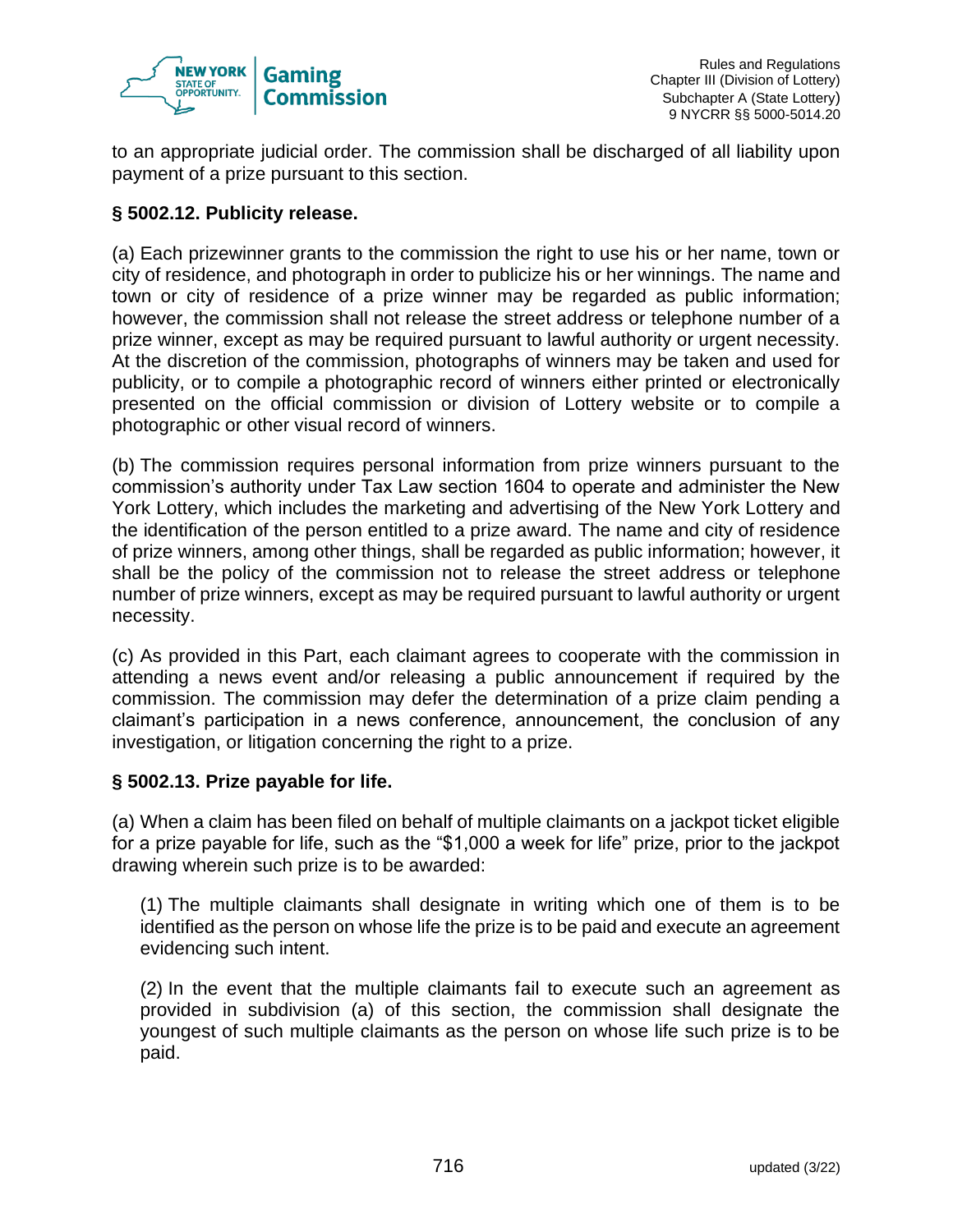

Rules and Regulations Chapter III (Division of Lottery) Subchapter A (State Lottery) 9 NYCRR §§ 5000-5014.20

(b) The age of the person on whose life the prize is to be paid may be initially determined by that which is shown on a driver's license or other official document, subject to later verification by the commission of birth records. Initial payments may be made based on the first determination of age but once official birth records are established the prize payment will be based on that date.

(c) When there are multiple claimants for a "\$1,000 a week for life" prize, and the life on which the prize is payable pursuant to subdivision (a) of this section, is terminated by death, the payment on the prize is immediately established as a top limit of \$1,000,000. The pro rata share of the decedent will be paid to the decedent's estate and in accordance with commission rules and regulations. Pro rata payments to each other living multiple claimant or claimants for the same prize will continue until a total of \$1,000,000 in prize money has been paid.

(d) The term life as used in this section means the life of a natural person.

(e) In the event that a claim is filed on behalf of a legal entity, other than a natural person, and such legal entity is eligible for a prize payable for life, the legal entity shall designate an officer or member of that legal entity as the person on whose life such prize is to be paid, and shall execute an agreement evidencing such designation. If for any reason the legal entity fails to execute evidence of such designation, the commission may designate the chief officer of such legal entity, or some other person if deemed more appropriate in the discretion of the commission, as the person on whose life the prize is to be paid.

## **PART 5003**

#### **Games**

Section 5003.1 Applicability 5003.2 Validation conditions 5003.3 Void ticket

#### **§ 5003.1. Applicability.**

The provisions of this Part shall apply to all Lottery draw games. In all events, the determination of prize winners shall be subject to the ticket validation requirements as set forth in this Part.

## **§ 5003.2. Validation conditions.**

In order to be deemed a valid and winning bet ticket all of the following conditions must be met, as determined by the commission:

(a) the validation data must be present in its entirety and must correspond, using the computer validation file, to number selections printed on the ticket for drawing date(s) printed on the ticket;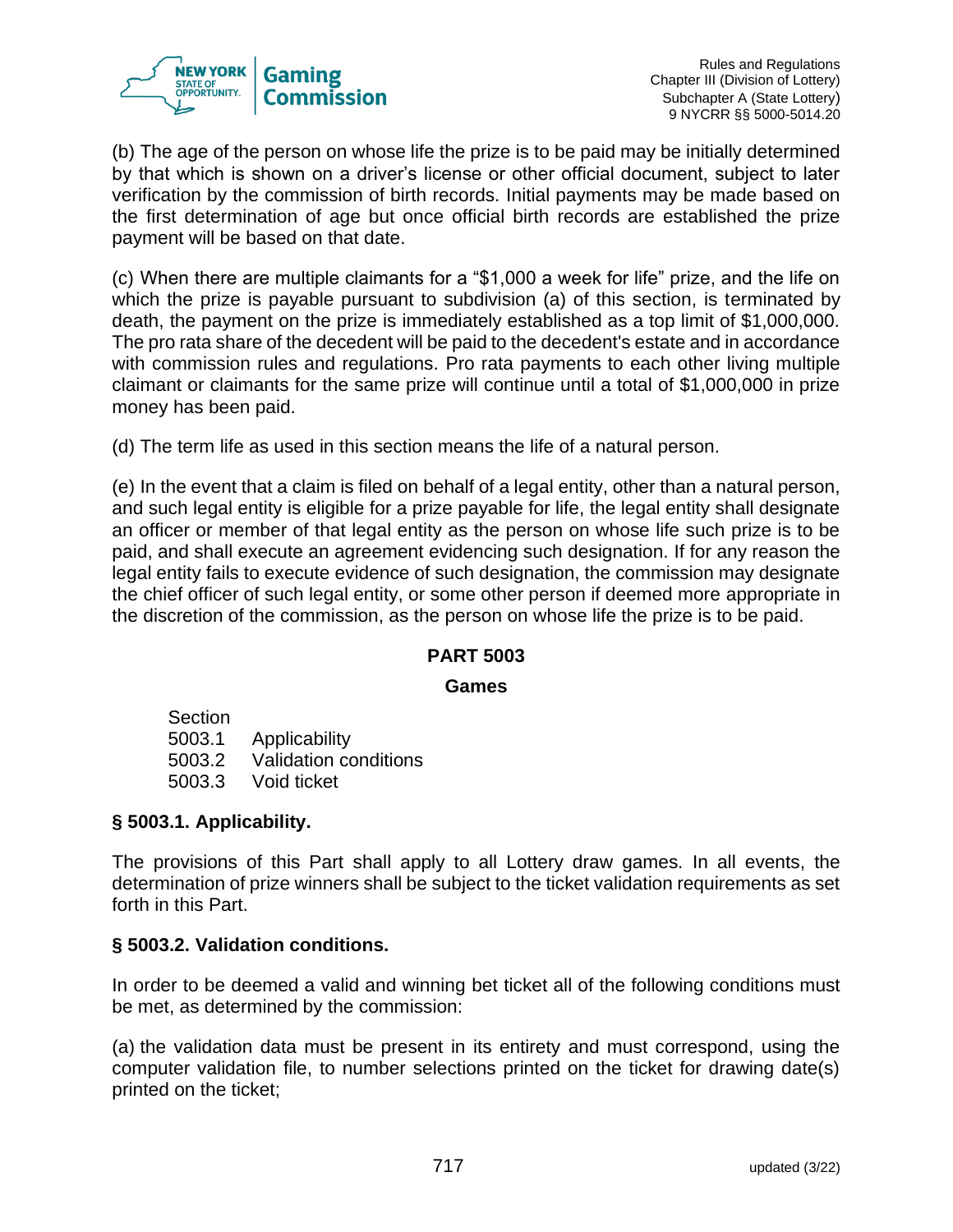

(b) the ticket must be intact;

(c) the ticket must not be mutilated, altered, reconstituted, or tampered with in any manner;

(d) the ticket must not be counterfeit or an exact duplicate of another winning ticket;

(e) the ticket must have been issued by a lottery sales agent on official paper stock of the commission or other method deemed valid by the commission;

(f) the commission must not have actual knowledge that the ticket was stolen;

(g) the ticket must be submitted for payment in accordance with the commission's procedures for claiming and payment of a prize;

(h) the ticket must have been recorded on the commission's central computer system prior to the drawing and the ticket data must match this computer record in every respect. In the event of a contradiction between information as printed on the ticket and as accepted by the commission's central computer system, the wager accepted by the commission's central computer system shall be the valid wager;

(i) the player or computer number selections, validation data and the drawing date(s) of an apparent winning ticket must appear on the official file of winning tickets, and a ticket with that exact data must not have been previously paid;

(j) the ticket must not be mis-registered, defectively printed, or produced in error to an extent that it cannot be processed by the commission; and

(k) in submitting a ticket for validation, the claimant agrees to abide by applicable laws, all rules and regulations, instructions, conditions and final decisions of the commission.

## **§ 5003.3. Void ticket.**

A ticket submitted for validation that fails any of the preceding validation conditions shall be considered void, subject to the following determinations:

(a) The commission may, at the commission's option, replace an invalid ticket with a ticket of equivalent sales price; or

(b) In the event a defective ticket is purchased or in the event the commission determines to adjust an error, the sole and exclusive remedy shall be the replacement of such defective or erroneous ticket(s) with a ticket or coupon of equivalent sales price; or

(c) In the event a ticket is not paid by the commission and a dispute occurs as to whether the ticket is a winning ticket, the commission may, at the commission's option, replace the ticket as provided in this section. This shall be the sole and exclusive remedy of the claimant.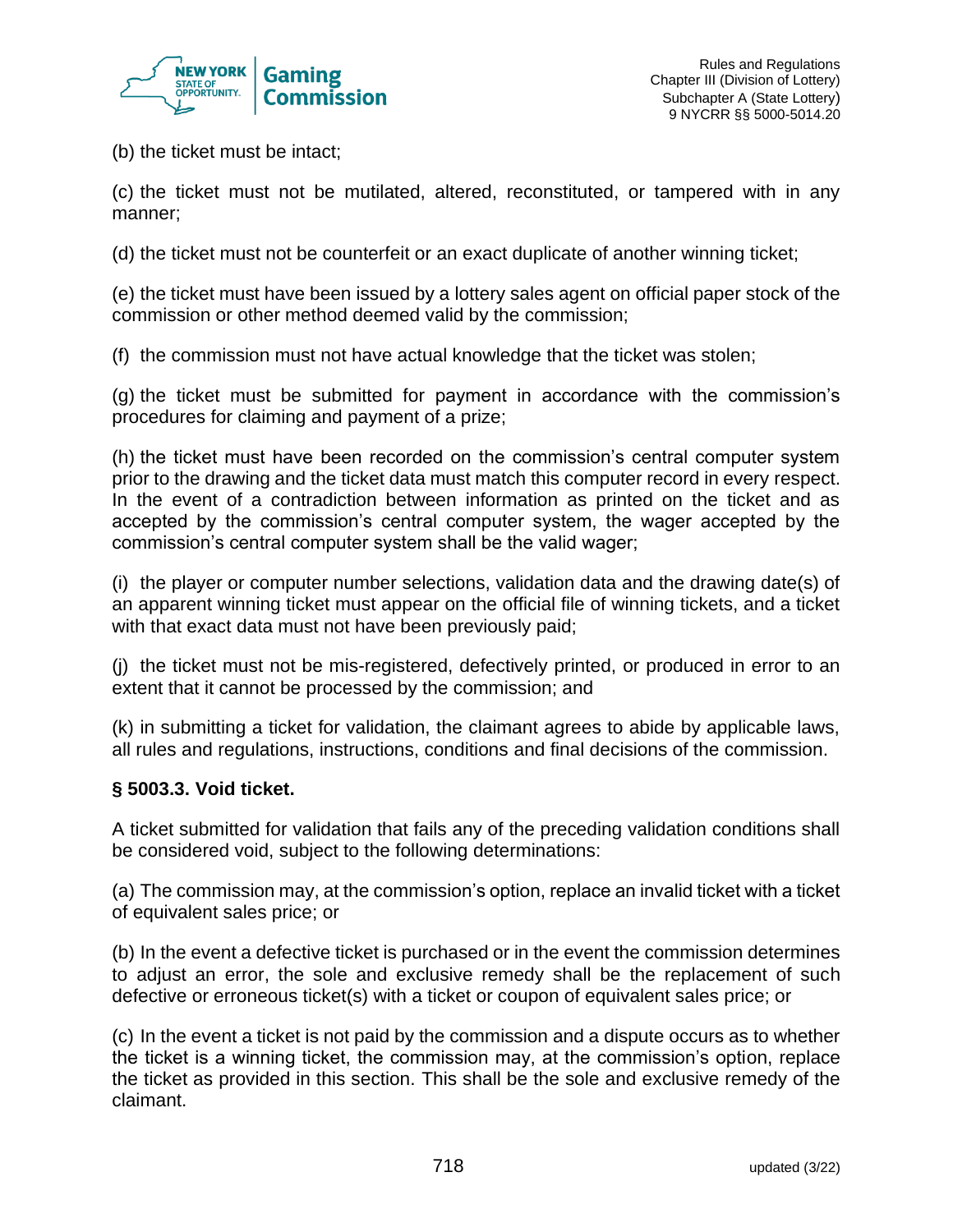

## **PART 5004**

## **Draw Games**

**Section** 

- 5004.1 Types of drawings
- Time of drawings
- 5004.3 Place of drawings
- 5004.4 Manner of conducting drawings
- 5004.5 Number and amount of prizes
- 5004.6 Other lottery games or drawings
- 5004.7 Postponement of drawings
- 5004.8 Directives
- 5004.9 General definitions, qualifications, restrictions, validations and rules applying to all lottery games

## **§ 5004.1. Types of drawings.**

Drawings will be held for each lottery game using such methods and equipment approved by the commission so as to insure random equal chance among all participants and ticket buyers. These drawings will take the form designated by the commission in a directive and may include, but are not limited to, weekly number drawings, special bonus drawings, semi-finalist and finalist drawings, winning ticket drawings, qualifying drawings, millionaire drawings, and super drawings.

## **§ 5004.2. Time of drawings.**

Lottery drawings will be held at the times designated by the commission.

## **§ 5004.3. Place of drawings.**

Drawings shall be held at locations approved by the commission. Drawings shall be open to the public and representatives of the news media.

## **§ 5004.4. Manner of conducting drawings.**

The manner of conducting drawings shall be announced and designated by the commission in a directive, in accordance with the rules and regulations governing each lottery game. The manner of conducting drawings shall be designed to insure maximum fairness to each contestant and ticket buyers in general.

## **§ 5004.5. Number and amount of prizes.**

For each lottery game, the commission shall designate the number and type of prizes to be awarded in a directive. The number of winners in each drawing may vary depending upon game design, the distribution of tickets sold, the number of tickets sold, and the number of valid winning tickets claimed.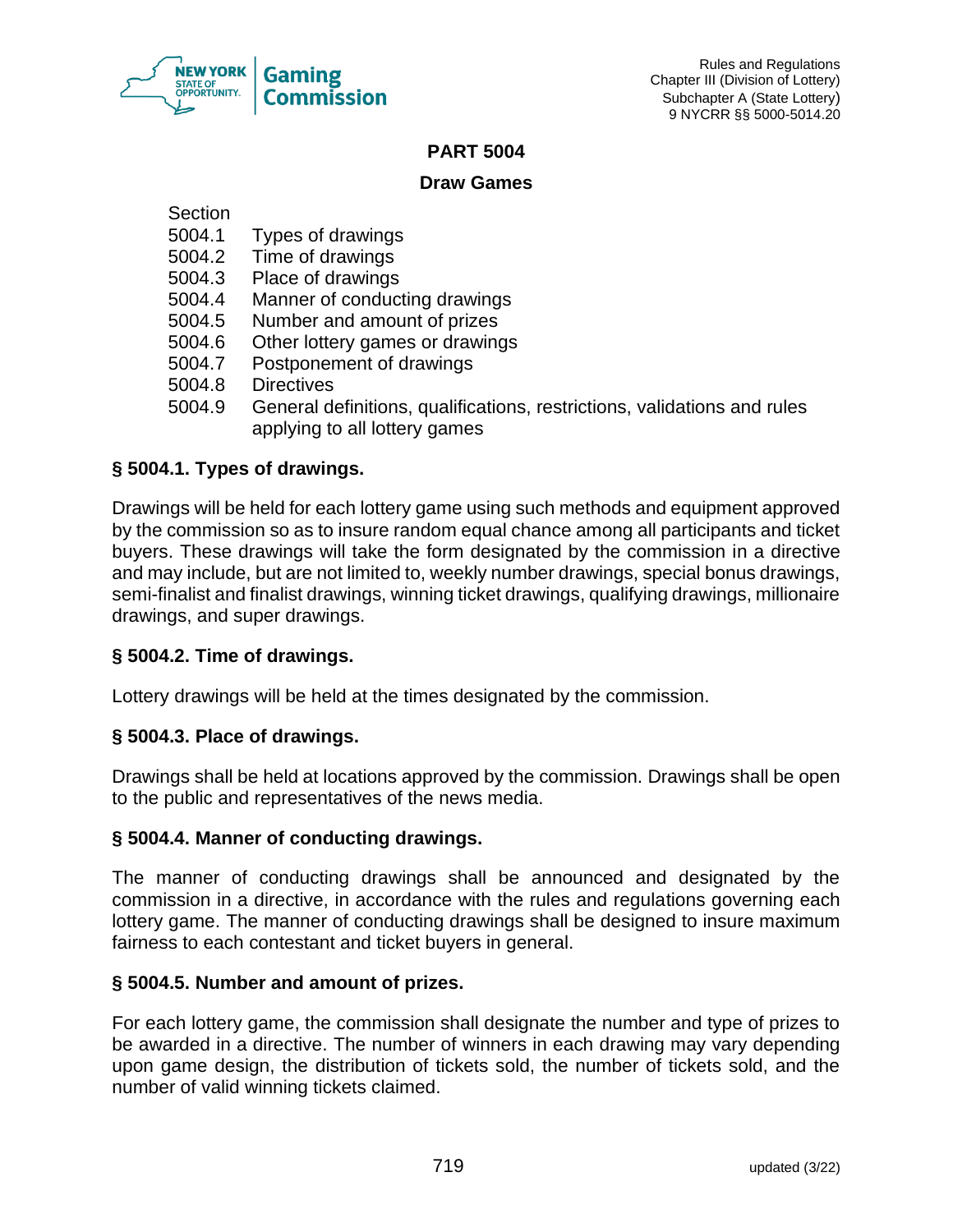

## **§ 5004.6. Other lottery games or drawings.**

(a) The commission may establish special lottery games for specified time periods, or special promotion drawings in connection with the previous Lottery being conducted. The prizes for such games or drawings may include cash prizes, or prizes of primary value such as vacation trips, automobiles, or other tangible items in addition to or in lieu of cash prizes, as determined by the commission. The retail cash value of the tangible or nontangible items offered shall be considered only as a guide to establishing the value of the prize for marketing and promotional purposes, and such announced value may not reflect the actual cost to the commission. The nature and number of prizes will be determined by the commission within the total prize requirements of the act and the game design. The drawing of promotional prizes may be held independently or in conjunction with other drawings.

(b) A winner of a regular Lottery prize may also be entitled to a promotional prize or followon prizes as approved by game design and drawing system used.

(c) Drawings and manner of conducting said drawings will be determined by the commission.

(d) The commission may also establish incentive awards for lottery sales agents and persons selling any special lottery game or promotional drawing ticket and also may, at the commission's discretion, discontinue such awards without prior notice.

## **§ 5004.7. Postponement of drawings.**

The commission may postpone any drawing and publicize the same if the commission finds, in the commission's discretion, that such postponement will serve and protect the public interest.

#### **§ 5004.8. Directives.**

A directive or other written record shall be issued by the commission for each drawing that details the type, time, place and manner of drawing; the number and amount of prizes to be awarded, and the procedures or changes in procedures applicable to that drawing.

## **§ 5004.9. General definitions, qualifications, restrictions, validations and rules applying to Lottery Draw games.**

(a) (1) *Bet ticket* means the ticket generated by the computer terminal based on input received from the player, whether by play card, quick pick option, manual entry or other means approved by the commission. Bet tickets may be purchased only from lottery sales agents as previously defined herein. The bet ticket is the only valid receipt for a bet placed. Players should, while still at the point of purchase, verify the game and number selections on the bet ticket.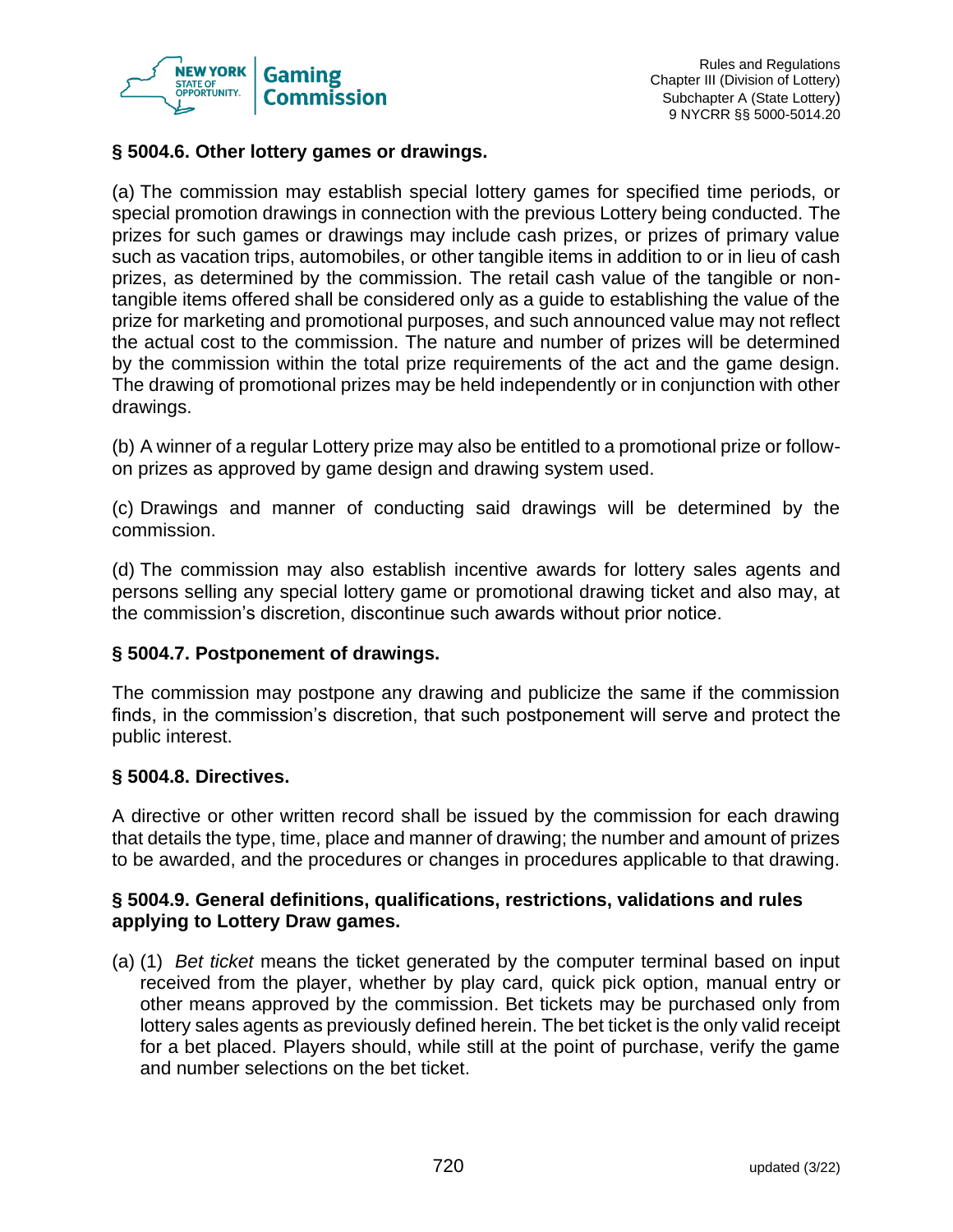

(2) *Computer terminal* means the device at the Lottery sales agent location or site licensed by the commission for purchasing Lottery game tickets and performing other Lottery transactions.

(3) *Director* means the director of the Division of Lottery, or any other person to whom such director's authority is lawfully delegated.

(4) *Draw date* means the date designated by the commission on which the winning numbers are drawn for each game.

(5) *Draw game* refers to any game that may from time to time be implemented on a computerized terminal system.

(6) *Drawing* means the formal process, determined by the commission, by which the winning numbers are drawn.

(7) *Game panel* means the area of the play card that contains a number of defined spaces from which a player may select a subset of numbers to be played for a particular drawing. Selections made by the player in the game panel are used to produce an individual wager on the bet ticket.

(8) *Gross sales* means the dollar value of lottery tickets produced for a game draw date.

(9) *Manual entry* means the capability of the computer terminal operator to enter a player's selections into the computer terminal in response to instruction from a player, or if a play card is incorrectly marked.

(10)*Play card* means a card that contains a number of game panels of defined spaces used by a player to select the games the player desires to play, the number of game panels to be played and the specific subset of numbers for each game selected. The play card is the customary method of presenting a player's selections to a lottery sales agent. However, the player's number selections may be manually entered into the computer terminal by the terminal operator.

(11)*Quick Pick* means a method in which some or all character selections are determined at random by the computer system at the time of purchase. If a player communicates some character selections orally or by play slip, any remaining character selections may be determined by Quick Pick.

(12)*Validation* means the process of determining whether a bet ticket presented for prize redemption does or does not represent a winning bet.

(b) No prize claim shall be valid if submitted to the commission after one year has elapsed from the draw date.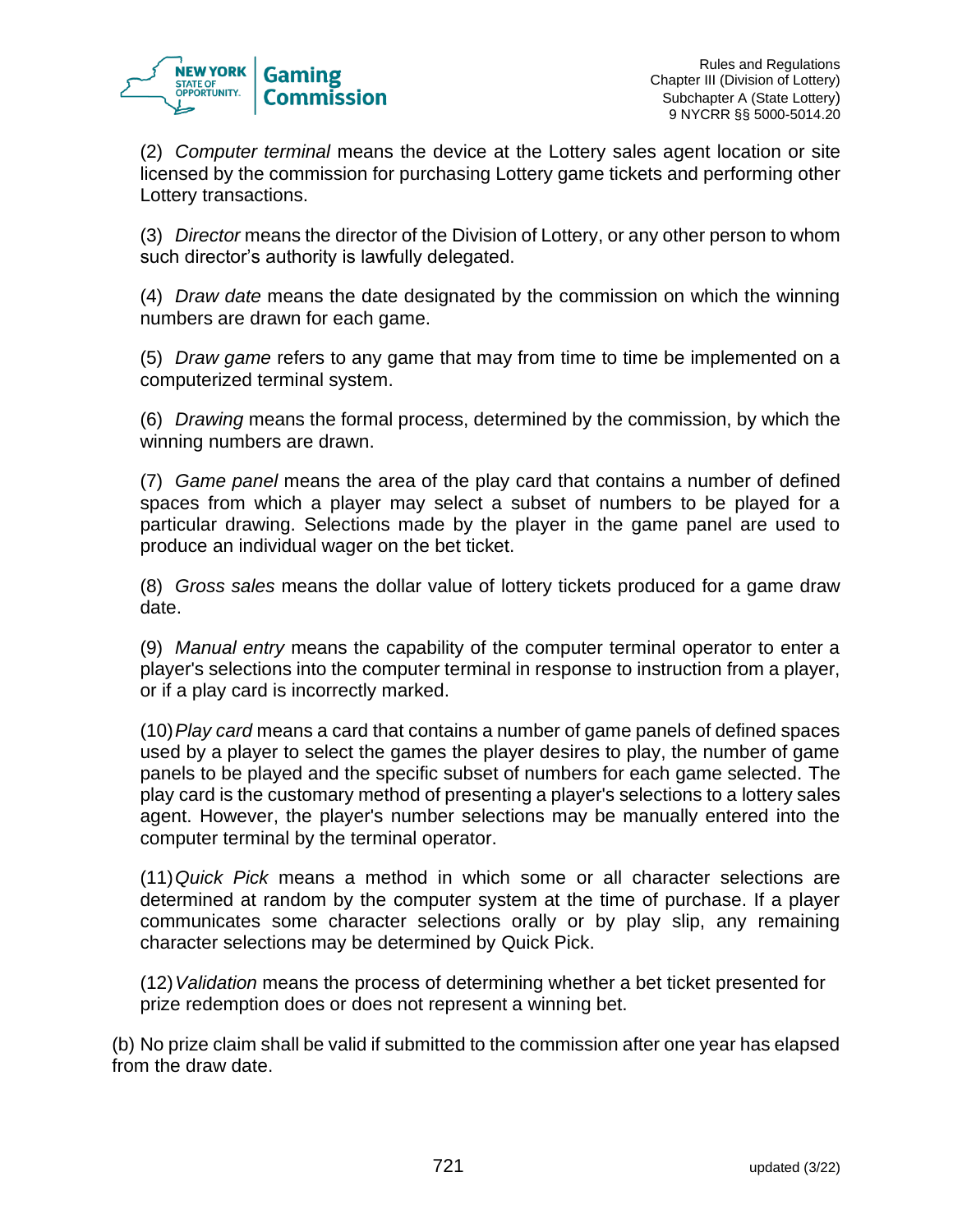

- (c) *Bet ticket responsibility*.
	- (1) Lottery bet tickets are bearer instruments.
	- (2) The commission shall not be responsible for:
		- (i) lost or stolen bet tickets;
		- (ii) bet tickets claimed by a player in error for a lower prize at a lottery sales agent;
		- (iii) bet tickets that are not intact;

(iv) bet tickets that are mutilated, altered, reconstituted, counterfeit in whole or in part, or tampered with in any manner, or mis-cut; or

(v) bet tickets that have not been issued in an authorized manner, or are misregistered, defective, or printed or produced in error.

(d) To be valid, a bet ticket must pass all additional confidential and security validation tests of the commission.

(e) Any bet ticket that does not conform to the requirements of this section shall be considered null and void, and may not be paid, as determined by the commission. However, the commission may, at the commission's sole discretion, replace such void ticket with an unplayed ticket from the game or an equivalent one in sales price from any other game.

(f) In all and any events, the liability and responsibility of the commission, for any tickets described or disputed in this section, shall be the replacement of such ticket in that or an equivalently priced other lottery game.

(g) No lottery ticket shall be sold to or purchased by and no Lottery prize shall be paid to any of the following persons:

(1) any officer or employee of the commission; or

(2) any contractor, subcontractor, or consultant, or officer or employee of a contractor, subcontractor, or consultant, if such person is directly involved in the production of lottery tickets, the operation or observation of lottery games or drawings, or the processing of lottery prize claims or payments; or

(3) any person subject to a contract with the commission if such contract contains a provision prohibiting such person from purchasing a lottery ticket or receiving a Lottery prize; or

(4) any spouse, child, brother, sister or parent residing as a member of the same household in the principal place of abode of any of the foregoing persons. This section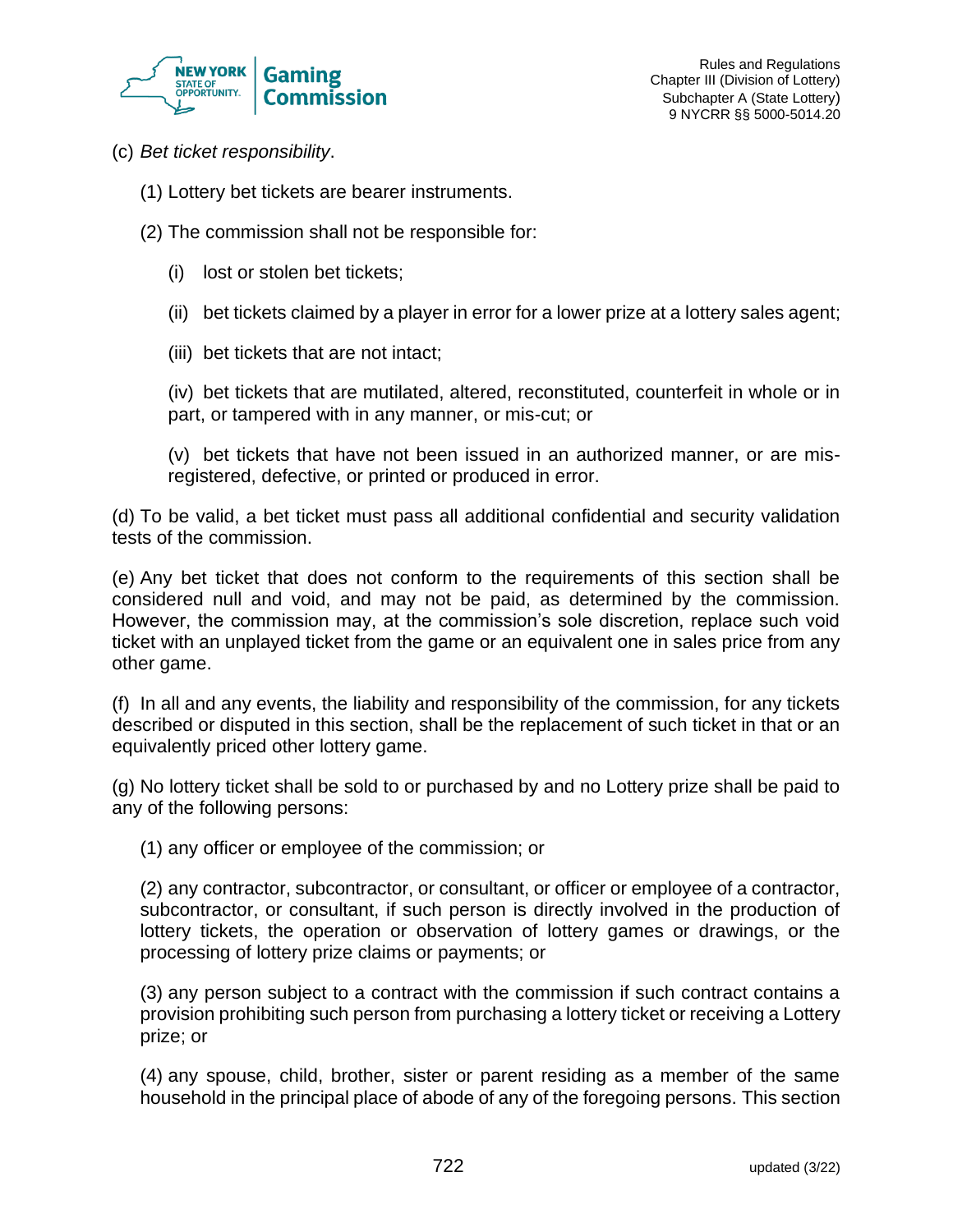

shall not be deemed to prohibit the sale of a lottery ticket or the payment of a Lottery prize to an officer or employee of the commission or to a contractor, subcontractor, or consultant or to an officer or employee of a contractor, subcontractor, or consultant if such sale or prize payment is not for the individual benefit of such person and is made in connection with an official investigation, audit, marketing effort or other activity authorized by the commission.

(h) In accordance with all applicable provisions of law, Federal, State and local withholding taxes shall be withheld by the commission from prize payments as may be required.

(i) The commission may at any time, in the commission's sole discretion, announce a termination date for any game, subsequently recommence any game, or extend termination or closing dates for any game. When a game is terminated, no further tickets will be sold. The commission reserves the right to change the prize structure, frequency of draws, or the game itself.

(j) The payment of prizes to persons under 18 years of age, and to those who may die before receiving any or all of a particular prize, shall be paid as prescribed in law and applicable commission rules and regulations.

(k) The State shall be discharged from any liability after the payment of prizes as prescribed in applicable commission rules and regulations.

(l) A lottery sales agent shall sell tickets in book, page or numerical order and shall not exchange books or tickets with other lottery sales agents.

(m)A lottery sales agent is prohibited from playing lottery tickets using any method other than fair chance or any method that is contrary to the principle that every ticket has an equal and random chance of winning.

(n) In purchasing a lottery ticket, the customer agrees to comply with and abide by all applicable laws, rules and regulations, and final decisions of the commission, as well as procedures established by the commission for the conduct of any lottery game.

(o) Notwithstanding the provisions of any other rule or regulation, the exact number and amount of prizes to be paid at any grand prize or millionaire drawing shall be as determined in directives issued by the commission, which directive shall also govern details and procedures for such drawing.

(p) When any question shall arise as to the validity of a lottery drawing for any reason whatsoever, the commission shall make the determination as to the validity of said draw on the basis of information at the commission's disposal. The determination of the commission shall be final.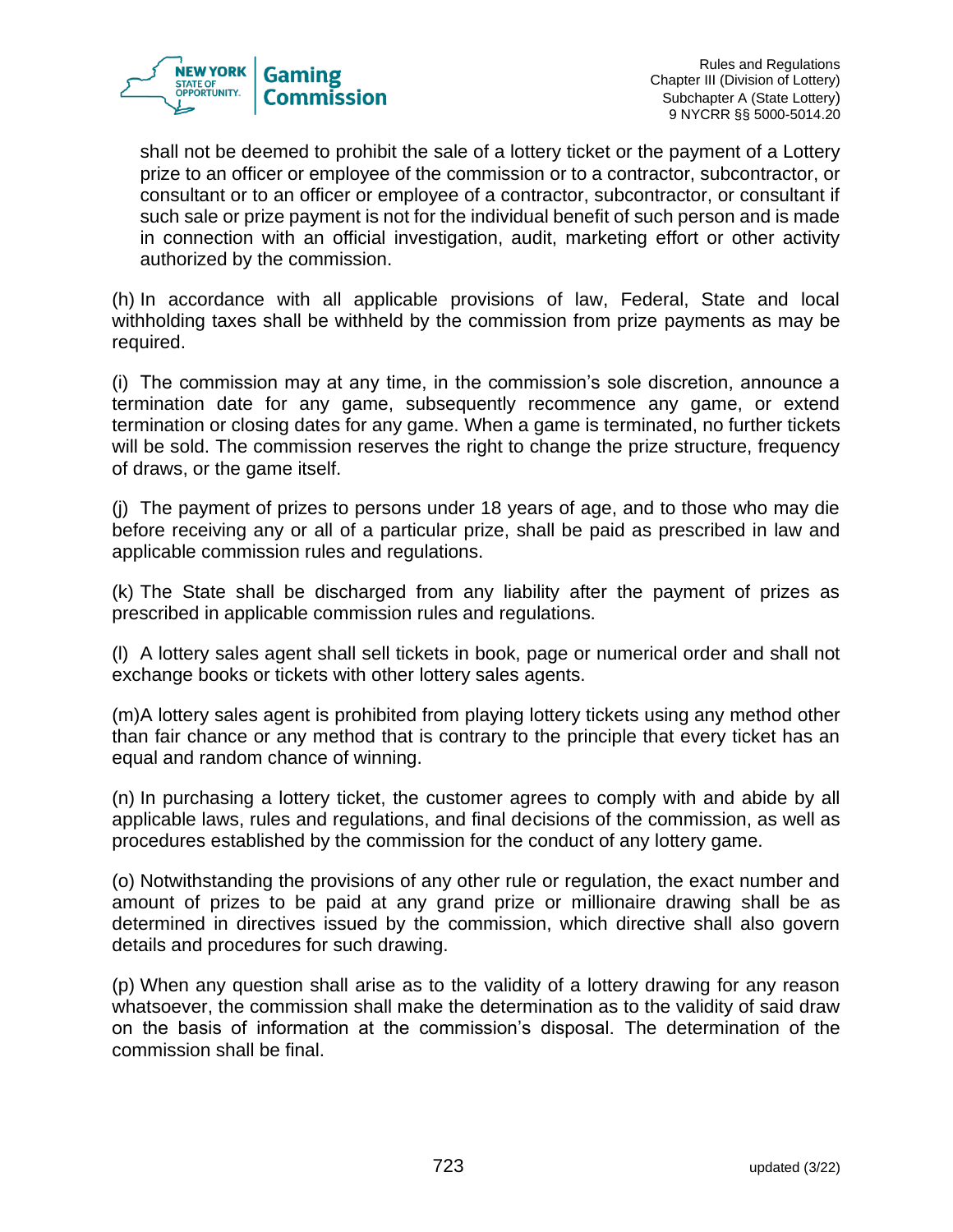

## **PART 5005**

## **Lottery Subscriptions**

**Section** 

- 5005.1 Subscription program
- 5005.2 Subscription definitions
- 5005.3 Subscriptions Costs
- 5005.4 Subscriptions application requirements
- 5005.5 Valid subscription entry
- 5005.6 Payment of subscription prizes
- 5005.7 Subscription disputes
- 5005.8 Subscription miscellaneous

## **§ 5005.1. Subscription program.**

(a) A subscription program may be established at the discretion of the commission for any commission game(s). The subscription program may permit a subscriber to play the same game character selections for a period of consecutive drawings over a stated period in such games as the commission may decide.

(b) Entry into a subscription program will require the completion and submission of either a paper or electronic version of

- (1) a subscription application form; or
- (2) a subscription renewal form.

The subscriber may provide the subscriber's social security number on the respective application form so that prizes requiring Federal reporting or withholding may be automatically sent to the winning subscriber. An application for a group subscription must contain the names and addresses of each group member.

(c) By providing the social security number, the subscriber is authorizing the commission to retain and use the number for the purpose of tax reporting and any other lawful purpose of the commission. No group may exceed 10 members if such group's application was made by mail.

## **§ 5005.2. Subscription definitions.**

(a) *Application form* or *application* means either the subscription application form or the renewal of such application form.

(b) *Confirmation* means the paper or electronic correspondence sent to a subscriber from the commission confirming the game(s), game characters for each game panel played, the type of plan, the effective date and the expiration date.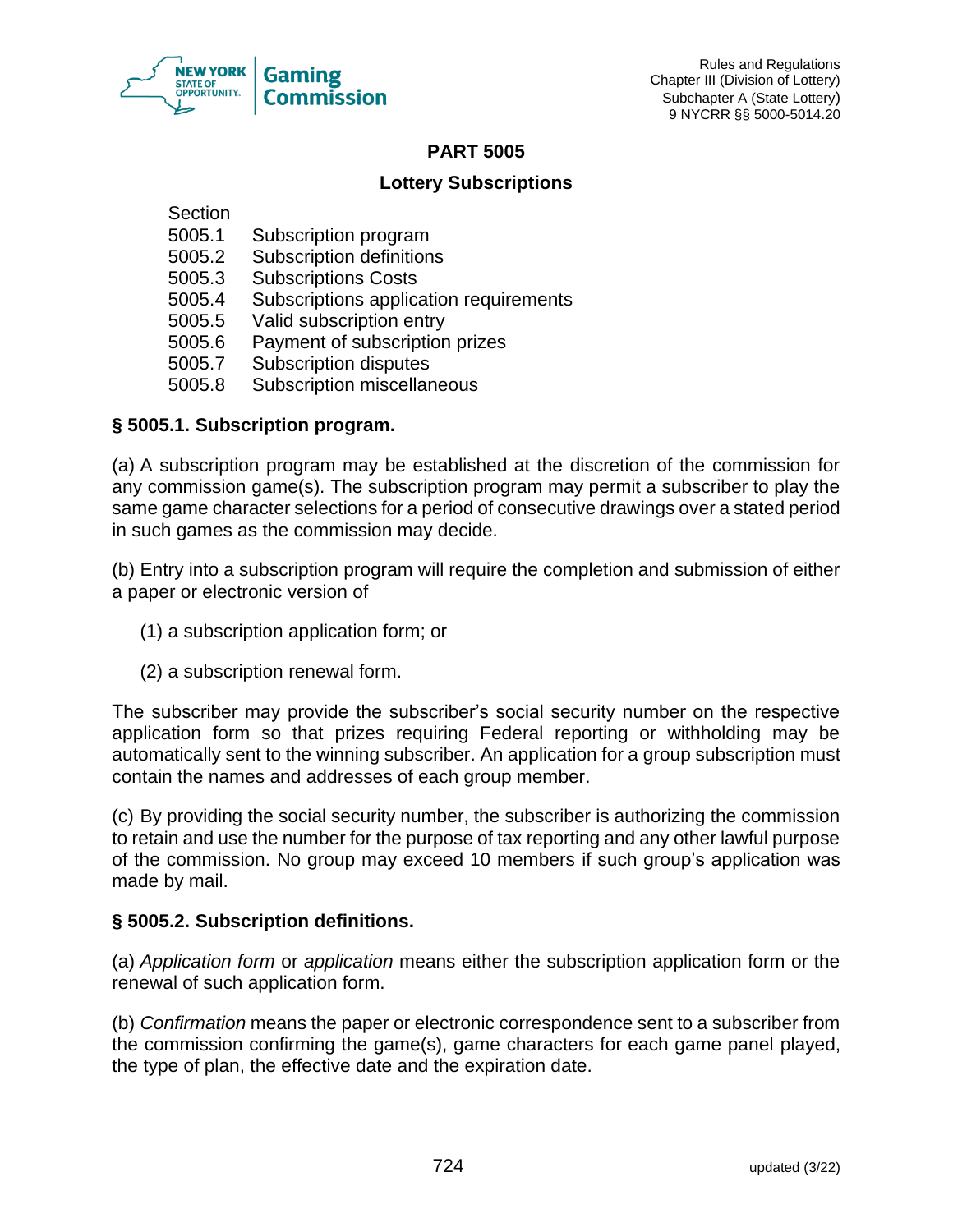

(c) *Effective date* means the game's first drawing date for which a subscription is effective.

(d) *Expiration date* means the last drawing date for which a subscription is effective.

(e) *Game numbers* means the numbers selected for each of the game panels played on an application.

(f) *Game panel* means the electronic panel and/or paper panel on which game characters are chosen.

(g) *Group* means two or more individuals sharing a game subscription whose combined qualifications meet that of an individual subscriber.

(h) *Group representative* means the individual designated on a group application as the person selected by the group subscribers to act on behalf of the group in handling any communications and prize payments related to the subscription.

(i) *Plan* means the game(s) played, the number of consecutive drawings played and the duration of the subscription as determined by the number of weeks selected by the subscriber.

(j) *Quick Pick* means the option for a subscriber to have game characters randomly selected by a computer. Once selected, the same quick pick characters remain valid and will be used for each drawing for the duration of the subscription.

(k) *Subscriber* means either the individual or the group identified on an application as the person(s) entitled to any prize the individual or group may win.

(l) *Subscriber identifying information* means the name, address, subscription number and, taxpayer identification number (if provided) of the subscriber or each member of a group.

(m)*Subscription Costs* means the cost of the subscription purchased by the subscribers as defined section 5005.3 of this Part.

(n) *Subscription file* means a file maintained by the commission or the commission's contractors containing subscription information and used in the determination of sales and prizes.

(o) *Subscription number* means the number assigned by the commission to a subscription record when the original application is processed.

(p) *Valid Subscription Entry* means one that includes the following: Subscriber identifying information (as defined herein), game characters entered on the appropriate commission or contractor computer system that is the official record of subscription entry.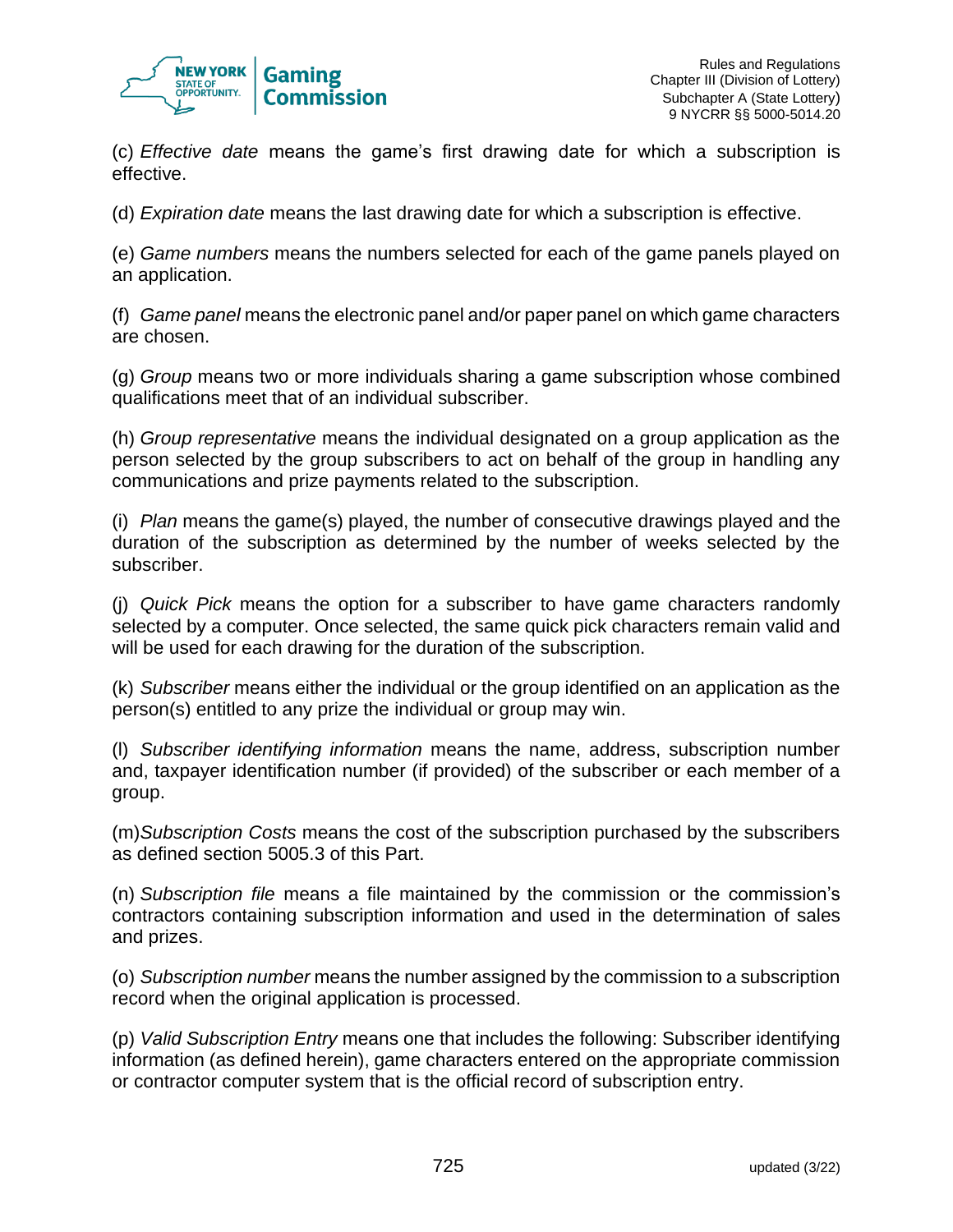

(q) *Valid Group Subscription Entry* means one that includes the following: Subscriber identifying information for each member of the group, game numbers entered on the appropriate commission or contractor computer system, which is the official record of group subscription entry.

## **§ 5005.3. Subscription costs.**

(a) For each subscription, a minimum of one game panel must be selected for a minimum number of weeks or drawings, as determined by the commission.

(b) A subscription may be for one or more game panels as may be determined by the commission.

(c) The cost of a subscription plan shall be determined by the commission. The commission may establish a subscription account program through which a player or players may purchase a subscription or subscriptions and receive payment of a prize, as determined by the commission. The commission may require that a player or players maintain a minimum balance in such a subscription account to continue to participate in the program.

(d) The commission reserves the right to alter, temporarily or permanently, the costs of a subscription plan at the discretion of the commission. The commission reserves the rights to suspend or cancel any drawing or the game itself, change the prize structure, frequency of draws or draw dates. In the event of such a change, an affected subscriber will receive participation in a revised game, equivalent in value to the remainder of such subscriber's subscription, or a refund, at the sole option of the commission.

(e) Any determination by the commission described in this section may be made for any of the following reasons:

(1) to make the subscription program more appealing or convenient for players;

- (2) to further the commission's mission of raising revenue for aid to education; or
- (3) to allow the commission to administer the subscription program more effectively.

## **§ 5005.4. Subscription application requirements.**

(a) To be accepted for entry without changes, a subscription application must meet the following requirements:

(1) Each game panel must contain the required amount of unduplicated game numbers selected from the numbers available for the game that the applicant indicates on his or her application. If a game panel submitted by an applicant contains no game numbers or fewer than the required amount of game numbers, the quick pick option may be used to randomly select game numbers. If an applicant submits an application with more than the required amount of game numbers circled in a game panel, the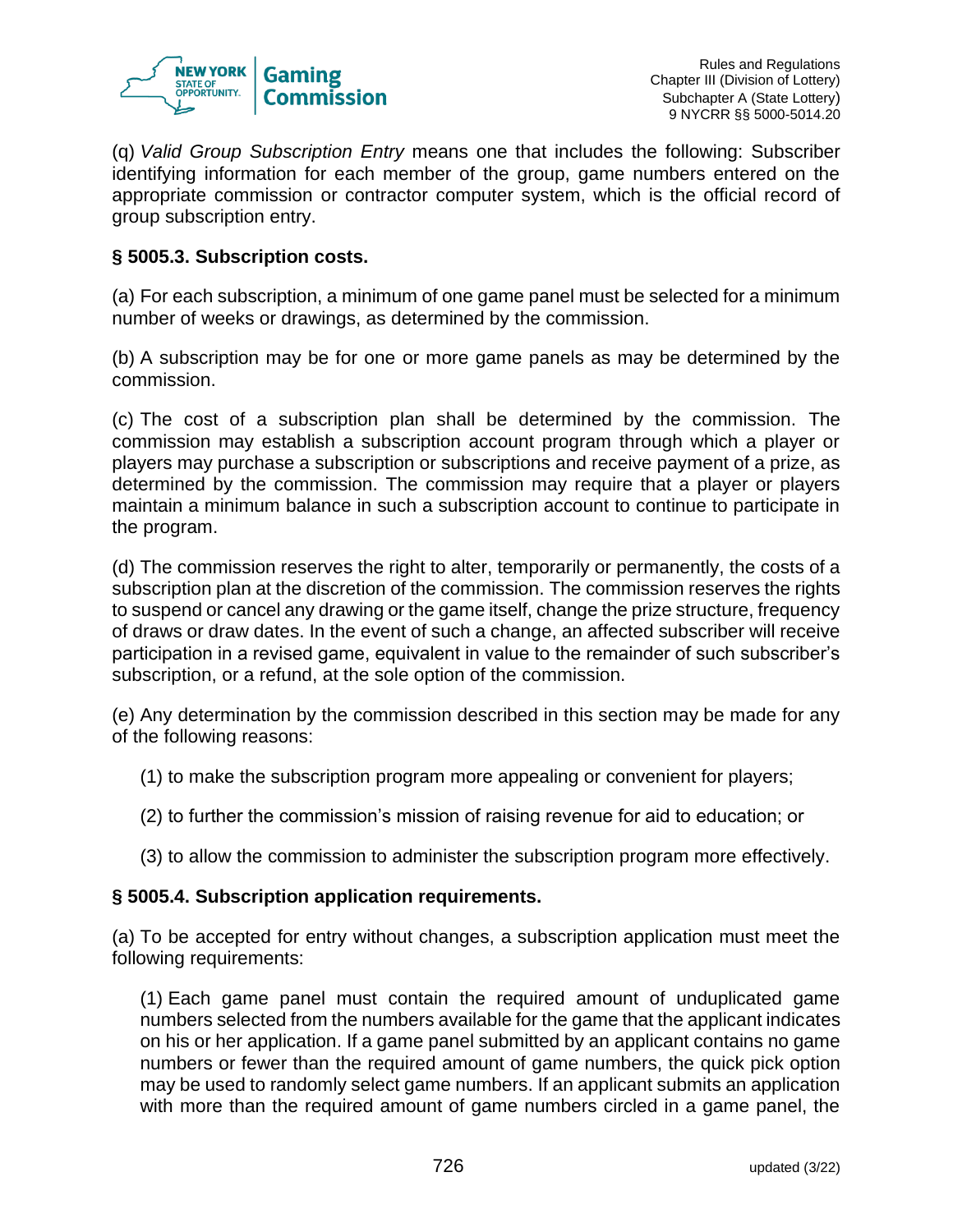

commission may select the required number of game numbers consecutively from among such selected numbers. All other numbers may be disregarded.

(2) The application must include the applicant's identifying information, including identifying information for each member of a group applicant. If an application is submitted without complete applicant identifying information, the commission may seek additional information from the applicant. Regardless of whether the applicant responds with additional information requested by the commission, the application may, nevertheless, be accepted if there is sufficient information to identify by name at least one individual applicant or one individual member of a group applicant. In such case, the commission may pay any prize won by the subscription to any person identifiable as an applicant or as a member of a group applicant from the incomplete applicant identifying information submitted with the application, and such payment may be reported to the appropriate taxing authorities as income paid to such person with any required withholding tax to be credited to such person.

(b) An application may be rejected for any of the following reasons:

(1) if the application is illegible in whole or in part;

(2) if the application includes a form of payment that is not acceptable to the commission;

(3) if the applicant is under the age of 18; or

(4) if the applicant does not submit a New York State address for a subscription submitted through the U.S. Mail.

(c) A subscription may be terminated after acceptance if, before or after the start date, the commission is notified that the payment for the subscription is invalid, *e.g.*, a check returned for insufficient funds. In such event, the subscription shall be deemed invalid and no prizes will be paid to the applicant during any period in which the subscription was invalid.

## **§ 5005.5. Valid subscription entry.**

To be a valid entry, a subscription must meet the following requirements:

(a) To be eligible to win a prize, an application, including the subscriber identification information, and the game numbers must be entered into the division's subscription file to create the official record of subscription entry.

(b) A confirmation (paper or electronic) shall be issued by the commission to the subscriber confirming a valid subscription entry has been received.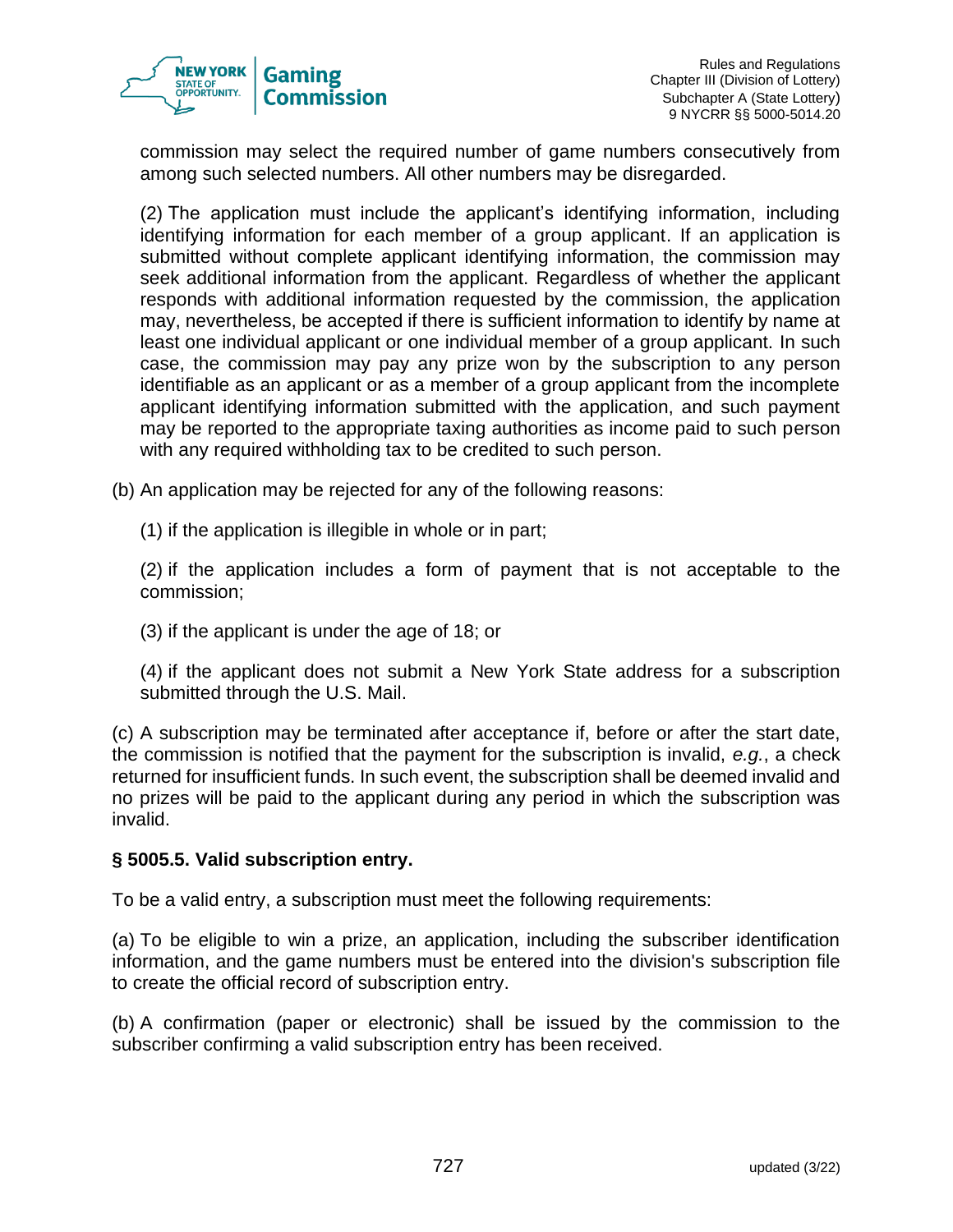

## **§ 5005.6. Payment of subscription prizes.**

(a) Prizes that are less than the threshold withholding amount for Federal tax reporting will be placed into the player account created prior to purchase of the player's first subscription. Such prizes may be used to purchase additional subscriptions or the player may request a cash-out and receive payment for any unpaid prizes. Payment will be made to the individual subscriber or group representative whose name appears on the application.

(b) Prizes that meet or exceed the threshold amount for Federal withholding for an individual will be remitted to the individual subscriber whose name appears on the application minus the required withholding amount.

(c) For payment of a prize that meets or exceeds the threshold amount for Federal withholding to a group subscriber, a payment representing the designated share of the prize will be remitted to each individual member of the group. If the subscription or renewal application does not show the taxpayer identification number (social security number or Federal employer identification number) of each group member, the division will withhold appropriate income taxes in accordance with the applicable back-up withholding rules.

(d) A group subscription entry will be treated as a single entry in the prize pool and shall also be treated as a single entry when determining if a prize in the game is payable in annual installments as provided in this Subchapter.

## **§ 5005.7. Subscription disputes.**

(a) The commission is not responsible for disputes between or among subscription group members.

(b) In any dispute with the commission concerning the right to a subscription prize, the commission shall have the right to resolve such dispute by paying the prize or refunding the subscription fee. If a refund is paid, the refund shall be based on the remaining unused value of the subscription and shall be the sole and exclusive remedy of the subscriber(s).

(c) If there is a discrepancy between the information set forth on an application and the information set forth in a confirmation letter, the subscriber may ask the commission, by written or electronic communication, to resolve the discrepancy. After such a report is received by the commission, the commission shall resolve the discrepancy as soon as possible and issue a revised confirmation letter. Resolution may include, but is not limited to, cancellation of the subscription. No change in the subscription shall be effective until a revised confirmation letter is issued. No request to resolve a discrepancy shall be accepted after the effective date in the confirmation letter issued.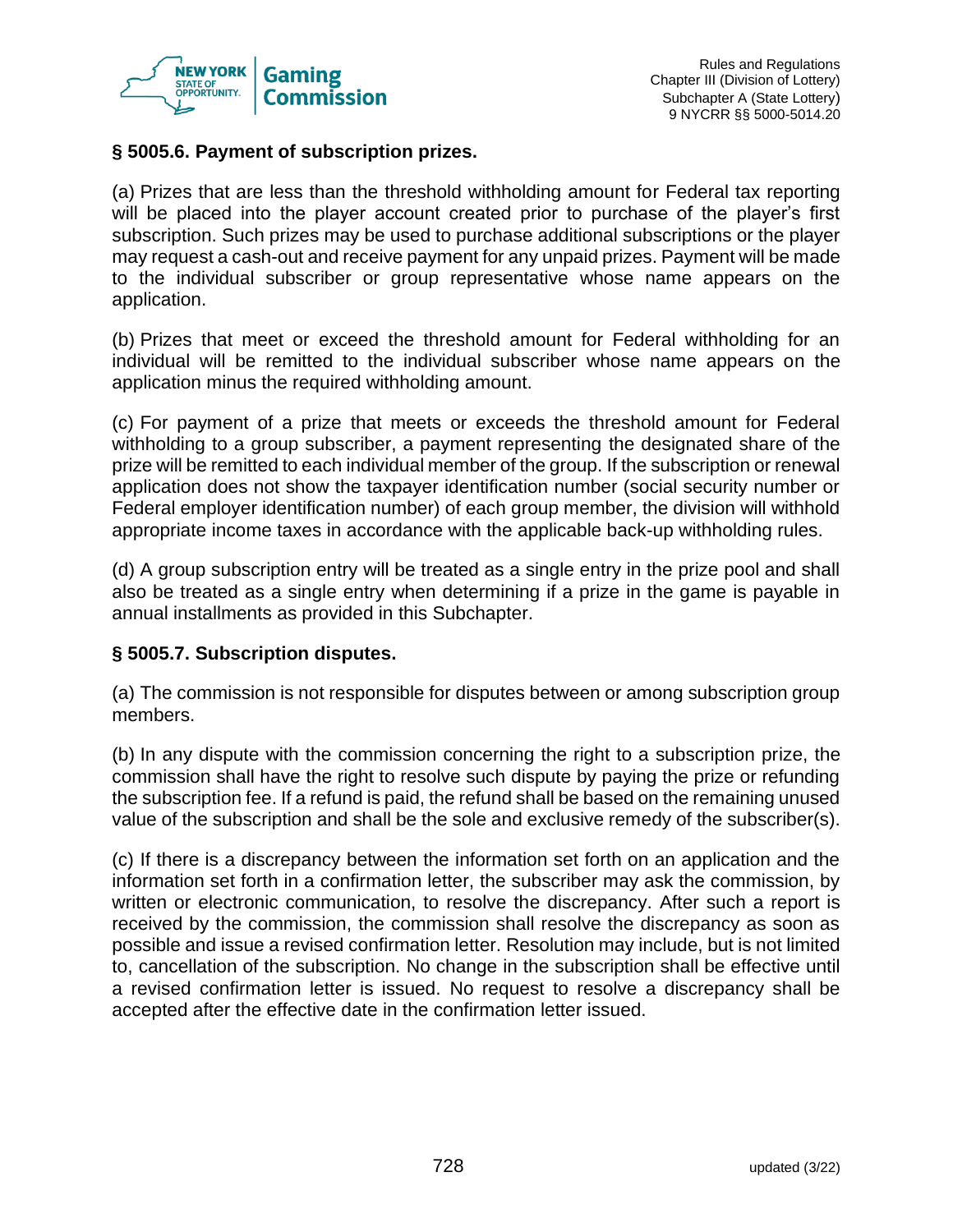

## **§ 5005.8. Subscription miscellaneous.**

(a) The commission, pursuant to the commission's statutory authority, may from time to time add games to the commission's subscription program.

(b) A subscription renewal must be processed prior to the expiration date of a current subscription in order to avoid a lapse in the subscription. A renewal application containing current subscription number, games, game numbers, plan, effective date and expiration date will be sent to the subscriber either electronically or by mail. The commission will make reasonable efforts to process renewal applications to assure no interruptions; however, the commission shall not be responsible for an interruption if a renewal application is not processed in sufficient time.

(c) Once a subscription is entered into the subscription file, the funds paid for the subscription are not refundable.

(d) If the commission offers any promotional offer for a subscription, the commission reserves the right to limit the number of promotional subscriptions that may be received by a person or group.

(e) The commission reserves the right to exclude subscribers from participation in a promotion offering special payments or prizes.

(f) Any subscription commenced prior to the effective date of the subscription regulations set forth in this Part shall be subject to the regulations that were in effect at the time such subscription was commenced. Any subscription commenced on or after the effective date of the subscription regulations set forth in this Part shall be subject to this Part.

## **PART 5006**

#### **New York Instant Lottery**

- Section
- 5006.1 New York instant lottery
- 5006.2 Method of play
- 5006.3 Price
- 5006.4 Definitions
- 5006.5 Determination of prize winners
- 5006.6 Ticket responsibility
- 5006.7 Claim period
- 5006.8 Ticket validation requirements
- 5006.9 Disputes
- 5006.10 Lotery sales agent compensation
- 5006.11 Termination of the game
- 5006.12 Governing law
- 5006.13 Number and amount of prizes
- 5006.14 Lottery sales agent conduct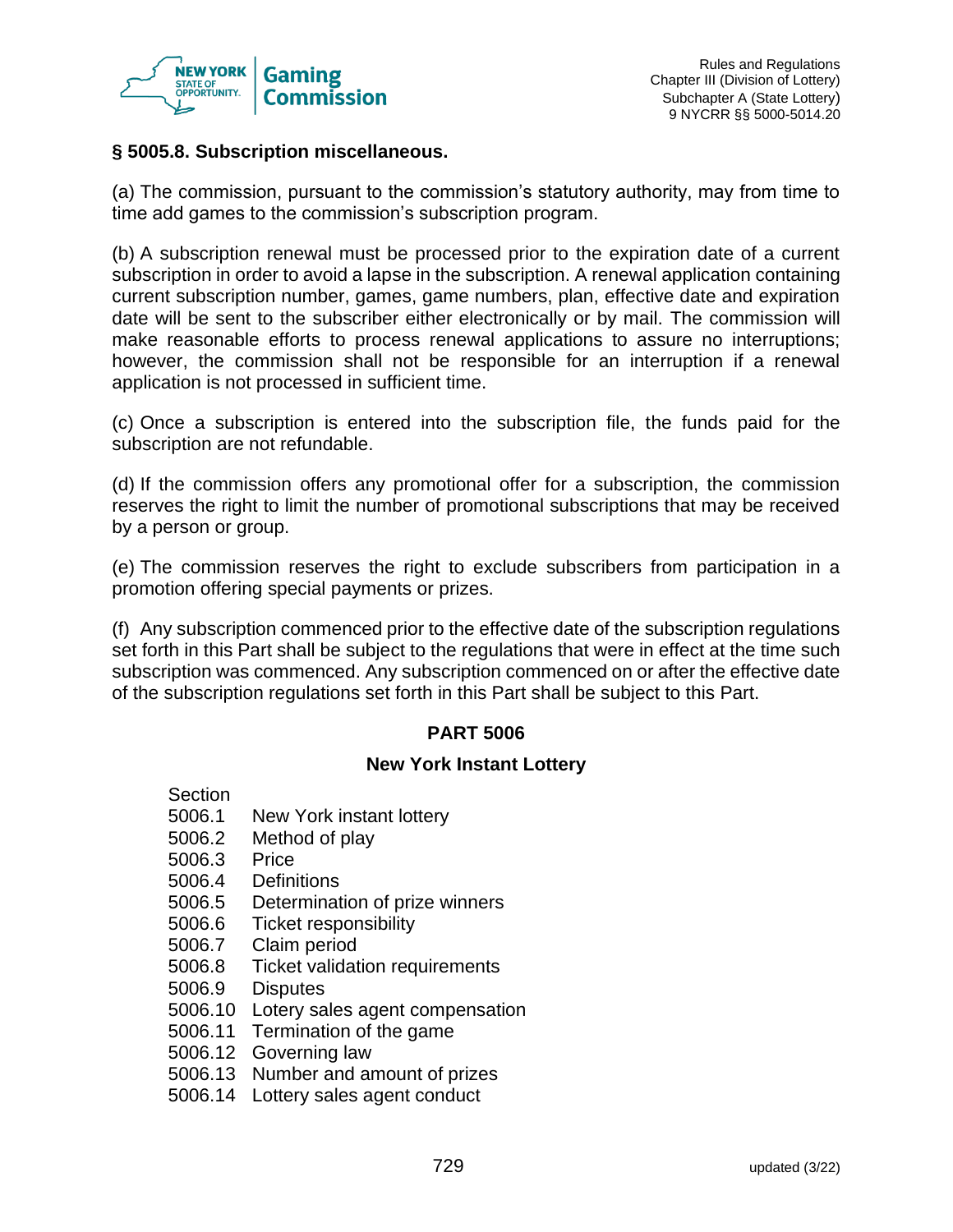

## **§ 5006.1. New York instant lottery.**

There is hereby created a type of game known as an instant lottery game. This Part pertains to all instant games.

## **§ 5006.2. Method of play.**

Tickets of any instant lottery game shall be played by removing the rub-off coating from play spots. The specific method of play will be published for each game in a game brochure readily available to the public.

## **§ 5006.3. Price.**

Unless otherwise indicated on the face of the ticket, an instant lottery ticket shall sell for \$1.

## **§ 5006.4. Definitions.**

(a) *Director* means the Director of the New York State Division of the Lottery or any other person to whom the director's authority is lawfully delegated.

(b) *Play symbols*, in those games using play symbols, means those symbols that appear under each of the play spots on the front of the ticket.

(c) *Play symbol caption*, in those games using play symbols, means the small printed material appearing below each play symbol that explains the play symbol. One and only one play symbol caption appears under each play symbol.

(d) *Prize symbols* means the dollar values associated with the prizes available in the game. Prize symbols appear on the face of the ticket in the play area and are generally covered with a rub-off coating.

(e) *Prize symbol caption* is the small printed material appearing below each prize symbol that explains the prize symbol. One and only one prize symbol caption appears under each prize symbol.

(f) *Book-ticket number* means the 11-digit numeric code that appears on the back of the ticket. The first seven digits are the book number, followed by a one-digit check number. The last three digits are the ticket number. A two-digit display printed game identification number shall be printed above the book-ticket number.

(g) *Validation number* means the unique eight-digit number found at the bottom of the rub-off-coating-covered play surface of the ticket.

(h) *Agent validation code* means the one-letter code that appears among the play symbols in varying locations on the main part of the ticket. The agent validation code is used by the lottery sales agent to verify winners and is covered by a rub-off coating.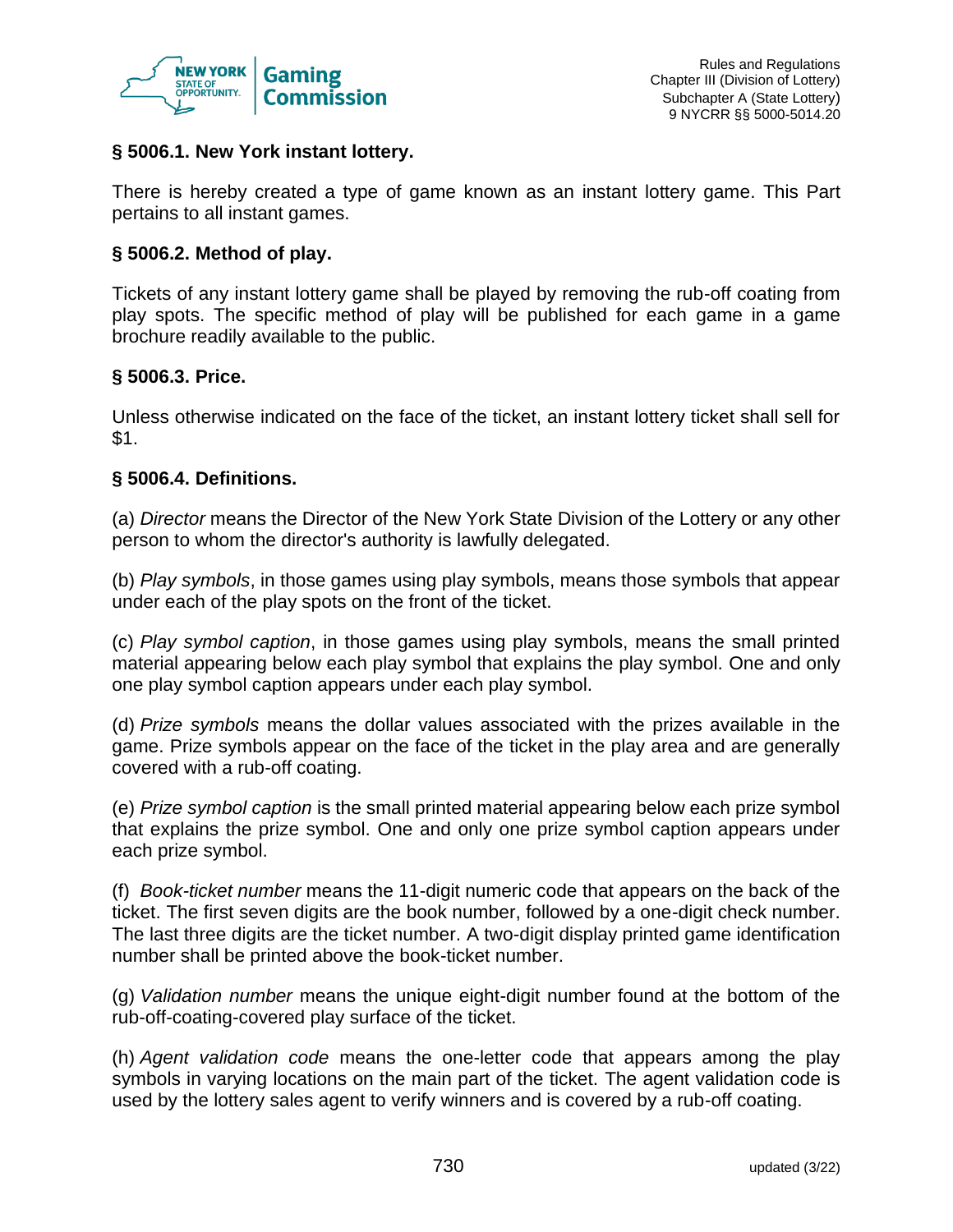

### **§ 5006.5. Determination of prize winners.**

(a) The rub-off coating covering the play area on the ticket is to be rubbed off to determine winning or losing status as described in the appropriate game brochure.

(b) No portion of the display printing nor any extraneous matter whatsoever shall be usable or playable as a part of the instant game. The validation number is not a play symbol and may not be utilized as such.

(c) In all events, the determination of prize winners shall be subject to the ticket validation requirements set forth in this Part.

#### **§ 5006.6. Ticket responsibility.**

(a) An instant lottery ticket is a bearer instrument.

(b) The commission shall not be responsible for lost or stolen instant lottery tickets.

(c) The commission shall not be responsible for tickets claimed by a player in error for a lower prize at a lottery sales agent location.

### **§ 5006.7. Claim period.**

All prizes must be claimed within one year of the announced end of the game.

#### **§ 5006.8. Ticket Validation Requirements.**

To be a valid instant lottery winning ticket, the following requirements must be met:

(a) Exactly one symbol must appear under each of the rub-off spots on the play surface of the ticket.

(b) Each play symbol must have a play symbol caption thereunder that must agree with the play symbol.

(c) Each of the play symbols must be present in its entirety and be fully legible.

(d) Each of the play symbol captions must be present in its entirety and be fully legible.

(e) Exactly one prize symbol must appear under each of the rub-off spots on the play surface of the ticket.

(f) Each prize symbol must have a prize symbol caption thereunder that must agree with the prize symbol.

- (g) Each prize symbol must be present in its entirety and be fully legible.
- (h) Each prize symbol caption must be present in its entirety and be fully legible.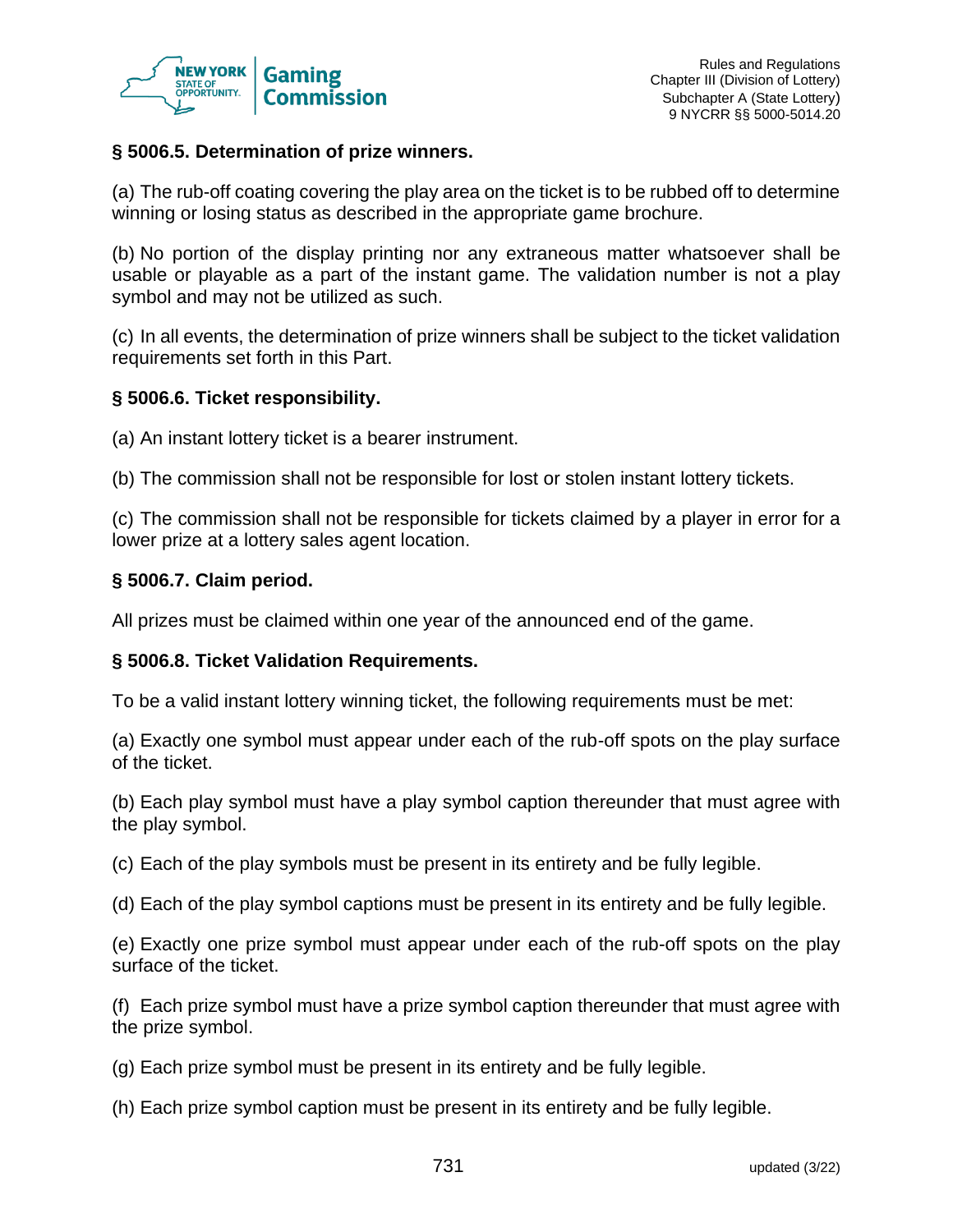

(i) The ticket must be intact.

(j) The book-ticket number, validation number, and agent validation code must be present in their entirety and must be fully legible. The validation number must correspond with the play symbols on the ticket in accordance with the official list of validation numbers on file at the offices of the commission.

(k) The ticket must not be mutilated, altered, unreadable, reconstituted, or tampered with in any manner.

(l) The ticket must not be counterfeit in whole or in part.

(m)The ticket must have been issued by the commission in an authorized manner.

(n) The ticket must not be stolen nor appear on any list of omitted tickets on file with the commission.

(o) The play symbols, play symbol captions, prize symbols, prize symbol captions, validation number, validation code, and book-ticket number must be right-side-up and not reversed in any manner.

(p) The ticket must be complete, and not mis-cut, and have exactly one play symbol or prize symbol and exactly one play symbol caption or prize symbol caption under each of the rub-off spots on the front of the ticket; exactly one book-ticket number, exactly one agent validation code, and one validation number must appear on the ticket.

(q) The validation number of an apparent winning ticket shall appear on the division's official list of validation numbers of winning tickets; and a prize for a ticket with that validation number shall not have been paid previously.

(r) The ticket must not be blank or partially blank, mis-registered, defective, or printed or produced in error.

(s) The display printing must be regular in every respect and correspond precisely with the artwork on file at the commission.

(t) The ticket must pass all additional validation tests of the commission. Any ticket not passing all the validation requirements of this section is void and ineligible for any prize.

### **§ 5006.9. Disputes.**

In the event a dispute between the division and the ticket bearer occurs as to whether the ticket is a winning ticket, and if no prize is paid, the commission may, solely at the option of the commission, replace the disputed ticket with an unplayed ticket (or a ticket of equivalent sales price from any other current instant lottery game). This remedy shall be the sole and exclusive remedy of the bearer of the ticket.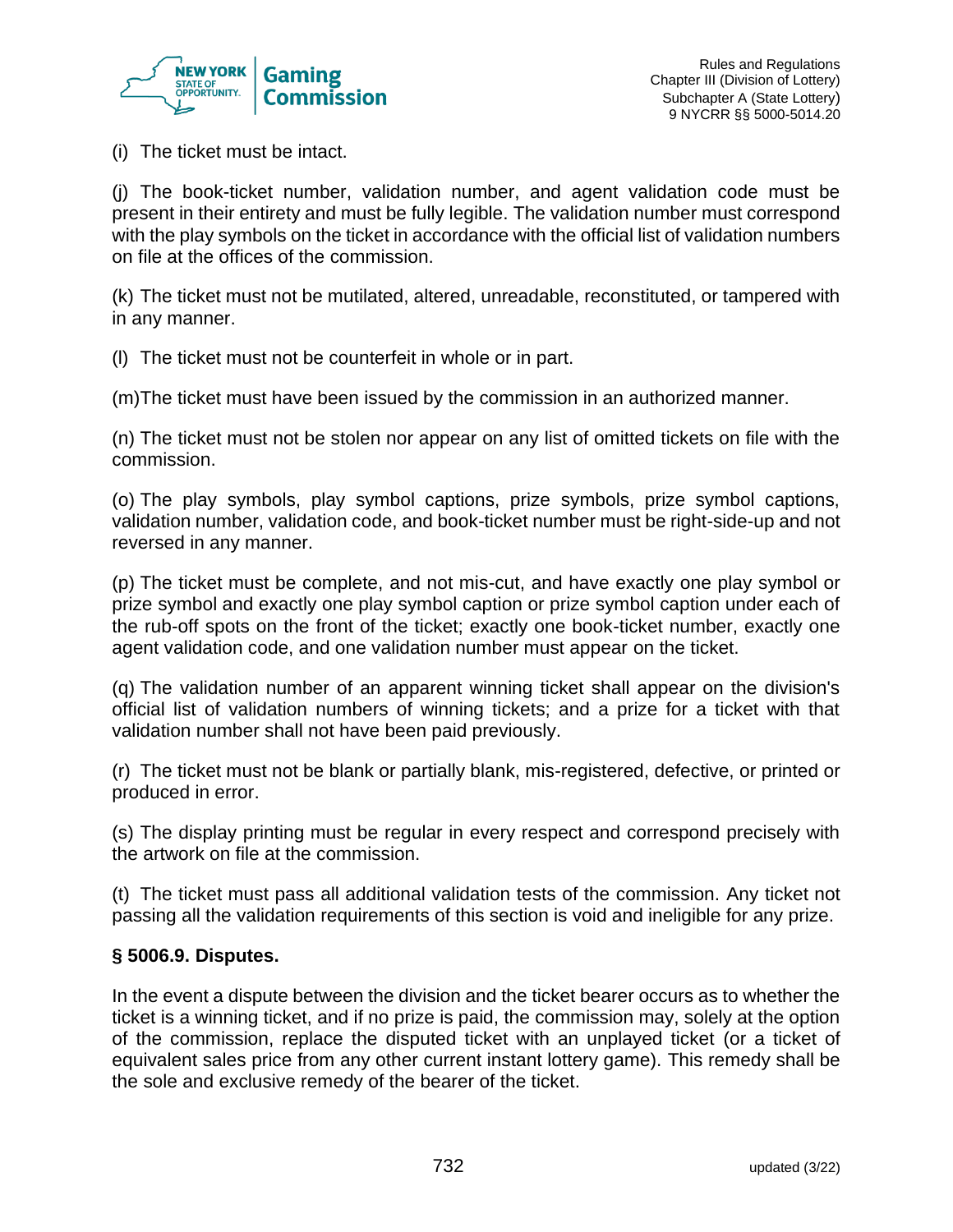

### **§ 5006.10. Lottery sales agent compensation.**

The commission shall allow a compensation rate of six percent for each ticket sold to a lottery sales agent. The commission shall allow such compensation by permitting a lottery sales agent to deduct such compensation rate from the face value otherwise payable by the lottery sales agent to the commission.

#### **§ 5006.11. Termination of the game.**

The commission shall announce a termination date for each instant game.

### **§ 5006.12. Governing law.**

The ticket customer agrees to comply and abide by the provisions of the act and all rules and regulations of the commission and all procedures established by the commission for the conduct of the game.

### **§ 5006.13. Number and amount of prizes.**

Notwithstanding the provisions of any other rule or regulation, the number and amount of prizes to be paid for an instant lottery game shall be as determined by the commission for each game. Prize structures developed and approved by the commission shall be computed to provide for payment of the maximum amounts permissible by law.

#### **§ 5006.14. Lottery sales agent conduct.**

(a) A lottery sales agent is prohibited from exchanging books of instant lottery tickets.

(b) A lottery sales agent is prohibited from playing instant lottery tickets using any method other than fair chance or any method that is contrary to the principle that every ticket has an equal and random chance of winning.

#### **PART 5007**

#### **Multi-Jurisdictional Lottery Games**

Section

- 5007.1 Mega Millions purpose
- 5007.2 Mega Millions definitions
- 5007.3 Mega Millions ticket sales
- 5007.4 Mega Millions ticket prices
- 5007.5 Mega Millions play characteristics and restrictions
- 5007.6 Mega Millions time, place and manner of conducting drawings
- 5007.7 Mega Millions prize structure
- 5007.8 Mega Millions ticket responsibility
- 5007.9 Mega Millions ticket validation requirements
- 5007.10 Mega Millions procedures for claiming and payment of prizes
- 5007.11 Mega Millions unclaimed prize money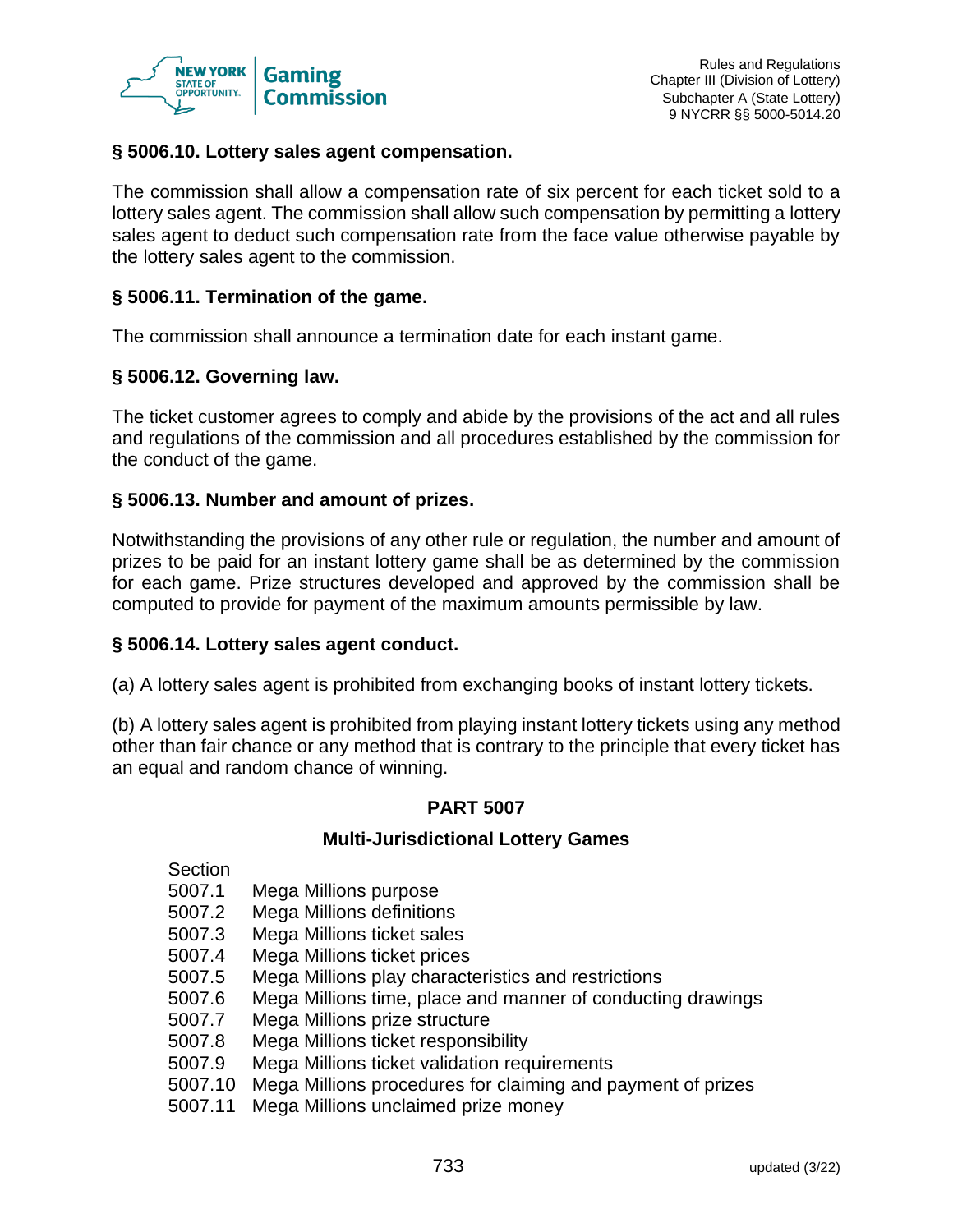

5007.12 Mega Millions governing law 5007.13 Powerball 5007.14 Raffle Game definitions 5007.15 Cash 4 Life 5007.16 Monopoly™ Millionaires' Club™

# **§ 5007.1. Mega Millions purpose.**

(a) The purpose of Mega Millions is the generation of revenue for education in New York through the operation of a specially-designed multi-state lottery game that will award prizes to ticket holders matching specified combinations of numbers randomly selected in regularly scheduled drawings.

(b) During each Mega Millions drawing, six Mega Millions winning numbers will be selected from two fields of numbers in the following manner: five winning numbers from a field of one through 70 numbers and one winning number from a field of one through 25 numbers.

(c) The objective of Mega Millions drawings shall be to select at random, with the aid of drawing equipment, Mega Millions winning numbers, pursuant to the controls and methods established for the game.

### **§ 5007.2. Mega Millions definitions.**

(a) The following definitions shall apply to Mega Millions.

(1) *Annuity option* is the manner in which the Mega Millions jackpot prize may be paid in 30 annual installments.

(2) *Authorized claim center* means any place designated by the commission where a ticket holder or such ticket holder's representative may file a claim for a prize in accordance with instructions of the commission.

(3) *Claimant* means any person or entity submitting a claim form within the required time period to collect a prize for any Mega Millions ticket. A claimant may be the person or entity named on a signed Mega Millions ticket, or the bearer of an unsigned Mega Millions ticket. No claimant may assert rights different from the rights acquired by the original purchaser at the time of purchase.

(4) *Jackpot prize* means, for the Mega Millions game, the prize awarded for selecting all the numbers drawn from both fields. If more than one player from all participating lottery states has selected all the numbers drawn, the jackpot prize shall be divided among those players. Jackpot prize may also be referred to from time to time as *grand prize*. For any other game, the jackpot prize will be identified in game rules issued for such game.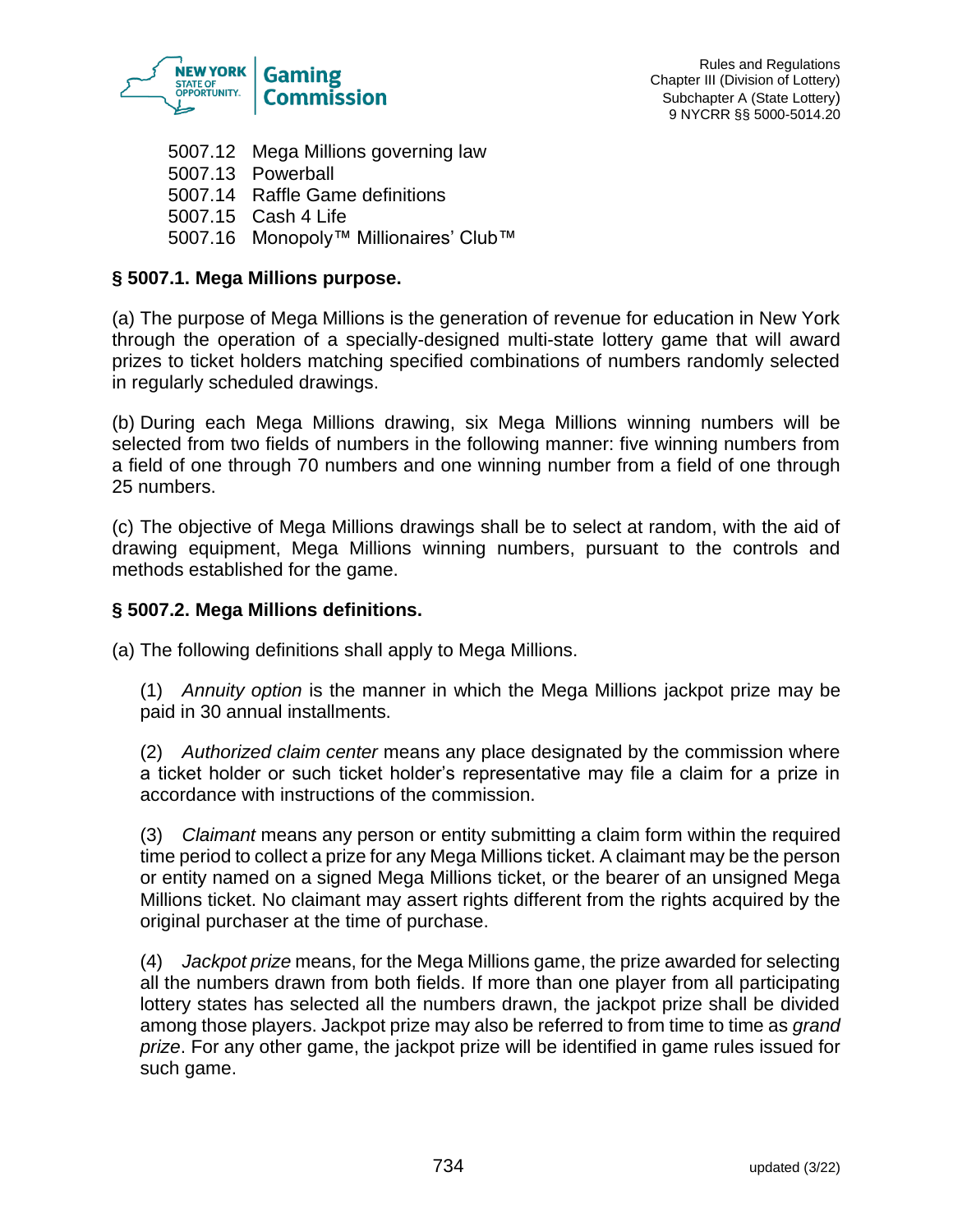

(5) *Lump sum option* means the manner in which the Mega Millions jackpot prize may be paid in a single payment.

(6) *Mega Millions play area* is, for the on-line Mega Millions game, the areas on a Mega Millions play slip identified by an alpha character, A through E, containing two separate fields—one field of 70 and a second field of 25—both containing one- or twodigit numbers each. This is the area where the player, or computer if the player is using the quick pick option, will select five one- or two-digit numbers from the first field and will select one one- or two-digit number from the second field.

(7) *Mega Millions play slip* means, for the Mega Millions game, a computer-readable form, printed and issued by the New York Lottery, used in purchasing a Mega Millions ticket, having up to five separate play areas. The play slip also provides for multiple drawing wagering up to 26 draws.

(8) *Mega Millions ticket* means a game ticket, produced on official paper stock, by a lottery sales agent in an authorized manner, bearing player- or computer-selected numbers, game name, drawing dates, amount of wager, jackpot prize payment option and validation data.

(9) *Mega Millions winning numbers* are, for the on-line Mega Millions game, five oneor two-digit numbers, from one through 70 and one one- or two-digit number from one through 25, randomly selected at each Mega Millions drawing, which shall be used to determine winning Mega Millions plays contained on Mega Millions tickets.

(10) *Pari-mutuel* means, for the Mega Millions game total amount of prize money allocated to pay prize claimants, at the designated prize level, divided among the number of winning Mega Millions tickets.

(11) *Party lottery* or *party lotteries* means one or more of the State lotteries established and operated pursuant to the laws of any State lottery that becomes a signatory to the Mega Millions game agreement.

(12) *Prize fund* means that portion of Mega Millions gross sales set aside for the payment of prizes.

(13) *Purchaser(s)* means player(s) of Mega Millions who purchase tickets within New York State in accordance with Mega Millions rules and New York State governing laws and regulations.

(14) *Quick pick* has the meaning set forth in paragraph (11) of subdivision (a) of section 5004.9 of this Subchapter.

### **§ 5007.3. Ticket sales.**

The sale of Mega Millions tickets within New York State may be conducted only by a lottery sales agent.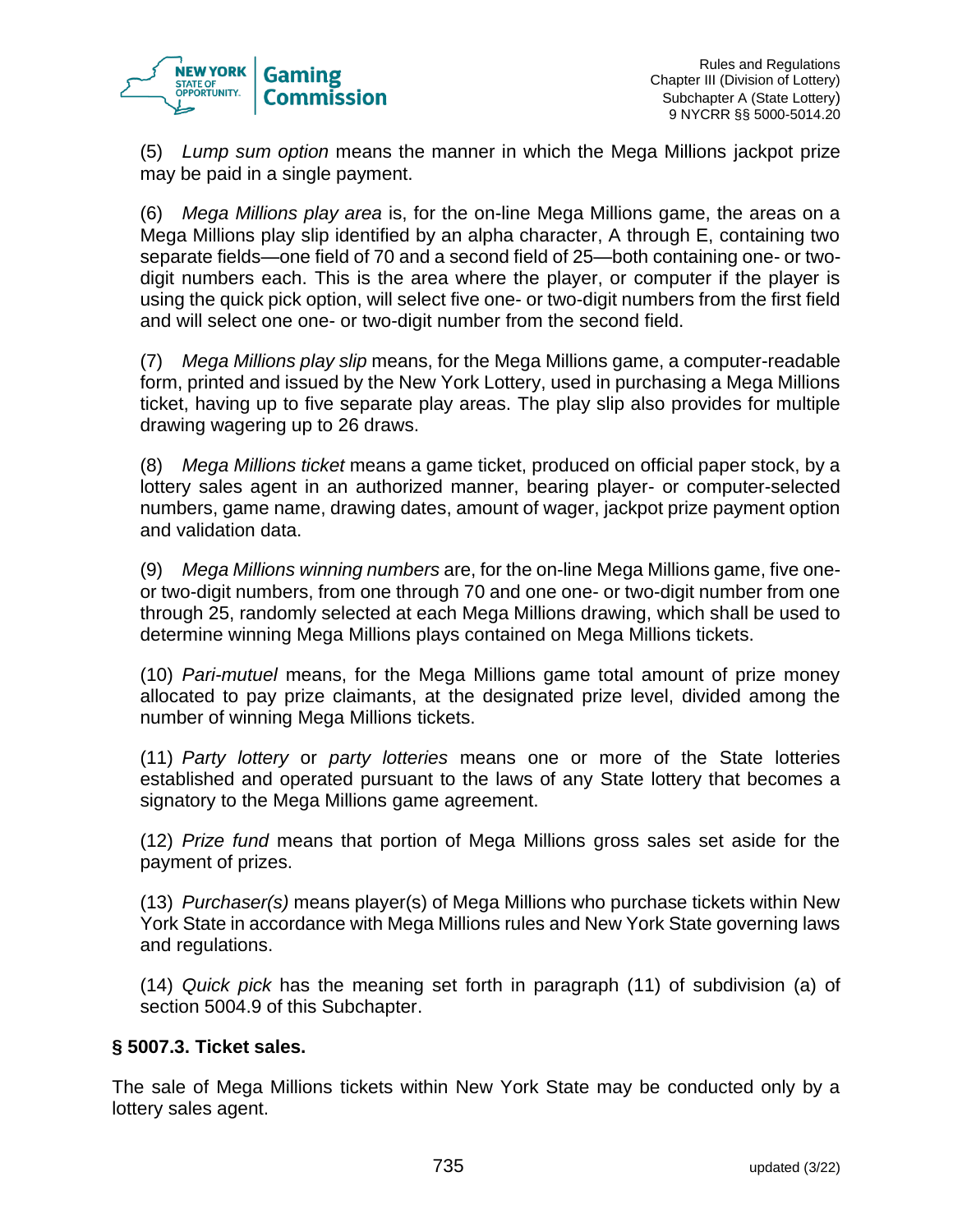

# **§ 5007.4. Ticket price.**

(a) Mega Millions tickets may be purchased for \$2 per play at the discretion of the purchaser, in accordance with the number of game panels and inclusive drawings. The purchaser receives one play for each \$2 wagered in Mega Millions. Tickets may contain multiple plays. The commission may authorize the sale of Mega Millions tickets at a different purchase price. Such a change in the purchase price shall be announced publicly by the commission prior to the effective date of such change.

(b) From time to time, the commission may authorize the sale of Mega Millions tickets at a discount for promotional purposes.

(c) A Mega Millions game feature may be added at the discretion of the commission. A game feature is an alternative or additional method for playing the game within the same basic design.

### **§ 5007.5. Play characteristics and restrictions.**

(a) (1) Mega Millions tickets may only be sold to persons 18 years of age or older.

(2) The commission shall penalize a licensee found to have violated paragraph (1) of this subdivision according to the provisions of paragraph (2) of subdivision (c) of section 5001.27 of this Chapter.

(b) Mega Millions tickets may not be sold to nor prizes claimed by the following persons within New York State:

(1) any officer or employee of the commission; or

(2) any contractor, subcontractor, or consultant, or officer or employee of a contractor, subcontractor, or consultant, if such person is directly involved in the production of lottery tickets, the operation or observation of lottery games or drawings, or the processing of lottery prize claims or payments; or

(3) any person subject to a contract with the commission if such contract contains a provision prohibiting such person from purchasing a lottery ticket or receiving a lottery prize; or

(4) any spouse, child, brother, sister or parent residing as a member of the same household in the principal place of abode of any such persons. This section shall not be deemed to prohibit the sale of a lottery ticket or the payment of a lottery prize to an officer or employee of the commission or to a contractor, subcontractor, or consultant or to an officer or employee of a contractor, subcontractor, or consultant if such sale or prize payment is not for the individual benefit of such person and is made in connection with an official investigation, audit, marketing effort or other activity authorized by the commission.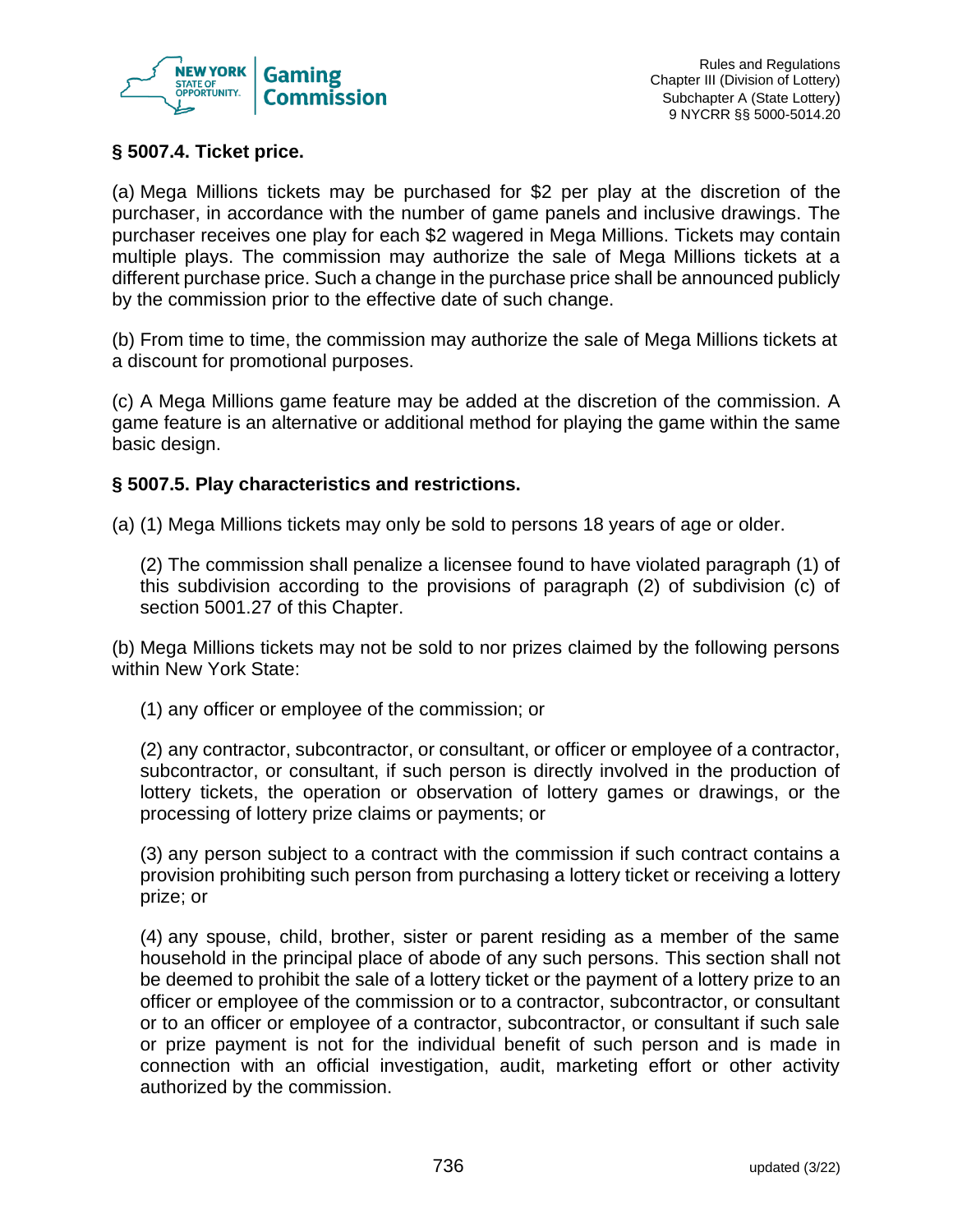

(c) Mega Millions tickets may not be purchased in any other state by any commission employee or any spouse, child, brother, sister or parent residing as a member of the same household in the principal place of residence of any commission employee.

(d) Under no circumstances will a claim be paid for either the jackpot prize or the second prize without a Mega Millions ticket matching all game play, serial number and other validation data residing in the commission's draw gaming system computer and such ticket shall be the only valid proof of the wager placed and the only valid receipt for claiming or redeeming any prize.

(e) Mega Millions tickets may not be canceled.

(f) For the Mega Millions game, purchasers may submit a manually completed Mega Millions play slip to a lottery sales agent to have issued a Mega Millions ticket. Mega Millions play slips shall be available at no cost to the purchaser and shall have no pecuniary or prize value, or constitute evidence of purchase or number selections. The use of mechanical, electronic, computer generated or any other non-manual method of marking play slips that has not been authorized by the commission is prohibited. A play may be entered by other means only as approved by the commission. A lottery sales agent shall not permit the use of facsimiles of play slips, copies of play slips, or other materials that are inserted into the terminal's play slip reader that are not printed or approved by the commission. A lottery sales agent shall not permit any device to be connected to a lottery terminal to enter plays, except as approved by the commission.

(g) Purchasers may orally convey their selections to a lottery sales agent to have issued a Mega Millions ticket. Such selections shall be entered manually into the computer terminal by the lottery sales agent.

(h) Purchasers may use player express terminals if available for the purchase of Mega Millions tickets, and may make number selections by such methods as may be permitted by the commission's gaming system. Those methods may include, but are not limited to, inserting a completed Mega Millions play slip into the optical mark reader, manually entering the selections on the touch screen, or selecting a quick pick option.

(i) It shall be the sole responsibility of the purchaser to verify the accuracy and condition of the data printed on the Mega Millions ticket at the time of purchase. Neither the lottery sales agent nor the commission shall be liable for any errors in the accuracy and condition of the data printed on the ticket occurring for any reason, after the purchaser leaves the lottery sales agent location.

(j) Mega Millions tickets may be purchased for one through 26 consecutive drawings, commencing with the next scheduled drawing after the receipt and processing of the purchaser's play slip.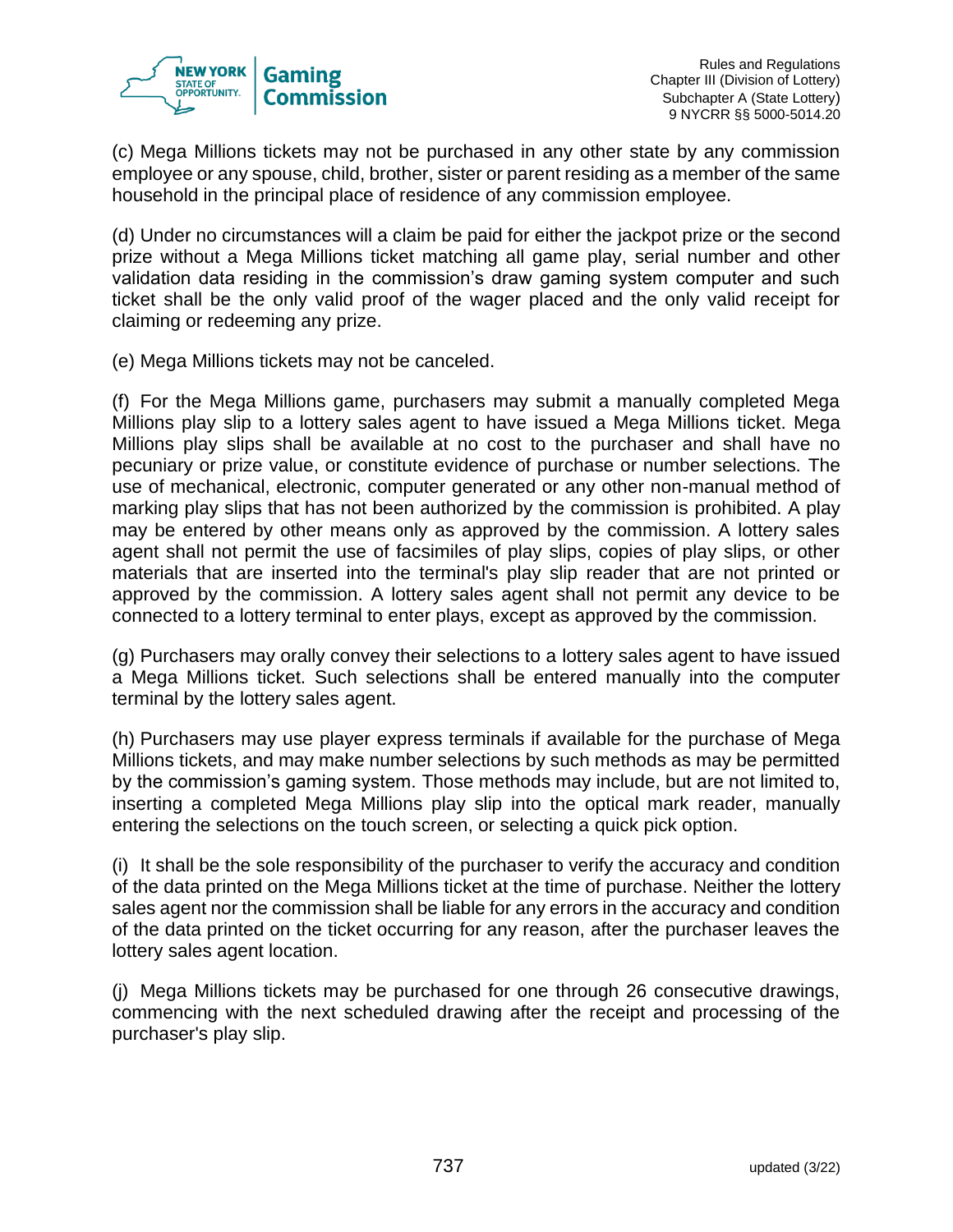

### **§ 5007.6. Time, place and manner of conducting drawings.**

For the Mega Millions game: Mega Millions drawings will be conducted twice weekly approximately 11:00 p.m. eastern time in one of the party lottery states. The day, time, frequency and location of the Mega Millions drawings may be changed following public announcement.

#### **§ 5007.7. Prize structure.**

(a) For the Mega Millions game the prize structure shall be a matrix of 5/70 and 1/25 with an approximately 49.8 percent anticipated prize fund.

| <b>Match Field 1</b> | <b>Match Field 2</b> | Odds 1 in   | <b>Prize</b> | % of Sales | Level |
|----------------------|----------------------|-------------|--------------|------------|-------|
| 5                    | 1                    | 302,575,350 | Jackpot      | 37.6%      | 1     |
| 5                    | 0                    | 12,607,306  | \$1,000,000  | 4.0%       | 2     |
| 4                    | 1                    | 931,001     | \$10,000     | 0.5%       | 3     |
| 4                    | 0                    | 38,792      | \$500        | 0.6%       | 4     |
| 3                    | 1                    | 14,547      | \$200        | 0.7%       | 5     |
| 3                    | $\overline{0}$       | 606         | \$10         | 0.8%       | 6     |
| $\overline{2}$       | 1                    | 693         | \$10         | 0.7%       | 7     |
| 1                    | 1                    | 89          | \$4          | 2.2%       | 8     |
| 0                    | 1                    | 37          | \$2          | 2.7%       | 9     |
| Total                |                      | 24.0        |              | 49.8%      |       |

#### (b) *Jackpot prize payments*. For the Mega Millions game:

(1) The prize money allocated from the winning pool for the jackpot prize, plus any money brought forward from a previous drawing plus any money added from the prize reserve fund or any other available source pursuant to a first prize amount announcement will be divided equally among all jackpot prize winners in all participating lottery states. Prior to each drawing, the annuitized Mega Millions jackpot prize amount will be advertised.

(2) If in any Mega Millions drawing there are no Mega Millions panels that qualify for the jackpot prize category, the portion of the prize fund allocated to such jackpot prize category shall remain in the jackpot prize category and be added to the amount allocated for the jackpot prize category in the next consecutive Mega Millions drawing.

(3) If there are multiple winners of the annuitized Mega Millions jackpot prize from among all participating state lotteries, and if the annuitized amount of prize being awarded to each winner equals or exceeds \$1 million, then the winner(s) in New York will be paid in accordance with their selection of lump sum or annuity. If there are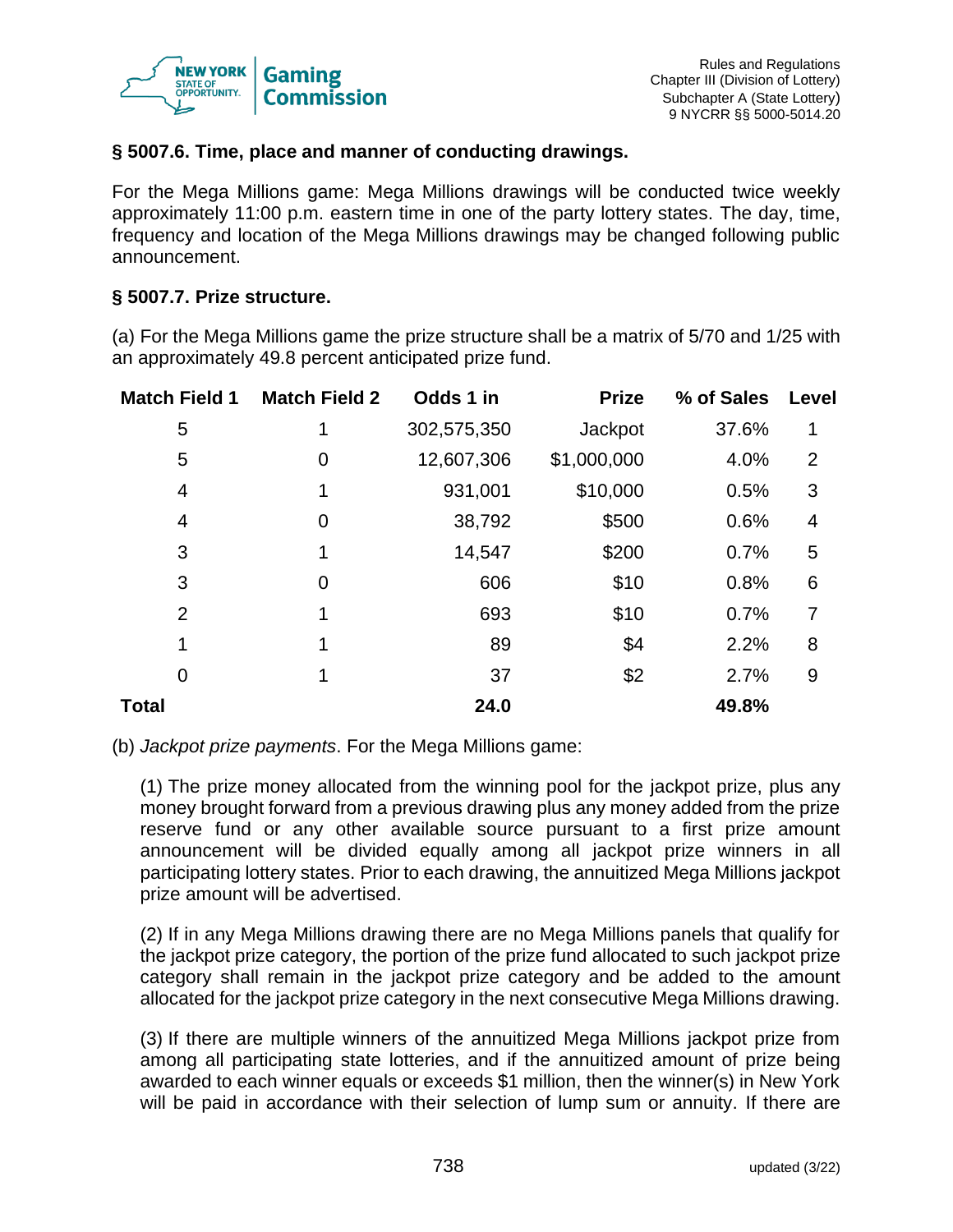

multiple winners of the annuitized Mega Millions jackpot prize from among all participating state lotteries, and if the annuitized amount of the prize being awarded to each winner is less than \$1 million, then the winner(s) in New York will be paid in a lump sum amount.

(4) Purchasers in New York must select either an annuity jackpot prize or lump sum jackpot prize. A jackpot prize shall be paid, at the election of a player made no later than 60 days after the player becomes entitled to the prize, with either an annuity or lump sum payment. If the payment election is not made by a player within 60 days after the player becomes entitled to the prize, then the prize shall be paid as an annuity prize. An election to take a lump sum payment may be made at the time of the prize claim or within 60 days after the player becomes entitled to the prize. An election made after the winner becomes entitled to the prize is final and cannot be revoked, withdrawn or otherwise changed without the approval of the commission.

(i) Annuity option jackpot prizes shall be paid through a 30-year graduated annuity (five percent escalation per payment) in 30 consecutive annual installments. The initial payment shall be paid upon completion of internal validation procedures. The subsequent 29 payments shall be paid annually to coincide with the month of the Federal auction date at which the bonds were purchased to fund the annuity. All such payments shall be made within seven days of the anniversary of the annual auction date.

(ii) Lump sum option jackpot prizes shall be paid in a single payment upon completion of internal validation procedures. The lump sum option amount offered shall be the amount determined by multiplying the annuitized prize amount by a discount value set by Mega Millions finance committee prior to each drawing (the *lump sum equivalent jackpot prize*), divided by the number of total jackpot prize winners for the Mega Millions game.

(c) *Second- through ninth-level prizes*.

(1) Mega Millions panels matching five of the five Mega Millions winning numbers drawn for Field 1, but not matching the Mega Millions winning number drawn for field 2 shall be entitled to receive a second prize of \$1,000,000.

(2) Mega Millions panels matching four of the five Mega Millions winning numbers drawn for field 1 and the Mega Millions winning number drawn for field 2 shall be entitled to receive a third prize of \$10,000.

(3) Mega Millions panels matching four of the five Mega Millions winning numbers drawn for field 1 but not matching the Mega Millions winning number drawn for field 2 shall be entitled to receive a fourth prize of \$500.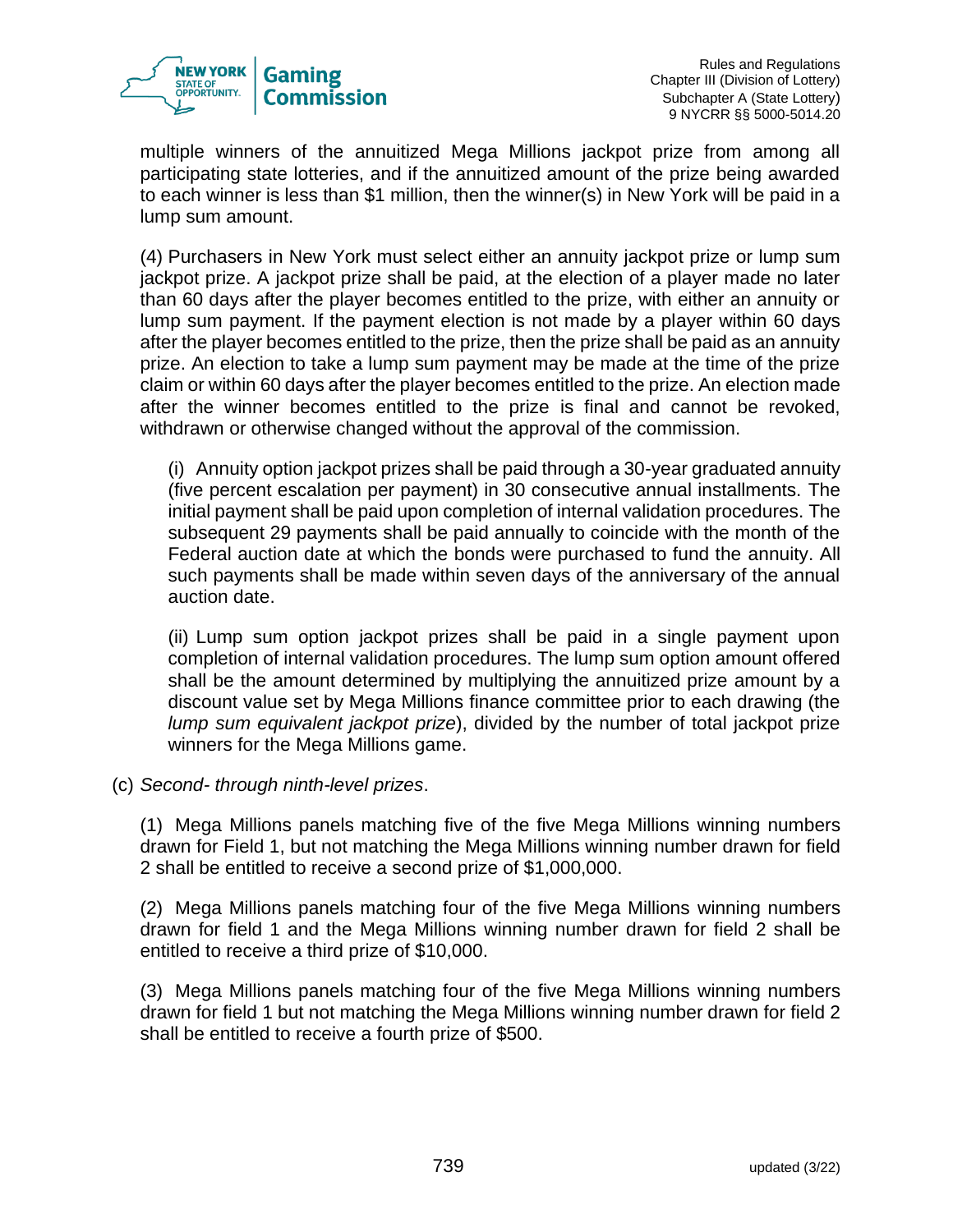

(4) Mega Millions panels matching three of the five Mega Millions winning numbers drawn for field 1 and the Mega Millions winning number drawn for field 2 shall be entitled to receive a fifth prize of \$200.

(5) Mega Millions panels matching three of the five Mega Millions winning numbers drawn for field 1 but not matching the Mega Millions winning number drawn for field 2 shall be entitled to receive a sixth prize of \$10.

(6) Mega Millions Panels matching two of the five Mega Millions winning numbers drawn for field 1 and the Mega Millions winning number drawn for field 2 shall be entitled to receive a seventh prize of \$10.

(7) Mega Millions panels matching one of the five Mega Millions winning numbers drawn for field 1 and the Mega Millions winning number drawn for field 2 shall be entitled to receive an eighth prize of \$4.

(8) Mega Millions panels matching no numbers of the five Mega Millions winning numbers drawn for field 1 but matching the Mega Millions winning number drawn for field 2 shall be entitled to receive a ninth prize of \$2.

(9) Each Mega Millions second through ninth prize shall be paid in one payment.

(10)The commission, in consultation with other state lotteries selling Mega Millions tickets, may decide that it is necessary to pay a set prize as a pari-mutuel prize.

(d) In a single drawing, a claimant may win in only one prize category per single Mega Millions panel in connection with Mega Millions winning numbers, and shall be entitled only to the highest prize.

(e) For purpose of prize calculation with respect to any Mega Millions pari-mutuel prize, the calculation shall be rounded down so that prizes shall be paid in multiples of one dollar.

(f) With respect to any Mega Millions annuitized jackpot prize, the prize amount shall be rounded down to the next highest affordable multiple of one million dollars, based upon market rates at the time of the purchase.

(g) The number of prize categories and the allocation of the prize fund among the prize categories may be changed at the discretion of the commission from time to time for promotional purposes. Such change shall be announced by public notice.

(h) A subscription sales program may be offered, at the discretion of the commission.

# **§ 5007.8. Ticket responsibility.**

(a) A winning Mega Millions Ticket is deemed to be owned by the person or entity named on the ticket or, in the case of a ticket not completed with name, by the claimant.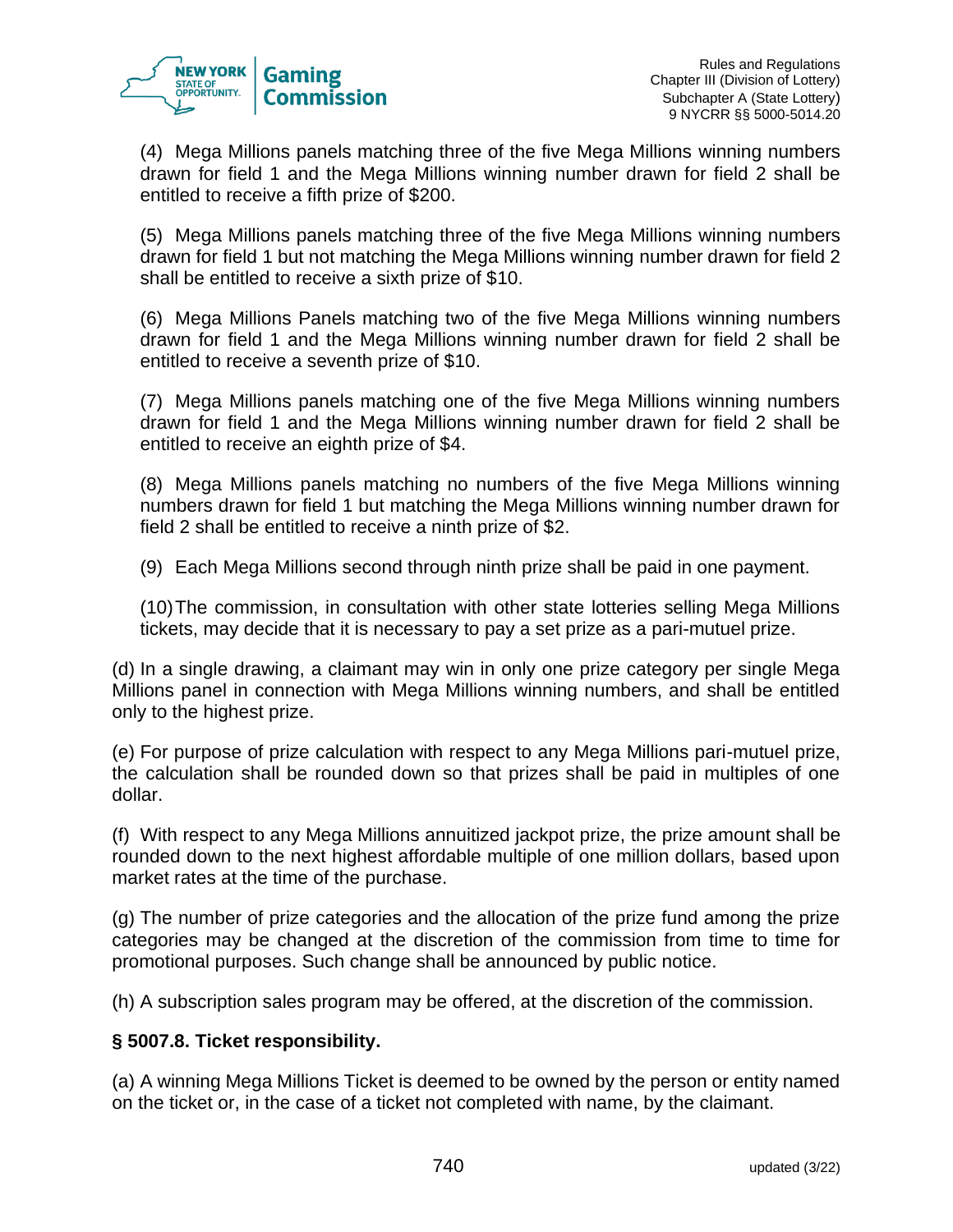

(b) Neither the commission nor the commission's agents shall be responsible for lost or stolen Mega Millions tickets.

(c) The purchaser of a Mega Millions ticket has the sole responsibility for verifying the accuracy and condition of the data printed on the ticket at the time of purchase.

(d) The commission shall not be responsible to the claimant for Mega Millions tickets redeemed in error by a lottery sales agent.

(e) Winners are determined by the numbers drawn and not the numbers reported. The commission shall not be responsible for Mega Millions winning numbers reported in error.

### **§ 5007.9. Ticket validation requirements.**

(a) In order to be deemed a valid, winning Mega Millions ticket, all of the following conditions must be met:

(1) the validation data must be present in its entirety and must correspond, using the computer validation file, to the number selections printed on the ticket for the drawing date(s) printed on the ticket;

(2) the ticket must be intact;

(3) the ticket must not be mutilated, altered, reconstituted, or tampered with in any manner;

(4) the ticket must not be counterfeit or an exact duplicate of another winning ticket;

(5) the ticket must have been issued by a lottery sales agent in an authorized manner;

(6) the commission must not have actual knowledge that the ticket has been stolen;

(7) the ticket must be submitted for payment in accordance with the commission's procedures for claiming and payment of prizes;

(8) the ticket data must have been recorded on the commission's central computer system prior to the drawing and the ticket data must match this computer record in every respect. In the event of a contradiction between information as printed on the ticket and as accepted by the commission's central computer system, the wager accepted by the commission's central computer system shall be the valid wager;

(9) the player or computer number selections, validation data and the drawing date(s) of an apparent winning ticket must appear on the official file of winning tickets, and a ticket with that exact data must not have been previously paid;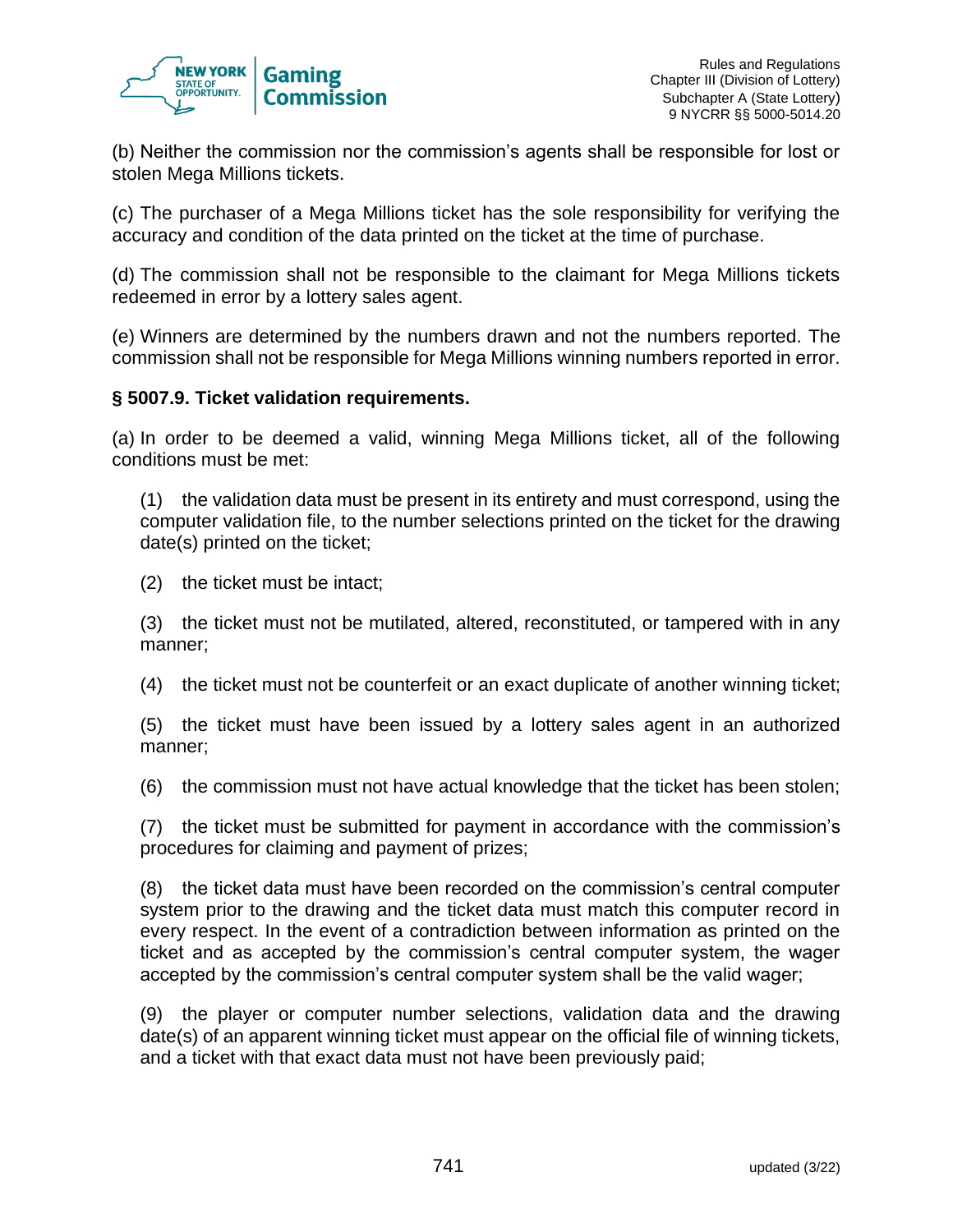

(10) the ticket must not be mis-registered, defectively printed, or produced in error to an extent that it cannot be processed by the commission;

(11) the ticket must pass validation tests using a minimum of three of the five validation methods as defined in the Mega Millions finance and operations procedures. In addition, the ticket must pass all of the commission's other confidential security;

(12) in submitting a Mega Millions ticket for validation, the claimant agrees to abide by applicable laws, all rules and regulations, instructions, conditions and final decisions of the commission;

(13) there must not be any other breach of the Mega Millions game rules or regulations in relation to the ticket, which, in the discretion of the commission justifies invalidation;

(14) the ticket must be submitted to the commission and to no other lottery participating in any Mega Millions lottery game; and

(15) no Mega Millions ticket purchased outside the State of New York may be presented to either the commission or an agent for payment within New York.

(b) A Mega Millions ticket submitted for validation that fails any of the preceding validation conditions shall be considered void, subject to the following determinations:

(1) the commission may, at the commission's option, replace an invalid ticket with a Mega Millions ticket of equivalent sales price;

(2) in the event a defective ticket is purchased or in the event the commission determines to adjust an error, the sole and exclusive remedy shall be the replacement of such defective or erroneous ticket(s) with a Mega Millions ticket of equivalent sales price;

(3) in the event a Mega Millions ticket is not paid by the commission and a dispute occurs as to whether the ticket is a winning ticket, the commission may, at the commission's option, replace the ticket as provided in paragraph (a) of this subsection. This shall be the sole and exclusive remedy of the claimant.

### **§ 5007.10. Procedures for claiming and payment of prizes.**

(a) For the Mega Millions tickets purchased in New York, prizes shall be redeemed or claimed only in New York through lottery sales agents or authorized claim centers, effective upon determination of prize payouts.

(b) Claimants of a winning Mega Millions ticket must comply with the prize claim requirements of the commission.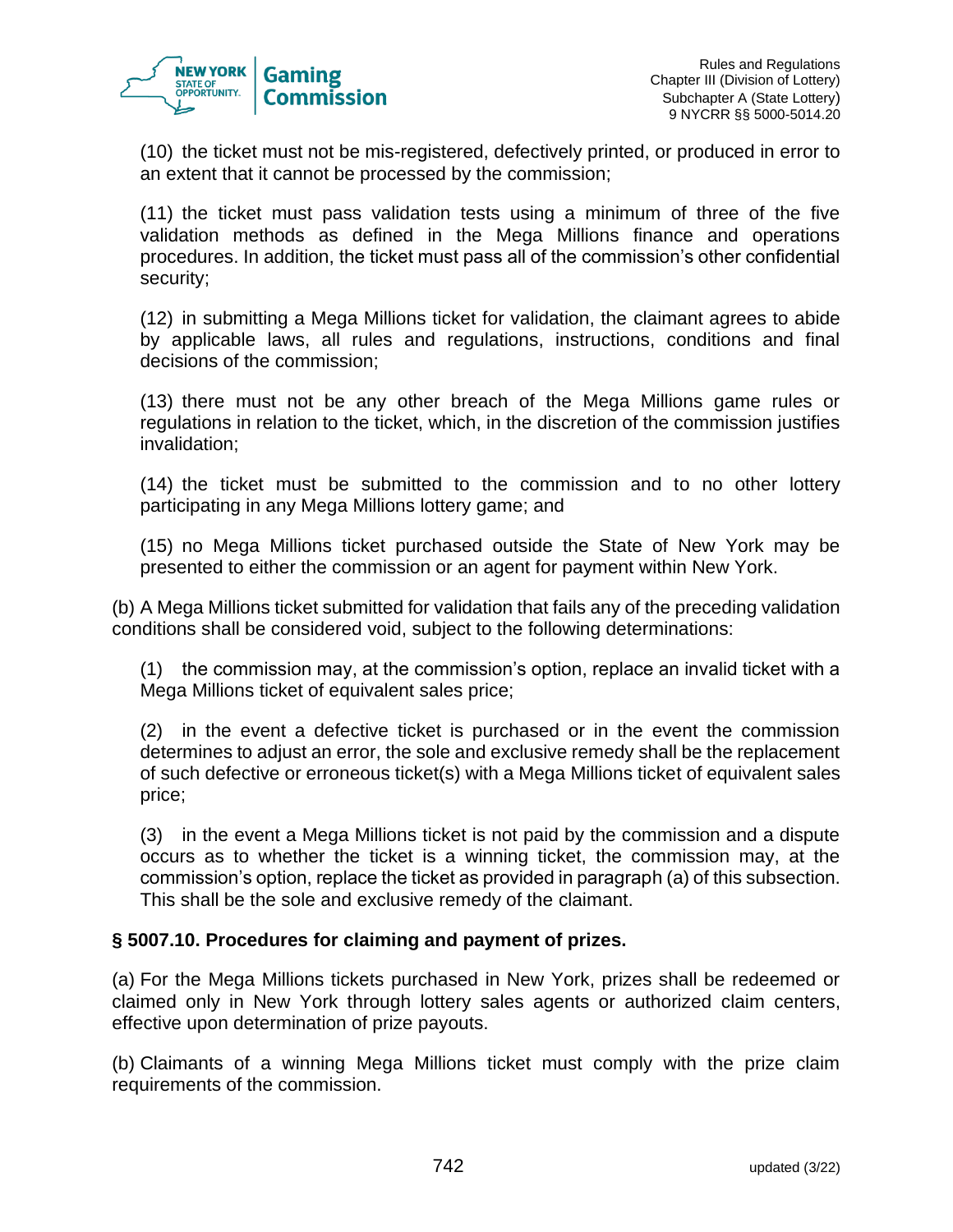

(c) In the event that a single Mega Millions ticket contains two or more winning game panels, the cumulative prize amount shall be claimed or redeemed in accordance with the specified prize payment limits for the commission.

(d) Federal, State and local taxes shall be withheld from Mega Millions prizes in such amounts as may be required by law.

(e) Mega Millions prizes shall not be paid by the commission to any persons prohibited from playing Mega Millions within New York State.

(f) There shall be no assignment of Mega Millions prizes except as specifically set forth in this Subchapter.

(g) Each prize winner shall be subject to a publicity release as set forth in this Subchapter.

(h) Child support arrears, public assistance benefits and past due State tax liabilities shall be withheld from Mega Millions prizes in such amounts as may be required by law.

### **§ 5007.11. Unclaimed prize money.**

Any prizes not claimed during the one-year claim period after the date of each Mega Millions drawing will be considered forfeited.

### **§ 5007.12. Governing law.**

(a) In purchasing a ticket issued for Mega Millions within New York State, the purchaser agrees to comply with and be bound by all applicable statutes, administrative rules and regulations, and procedures of New York State, and by directives and determinations of the commission. The purchaser agrees, as such purchaser's sole and exclusive remedy, that claims arising out of a ticket purchased in New York State from a lottery sales agent can be pursued only against the commission and no other lottery. Litigation, if any, arising from the purchase of a Mega Millions ticket in New York State from a lottery sales agent shall be maintained against the commission only within the State of New York.

(b) In the event of a conflict between the Mega Millions official game rules and the statutes, rules or regulations of the commission and the State of New York, such statutes, rules and regulations shall control.

(c) All decisions by the commission, including the declaration of prizes and the payment thereof and the interpretation of Mega Millions rules, shall be final and binding on all purchasers and on every person making a claim in respect thereof.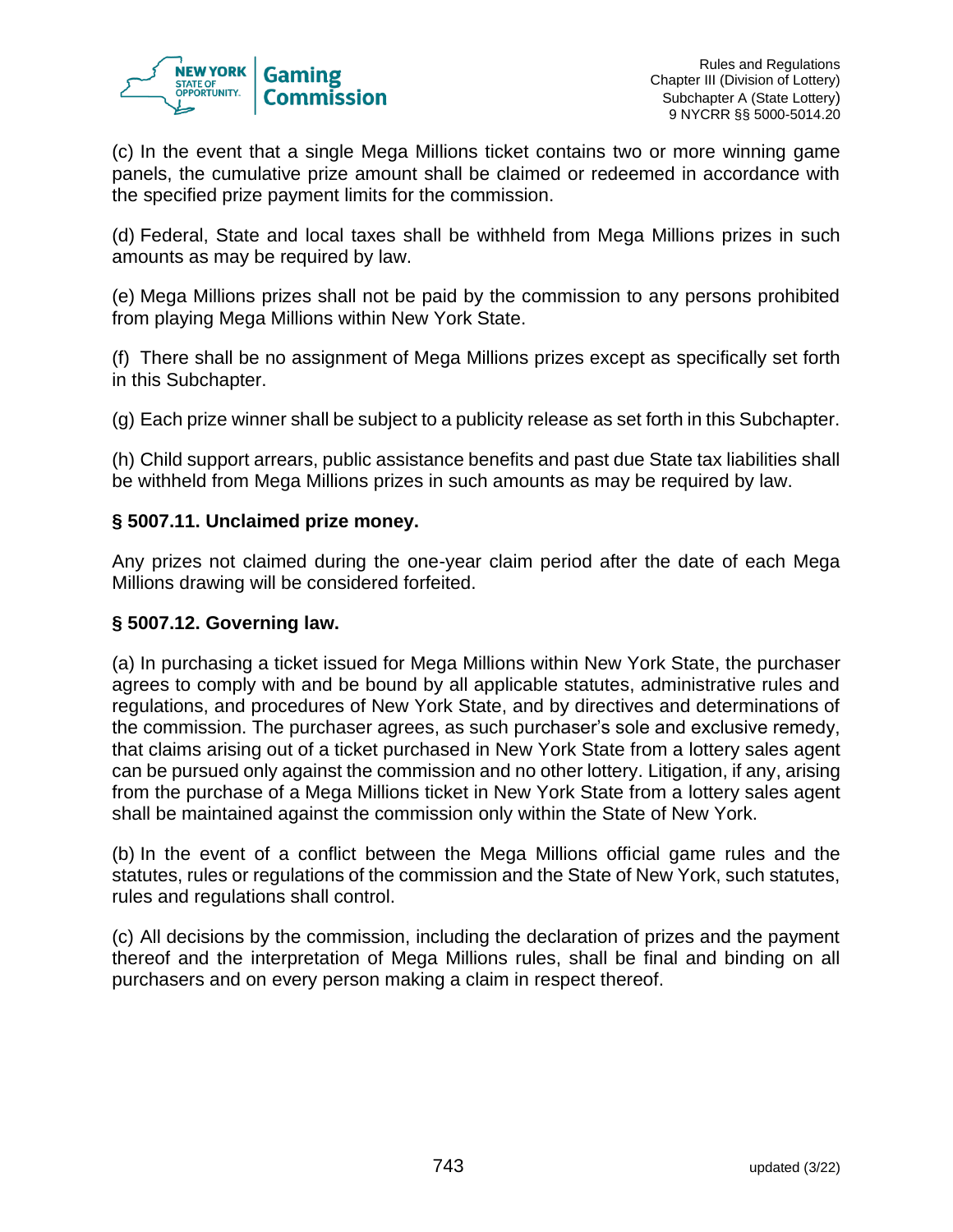

### **§ 5007.13. Powerball.**

(a) *Purpose*.

(1) The purpose of the Powerball Game (also referred to as *Powerball*) is the generation of revenue for education in New York State through the operation of a specially-designed multi-state lottery game that will award prizes to holders of tickets matching specified combinations of numbers randomly selected in regularly scheduled drawings.

(2) During each Powerball drawing, six Powerball winning numbers will be selected from two fields of numbers in the following manner: five winning numbers from a field of one through 69, and one winning number from a field of one through 26.

(b) *Definitions*. The following definitions apply to Powerball:

(1) *MUSL* means the Multi-State Lottery Association that administers the Powerball game.

(2) *Quick pick* has the meaning set forth in paragraph (7) of subdivision (a) of section 5004.9 of this Subchapter.

(3) *Powerball play area* means the area of the play slip, also known as a *panel* that contains two sets of numbered spaces to be marked by a player, the first set containing 69 spaces, numbered one through 69 and the second set containing 26 spaces, numbered one through 26.

(4) *Powerball play slip* or *bet slip* means a card used in marking a player's game plays and containing one or more play areas.

(5) *Powerball winning numbers* means the six numbers, the first five from a field of 69 numbers and the last one from a field of 26 numbers, randomly selected at each drawing, which shall be used to determine winning plays shown on a game ticket.

(6) *Fixed prize* means all other prizes except the jackpot prize that are advertised to be paid by a single payment and, except in instances specified in this section, will be equal to the prize amount established for the prize level.

(c) *Game Description*.

(1) Powerball is a five out of 69 plus one out of 26 computerized lottery game that pays the jackpot prize, at the election of the player made in accordance with this section or by a default election made in accordance with this section, either on an annuitized pari-mutuel basis or as a lump sum payment of the total cash held for this prize pool on a pari-mutuel basis. Except as provided in this section, all other prizes are paid on a fixed lump sum basis. To play Powerball, a player may select five different numbers, from one through 69 and one additional number from one through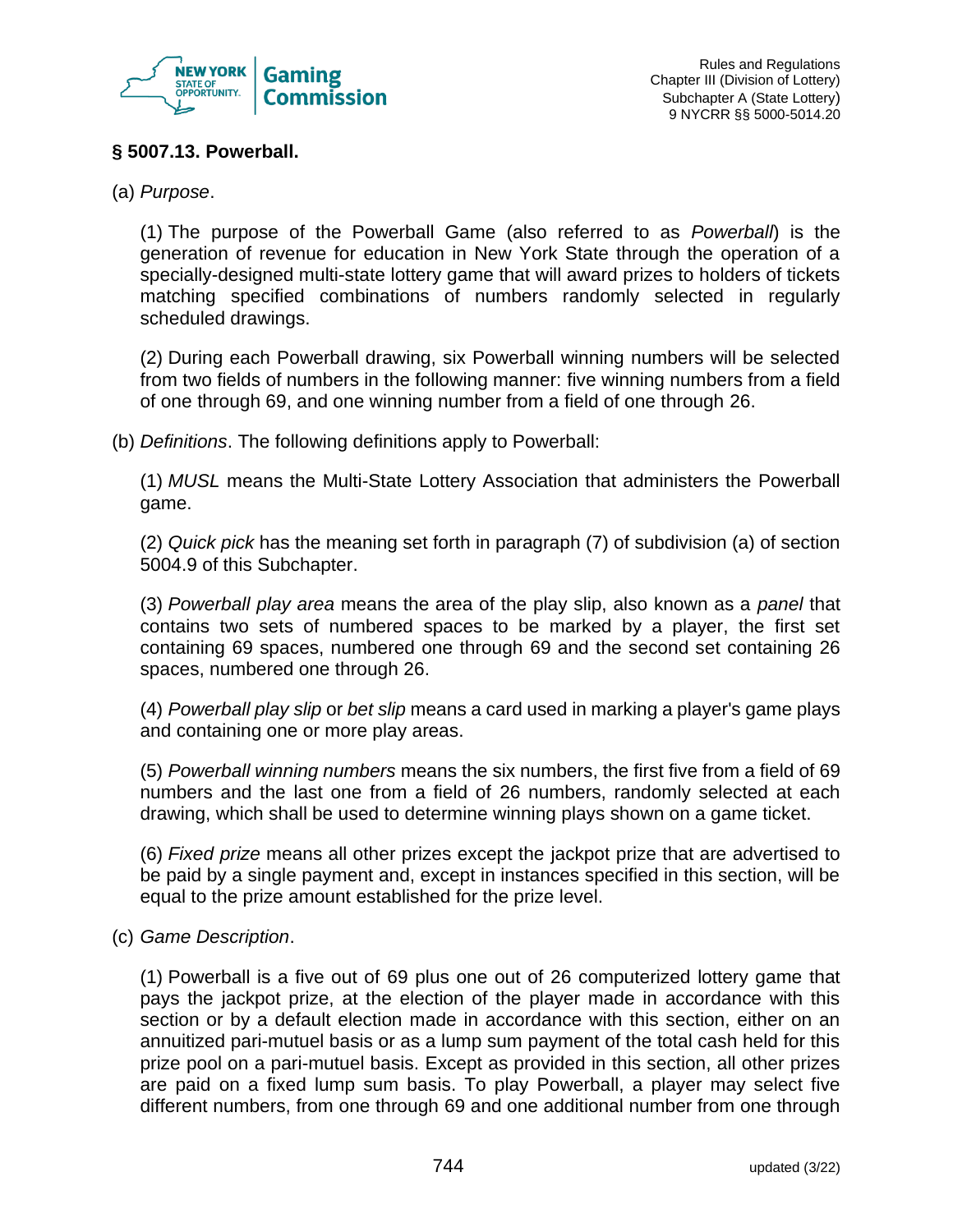

26. The additional number may be the same as one of the first five numbers selected by a player. A player may select a set of five numbers and one additional number by communicating the six numbers to a lottery sales agent, or by marking six numbered spaces in any one panel on a play slip and submitting the play slip to a lottery sales agent or by requesting quick pick from a lottery sales agent. A lottery sales agent will then issue a ticket containing the selected set or sets of numbers, each of which constitutes a game play.

(2) A Powerball ticket may not be canceled.

(3) It shall be the sole responsibility of a player to verify the accuracy and readability of the information displayed on a Powerball ticket at the time of purchase. Neither a lottery sales agent nor the commission shall be liable for any errors in the accuracy and readability of a ticket occurring for any reason, after the purchaser leaves a lottery sales agent location.

(4) A play may only be entered manually using the lottery terminal keypad or touch screen or by means of a play slip provided by the commission and hand-marked by the player or by other means approved by the commission. A lottery sales agent shall not permit the use of facsimiles of play slips, copies of play slips or other materials that are inserted into the terminal's play slip reader that are not printed or approved by the commission. A lottery sales agent shall not permit any device to be connected to a lottery terminal to enter plays, except as approved by the commission.

(5) A Powerball subscription sales program may be offered at the discretion of the commission.

(6) A Powerball game feature may be added at the discretion of the commission. A game feature is an alternative or additional method for playing the game within the same basic game design.

(d) *Ticket Sales*. Powerball tickets shall be sold only through lottery sales agents or other means authorized by the commission.

(e) *Ticket Prices*.

(1) A Powerball ticket may be purchased for \$2 per play in accordance with the number of game panels and inclusive drawings. The purchaser receives one play for each \$2 wagered in Powerball. Tickets may contain multiple plays. The commission may authorize the sale of Powerball tickets at a different purchase price. Such a change in the purchase price shall be announced publicly by the commission prior to the effective date of such change.

(2) From time to time, the commission may authorize the sale of Powerball tickets at a discount for promotional purposes.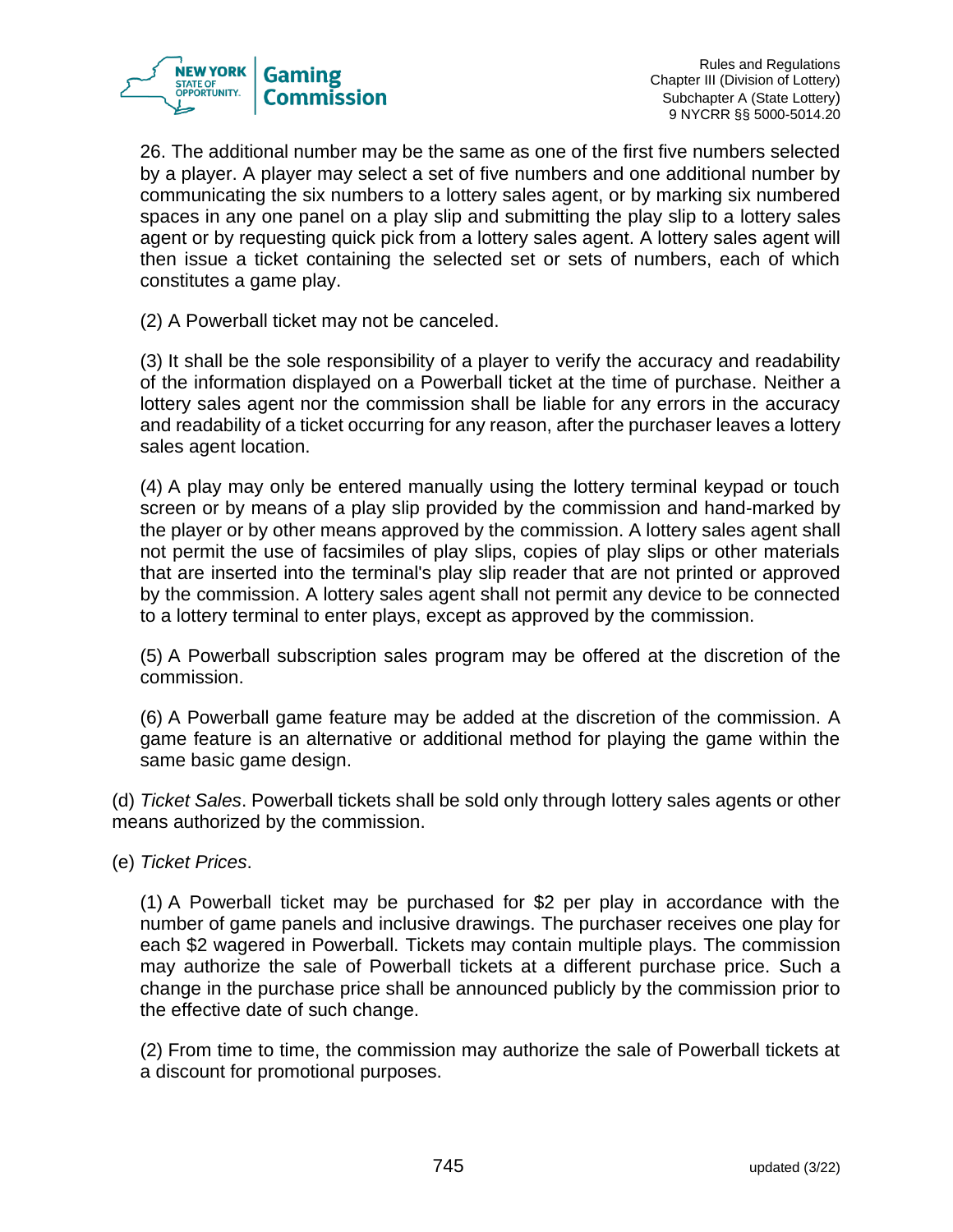

(f) *Play Characteristics and Restrictions*.

(1) (i) A Powerball ticket may be sold only to a person 18 years of age or older.

(ii) The commission shall penalize a licensee found to have violated subparagraph (i) of this paragraph according to the provisions of paragraph (2) of subdivision (c) of section 5001.27 of this Chapter.

(2) No Powerball ticket shall be sold to and no prize shall be paid to the following persons:

(i) any officer or employee of the commission; or a MUSL employee, officer, or director,

(ii) any contractor, subcontractor, or consultant, or officer or employee of a contractor, subcontractor, or consultant, if such person is directly involved in the production of lottery tickets, the operation or observation of lottery games or drawings, or the processing of lottery prize claims or payments; or a contractor or consultant under agreement with MUSL to review MUSL audit and security procedures,

(iii) any person subject to a contract with the commission if such contract contains a provision prohibiting such person from purchasing a lottery ticket or receiving a lottery prize; or an employee of an independent accounting firm under contract with MUSL to observe drawings or site operations and actually assigned to the MUSL account and all partners, shareholders, or owners in the local office of the firm to the headquarters of MUSL, or

(iv) any spouse, child, brother, sister or parent residing as a member of the same household in the principal place of abode of any such person. This paragraph shall not be deemed to prohibit the sale of a lottery ticket or the payment of a lottery prize to an officer or employee of the commission or to a contractor, subcontractor, or consultant or to an officer or employee of a contractor, subcontractor, or consultant if such sale or prize payment is not for the individual benefit of such person and is made in connection with an official investigation, audit, marketing effort or other activity authorized by the commission.

(3) A Powerball ticket may not be purchased in any other state by any commission employee or any spouse, child, brother, sister or parent residing as a member of the same household in the principal place of abode of any commission employee.

(4) A Powerball ticket matching all game play, serial number and other validation data recorded in the commission's computerized gaming system computer shall be the only valid proof of the wager placed and the only valid receipt for claiming or redeeming any prize.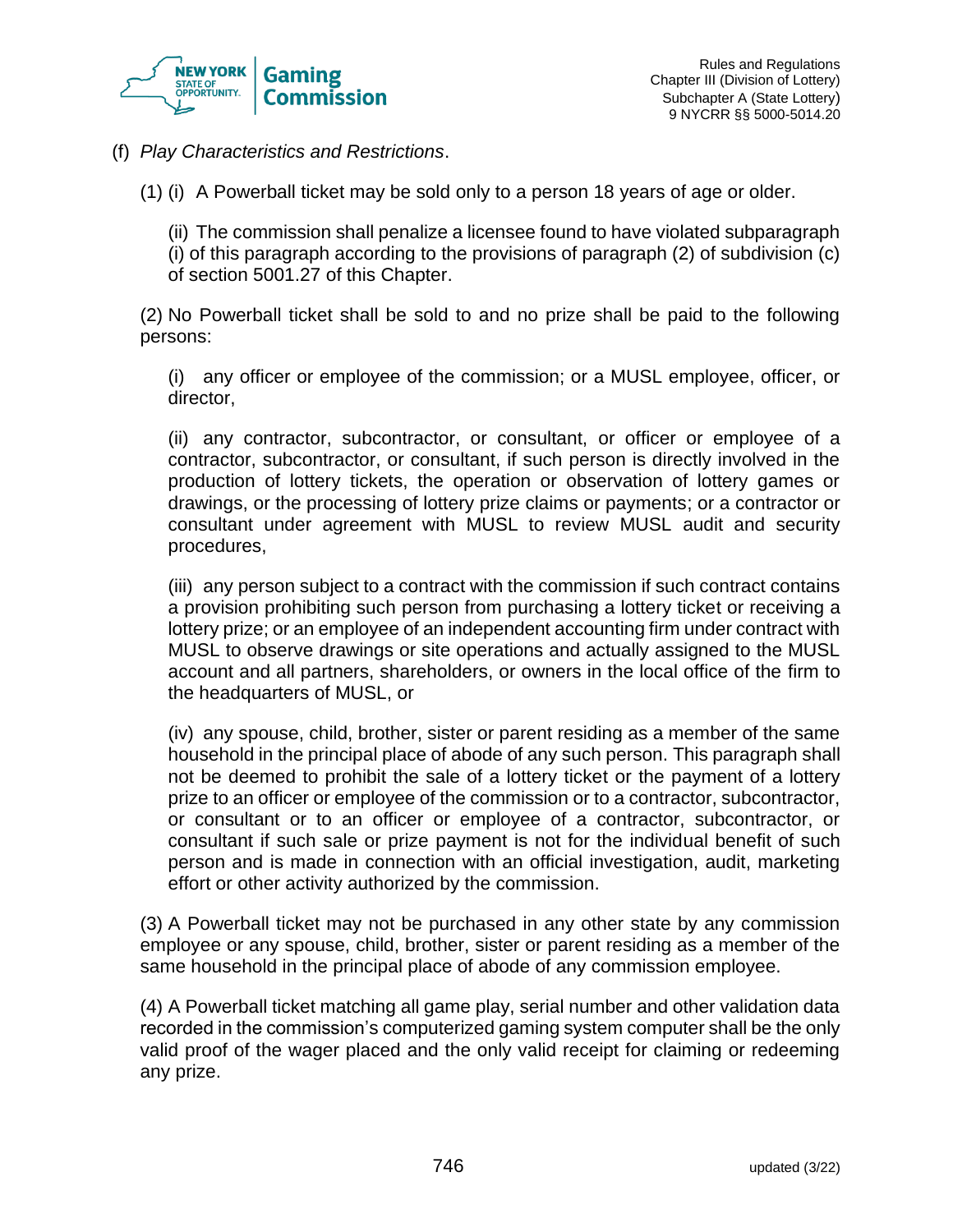

(5) A player may submit a completed Powerball play slip to a lottery sales agent to have a Powerball ticket issued. Powerball play slips shall be available at no cost to a player and shall have no pecuniary or prize value, or constitute evidence of purchase or number selections.

(6) A player may orally convey such player's selections to a lottery sales agent to have a Powerball ticket issued. Such selections shall be entered into the computer terminal by a lottery sales agent.

(7) A player may use a self-service terminal if available or any other means authorized by the commission for the purchase of a Powerball ticket and may make number selections by such methods as may be permitted by the commission. Those methods may include, but are not limited to, inserting a completed Powerball play slip into a reader, manually entering the selections on a touch screen, or selecting a quick pick option.

(8) A Powerball ticket may be purchased for a specified number of future drawings.

(g) *Time, place and manner of conducting drawings*. Powerball drawings will be conducted at times, places and in a manner authorized by MUSL.

(h) *Prize Pool, Prize Structure and Probability of Winning*.

(1) Prize pool. The prize pool for all prize categories shall consist of 50 percent of each drawing period's sales after the prize reserve accounts are funded to set amounts. If the Powerball game is no longer offered in New York State, any amount remaining in the prize pool at the end of the game shall be carried forward to a replacement game or used in a manner as permitted by New York State law.

(2) Prize reserve accounts. The prize reserve account may be adjusted as needed to maintain an approved maximum balance and shares of the party lotteries as specified by MUSL. If the Powerball game is no longer offered in New York State, any amount remaining in a prize reserve account at the end of the game shall be carried forward to a replacement prize reserve account or used in a manner as permitted by New York State law.

(3) Expected prize payout percentages. The Jackpot Prize shall be determined on a pari-mutuel basis. Except as provided in this section, all other prizes shall be paid as fixed lump sum prizes with the following expected prize payout percentages: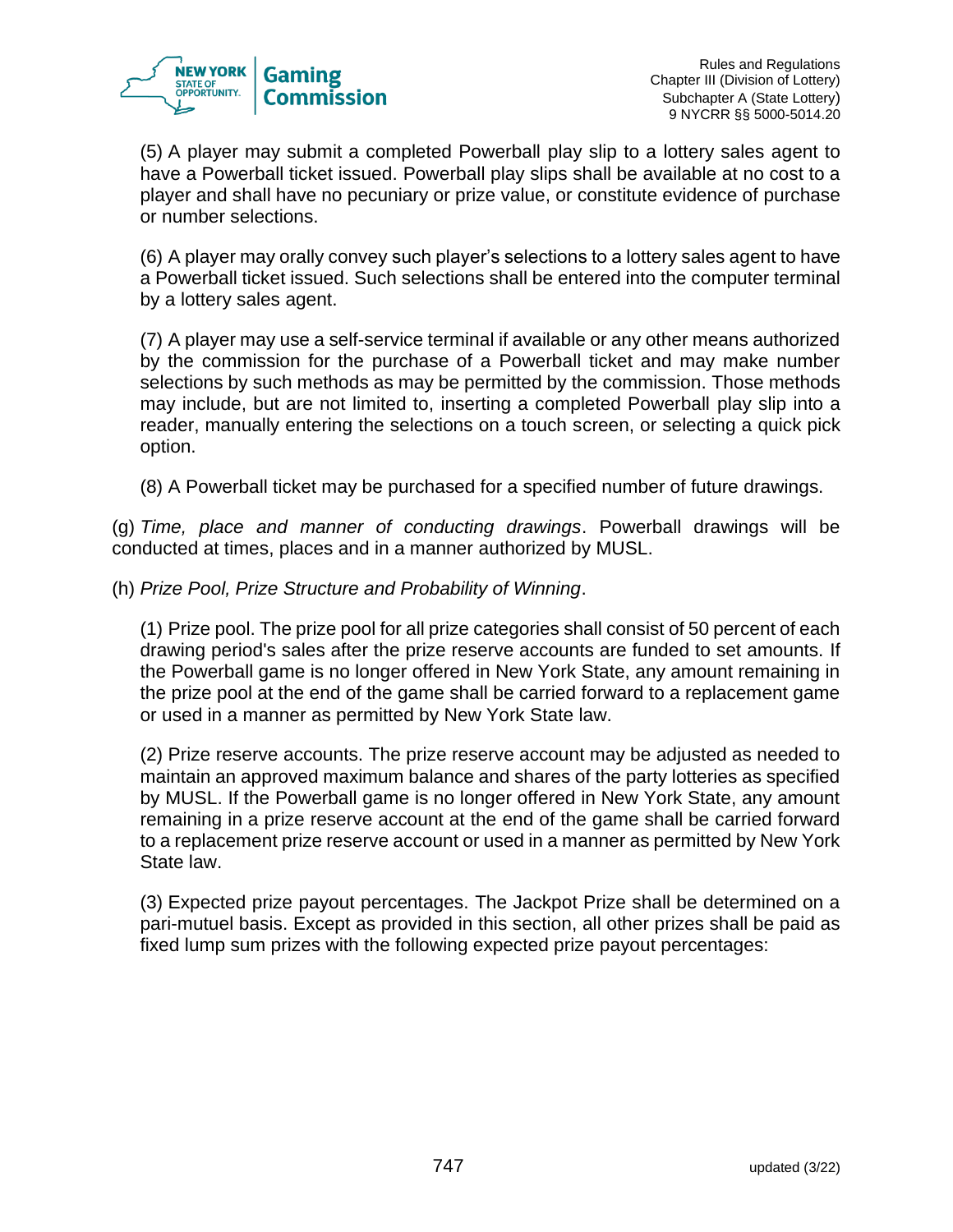

#### Prize Pool Percentage

| <b>Number of Matches Per Play</b>                                                              | <b>Prize Payment</b> | <b>Allocated to Prize</b> |
|------------------------------------------------------------------------------------------------|----------------------|---------------------------|
| All five of first set plus one of second set.                                                  | Jackpot prize        | 68.0131%                  |
| All five of first set and none of second set.                                                  | \$1,000,000          | 8.5558%                   |
| Any four of first set plus one of second set.<br>Any four of first set and none of second set. | \$50,000<br>\$100    | 5.4757%<br>0.2738%        |
| Any three of first set plus one of second set.                                                 | \$100                | 0.6899%                   |
| Any three of first set and none of second set.                                                 | \$7                  | 1.2074%                   |
| Any two of first set plus one of second set.                                                   | \$7                  | 0.9981%                   |
| Any one of first set plus one of second set.                                                   | \$4                  | 0.3489%                   |
| None of first set plus one of second set.                                                      | \$4                  | 10.4373%                  |

(4) The prize money allocated to the jackpot prize category shall be divided equally by the number of game panels winning the jackpot prize.

(5) The prize pool percentage allocated to the fixed prizes shall be carried forward to subsequent drawings if all or a portion of it is not needed to pay the fixed prizes awarded in the current drawing. The commission, in consultation with other state lotteries selling Powerball tickets, may decide that it is necessary to pay a fixed prize as a pari-mutuel prize.

(6) Probability of winning. The following table sets forth the probability of winning and the probable distribution of winners in and among each prize category based upon the total number of possible combinations in Powerball.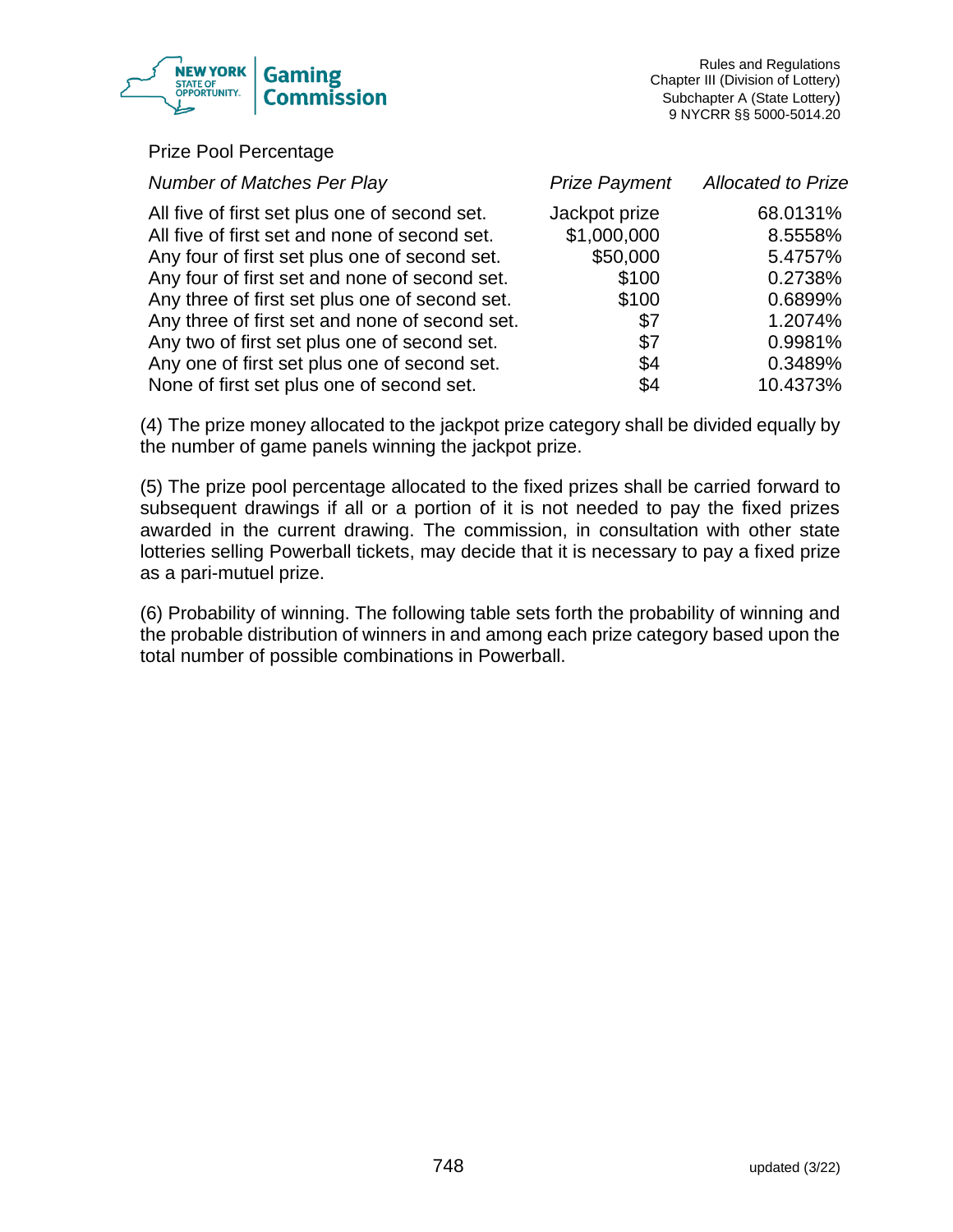

### Probability Distribution

| <b>Number of Matches Per Ticket</b>               | <b>Winners</b> | Odds 1 in        | <b>Prize Amount</b> |
|---------------------------------------------------|----------------|------------------|---------------------|
| All five of first set plus one of<br>second set.  | 1              | 292,201,338.0000 | Jackpot prize       |
| All five of first set and none of<br>second set.  | 25             | 11,688,053.5200  | \$1,000,000         |
| Any four of first set plus one of<br>second set.  | 320            | 913,129.1813     | \$50,000            |
| Any four of first set and none of<br>second set.  | 8,000          | 36,525.1673      | \$100               |
| Any three of first set plus one of<br>second set. | 20,160         | 14,494.1140      | \$100               |
| Any three of first set and none of<br>second set. | 504,000        | 579.7646         | \$7                 |
| Any two of first set plus one of<br>second set.   | 416,640        | 701.3281         | \$7                 |
| Any one of first set plus one of<br>second set.   | 3,176,880      | 91.9775          | \$4                 |
| None of first set plus one of<br>second set.      | 7,624,512      | 38.3239          | \$4                 |
| Overall                                           | 11,750,538     | 24.8671          |                     |

#### (i) *Prize Payment*.

(1) Jackpot prizes. Jackpot prizes shall be paid, at the election of a player made no later than 60 days after the player becomes entitled to the prize, with either an annuity or lump sum payment. If the payment election is not made by a player within 60 days after the player becomes entitled to the prize, then the prize shall be paid as an annuity prize. An election to take a lump sum payment may be made at the time of the prize claim or within 60 days after the player becomes entitled to the prize. An election made after the winner becomes entitled to the prize is final and cannot be revoked, withdrawn or otherwise changed without the approval of the commission. Shares of the jackpot prize shall be determined by dividing the cash available in the jackpot prize pool equally among all winners of the jackpot prize in all participating lottery states. Winner(s) who elect a lump sum payment shall be paid their share(s) in a single lump sum payment upon successful completion of validation procedures. Neither MUSL nor the participating lotteries shall be responsible or liable for changes in the advertised or estimated annuity prize amount and the actual amount determined after the prize payment method is actually known to MUSL. In certain instances announced by MUSL, the jackpot prize shall be a guaranteed amount and shall be determined pursuant to paragraph (5) of this subdivision. All annuitized prizes shall be paid annually in 30 payments with the initial payment being made in a lump sum, to be followed by 29 payments, upon successful completion of validation procedures. All annuitized prizes shall be paid annually in 30 graduated payments (increasing each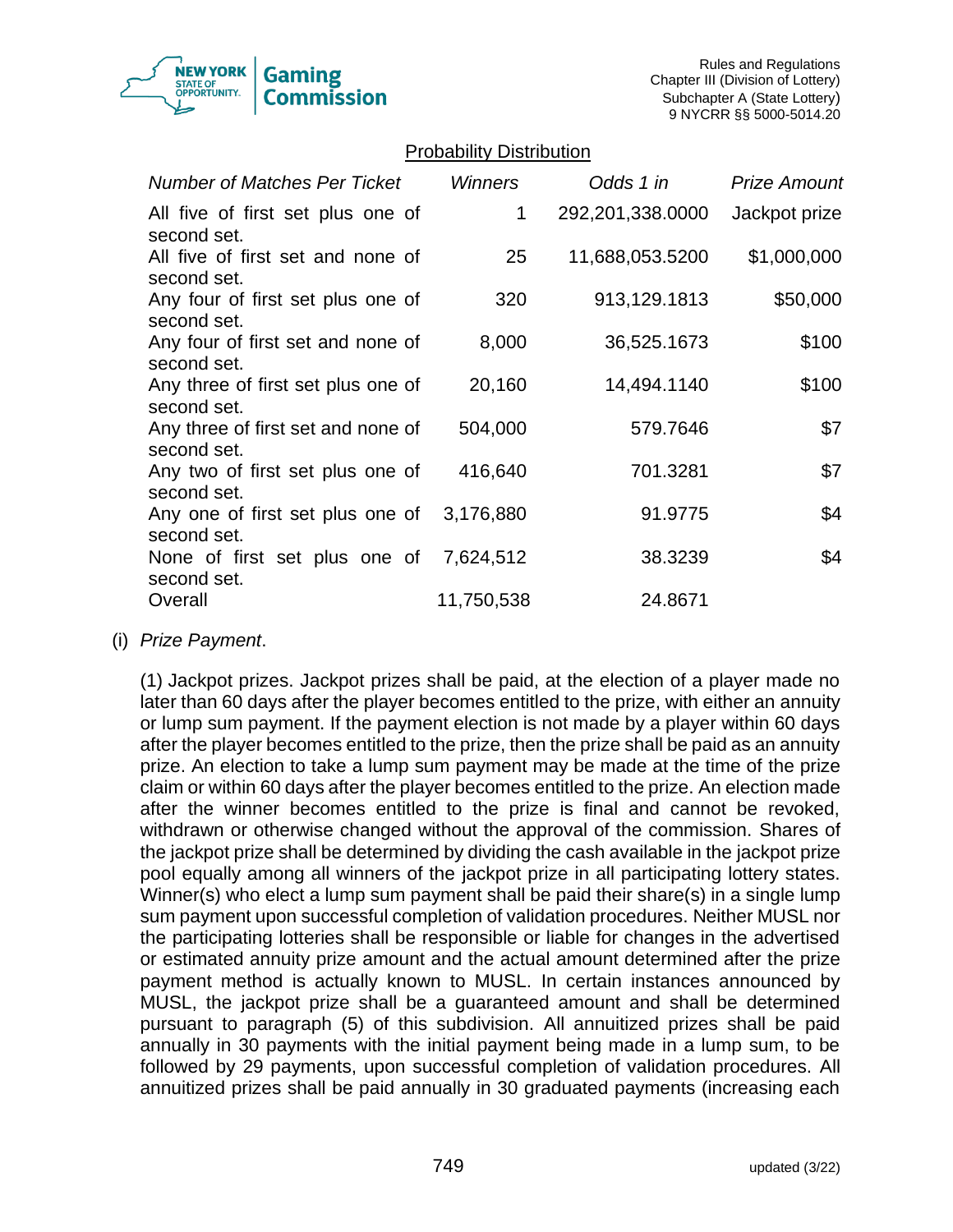

year) by a rate as determined by MUSL. Prize payments may be rounded down to the nearest \$1,000.

(2) Low-tier prize payments. All low-tier prizes shall be paid in one payment.

(3) Prizes rounded. Annuitized payments of the jackpot prize or a share of the jackpot prize may be rounded to facilitate the purchase of an appropriate funding mechanism. Amounts remaining after rounding on an annuitized jackpot prize shall be added to the initial payment to the winner or winners. Prizes other than the jackpot prize, which, under these rules, may become single-payment, pari-mutuel prizes, may be rounded down so that prizes can be paid in multiples of whole dollars. Amounts remaining after rounding shall be carried forward to the prize pool for the next drawing.

(4) Rollover. If the jackpot prize is not won in a drawing, the prize money allocated for the jackpot prize shall roll over and be added to the jackpot prize pool for the following drawing.

(5) Funding of guaranteed prizes. Guaranteed minimum jackpot prize amounts, minimum increases in the jackpot prize amount between drawings or changes in the allocation of prize money may be offered where it is determined that it would be in the best interest of the game. Minimum guaranteed prizes or increases may be waived if the alternate funding mechanism specified in subdivision (h) of this section is used.

(6) Limited to highest prize won. The holder of a winning ticket may win only one prize per panel in connection with the winning numbers drawn, and shall be entitled only to the prize won by those numbers in the highest matching prize category.

(j) *Ticket Responsibility*.

(1) A winning Powerball ticket is deemed to be owned by the person or entity named in the prize claim or, by the bearer of the ticket.

(2) Neither the commission, MUSL nor their agents shall be responsible for lost or stolen Powerball tickets.

(3) A player of the Powerball game has the sole responsibility for verifying the accuracy and readability of the information displayed on the ticket at the time of purchase.

(4) The commission and/or MUSL shall not be responsible to a claimant for a Powerball ticket redeemed in error by a lottery sales agent or retailer.

(5) Winners are determined by the numbers drawn and not the numbers reported. The commission and/or MUSL shall not be responsible for Powerball winning numbers reported in error.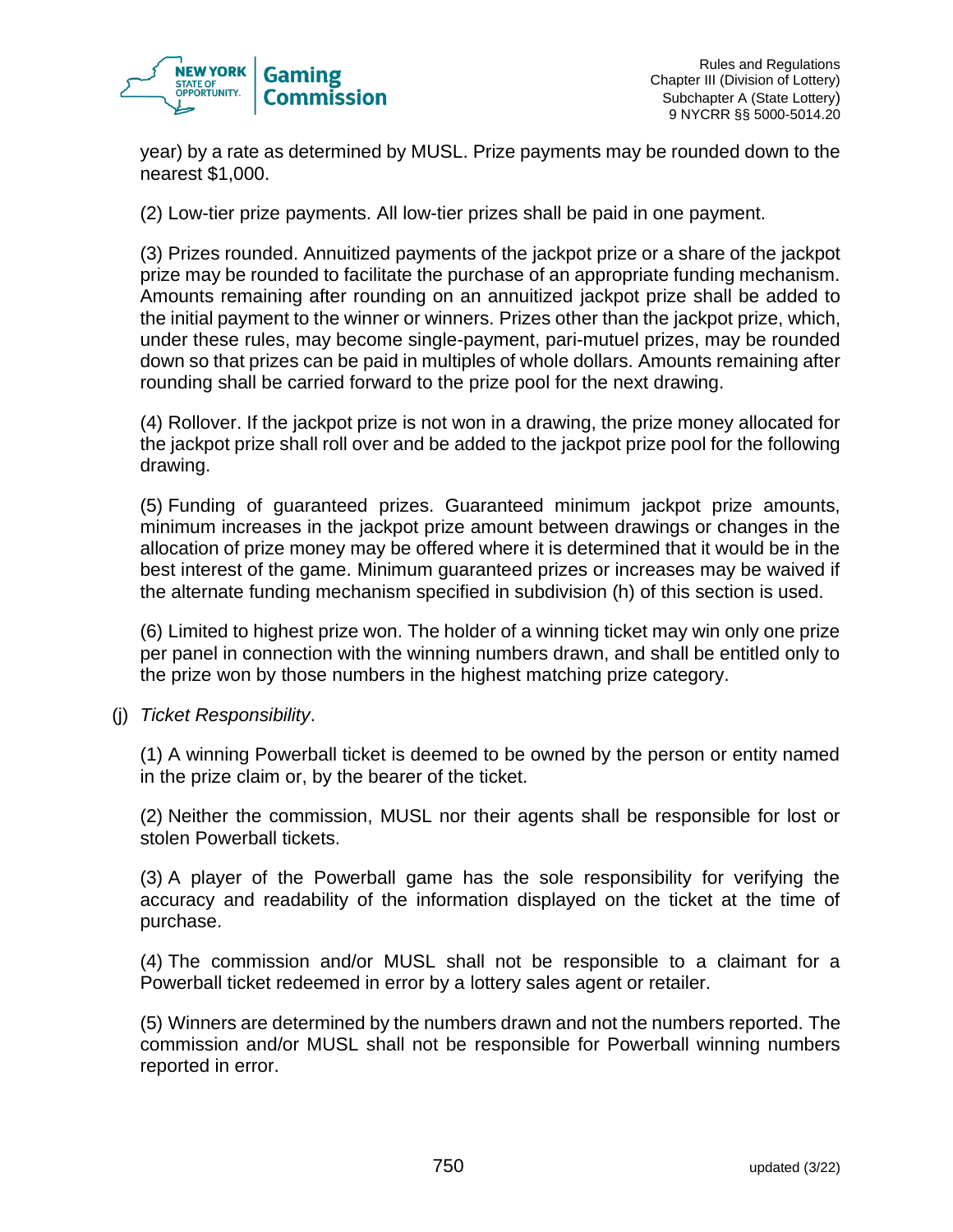

(k) *Ticket Validation Requirements*.

(1) In order to be deemed a valid, winning Powerball ticket, all of the following conditions must be met:

(i) the validation data must be present in its entirety and must correspond, using the computer validation file, to the number selections printed on the ticket for the drawing date(s) printed on the ticket;

(ii) the ticket must be intact;

(iii) the ticket must not be mutilated, altered, reconstituted, or tampered with in any manner;

(iv) the ticket must not be counterfeit or an exact duplicate of another winning ticket;

(v) the ticket must have been issued by the commission or a lottery sales agent;

(vi) the commission must not have actual knowledge that the ticket has been stolen;

(vii) the ticket must be submitted for payment in accordance with the commission's procedures for claiming and payment of prizes;

(viii) the ticket data must have been recorded on the commission's central computer system prior to the drawing and the ticket data must match that computer record in every respect. In the event of a contradiction between information as printed on the ticket and as accepted by the commission's central computer system, the wager accepted by the commission's central computer system shall be the valid wager;

(ix) the player or computer number selections, validation data and the drawing date(s) of an apparent winning ticket must appear on the official file of winning tickets, and a ticket with that exact data must not have been previously paid;

(x) the ticket must not be mis-registered, defectively printed, or produced in error to an extent that it cannot be processed by the commission;

(xi) the ticket must pass all of the commission's security protocols and operation procedures;

(xii) in submitting a Powerball ticket for validation, the claimant agrees to abide by applicable laws, all rules and regulations, instructions, conditions and final decisions of the Director of the commission;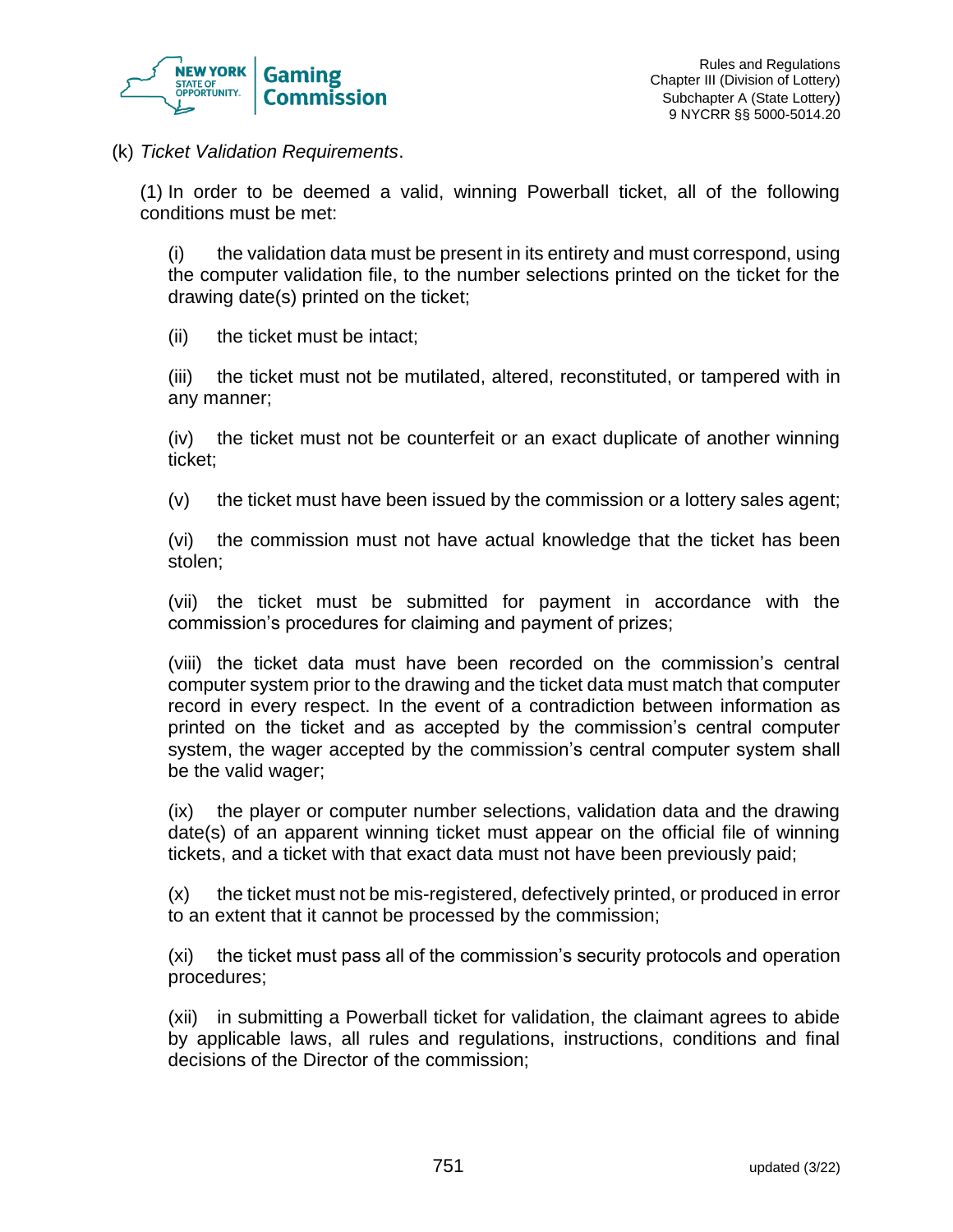

(xiii) there must not be any other breach of the Powerball game rules or regulations in relation to the ticket, which, in the discretion of the commission justifies invalidation;

(xiv) the ticket must be submitted to the commission and to no other lottery participating in any Powerball lottery game; and

(xv) no Powerball ticket purchased outside the State of New York may be presented to either the commission or a lottery sales agent for payment within New York.

(2) A ticket shall be the only proof of a game play or plays and the submission of a winning ticket to the commission shall be the sole method of claiming a prize or prizes.

(3) A Powerball ticket submitted for validation that fails any of the preceding validation requirements shall be considered void, subject to the following determinations:

(i) the commission may, at the option of the commission, replace an invalid ticket with a Powerball ticket of equivalent sales price or a refund of purchase price;

(ii) in the event a defective ticket is purchased or in the event the commission determines to adjust an error, the sole and exclusive remedy shall be the replacement of such defective or erroneous ticket(s) with a Powerball ticket of equivalent sales price or a refund of purchase price;

(iii) in the event a Powerball ticket is not paid by the commission and a dispute occurs as to whether the ticket is a winning ticket, the commission may, at the commission's option, replace the ticket as provided in subparagraph (i) of this paragraph. This shall be the sole and exclusive remedy of the claimant or a refund of purchase price.

### (l) *Procedures for claiming and payment of prizes*.

(1) For a Powerball ticket purchased in New York State, a prize shall be redeemed or claimed only in New York State through lottery sales agents or authorized customer service centers, effective upon determination of prize payouts.

(2) A holder of a winning Powerball prize must comply with the prize claim requirements of the commission.

(3) In the event that a single Powerball ticket contains two or more winning game panels, the cumulative prize amount shall be claimed or redeemed in accordance with the specified prize payment limits for the commission.

(4) Federal, State and local taxes shall be withheld from Powerball prizes in such amounts as may be required by law.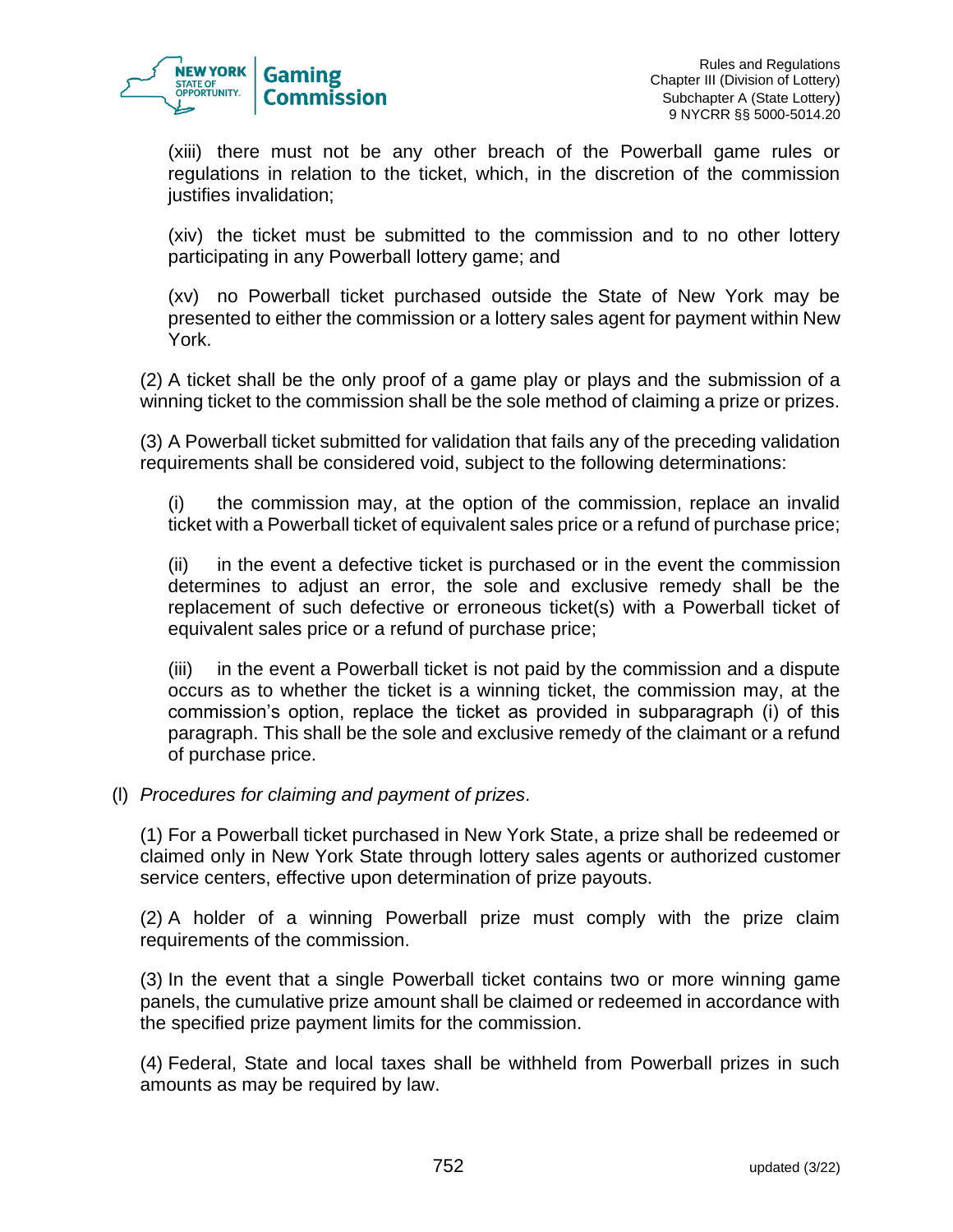

(5) Powerball prize shall not be paid by the commission onto any persons prohibited from playing Powerball within New York State.

(6) There shall be no assignment of Powerball prizes except as specified in Part 5002 of this Subchapter.

(7) Each prize winner shall be subject to a publicity release as specified in Part 5002 of this Subchapter and participation in a news conference or event.

(8) Child support arrears, public assistance repayments and past due State tax liabilities shall be withheld from Powerball prizes in such amounts as may be required by law.

(m)*Unclaimed prize money*. Any prizes not claimed during the one year claim period after the date of each Powerball drawing will be considered forfeited.

(n) *Governing Law*.

(1) In purchasing a Powerball ticket in New York State, a purchaser agrees to comply with and be bound by all applicable statutes, administrative rules and regulations, and procedures of New York State, and by directives and determinations of the commission. A purchaser agrees, as such purchaser's sole and exclusive remedy, that claims arising out of a ticket purchased in New York State can be pursued only against the commission and no other lottery. Litigation, if any, arising from the purchase of a Powerball ticket in New York State may only be maintained against the commission within the State of New York.

(2) In the event of a conflict between the Powerball group game rules and the statutes, rules or regulations of the commission or the State of New York, the statutes, rules and regulations of the commission or the State of New York shall control.

(3) All decisions by the commission, including the declaration of prizes and the payment thereof and the interpretation of Powerball rules, shall be final and binding on all players and on every person making a claim in respect thereof.

### **§ 5007.14. Raffle Game definitions.**

(a) The following definitions shall apply to a raffle game:

(1) *Bet ticket* means the ticket generated by the computer terminal containing at a minimum a unique multiple-digit number constituting a single play or chance, the drawing date and validation data.

(2) *Computer terminal* means the device at a lottery sales agent location authorized by the commission for the placing of game bets.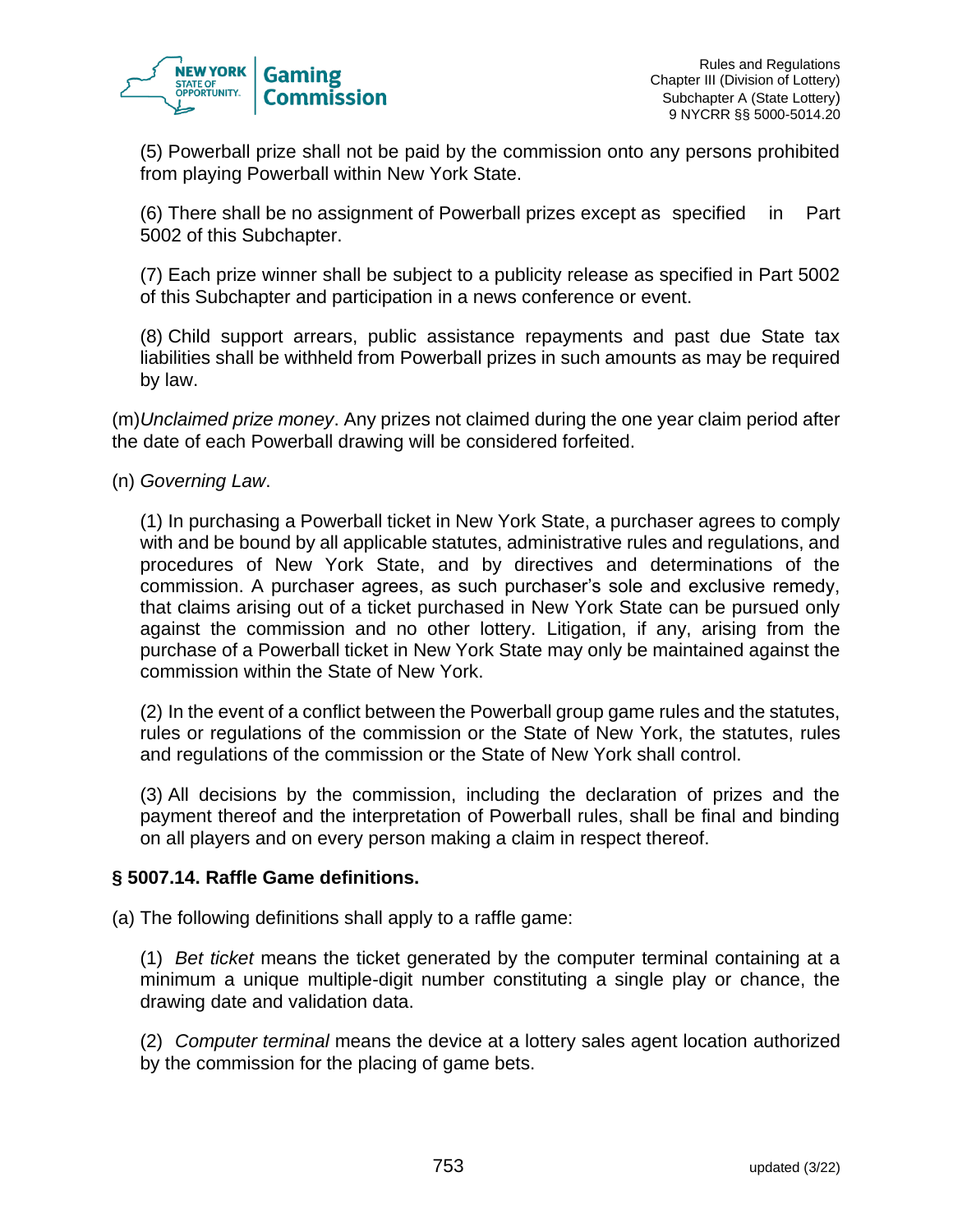

(3) *Draw date* means the date determined by the commission on which the process used to randomly select the winning game numbers takes place for the game.

(4) *Game* means a raffle game, which is a lottery game in which a player purchases a number or numbers generated by the lottery's gaming computer system.

(5) *Gross sales* means the value of the tickets eligible for the game.

(6) *Manual entry* means the capability of the computer terminal operator to enter the amount of dollars wagered by a player for the game into the terminal in response to verbal or written communication by the player. There is no other method of play at the terminal for the game.

(7) *Raffle game* means a game played at any lottery sales agent location by purchasing a ticket that will be sold for a limited sales period, in which a number of chances or plays will be offered.

(8) *Prize pool* means those funds available from the game sales or other sources to support the payment of prizes for the game.

(9) *Sales period* means a period of time starting from the initial sales date of the game tickets as specified by the director and ending

(i) on the date when all available numbers for such raffle game sales period have been sold, or

(ii) a date specified by the director.

(10)*Ticket* means a raffle game ticket produced by the lottery and sold by a licensed lottery sales agent in an authorized manner containing at a minimum a unique ninedigit number constituting a single play or chance, the drawing date and validation data.

(11)*Winning ticket* means the ticket bearing the unique numbers randomly selected in the drawing as a winning play.

(b) *Sale of Tickets*.

(1) The price for a raffle game wager shall be determined by the commission prior to the sales period.

(2) Each number shall constitute a single play or chance.

(3) A player shall not select specific game numbers. Numbers shall be generated in an order based on instruction from the gaming central system.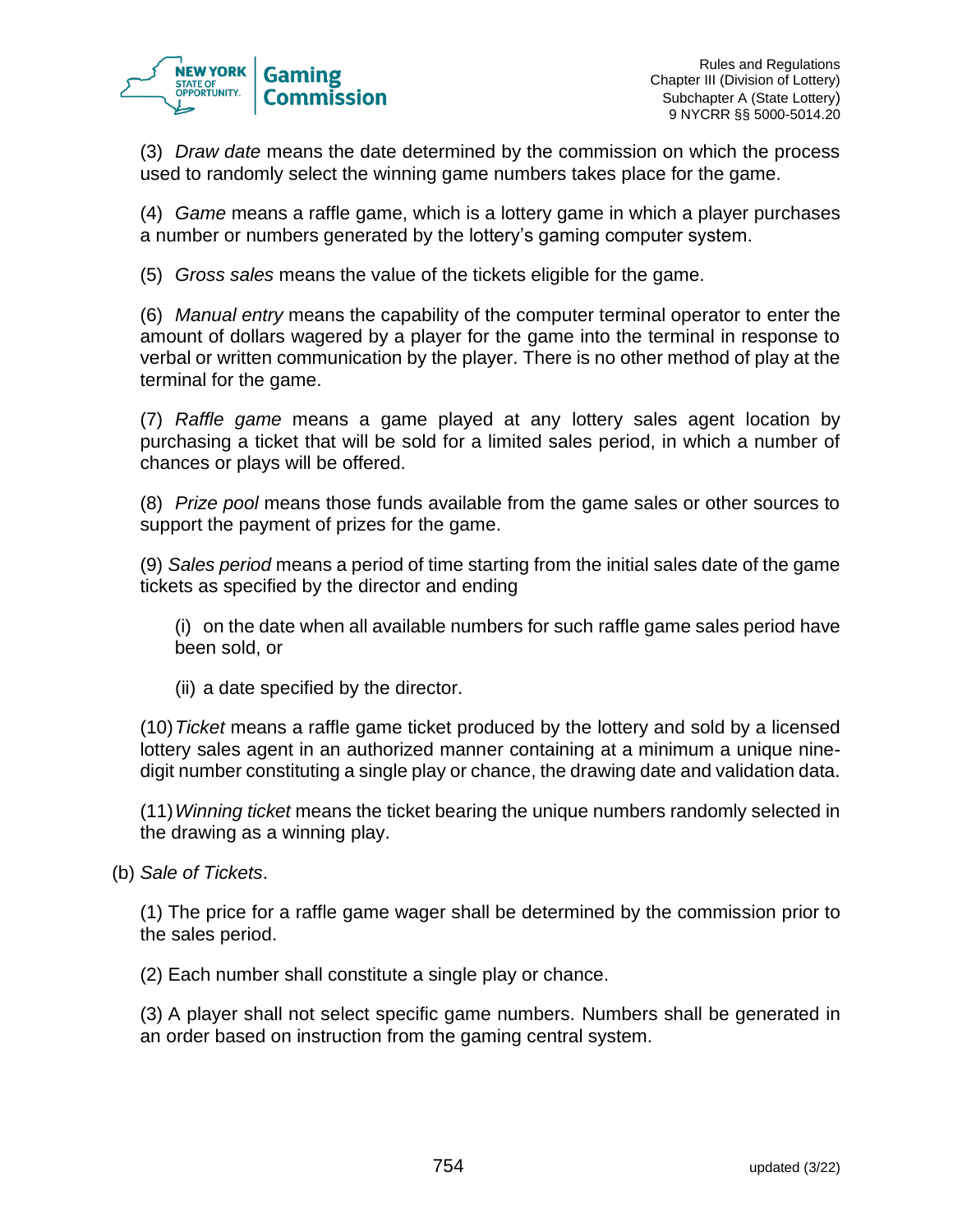

(c) *Ticket Price*. The price for each raffle game wager shall be the price set by the commission.

### (d) *Drawing*.

(1) A raffle game drawing will be conducted at a day, time, frequency and location determined by the commission. Winning game numbers are the numbers randomly selected that entitle the legitimate holder of a winning raffle game ticket to a prize for which such numbers were drawn. Such winning numbers shall be

- (i) randomly selected in accordance with existing Lottery draw procedures and
- (ii) announced publicly.
- (2) A game number can only be selected once during the draw.

### (e) *Calculation and payment of prizes*.

(1) Prizes levels and amounts for the game shall be determined by the commission prior to the sales period and announced publicly.

(2) The commission may hold a daily drawing for one or more prizes. If the commission chooses to award daily prizes, it will publicly announce such prizes prior to the start of the game. Any number drawn as a daily prize shall remain eligible for the top prize. The holder of a winning bet ticket shall win only one daily prize per winning number.

(3) Prize categories and amounts shall be determined by the commission prior to the sales period.

(f) *Probability of winning*. The probability of winning a raffle game prize on a single qualifying wager shall be determined by the number of prizes awarded divided by the number of total plays in the drawing. The probability of winning a raffle game prize shall be determined by the commission prior to the sales period and announced publicly.

(g) *Miscellaneous*.

(1) A raffle game as described in this section may be, at the discretion of the commission, a multi-state game among other participating government-authorized lotteries or a game sold only by the lottery. The frequency that a raffle game is conducted shall be as determined by the commission. If the raffle game is a multistate game, the commission shall operate such game in compliance with any applicable multi-state agreement.

(2) No claimant will be considered eligible to receive a prize without presentation of a valid winning bet ticket.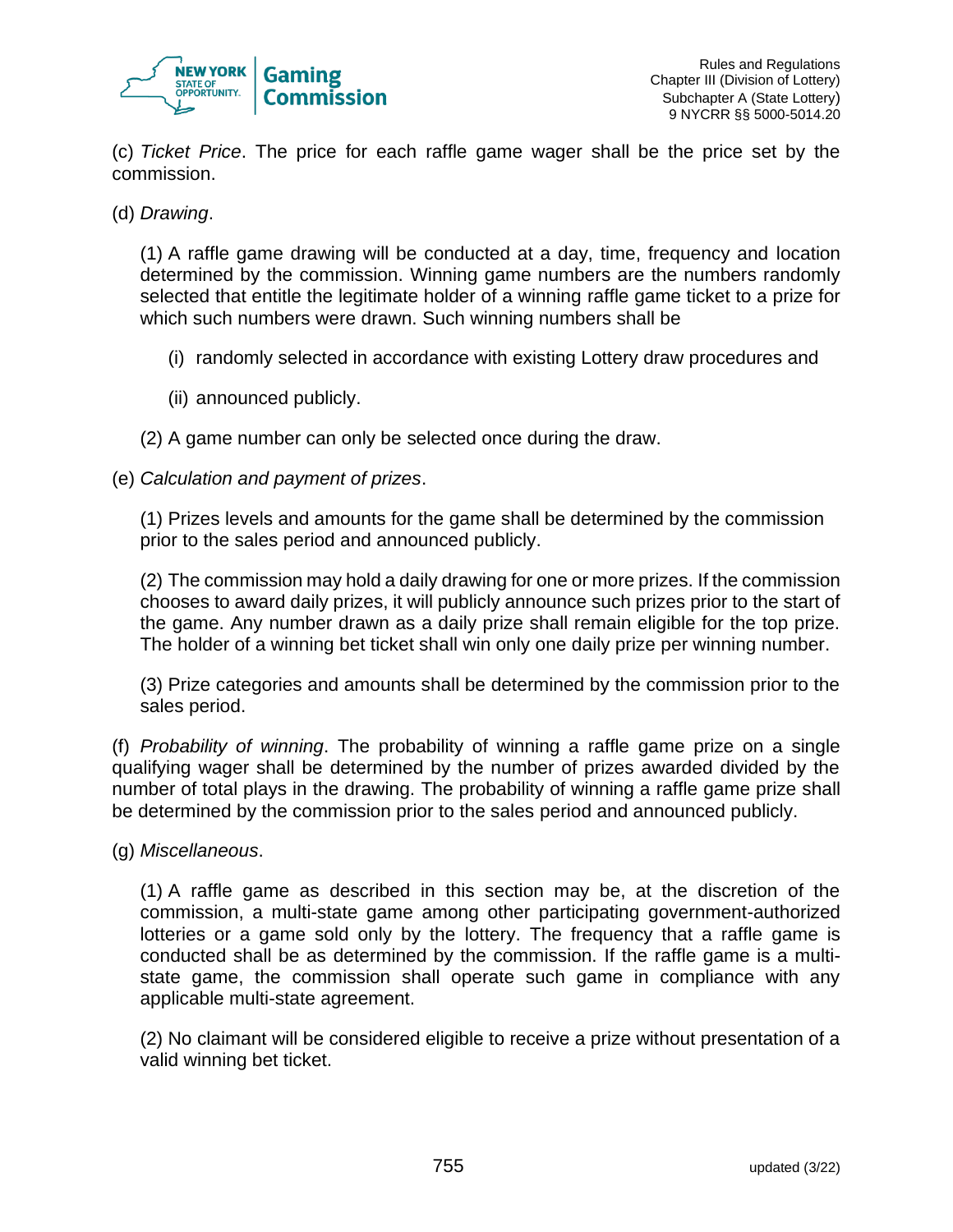

(3) The commission reserves the right to change the prize structures, frequency of draws, draw dates or the games themselves.

(4) If, for any reason, a bet ticket is not entirely legible or is misprinted or altered in any way, then the computer record created at the time of sale shall be the sole method of determining whether such ticket is a valid winning ticket.

(5) A bet ticket for a raffle game may not be cancelled once issued by the computer terminal. The lottery sales agent, however, may receive credit for any unreadable bet ticket issued, as these tickets (although unreadable) are recorded on the computer file as valid bets. A lottery sales agent's request for credit must be postmarked before the draw date in order to receive credit for any such unreadable bet ticket.

### **§ 5007.15. Cash 4 Life.**

(a) *Definitions*. The following definitions apply to the Cash 4 Life game:

(1) *Annuity option* means the manner in which the Cash 4 Life jackpot prize or second-level prize level may be paid in annual installments.

(2) *Cash 4 Life play slip* means a computer-readable form, printed and issued by the commission, used in purchasing a Cash 4 Life ticket, having up to five separate play areas. The play slip shall also provide for multiple-drawing wagering up to a specified number of draws.

(3) *Cash 4 Life ticket* means a game ticket, produced on official paper stock, by a lottery sales agent in an authorized manner, bearing player- or computer-selected numbers, game name, drawing date (or dates), amount of wager and validation data.

(4) *Claimant* means any person or entity submitting a claim form within the required time period to collect a prize for any Cash 4 Life ticket.

(5) *Jackpot prize* means the prize awarded for selecting all the winning numbers drawn from both fields for the Cash 4 Life. If more than one player from all participating lottery states has selected all the winning numbers drawn, the jackpot prize shall be divided among those players, as set forth in subdivision (h) of this section.

(6) *Liability limit* means a pre-established upper threshold, as determined and announced by the party lotteries before sales commence for a drawing to which such threshold applies, equal to a fixed percentage of the gross ticket sales receipts for a particular drawing (or such fixed percentage plus an additional reserve amount), according to the established procedures agreed to by the party lotteries.

(7) *Lump sum option* means the manner in which particular Cash 4 Life prize levels may be paid in a single payment, as set forth in this section.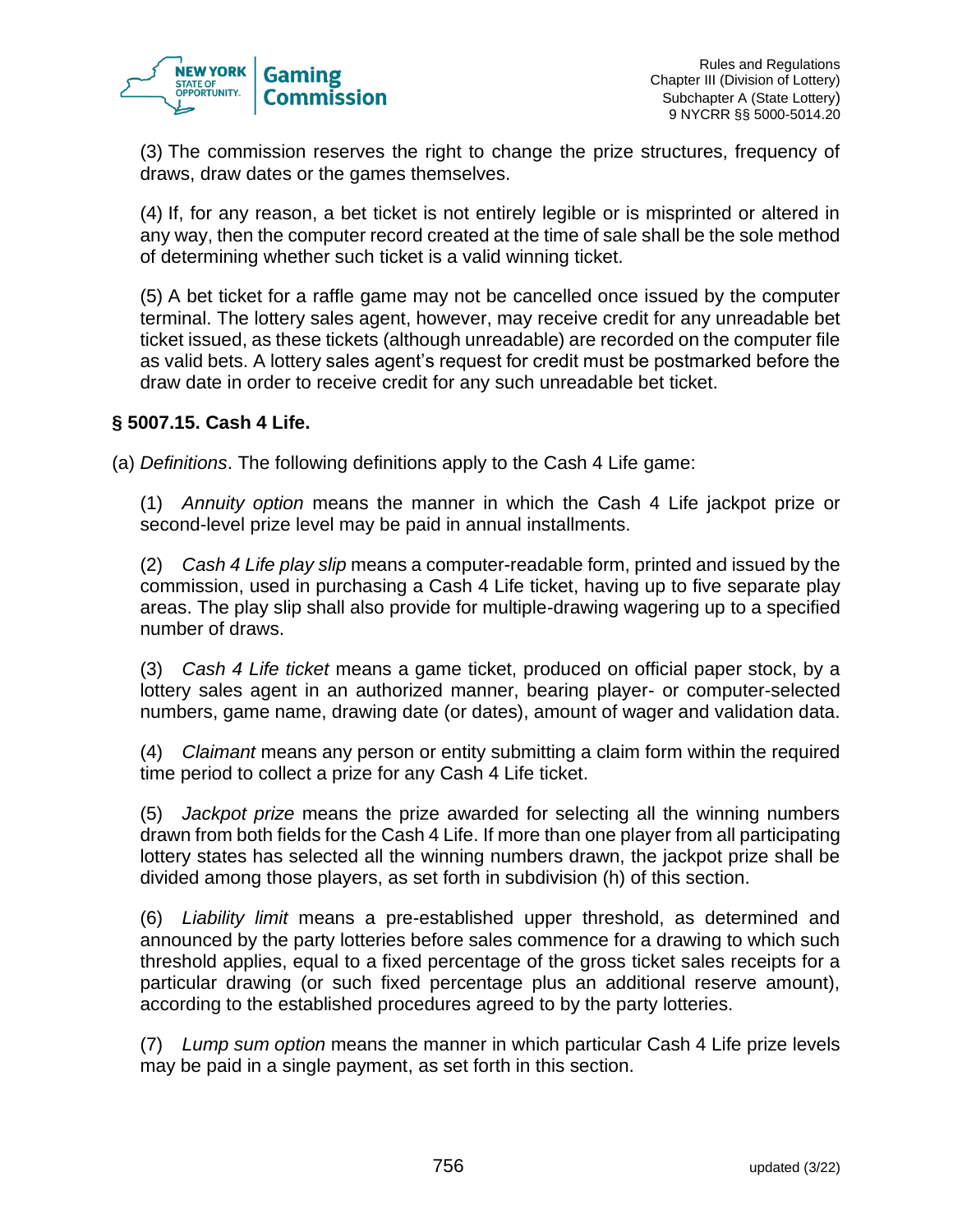

(8) *Measuring life* means the period over which a jackpot or second-level annuitized prize is paid out. For each winning ticket, the measuring life shall be the natural life of the individual determined by the commission to be a valid prize winner. If

- (i) a minor under the age of 18 claims a prize;
- (ii) a legal entity other than an individual claims a prize; or
- (iii) more than one natural person claims a prize on the same ticket,

the measuring life for such prize shall be 20 years. The measuring life shall be determined at the time a jackpot or second-level prize is claimed.

(9) *Party lotteries* mean one or more of the State lotteries established and operated pursuant to the laws of any state that becomes a signatory to the Cash 4 Life agreement.

(10) *Play area* is the area on a Cash 4 Life play slip containing two separate fields: one field of 60 one- or two-digit numbers (1 to 60 inclusive) and a separate and distinct second field of four one-digit numbers (1 to 4 inclusive) (which may be referred to as the *Cash Ball number*). This is the area from which the player, or computer, if the player is using the quick pick option, selects five numbers from the first field and one number from the second field.

(11) *Prize pool* means that portion of Cash 4 Life gross sales set aside for the payment of prizes.

(12) *Purchaser* means a player of the Cash 4 Life game who purchases a ticket within New York State in accordance with Cash 4 Life rules and New York State governing laws and regulations.

(13) *Quick pick* has the meaning set forth in paragraph (11) of subdivision (a) of section 5004.9 of this Subchapter.

(14) *Winning numbers* are five one- or two-digit numbers (1 to 60, inclusive) and one Cash Ball number (1 to 4, inclusive), randomly selected at each Cash 4 Life drawing, that shall be used to determine winning Cash 4 Life plays contained on Cash 4 Life tickets.

(b) *Ticket price and sales*.

(1) A Cash 4 Life ticket may be purchased for \$2 per play per drawing. The purchaser receives one entry into a Cash 4 Life drawing (a play) for each \$2 wagered in Cash 4 Life. Tickets may contain multiple plays. The commission may authorize the sale of Cash 4 Life tickets at a different purchase price. Such a change in the purchase price shall be announced publicly by the commission prior to the effective date of such change.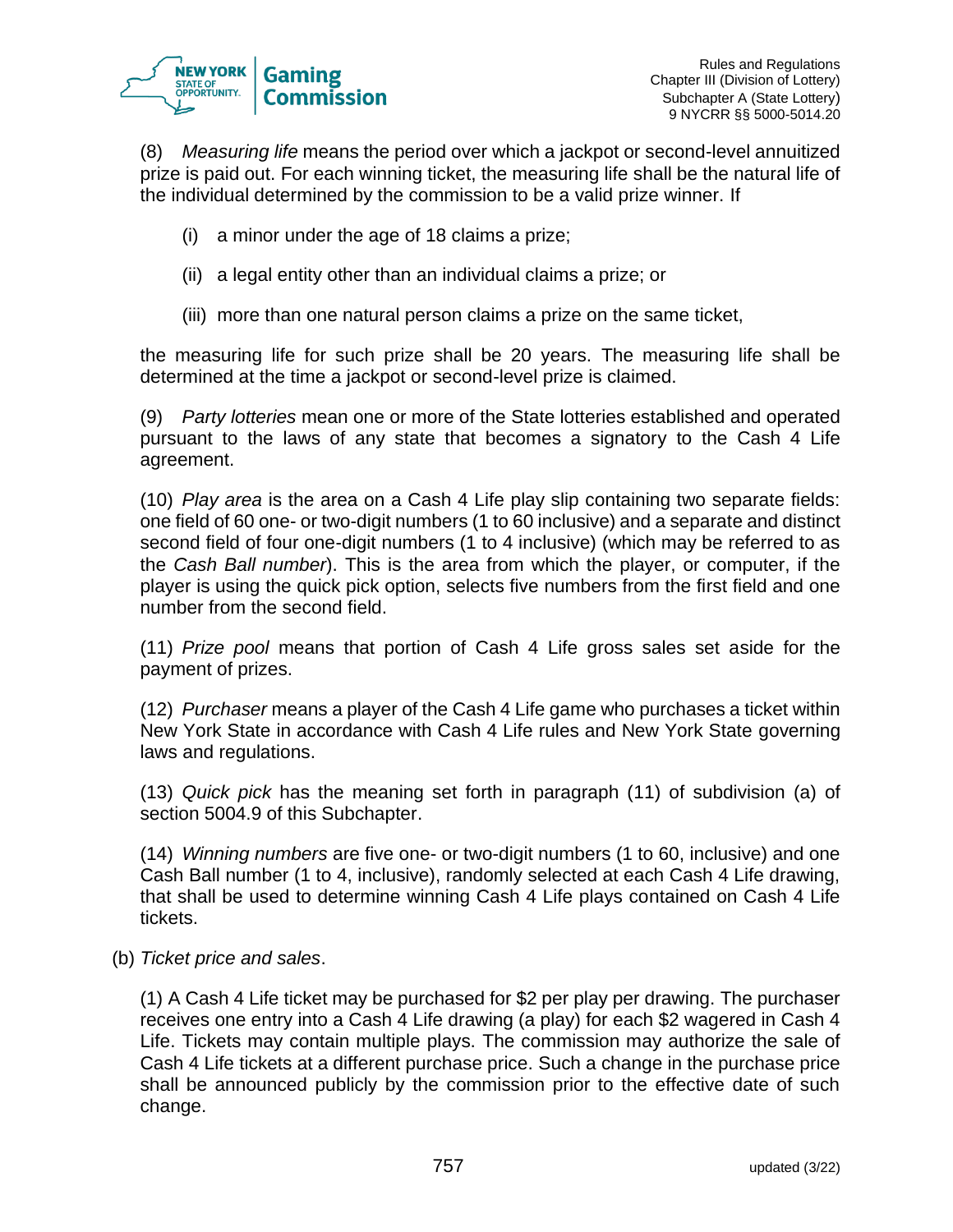

(2) From time to time, the commission may authorize the sale of Cash 4 Life tickets at a discount for promotional purposes.

(3) Cash 4 Life tickets shall be sold only through lottery sales agents or other means authorized by the commission.

(4) A Cash 4 Life ticket may not be cancelled.

(5) It shall be the sole responsibility of a player to verify the accuracy and readability of the information displayed on a Cash 4 Life ticket at the time of purchase. Neither a lottery sales agent nor the commission shall be liable for any errors in the accuracy and readability of a ticket occurring for any reason, after the purchaser leaves a lottery sales agent location.

(6) A play may be entered only

(i) manually using a lottery terminal keypad or touch screen;

(ii) by means of a play slip provided by the commission and hand-marked by the player; or

(iii) by other means approved by the commission.

(7) Cash 4 Life play slips shall be available at no cost to a player, shall have no pecuniary or prize value, shall not constitute evidence of purchase and shall not constitute evidence of a player's number selections. A lottery sales agent shall not permit the use of facsimiles of play slips, copies of play slips or other materials that are not printed or approved by the commission to be inserted into a terminal's play slip reader. A lottery sales agent shall not permit any device to be connected to a lottery terminal to enter plays, except as approved by the commission.

(c) *Game description*.

(1) To play Cash 4 Life, a player shall select five different numbers (from 1 to 60, inclusive) and one additional Cash Ball number (from 1 to 4, inclusive) for each play. The additional number may be the same as one of the five numbers a player selects in the first field. A player may select numbers by communicating the six numbers to a lottery sales agent; by marking six numbered spaces in any one panel on a play slip and submitting the play slip to a lottery sales agent; or by requesting quick pick from a lottery sales agent. The lottery sales agent shall then issue a ticket containing the selected set or sets of numbers, each of which constitutes a game play.

(2) The commission reserves the right to change the field of numbers in the Cash 4 Life game. Any change in the field of numbers shall be announced publicly by the commission in advance of the effective date of such change.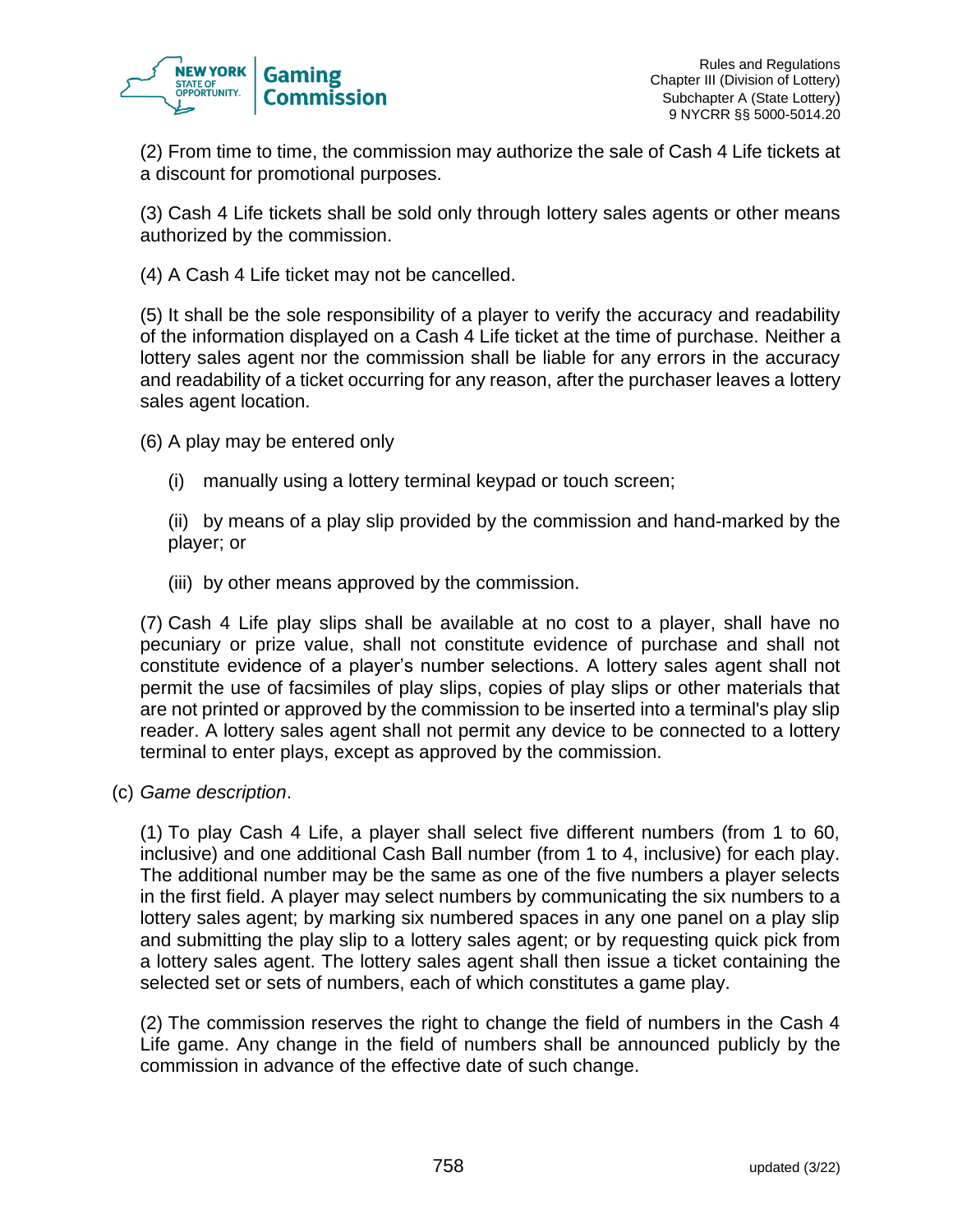

(3) A Cash 4 Life subscription sales program may be offered at the discretion of the commission. No subscription for the Cash 4 Life game shall remain in effect longer than one year.

(4) A Cash 4 Life feature may be added at the discretion of the commission. A game feature is an alternative or additional method for playing the game within the same basic design.

(d) *Play characteristics and restrictions*.

(1) A Cash 4 Life ticket matching all game play, serial number and other validation data recorded in the commission's gaming system computer shall be the only valid proof of the wager placed and the only valid receipt for claiming or redeeming any prize.

(2) A multi-draw Cash 4 Life ticket may be purchased for a specified number of future drawings. Such multi-draw ticket shall not be considered a subscription pursuant to paragraph (3) of subdivision (c) of this section or Part 5005 of this subchapter.

(3) A Cash 4 Life ticket may not be purchased anywhere by any commission employee or any spouse, child, brother, sister or parent residing as a member of the same household in the principal place of abode of any commission employee.

(e) *Drawings*. Cash 4 Life drawings shall be conducted each calendar day at a time and at a location authorized by the party lotteries. The time, frequency and location of the Cash 4 Life drawings may be changed following a public announcement.

(f) *Pool, prize structure and probability of winning*.

(1) *Prize pool*. The prize pool for the aggregate of all prize categories shall consist of 55 percent of the sales for each drawing period after the prize reserve accounts are funded to predetermined amounts. If the Cash 4 Life game is no longer offered in New York State, any amount remaining in the prize pool at the end of the game shall be carried forward to a replacement game or used in a manner as permitted by New York State law.

(2) *Prize reserve accounts*. The prize reserve account may be adjusted as needed to maintain an approved maximum balance and shares from each of the party lotteries as specified by the party lotteries. If the Cash 4 Life game is no longer offered in New York State, any amount remaining in a prize reserve account at the end of the game shall be carried forward to a replacement prize reserve account or used in a manner as permitted by New York State law.

(3) *Prize payout and structure*. There are nine prize levels in the Cash 4 Life game. The prize payout percentage and prize structure are as follows, unless there are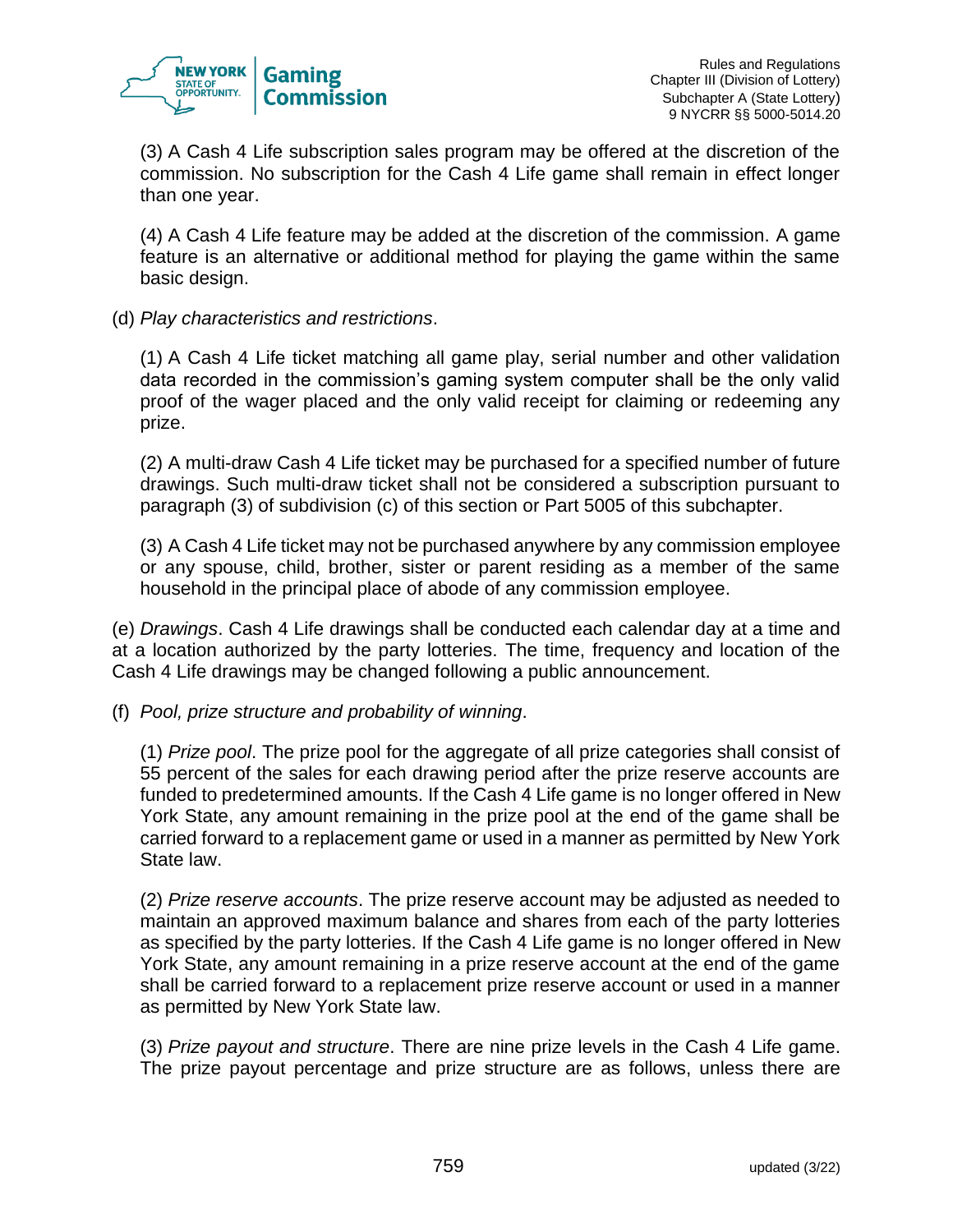

multiple winners in a prize category, in which case prize amounts may be reduced as set forth in subdivision (h) of this section:

| <b>Match Field 1</b> | <b>Match Field 2</b>        | Odds 1 in  | <b>Prize Category</b>  | Level   |
|----------------------|-----------------------------|------------|------------------------|---------|
| 5                    | 1                           | 21,846,048 | \$1,000/day for life   | Jackpot |
| 5                    | 0                           | 7,282,016  | \$52,000/year for life | 2       |
| 4                    | 1                           | 79,440     | \$2,500                | 3       |
| 4                    | 0                           | 26,480     | \$500                  | 4       |
| 3                    | 1                           | 1,471      | \$100                  | 5       |
| 3                    | 0                           | 490        | \$25                   | 6       |
| $\overline{2}$       | 1                           | 83         | \$10                   | 7       |
| $\overline{2}$       | 0                           | 28         | \$4                    | 8       |
|                      | 1                           | 13         | \$2                    | 9       |
|                      | Overall chances of winning: | $1$ in $8$ |                        |         |

Total aggregate payout: 55%

(4) Odds. The odds of winning a prize may be modified if such changes are publicly announced by the commission in advance of the effective date.

(g) *Jackpot and second-level prize payment options*. A claimant of a valid winning jackpot or second-level prize in New York must select either an annuity option or lump sum option. A jackpot or second-level prize shall be paid as an annuity prize, unless a winner elects, within 60 days after the claimant becomes entitled to such prize, to be paid a lump sum payment or unless a lump sum payment is required as set forth in subdivision (h) of this section. If a lump sum payment is selected the prize amount shall be determined according to a methodology that shall be established by the party lotteries. An election made by a claimant is final and cannot be revoked, withdrawn or otherwise changed without the approval of the commission. Unless a lump sum payment is paid in accordance with this section, annuitized prize payments shall be made for the measuring life of the jackpot prize or second-level prize winner or for a minimum of 20 years. The schedule of payments for an annuity prize shall be determined by the commission. If paid in a lump sum payment, a jackpot prize or second-level prize amount shall be rounded to the nearest whole dollar.

(h) *Prize liability limits*. In the event that a liability limit would be exceeded for a particular draw, the prize amounts for each level shall be adjusted in accordance with a formula established by the party lotteries so that the aggregate liability for prizes in such draw shall not exceed the liability limit.

(1) Jackpot prize level. A jackpot prize payout shall be divided equally among the number of jackpot winning plays as set forth in this paragraph.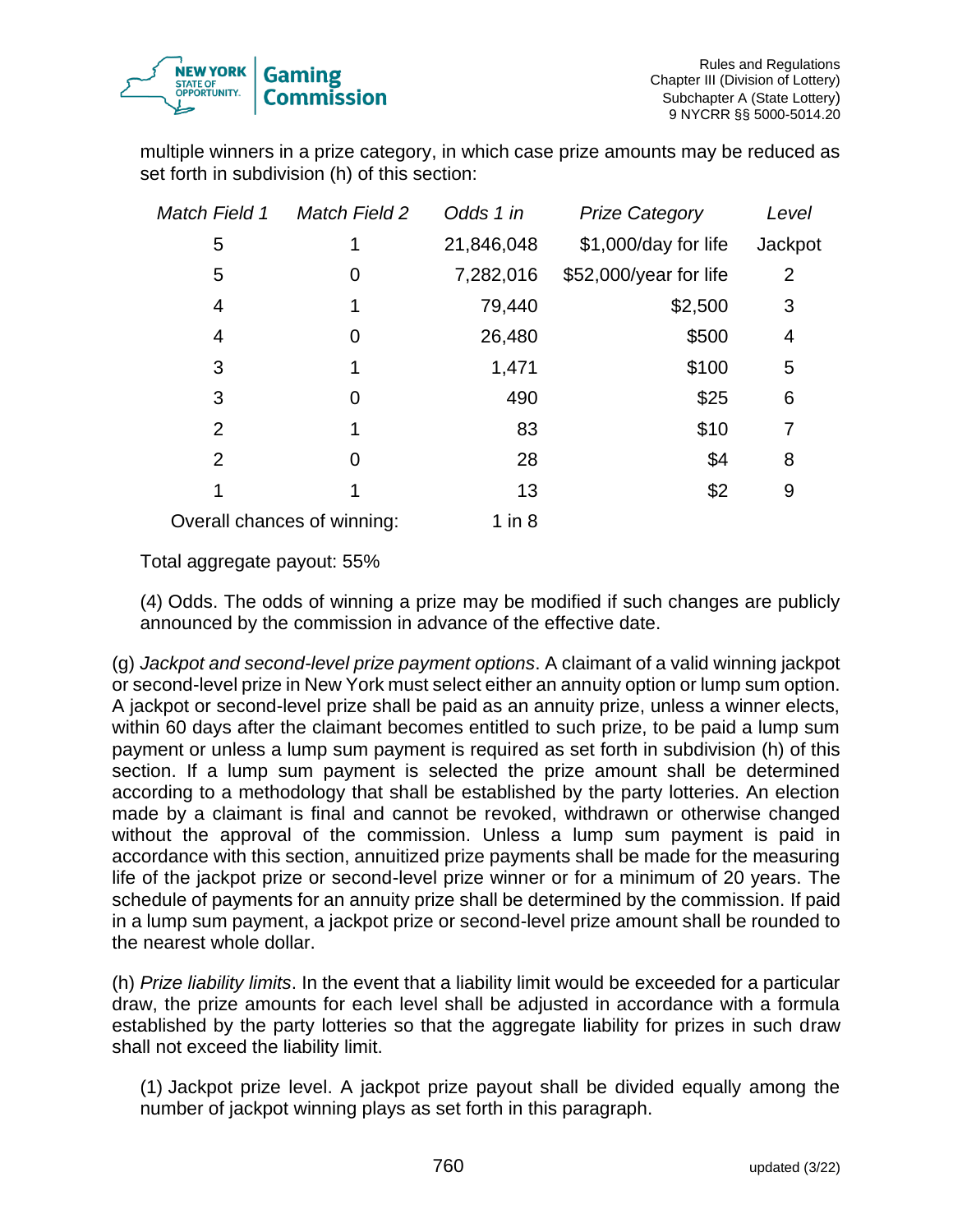

(i) One jackpot prize winner. If there is one jackpot prize winner, the annuitized prize value shall be \$7,000 per week for life and the lump sum payment shall be based on the measuring life of the winner.

(ii) Two to 14 jackpot prize-winning plays. If there is more than one and less than or equal to 14 jackpot prize-winning plays, the annuitized payment option, based on a total annuitized prize value of \$7,000 per week, shall be divided by the total number of jackpot prize-winning plays. Any of these winners may choose the lump sum option as an alternative to the annuitized payment option, pursuant to subdivision (g) of this section. The amount of a lump sum option for this prize category shall be the amount of the lump sum option if there were only one winner, divided by the total number of jackpot prize winning plays.

(iii) Fifteen or more jackpot prize-winning plays. If there are more than 14 jackpot prize-winning plays, the aggregate jackpot prize liability shall be the liability limit and shall be divided equally among all jackpot prize-winning plays and paid in one lump sum payment to each winner, without an annuitized payment option. The minimum jackpot prize value shall be not less than any lower-tier prize in regard to the same drawing.

(2) Second-level prizes. A second-level prize payout shall be paid as follows:

(i) Each winning play shall be paid \$52,000 per year for life or a lump-sum payment based on the measuring life of such claimant, unless a liability limit would be exceeded.

(ii) The minimum prize value for a second-level prize shall be not less than any lower-tier prize in regard to the same drawing.

(iii) If a prize liability limit is exceeded and the annuity prize value of a second-level prize falls below \$500 per week for life, then all winning plays will be paid in one lump sum payment to each winner, without an annuitized payment option.

(3) A third-level prize shall be paid as a \$2,500 lump sum payment, unless a liability limit would be exceeded. A third-level prize shall be rounded to the nearest whole dollar.

(4) Each of the prize levels from four through nine shall be paid as a set, lump sum payment, as set forth in paragraph (3) of subdivision (f) of this section, unless a liability limit would be exceeded.

(5) In addition to the prize structure set forth in this section, the commission may offer special prizes from time to time.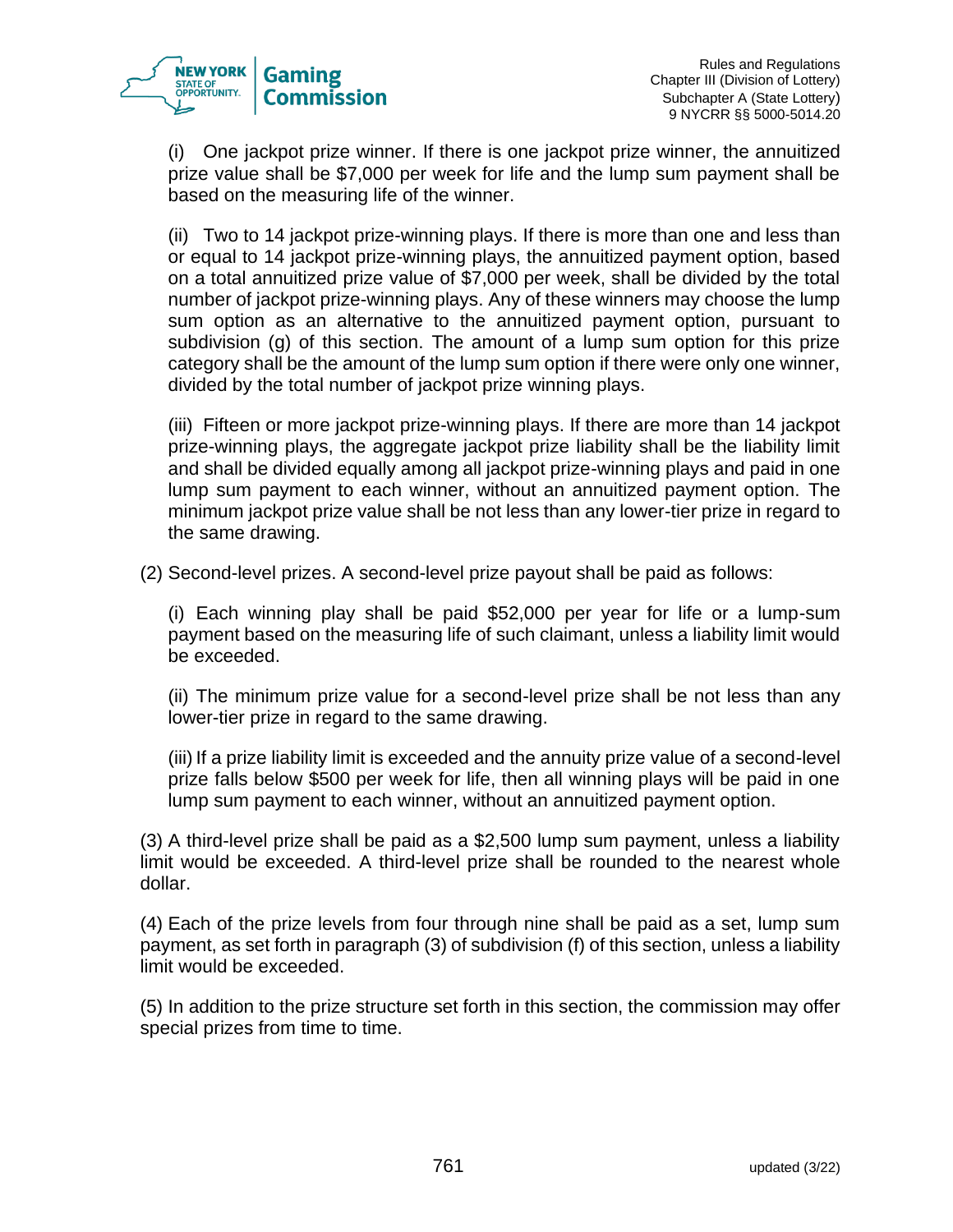

(i) Neither the commission nor the party lotteries shall be responsible for any Cash 4 Life ticket that is not deemed to be a valid or winning draw-game ticket pursuant to Parts 5003 and 5004 of this subchapter.

(j) This section applies to the Cash 4 Life game only.

# **§ 5007.16. Monopoly™ Millionaires' Club™.**

(a) *Definitions*. The following definitions apply to the MONOPOLY Millionaires' Club:

(1) *Annuity option* means the manner in which the MONOPOLY Millionaires' Club top prize may be paid in annual installments.

(2) *Claimant* means any person or entity submitting a claim form within the required time period to collect a prize for any MONOPOLY Millionaires' Club ticket.

(3) *Lump-sum option* means the manner in which MONOPOLY Millionaires' Club top prize may be paid in a single payment as set forth in this section.

(4) *Millionaires' Club prize* means a single payment prize (prize level 11) with a value of \$1,000,000 drawn independently from the other MONOPOLY Millionaires' Club prizes (prize levels 1-10).

(5) *MONOPOLY Millionaires' Club play slip* means a computer-readable form, printed and issued by the commission, used to mark a player's numbered selection when purchasing a MONOPOLY Millionaires' Club ticket, having up to four separate play areas.

(6) *MONOPOLY Millionaires' Club ticket* means a game ticket, produced on official paper stock, by a lottery sales agent in an authorized manner, bearing player- or computer-selected numbers, game name, drawing date, amount of wager and validation data. Each such ticket shall bear a unique non-repeating transactional number associated with that play.

(7) *Pari-mutuel* means, for this section, the total amount of prize money allocated to pay prize claimants, at the designated prize level, divided among the number of winning MONOPOLY Millionaires' Club ticket.

(8) *Party lotteries* mean one or more of the state lotteries established and operated pursuant to the laws of any state that are part of the national premium game product group that offers the MONOPOLY Millionaires' Club lottery game.

(9) A *play* is one entry into a MONOPOLY Millionaires' Club drawing.

(10) *Play area* is the area on a MONOPOLY Millionaires' Club play slip containing one field of 52 one- or two-digit numbers (1 to 52, inclusive). This is the area from which the player selects five numbers from the first field of 52 if the player is not using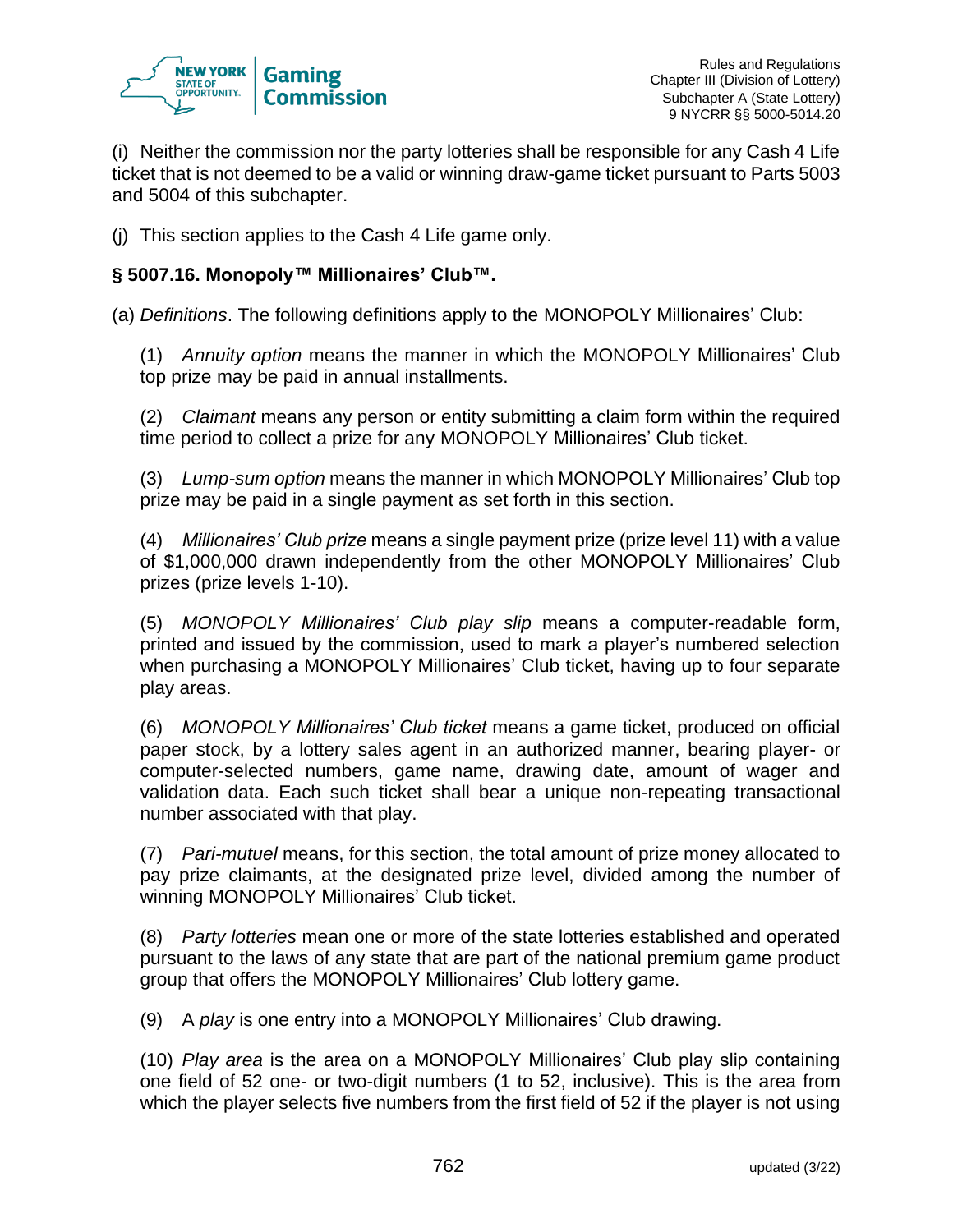

the quick pick option and allowing the computer system to select up to five numbers at random.

(11) *Prize pool* means that portion of MONOPOLY Millionaires' Club gross sales set aside for the payment of prizes.

(12) *Purchaser* means a player of MONOPOLY Millionaires' Club who purchases a ticket within New York State in accordance with MONOPOLY Millionaires' Club rules and New York State governing laws and regulations.

(13) *Quick pick* has the meaning set forth in paragraph (11) of subdivision (a) of section 5004.9 of this Subchapter. Quick pick is a player option in the MONOPOLY Millionaires' Club game for selection of up to five number selections ranging from one through 52, but the number ranging from one through 28, representing a MONOPOLY property, must be selected by quick pick.

(14) *Top prize* means the game prize awarded when a player's selections matches all five winning numbers from the field of 52 and the property number drawn from the field of 28 numbered MONOPOLY properties for the MONOPOLY Millionaires' Club. If more than one player has selected all the winning numbers drawn, the top prize shall be divided equally among those players.

(15) *Set prize* or *low-tier prizes* (prize levels 2-10) means, except as otherwise specified in this section, all prizes (other than the top prize and Millionaires' Club prizes) that are to be paid in a single payment as established by this section for each prize level.

(16) *Winning numbers* are five one- or two-digit numbers (1 to 52, inclusive) and one number (1 to 28, inclusive), randomly selected at each MONOPOLY Millionaires' Club drawing, that shall be used to determine winning MONOPOLY Millionaires' Club plays contained on MONOPOLY Millionaires' Club tickets.

(b) *Ticket price and sales*.

(1) A MONOPOLY Millionaires' Club ticket may be purchased for \$5 per play per drawing. The purchaser receives one ticket for each \$5 wagered in MONOPOLY Millionaires' Club. The commission may authorize the sale of MONOPOLY Millionaires' Club tickets at a different purchase price. Such a change in the purchase price shall be announced publicly by the commission prior to the effective date of such change.

(2) From time to time, the commission may authorize the sale of MONOPOLY Millionaires' Club tickets at a discount for promotional purposes.

(3) MONOPOLY Millionaires' Club tickets shall be sold only through lottery sales agents or other means authorized by the commission.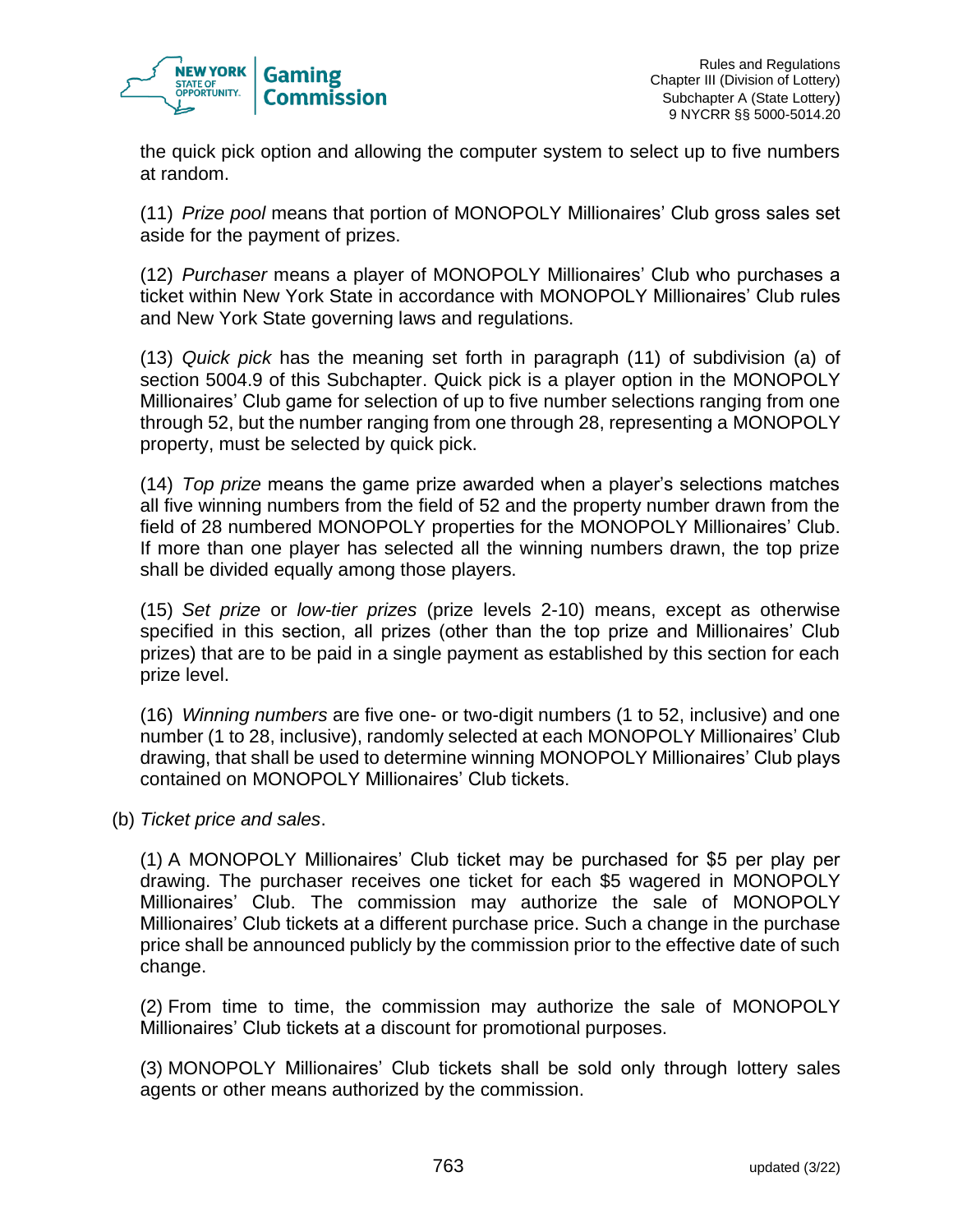

(4) A MONOPOLY Millionaires' Club ticket may not be cancelled.

(5) It shall be the sole responsibility of a player to verify the accuracy and readability of the information displayed on a MONOPOLY Millionaires' Club ticket at the time of purchase. Neither a lottery sales agent nor the commission shall be liable for any errors in the accuracy and readability of a ticket occurring for any reason, after the purchaser leaves a lottery sales agent location.

(6) A play may be entered only:

(i) manually using a lottery terminal keypad or touch screen;

(ii) by means of a play slip provided by the commission and hand-marked by the player; or

(iii) by other means approved by the commission.

(7) MONOPOLY Millionaires' Club play slips shall be available at no cost to a player, shall have no pecuniary or prize value, shall not constitute evidence of purchase and shall not constitute evidence of a player's number selections. A lottery sales agent shall not permit the use of facsimiles of play slips, copies of play slips or other materials that are not printed or approved by the commission to be inserted into a terminal's play slip reader. A lottery sales agent shall not permit any device to be connected to a lottery terminal to enter plays, except as approved by the commission.

(c) *Game description*.

(1) Primary drawing*.* To play MONOPOLY Millionaire's Club, a player shall select five different numbers (from 1 to 52, inclusive); the terminal or selling system shall always quick pick one additional number in the range from one through 28, to comprise the second value in the player's selection for each play. The additional number may be the same as one of the five numbers a player selects in the first field. The second number shall be represented on the player's ticket both as a number and as the associated MONOPOLY game board property. A player may select numbers by:

(i) communicating the five numbers to a lottery sales agent;

(ii) marking five numbered spaces in any one panel on a play slip and submitting the play slip to a lottery sales agent; or

(iii) requesting quick pick from a lottery sales agent.

The lottery sales agent shall then issue a ticket or tickets containing the selected set or sets of numbers, each of which constitutes a game play.

(2) Secondary drawing*.* If a top-prize-winning ticket has been sold, a secondary drawing shall occur to select winners of Millionaires' Club prizes. A ticket holder wins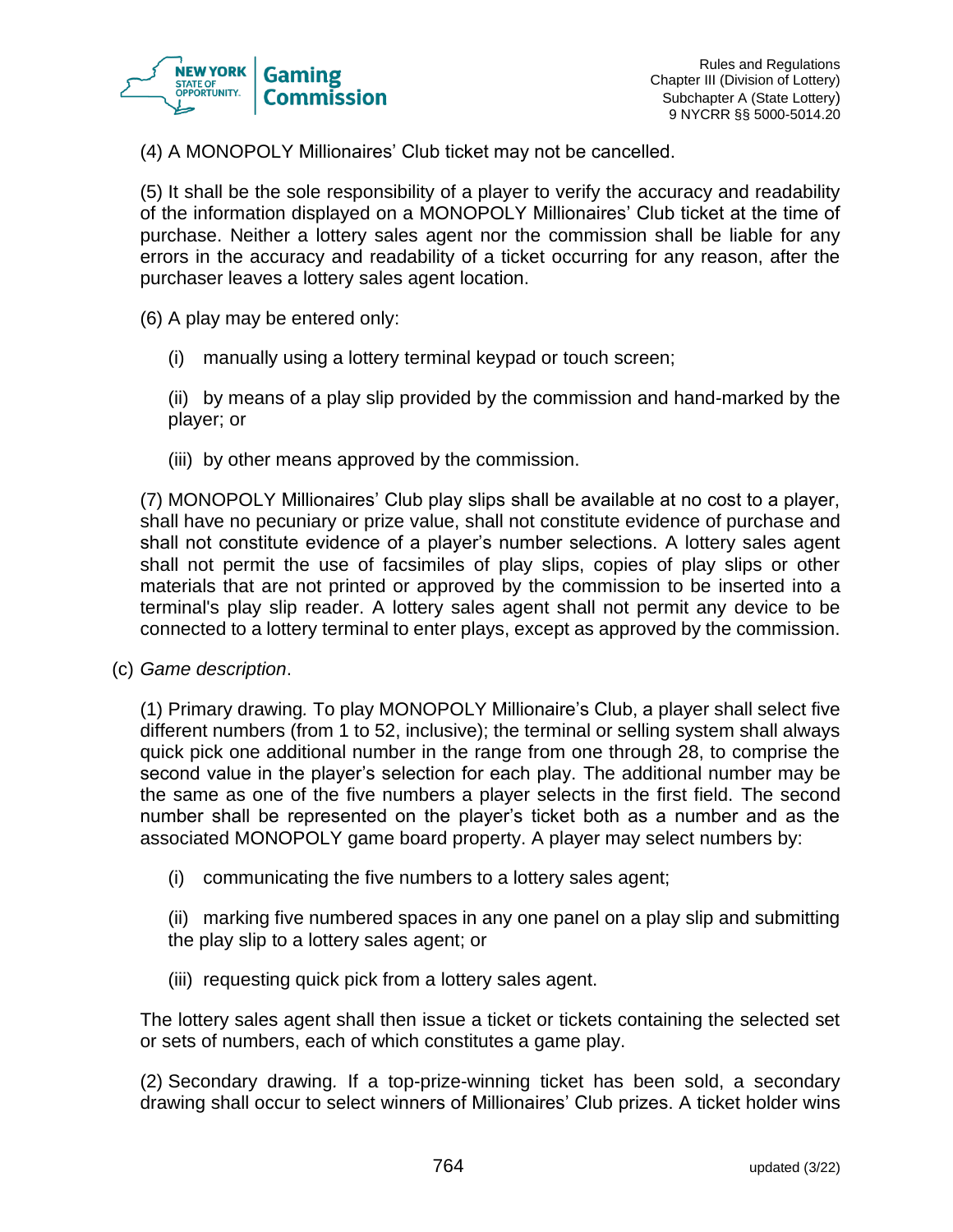

such a prize if a randomly selected Millionaire's Club number drawn in the secondary drawing matches the unique transactional number printed on such ticket. The number of winners to be selected shall be not less than 10 and may increase based upon sales. The number of winners to be selected in the secondary drawing, if any, shall be announced publicly prior to each drawing.

(3) A MONOPOLY Millionaires' Club game feature may be added at the discretion of the commission. A *game feature* is an alternative or additional method for awarding prizes using Monopoly Millionaire ticket information.

(4) A MONOPOLY Millionaires' Club subscription sales program may be offered at the discretion of the commission.

(5) Except for Millionaires' Club prizes, the holder of a winning ticket may win only one prize for the primary drawing for such ticket and shall be entitled only to the prize won by those numbers in the highest matching prize category.

(d) *Play characteristics*. A MONOPOLY Millionaires' Club ticket matching all game play, serial number and other validation data recorded in the commission's gaming system computer shall be the only valid proof of the wager placed and the only valid receipt for claiming or redeeming any prize.

(e) *Drawings*. MONOPOLY Millionaires' Club drawings shall be conducted once per week at a time and at a location authorized by the party lotteries. The day, time, frequency and location of the MONOPOLY Millionaires' Club drawings may be changed following a public announcement.

(f) *Pool, prize structure and probability of winning*.

(1) Prize pool. The prize pool for the aggregate of all prize levels one through 11 shall consist of 50 percent of the sales for each drawing period after the prize reserve accounts are funded to predetermined amounts.

(2) Prize reserve. The prize reserve may be adjusted as needed to maintain an approved maximum balance and shares from each of the party lotteries as specified by the party lotteries. The prize reserve is used to guarantee payment of the minimum or starting top prize and Millionaires' Club prizes, guarantee the payment of valid, but unanticipated, top prize and Millionaires' Club prize claims and to fund deficiencies in set prize payments (subject to the limitations of an agreement among the party lotteries). If the MONOPOLY Millionaires' Club is no longer offered in New York State, any amount remaining in a prize reserve account at the end of the game shall be carried forward to a replacement prize reserve account or used in a manner as permitted by New York State law.

(3) Prize payout and structure. There are 11 prize levels in the MONOPOLY Millionaires' Club. The prize payout percentage and prize structure are as follows,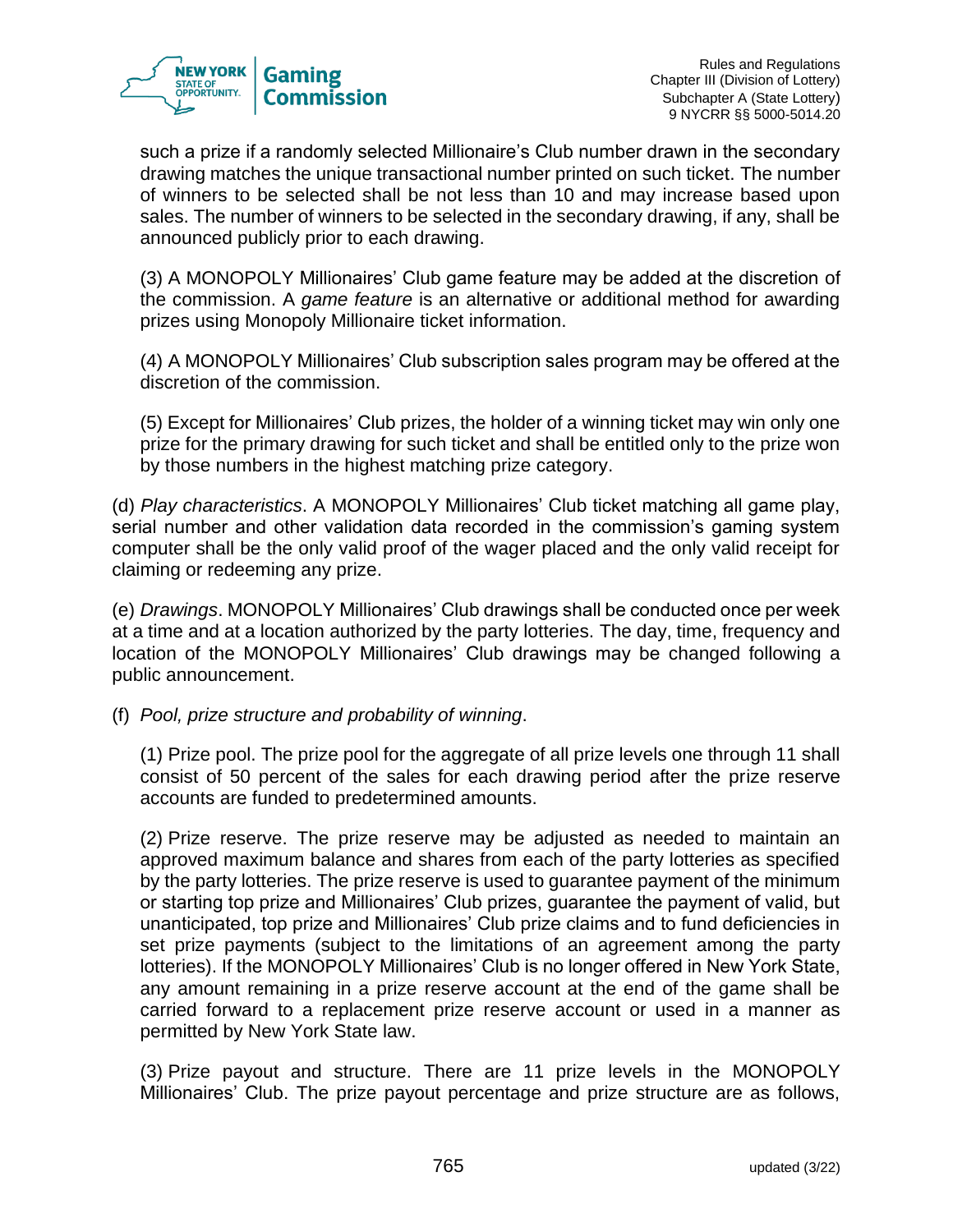

unless there are multiple winners in a prize category that leads to an excess prize liability, in which case prize amounts may be reduced as set forth in paragraph (4) of subdivision (f) of this section:

|                          | Match Field 1 Match Field 2    | Odds 1 in         | <b>Prize Category</b> | Level          |
|--------------------------|--------------------------------|-------------------|-----------------------|----------------|
| 5                        | 1                              | 72,770,880.0000   | Top                   | 1              |
| 5                        | 0                              | 2,695,217.7778    | \$100,000             | $\overline{2}$ |
| 4                        | 1                              | 309,663.3191      | \$20,000              | 3              |
| 4                        | 0                              | 11,469.0118       | \$500                 | 4              |
| 3                        | 1                              | 6,731.8113        | \$250                 | 5              |
| 3                        | $\overline{0}$                 | 448.7874          | \$25                  | 6              |
| $\overline{2}$           | 1                              | 249.3263          | \$20                  | 7              |
| 1                        | 1                              | 81.5977           | \$10                  | 8              |
| $\overline{0}$           | 1                              | 47.4405           | \$7                   | 9              |
| $\overline{2}$           | $\overline{0}$                 | 16.6218           | \$5                   | 10             |
| Millionaires' Club prize |                                | Varies with sales | \$1 million           | 11             |
|                          | Overall chances of winning for |                   |                       |                |

levels 1-10: 1 in 10.0025

Total aggregate payout for levels 1-11: 50%

(4) Pari-mutuel prize determinations.

(i) If the total of the set prizes awarded in a drawing (prize levels 2-10) exceeds the percentage of the prize pool allocated to the set prizes, then the amount needed to fund the set prizes awarded shall be drawn from the following sources, in the following order:

(*a*) the amount allocated to the set prizes and carried forward from previous drawings, if any;

(*b*) an amount from the prize reserve, if available, not to exceed \$20,000,000 per drawing.

(ii) If, after the sources described in subparagraph (i) of this paragraph are depleted, there are not sufficient funds to pay the set prizes awarded, then the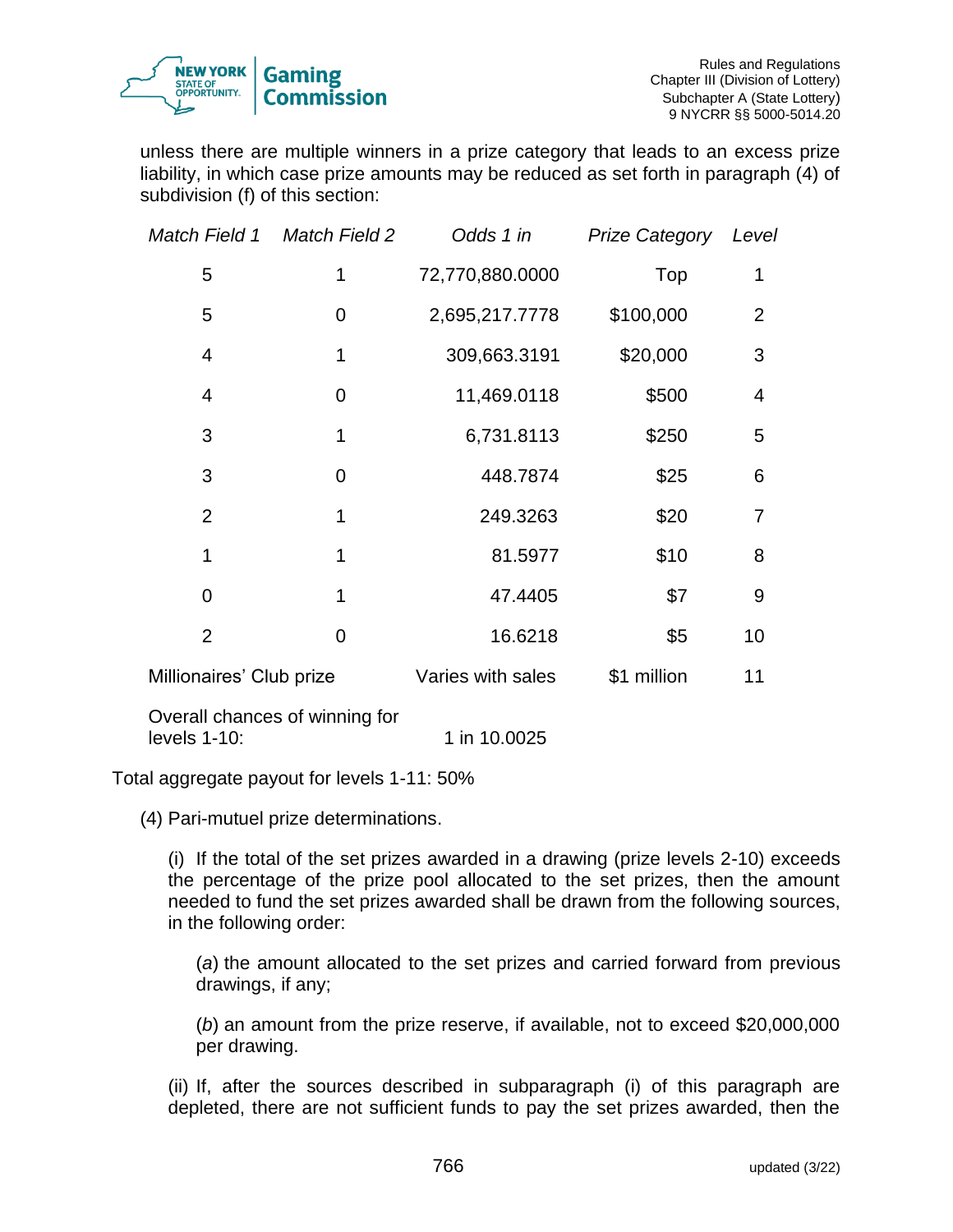

highest set prize shall become a pari-mutuel prize. If the amount of the highest set prize, when paid on a pari-mutuel basis, drops to or below the next highest set prize and there are still not sufficient funds to pay the remaining set prizes awarded, then the next highest set prize shall become a pari-mutuel prize. This procedure shall continue down through all set prize levels, if necessary, until all set prize levels become pari-mutuel prize levels.

(g) *Top prize payment options*. A claimant of a valid winning top prize in New York must select either an annuity option or lump sum option. A top prize shall be paid as an annuity prize, unless a winner elects, within 60 days after the claimant becomes entitled to such prize, to be paid a lump sum. If a lump sum payment is selected, the prize amount shall be determined according to a methodology that shall be established by the party lotteries. An election made by a claimant is final and cannot be revoked, withdrawn or otherwise changed without the approval of the commission. Unless a lump-sum payment is paid in accordance with this section, annuitized prize payments shall be paid annually in 30 payments with the initial payment being followed by 29 payments funded by the annuity. If paid in a lump-sum payment, a top prize shall be rounded to the nearest whole dollar. An annuity claimant shall have no recourse to any party lottery or to MUSL (as defined in paragraph (1) of subdivision (b) of section 5007.13 of this Subchapter), other than to the commission.

(h) Neither the commission nor the party lotteries shall be responsible for any MONOPOLY Millionaires' Club ticket that is not deemed to be a valid or winning drawgame ticket pursuant to Parts 5003 and 5004 of this subchapter.

(i) This section applies to the MONOPOLY Millionaires' Club game only.

# **PART 5008**

## **LOTTO**

Section 5008.1 Definitions 5008.2 Payment of prizes 5008.3 Ticket sales 5008.4 Prize funds 5008.5 Miscellaneous 5008.6 Determination of prizes 5008.7 Chances of winning 5008.8 Maximum amount for LOTTO jackpots 5008.9 LOTTO Extra 5008.10 Variations of the LOTTO game 5008.11 Distribution of prize money for variations of the LOTTO game. 5008.12 Ticket sales for variations of the LOTTO game 5008.13 Prize funds for variations of the LOTTO game 5008.14 Determination of prizes for variations of the LOTTO game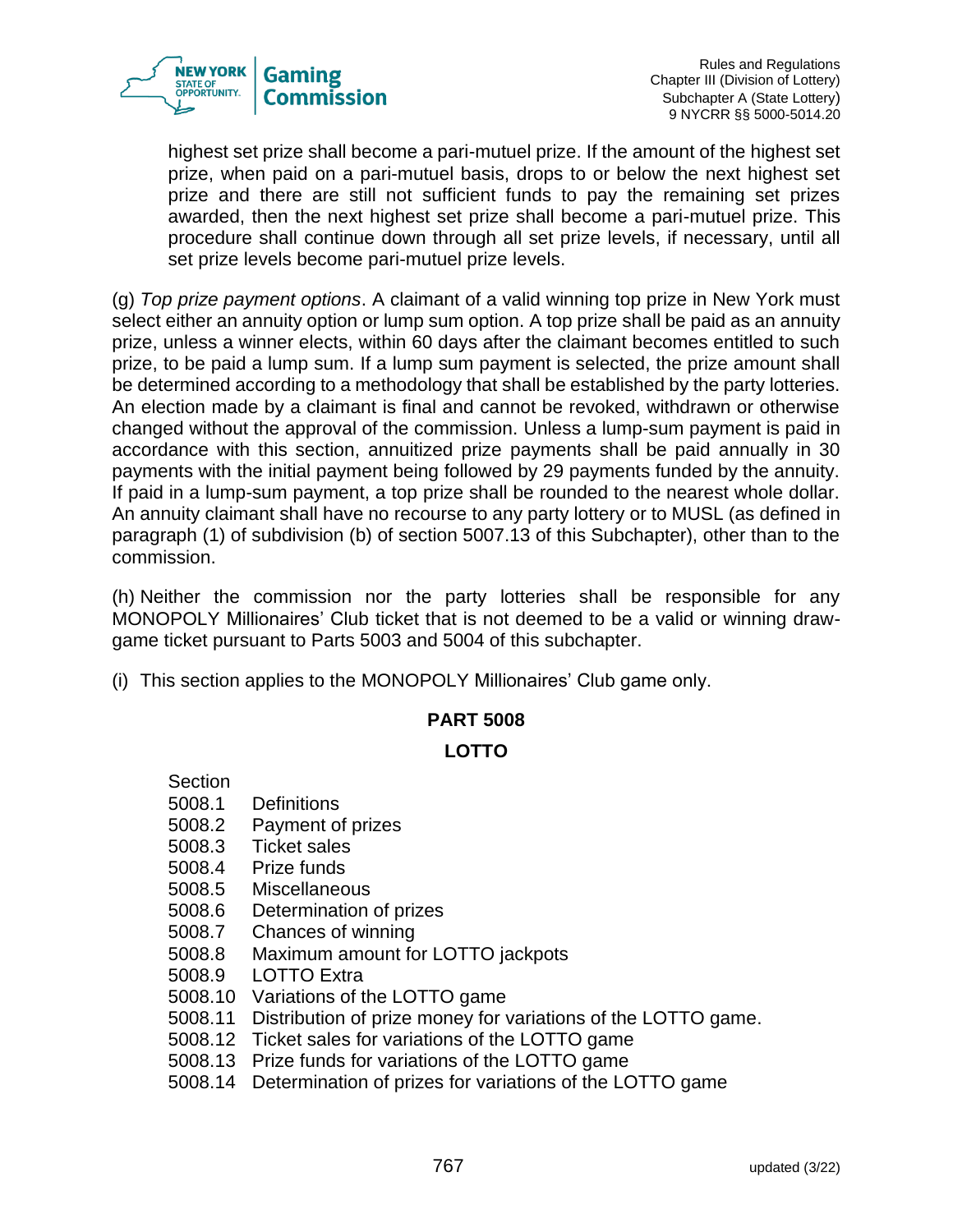

5008.15 Procedures for claiming a prize for variations of the LOTTO game 5008.16 Miscellaneous provisions applicable to variations of the LOTTO game

## **§ 5008.1. Definitions.**

The following definitions apply to this Part.

(a) *LOTTO* means a lottery game that has a designated field of consecutive whole numbers beginning with one and ending with 59 from which a player may select up to six numbers.

(b) *Prize pool* or *winning pool* means a percentage of the gross sales, as may be determined by the commission, for a particular LOTTO game that is allocated for the purpose of paying prizes for that drawing.

## **§ 5008.2. Payment of prizes.**

(a) Prizes for the LOTTO game shall be calculated as follows:

(1) The prize money allocated from the prize pool to the first prize category, plus any money brought forward from a previous drawing and any money added from the LOTTO prize fund reserve or any other available source pursuant to a guaranteed first prize amount announcement, will be divided equally by the number of game panels qualifying for a first prize.

(2) The prize money allocated from the prize pool to the second prize category, plus any money brought forward from a previous draw, will be divided equally by the number of game panels qualifying for a second prize, less any adjustment required by paragraph (5) of this subdivision.

(3) The prize money allocated from the prize pool to the third prize category will be divided equally by the number of game panels qualifying for a third prize, less any adjustment required by paragraph (5) of this subdivision.

(4) The prize money allocated from the prize pool to the fourth prize category will be divided equally by the number of game panels qualifying for a fourth prize, less any adjustment required by paragraph (5) of this subdivision.

(5) A prize in a minimum amount of \$1 shall be awarded to the fifth prize category. If there are insufficient prize monies to award a minimum of \$1 to all fifth prize winners, then the second, third, and fourth prize allocations shall contribute equally to provide sufficient monies to pay a minimum \$1 fifth prize.

(b) Each first prize payment shall be subject to the following provisions of this subdivision.

(1) If, pursuant to paragraph (1) of subdivision (a) of this section, the calculated share for each game panel qualifying for a first prize in a particular LOTTO drawing would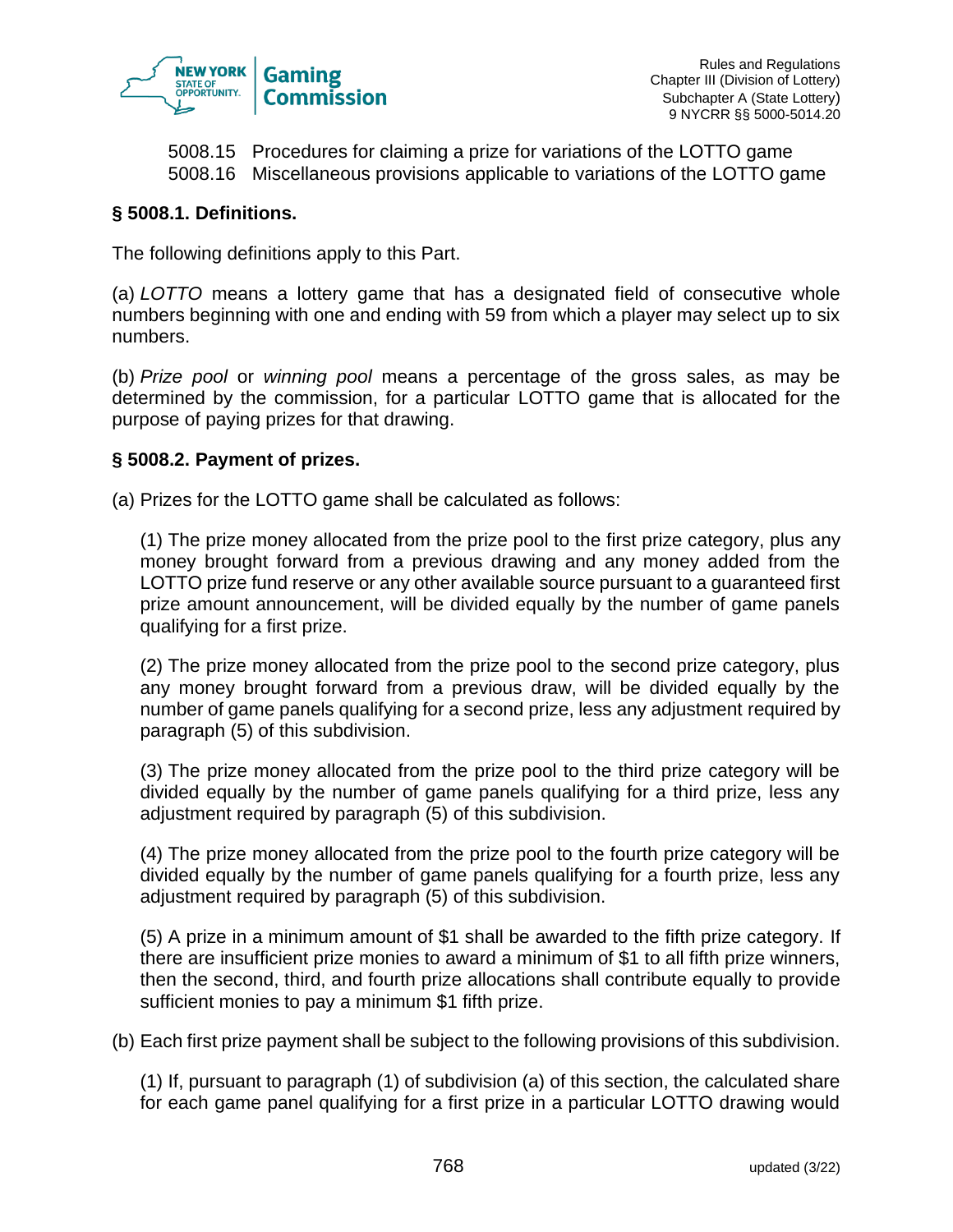

Rules and Regulations Chapter III (Division of Lottery) Subchapter A (State Lottery) 9 NYCRR §§ 5000-5014.20

provide annual payments of \$10,000 or more, a winner shall receive an initial payment in an amount as similar as possible to the first annuity payment. After providing for such a first payment, the commission, as authorized by the comptroller, shall invest the remaining first prize money in securities authorized by the State Finance Law for the investment of state funds at current rates payable over a period of years. From the returns of principal and earnings on such investment, the commission shall pay annual prize installments to each first prize winner. Such annual prize installments shall be payable for a term of years to be determined by the commission. The number of years in the term payment schedule may be changed by the commission from time to time. Any such change will be publicly announced by the commission. Such announcement may be made in a news release, an advertisement, on the commission website, or in such other form as the commission, in the commission's discretion, may prescribe to maximize public awareness. LOTTO players may elect whether a first prize shall be payable in installments over a term of years in accordance with the foregoing provisions of this paragraph or, alternatively, whether a first prize shall be payable in a lump sum. If a prize is awarded in a lump sum as a result of a player having elected that option, the amount of the lump sum payment shall be equal to the first prize discounted to present value based upon market rates on the business day following the drawing, divided by the number of game panels qualifying for a first prize. A jackpot prize shall be paid, at the election of a player made no later than 60 days after the player becomes entitled to the prize, with either an annuity or lump sum payment. If the payment election is not made by a player within 60 days after the player becomes entitled to the prize, then the prize shall be paid as an annuity prize. An election to take a lump sum payment may be made at the time of the prize claim or within 60 days after the winner becomes entitled to the prize. An election made after the winner becomes entitled to the prize is final and cannot be revoked, withdrawn or otherwise changed without the approval of the commission.

(2) If, pursuant to paragraph (1) of subdivision (a) of this section, the calculated share for each game panel qualifying for a first prize in a particular LOTTO drawing would provide annual payments of less than \$10,000, a winner shall receive the entire prize in a single payment. Such payment shall be equal to the first prize discounted to present value based upon market rates on the business day following the drawing, divided by the number of game panels qualifying for a first prize.

(c) (1) If in any LOTTO drawing, there is no game panel eligible for a first prize, the amount allocated from the prize pool to the first prize category, plus any amount brought forward from a previous drawing, shall be added to the first prize category for the next drawing.

(2) If the commission has announced a guaranteed first prize amount for any LOTTO drawing, and if the amount allocated from the winning pool to the first prize category, plus any amount brought forward from a previous drawing, is insufficient to pay the guaranteed first prize, then the amount necessary to fulfill the guarantee shall be added from the LOTTO prize fund reserve or any other available source to the first prize category. If, however, there is no game panel qualifying for the first prize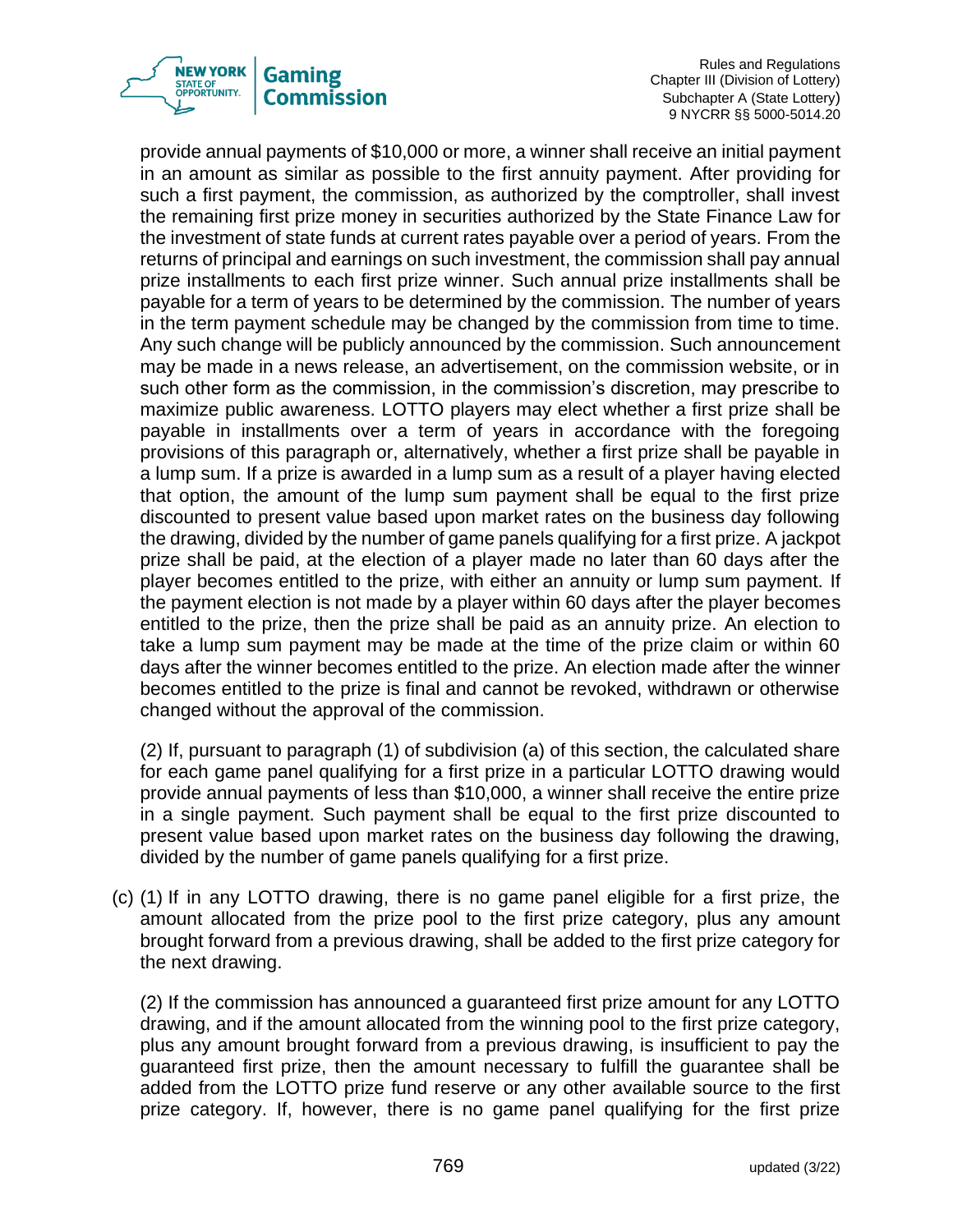

category in such drawing, no amount from the LOTTO prize fund reserve shall be brought forward to the first prize category for the next drawing. If the commission has announced a guaranteed first prize amount for any LOTTO drawing, and if the amount allocated from the winning pool to the first prize category, plus any amount brought forward from a previous drawing, exceeds the amount necessary to pay the guaranteed first prize, then the excess may be allocated to the LOTTO prize fund reserve established pursuant to subdivision (c) of section 5008.7 of this Part.

(3) If in any LOTTO drawing, there is no game panel qualifying for the second prize category, the amount allocated from the winning pool to the second prize category, plus any amount brought forward from a previous drawing, shall be added to the second prize category for the next drawing.

(d) Within a time period specified by the commission following the draw date, a claimant may present a valid winning LOTTO ticket valued at \$600 dollars or less for payment at a licensed retailer; thereafter, the winning ticket may only be claimed at a customer service center approved by the commission by mailing the ticket to the commission. LOTTO tickets may be purchased at any location equipped with a lottery computer terminal.

(e) First prize winners shall receive payment not earlier than the 14th day after the relevant draw date.

(f) For the purpose of calculating any prize to be paid, the calculation shall be rounded down so the prize can be paid in multiples of one dollar.

(g) The holder of a winning ticket may win only one prize per game panel in connection with the winning numbers drawn for a particular LOTTO game, but shall be entitled to the highest prize won by those numbers.

## **§ 5008.3. Ticket sales.**

(a) No person shall sell a LOTTO ticket at a price greater than that fixed by this Part.

(b) The price for each LOTTO wager is \$1, which entitles the player to two game panels.

#### **§ 5008.4. Prize funds.**

(a) Forty percent of gross sales for each LOTTO game draw date shall be paid into the New York Lottery prize account for allocation of prize winnings.

(b) Not less than 38 percent of gross sales for a particular LOTTO game draw shall be the amount allocated to the prize pool for that particular game, and not less than such amount shall form the basis upon which the payment of prizes for the particular game shall be computed; provided, however, that a lesser amount may be allocated to the prize pool if there is an excess of prize funds beyond the amount needed to pay a guaranteed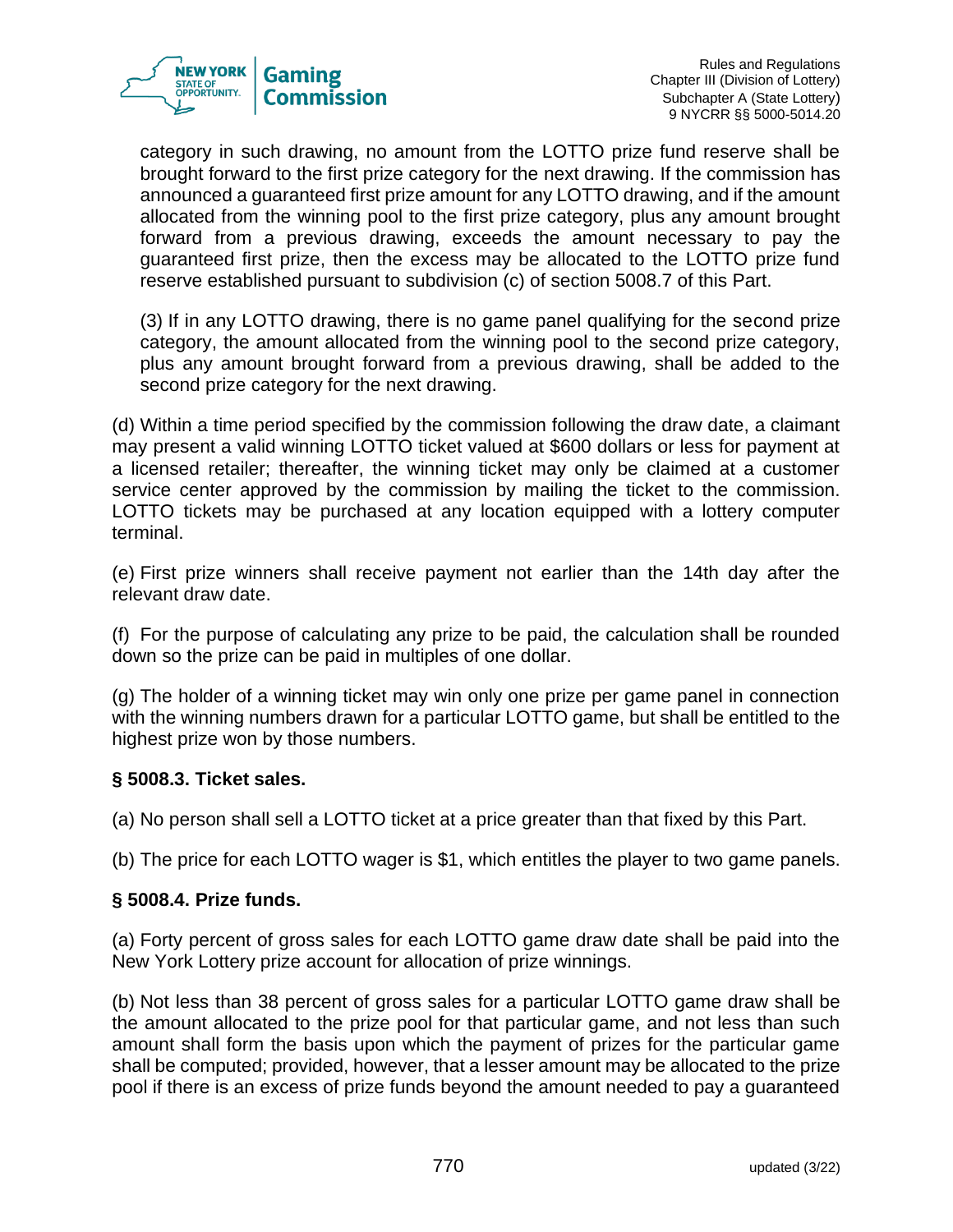

first prize amount as provided in paragraph (2) of subdivision (c) of section 5008.2 of this Part.

(c) The commission may allocate not more than two percent of gross sales in any LOTTO game draw to prize pools for any other LOTTO game draw dates; provided, however, that a greater amount may be allocated to other LOTTO prize pools if there is an excess of prize funds beyond the amount needed to pay a guaranteed first prize amount as provided in paragraph (2) of subdivision (c) of section 5008.2 of this Part. The amount so allocated shall be referred to as the LOTTO prize fund reserve. At the commission's discretion, the LOTTO prize fund reserve may be used to fund promotions and maintain minimum prize levels.

(d) In the event of termination of the LOTTO game for whatever reason, any prize monies remaining undistributed in the New York State Lottery prize account will be disbursed for the sole benefit of winners of other LOTTO or Lottery games at the total discretion of the commission.

# **§ 5008.5. Miscellaneous.**

(a) All number selections or other information appearing on any LOTTO bet ticket shall be deemed to be made or given exclusively by the player. Where one person submits a ticket as agent or nominee for another person or persons, the commission shall not be deemed to have any knowledge of such transaction, and all dealings of the commission will be conducted solely with the bearer of the ticket.

(b) No claimant will be considered eligible to receive a prize without presentation of a valid winning bet ticket.

(c) The commission reserves the right to change the prize structures, frequency of draws, draw dates, or the games themselves, and any such changes shall be publicly announced in advance by the commission. Any public announcement provided for in this Part shall be made in a news release, an advertisement, on the commission website, or in such other form as the commission, in the commission's discretion, may prescribe to maximize public awareness.

(d) If for any reason, a bet ticket is not entirely legible or is misprinted or altered in any way, then the computer record created at the time of sale will be the sole method of determining whether such ticket is a valid winning ticket and whether a first prize shall be payable in installments or as a lump sum.

(e) LOTTO bet tickets may not be canceled once issued by the computer terminal. However, the lottery sales agent may receive credit for any unreadable bet tickets issued, as these tickets (although unreadable) are recorded on the computer file as valid bets.

(f) If a lottery sales agent applies for credit for an unreadable bet ticket and it is determined that such ticket would have qualified for a prize, the commission may make a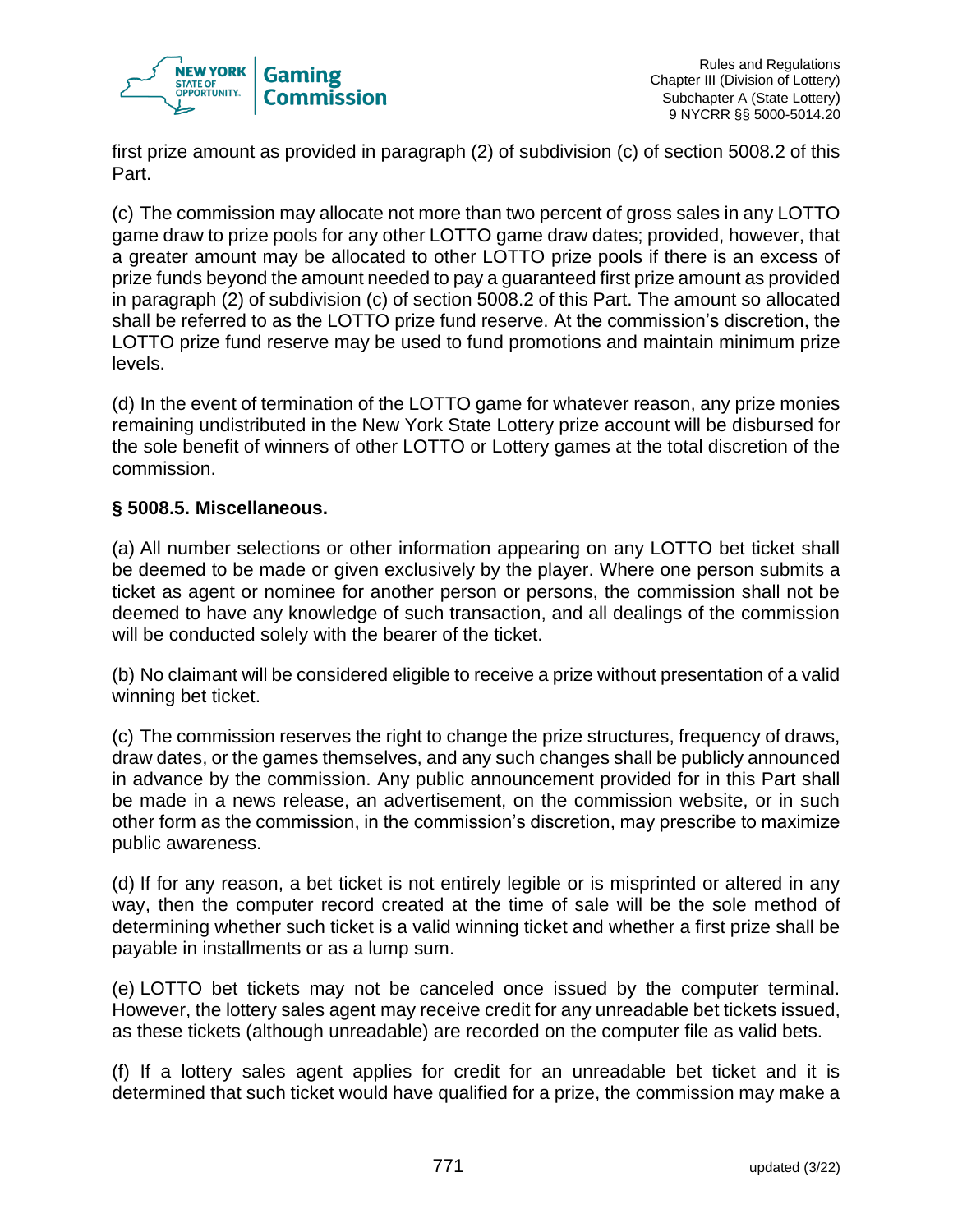

proportionate reduction in the number of shares into which the prize money for that prize category is divided, thereby increasing the value of the prize available for each qualifying game panel.

(g) When any question shall arise as to the validity of a LOTTO drawing for any reason whatsoever, the commission shall make the determination as to the validity of said drawing on the basis of the information at the commission's disposal. The determination of the commission shall be a final determination.

## **§ 5008.6. Determination of prizes.**

(a) For each LOTTO game, seven numbers will be randomly selected at a public drawing from a field of 59 numbers from 1 to and including 59. The first six randomly chosen numbers will be the winning numbers. The seventh number will be the bonus number. Prize levels are determined as follows:

| Any game panel on the bet ticket having the<br>following shall be deemed a winning game panel: | The following shall be<br>prize categories: |
|------------------------------------------------------------------------------------------------|---------------------------------------------|
| All six winning numbers                                                                        | First prize                                 |
| Any five winning numbers plus the bonus number                                                 | Second prize                                |
| Any five winning numbers                                                                       | Third prize                                 |
| Any four winning numbers                                                                       | Fourth prize                                |
| Any three winning numbers                                                                      | Fifth prize                                 |

(b) The allocation of percentages of the prize pool to various prize categories may be changed by the commission from time to time. Any such change will be publicly announced by the commission. Such announcement may be made in a news release, an advertisement, on the commission's or the commission's website, or in such other form as the director, in the director's discretion, may prescribe to maximize public awareness. In addition to the prizes specified in this section, the commission may offer special prizes from time to time, in the form of either cash or other valuable consideration, if such additional special prizes are authorized by the commission in the commission's discretion.

## **§ 5008.7. Chances of winning.**

(a) *First prize*. Six numbers in one game panel. Chance of winning: 1 in 45,057,474. Chance of winning for a \$1 bet (two panels): 1 in 22,528,737. Percentage of prize pool: 75%.

(b) *Second prize*. Any five winning numbers plus the bonus number in one game panel. Chance of winning: 1 in 7,509,579. Chance of winning for a \$1 bet (two panels): 1 in 3,754,790. Percentage of prize pool: 7.25%.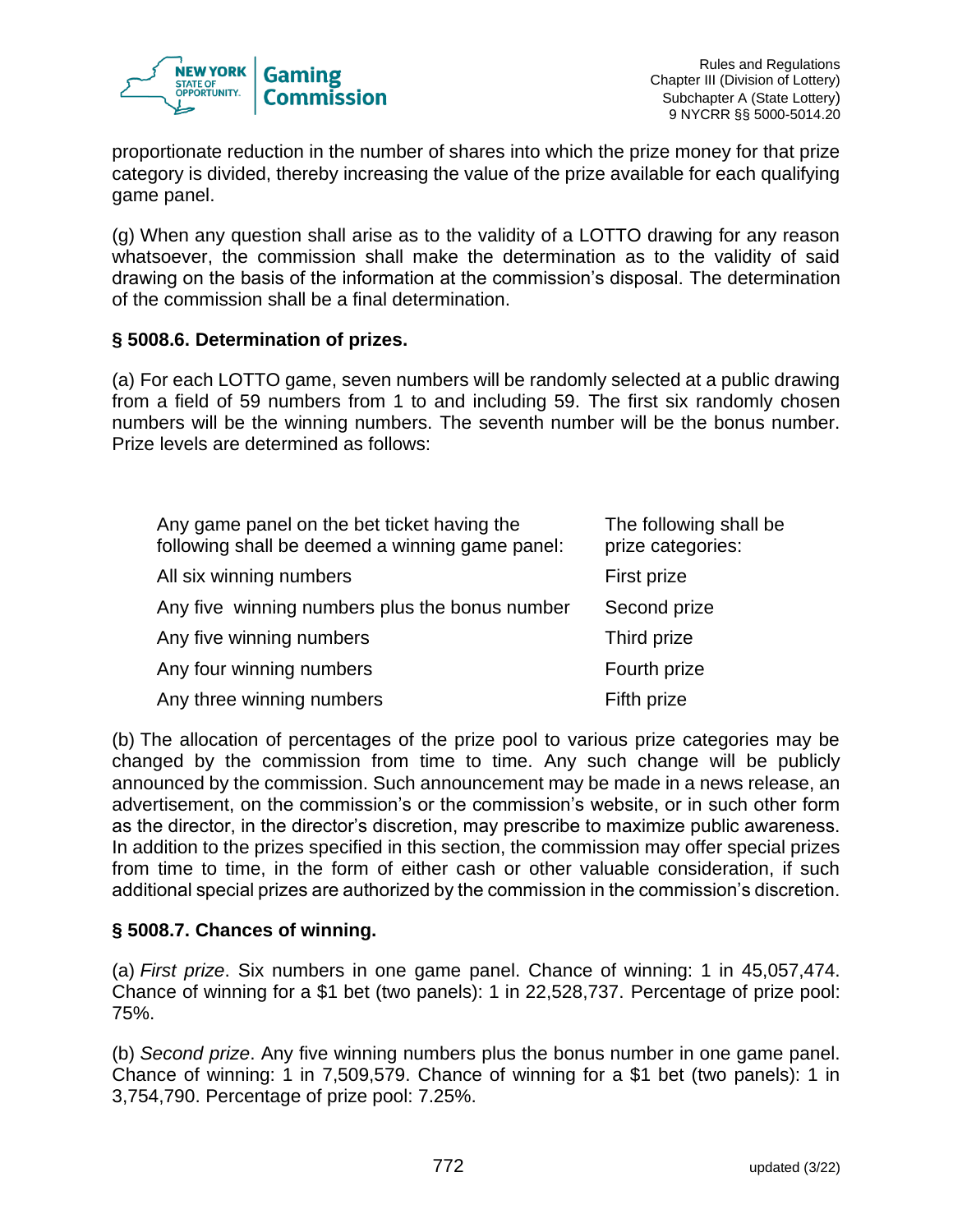

(c) *Third prize*. Any five winning numbers in one game panel. Chance of winning: 1 in 144,415. Chance of winning for a \$1 bet (two panels): 1 in 72,207. Percentage of prize pool: 5.5%.

(d) *Fourth prize*. Any four winning numbers in one game panel. Chance of winning: 1 in 2,180. Chance of winning for a \$1 bet (two panels): 1 in 1,090. Percentage of prize pool: 6.25%.

(e) *Fifth prize*. Any three winning numbers in one game panel. Chance of winning: 1 in 96. Chance of winning for a \$1 bet (two panels): 1 in 48. Percentage of prize pool: 6%.

(f) Overall chance of winning a prize for a \$1 bet: 1 in 46. Note: The bonus number applies to the second prize only.

(g) The odds listed in this section have been rounded to the nearest whole number and assume random number selection by LOTTO players.

# **§ 5008.8. Maximum amount for LOTTO jackpots.**

(a) If the director determines that it is in the best interest of the player and/or the State, the commission may, at the commission's discretion, set a maximum amount payable for a first prize for any LOTTO game. If this is done, such event will be publicly announced in advance of the draw for the game for which it is effective.

(b) In the event that a maximum first prize amount is established, any dollars in the first prize fund for a particular game draw in excess of the amount required to award the maximum first prize shall be carried forward to the next jackpot for that game's draw after the maximum amount has been paid.

## **§ 5008.9. LOTTO Extra.**

(a) LOTTO extra is a feature of New York's LOTTO game. Except as otherwise noted in this section, the rules of LOTTO apply to all LOTTO Extra wagers.

(b) LOTTO extra shall determine winners from bet tickets by correctly matching some or all of the numbers in the player's number selection against the winning numbers, bonus number and extra bonus number drawn by the division for that drawing.

(c) Players of LOTTO extra are automatically included in the respective LOTTO drawing, and have the added benefit of matching their number selections against the extra bonus number for additional prize levels not available to LOTTO players.

(d) Forty percent of the gross LOTTO extra sales for each LOTTO drawing shall be paid into the New York Lottery prize account for allocation of prize winnings.

(e) Not less than 38 percent of gross LOTTO extra sales for a particular drawing shall be the amount allocated to the winning pool for that particular game.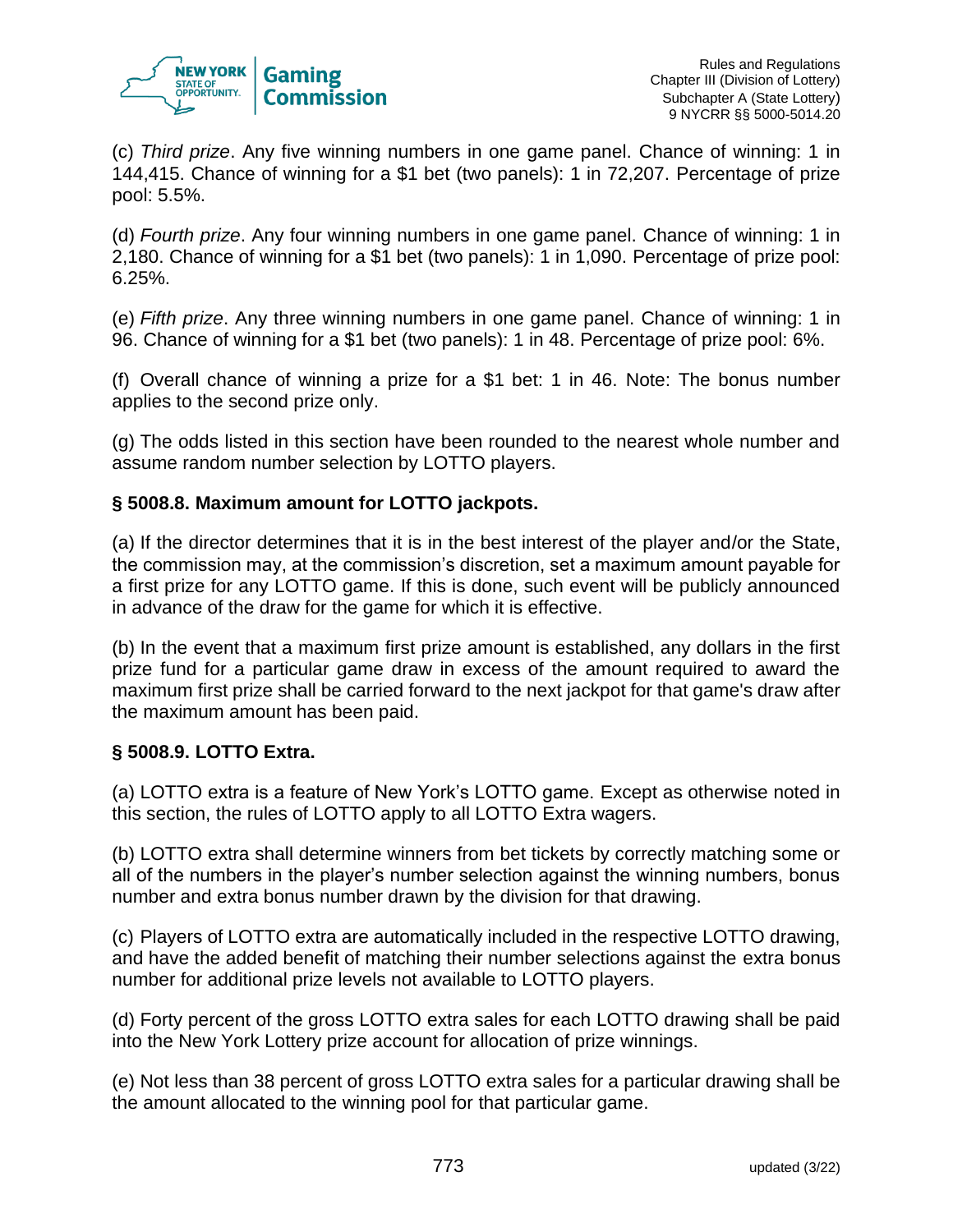

(f) During each LOTTO drawing, the commission will draw an extra bonus number. Numbers will be drawn in the following sequence: the first randomly chosen six numbers will be the winning numbers; the seventh number will be the bonus; and the eighth number will be the extra bonus number.

(g) LOTTO extra bets may be purchased for a minimum of \$2 per two game panels; \$1 of such bet is on the LOTTO game, and \$1 of such bet is for the LOTTO extra feature.

(h) *Determination of prizes*. The prize structure and odds for this feature are:

|   | Match               | Odds         | Pool Percentage |
|---|---------------------|--------------|-----------------|
| 5 | + either bonus      | 3,754,789.50 | 14.40%          |
| 5 |                     | 147,246.65   | 5.50%           |
| 4 | + either bonus      | 29,449.33    | 25.25%          |
| 4 |                     | 2,355.95     | 5.75%           |
| 3 | + either bonus      | 883.48       | 15.00%          |
| 3 |                     | 108.18       | 11.00%          |
|   | 2 + either bonus    | 72.12        | 23.00%          |
|   | <b>Overall Odds</b> | 40.47        | 100.00%         |

(i) In the event that supplemental prize funds are necessary to fund prizes for Lotto extra, those funds will be supplemented from unclaimed prize funds.

(j) At the discretion of the commission, the commission may offer additional features of the LOTTO game. Any additional feature of the LOTTO game offered by the commission shall be established in an executive directive, and the details of such game feature shall be publicly announced by the commission.

# **§ 5008.10. Variations of the LOTTO game.**

The commission may offer a variation of the LOTTO game that has a designated field of consecutive whole numbers beginning with one to a number designated by the commission not greater than 60 from which a player may select up to six numbers. The commission reserves the discretion to offer additional versions of the LOTTO game with different prize structures and designated fields of numbers. If the commission offers an additional version of the game, sections 5008.10 through 5008.16 of this Part shall continue to apply.

## **§ 5008.11. Distribution of prize money for variations of the LOTTO game.**

(a) Prizes for a variation of the LOTTO game shall be calculated as follows: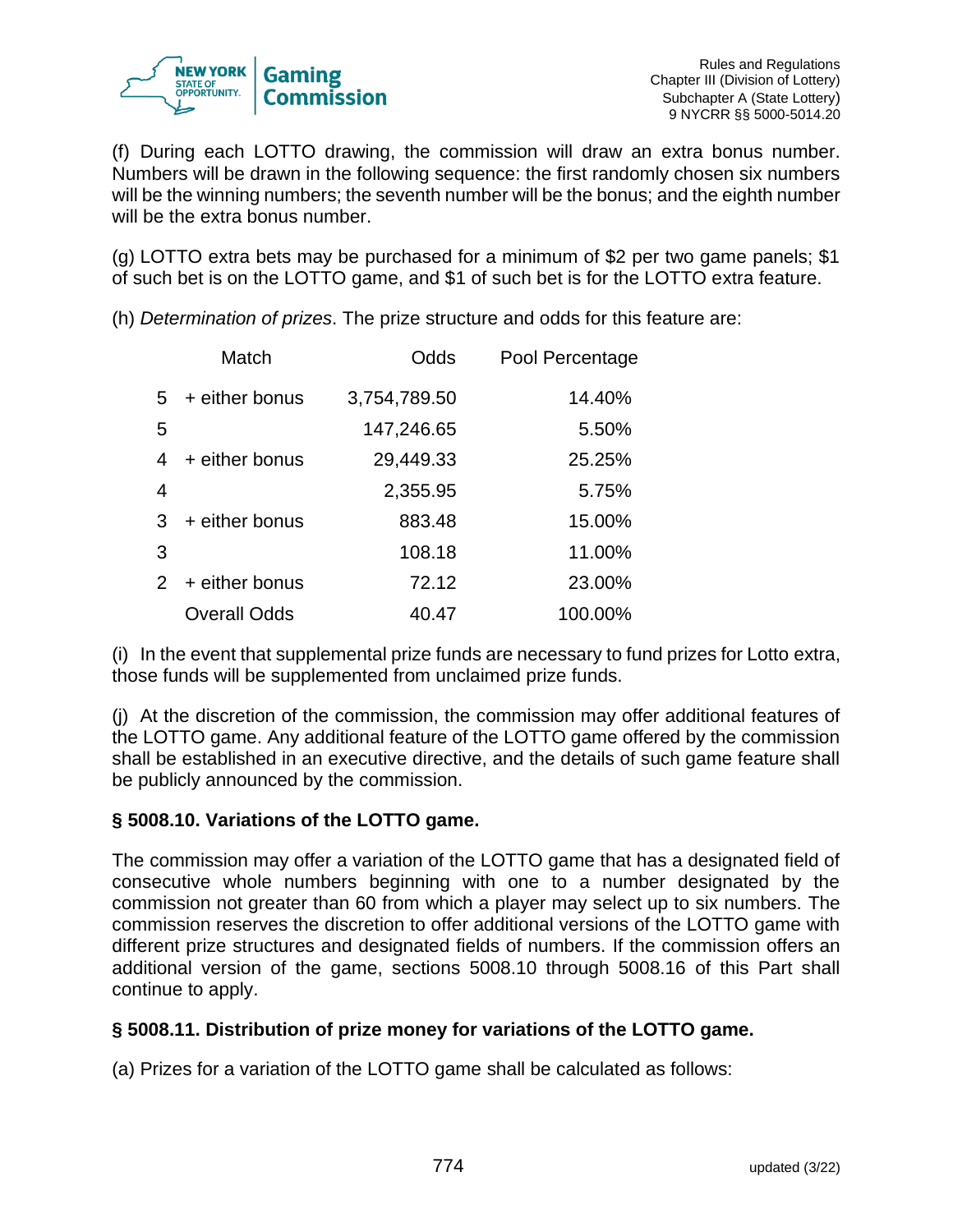

(1) The first prize will be a prize of up to an amount designated by the commission, which will be paid as a lump sum. A first prize will be awarded to game panels matching six of six winning numbers for a particular drawing. The commission may limit the number of top first prizes for a particular drawing to no more than a designated number. If the limited number of top first prizes designated by the commission exceeded for a particular drawing, the winning first prize game panels will share equally in a maximum first prize pool equal to the product of the top first prize amount multiplied by the limited number of top first prizes designated by the commission. At the commission's discretion, the commission may change the top first prize amount and any such change will be publicly announced in advance of the effective date.

(2) Prizes paid to the second through fourth prize levels shall be fixed prizes as prescribed by the commission. There shall be a limit imposed on the second through fourth prize levels equal to a fixed percentage of the gross ticket sales receipts for that particular drawing. In the event that the limit would be exceeded for a particular draw, the second through fourth prize levels shall be calculated on a pari-mutuel basis in accordance with a formula established by the commission.

(3) The allocation of percentages of the prize pool to various prize categories may be changed by the commission from time to time. Any such change will be publicly announced by the commission.

(b) In the event that the commission offers an additional version of the LOTTO game, the method of calculation and distribution of prizes shall be publicly announced in advance by the commission.

(c) A valid winning ticket valued at \$600 or less and presented for payment within a number of days of the drawing date, as determined by the commission, may be redeemed by a lottery sales agent. All other valid winning tickets may be redeemed at a customer service center.

(d) For the purpose of calculating any prize to be paid, the calculation shall be rounded down so that prize can be paid in multiples of one dollar.

## **§ 5008.12. Ticket sales for variations of the LOTTO game.**

(a) The price for each wager in any variation of the LOTTO game shall be determined by the commission.

(b) A play card is not a valid receipt for any game played. The bet ticket is the only valid receipt.

(c) No claimant will be considered eligible to receive a prize without presentation of a valid winning bet ticket.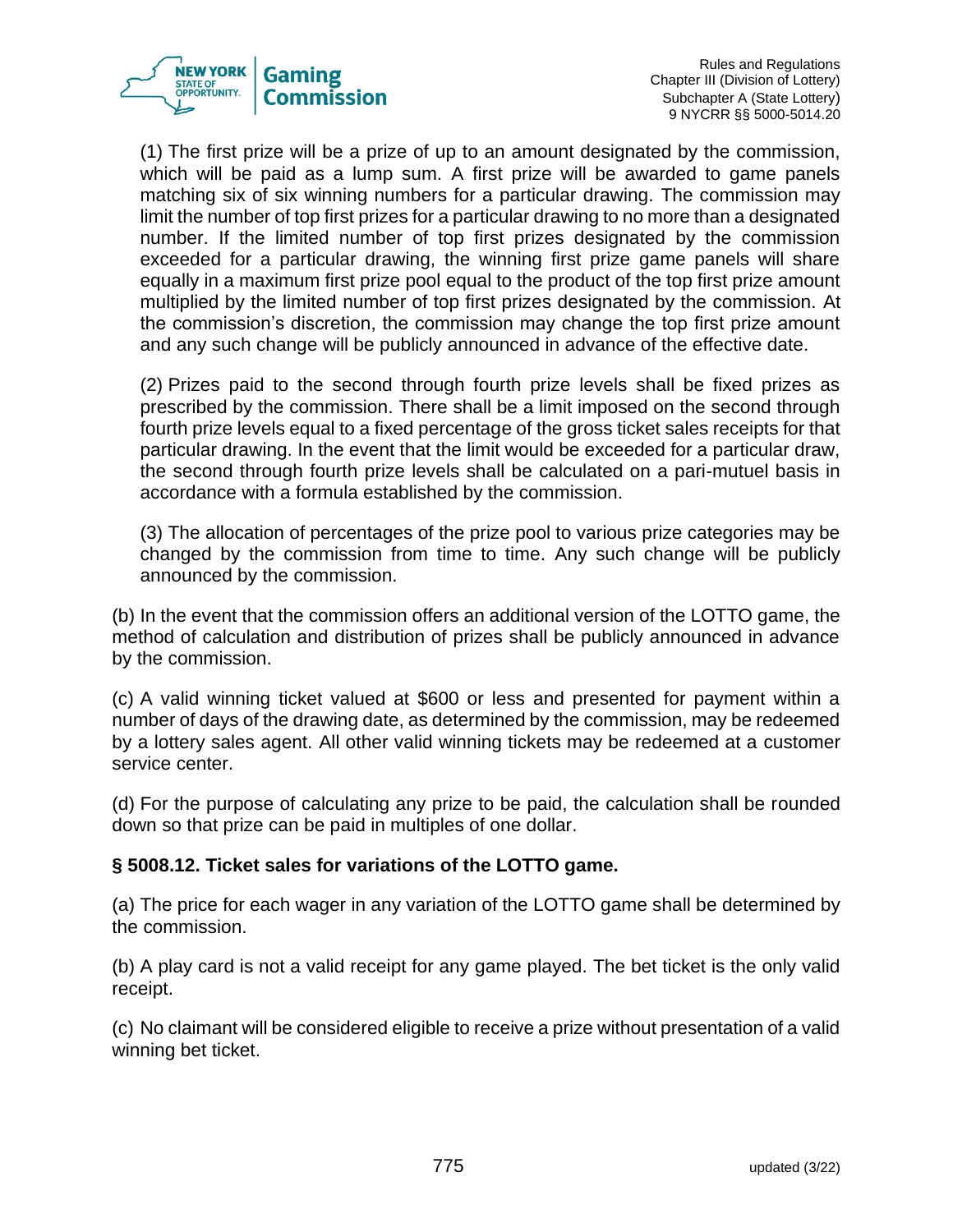

(d) If for any reason, a bet ticket is not entirely legible or is misprinted or altered in any way, then the computer record created at the time of sale will be the sole method of determining whether such ticket is a valid winning ticket.

(e) A bet ticket for any variation of the LOTTO game may not be canceled once issued by the computer terminal. However, the lottery sales agent may receive credit for any unreadable bet ticket issued, as these tickets (although unreadable) are recorded on the computer file as valid bets.

# **§ 5008.13. Prize funds for variations of the LOTTO game.**

(a) Up to 40 percent of gross ticket sales receipts for each variation of the LOTTO game draw date may be paid into the commission prize account for allocation of prize winnings or as may be otherwise prescribed by the New York State Lottery for Education Law.

(b) The commission may allocate a percentage of gross sales for a particular game drawing to the prize pool for that particular game, and not less than such amount shall form the basis upon which the payment of prizes for the particular game shall be computed; provided, however, that a lesser amount may be allocated to the prize pool if there is an excess of prize funds beyond the amount needed to pay a fixed prize.

(c) The commission may allocate a percentage of gross sales receipts for any game drawing of a variation of the LOTTO game to prize pools for any other game drawing dates of that particular variation of the LOTTO game; provided, however, that a greater amount may be allocated to other prize pools of that particular variation of the LOTTO game if there is an excess of prize funds beyond the amount needed to pay a fixed prize. The amount so allocated shall be referred to as the prize fund reserve for that particular variation of the LOTTO game. This prize fund reserve may be used to fund promotions and maintain minimum prize levels, as determined by the commission.

(d) In the event of termination of any variation of the LOTTO game for whatever reason, any prize monies remaining undistributed in the prize fund reserve for that particular variation of the LOTTO game will be disbursed for the sole benefit of winners of other commission games at the discretion of the commission.

## **§ 5008.14. Determination of prizes for variations of the LOTTO game.**

(a) For a variation of the LOTTO game, six numbers shall be randomly selected at a public drawing from a field of consecutive whole numbers beginning with one to a number designated by the commission not greater than 60. The first six randomly chosen numbers shall be the winning numbers. The method of determination of prizes shall be publicly announced in advance by the commission.

(b) The prize structure and odds of winning may be publicly announced by the commission in advance of the effective date.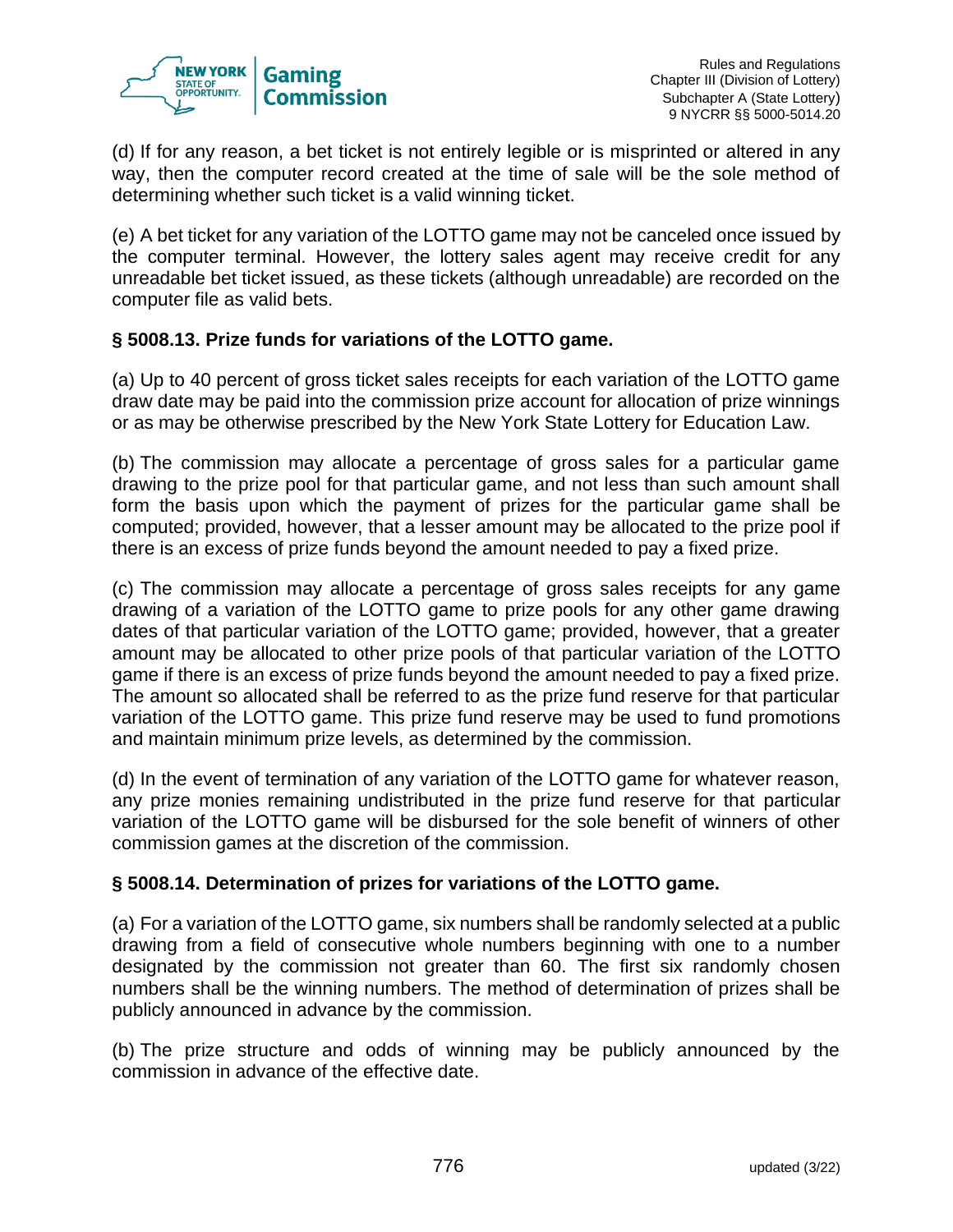

(c) The commission reserves the right to change the field of numbers. Any change in the field of numbers shall be publicly announced by the commission in advance of the effective date.

(d) In addition to the announced prize structure, the commission may offer special prizes from time to time.

## **§ 5008.15. Procedures for claiming a prize for variations of the LOTTO game.**

A prize may be claimed in any variation of the LOTTO game in accordance with this Part.

## **§ 5008.16. Miscellaneous provisions applicable to variations of the LOTTO game.**

(a) All number selections or other information appearing on a bet ticket for any variation of the LOTTO game shall be deemed to be made or given exclusively by the player. Where one person submits a ticket as agent or nominee for another person or persons, the commission shall not be deemed to have any knowledge of such transaction, and all dealings of the commission will be conducted solely with the bearer of the ticket.

(b) The commission reserves the right to change the prize structures, frequency of drawings, drawing dates, or the games themselves, and any such changes shall be publicly announced in advance by the commission. Any public announcement provided for in this Part shall be made in a news release, an advertisement, on the commission's website, or in such other form as the commission, in the commission's discretion, may prescribe to maximize public awareness.

(c) Any determination by the commission described in this Part shall be made with consideration of any of the following goals:

(1) to make the LOTTO game or any variation of the LOTTO game more appealing or convenient for players;

(2) to further the commission's mission of raising revenue for aid to education; or

(3) to allow the commission to administer the LOTTO game or any variation of the LOTTO game more effectively or efficiently.

(d) When any question shall arise as to the validity of a drawing of any variation of the LOTTO game for any reason whatsoever, the commission shall make the determination as to the validity of said drawing on the basis of the information at the commission's disposal. The determination of the commission shall be a final determination.

## **PART 5009**

## **New York's Numbers**

Section 5009.1 New York's Numbers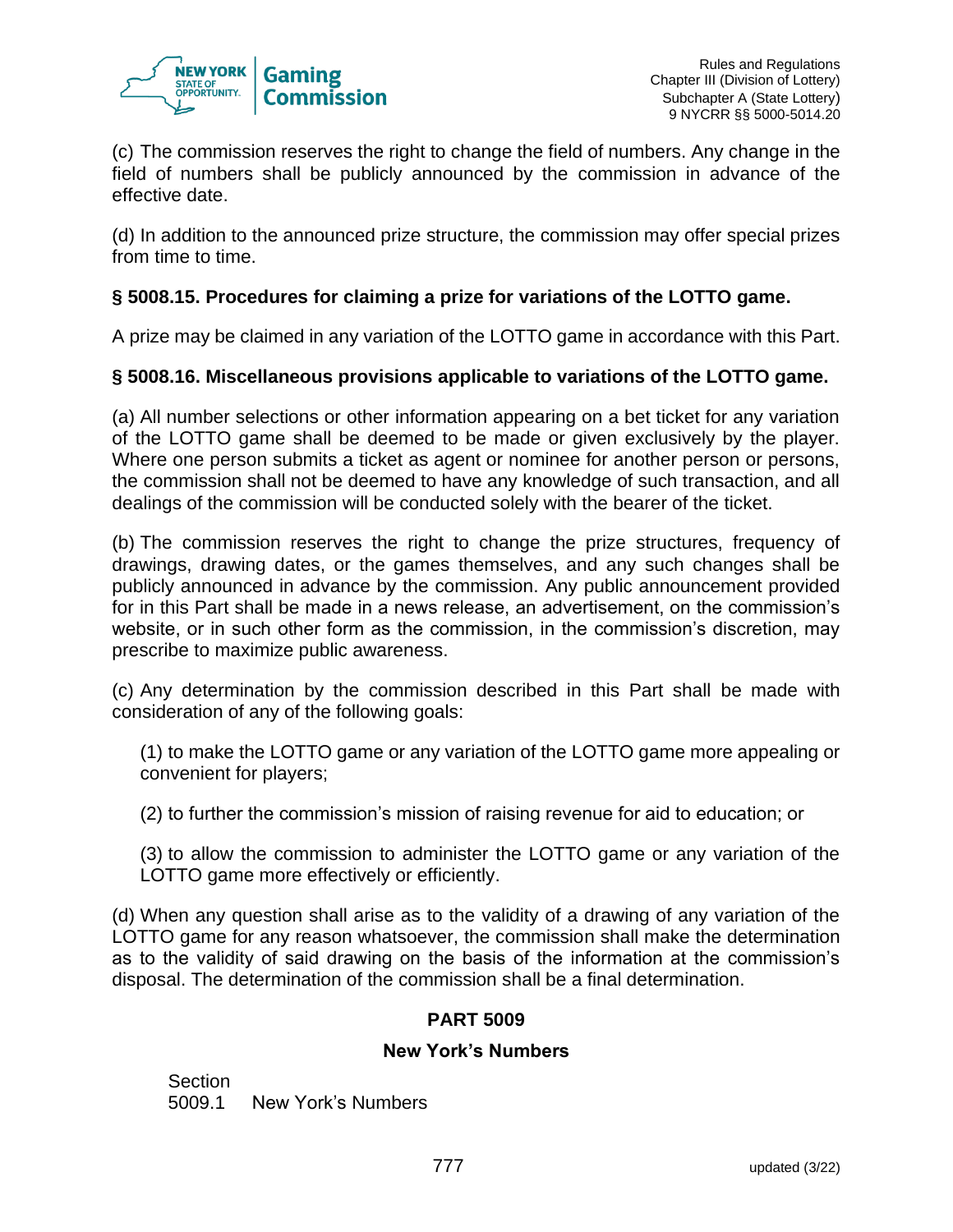

5009.2 Game description 5009.3 [Reserved] 5009.4 Drawings

## **§ 5009.1. New York's Numbers.**

The following rules pertain to New York's Numbers and are supplementary to those rules of general applicability heretofore and hereafter promulgated by the commission.

## **§ 5009.2. Game Description.**

New York's Numbers game shall determine winners from tickets by matching a permutation or segment of a three-digit number from 000 to and including 999, randomly drawn at a regularly scheduled daily drawing or by succeeding in a game feature as set forth in subdivisions (h) and (i) of this section. Correctly matching the three-digit number or designated permutation thereof shall entitle the ticket holder to one of those prizes as described below:

(a) New York Numbers game bets may be purchased for a minimum of 50 cents and in multiples thereof to a maximum of \$5.

(b) The following types of bets may be made available for purchase:

(1) Straight. A three-digit number designed to match in exact order the three-digit winning number drawn for a given day.

(2) Six-way box. A three-digit number in which all three digits are unique (for example, "123"), designed to match in any order the three-digit winning number drawn for a given day.

(3) Three-way box. A three-digit number in which two of the digits are the same (for example, "122"), designed to match in any order the three-digit winning number drawn for a given day.

(4) Front pair. A two-digit number designed to match in exact order the first and second digits of the three-digit winning number drawn for a given day.

(5) Back pair. A two-digit number designed to match in exact order the second and third digits of the three-digit winning number drawn for a given day.

(6) Straight/six-way box. A three-digit number in which all three digits are unique (for example, "123"), that generates one straight bet and one six-way box bet. Straight/sixway box bets are limited to 50 cents for each bet type for a ticket price of \$1.

(7) Straight/three-way box. A three-digit number in which two of the digits are the same (for example, "122"), that generates one straight bet and one three-way box bet.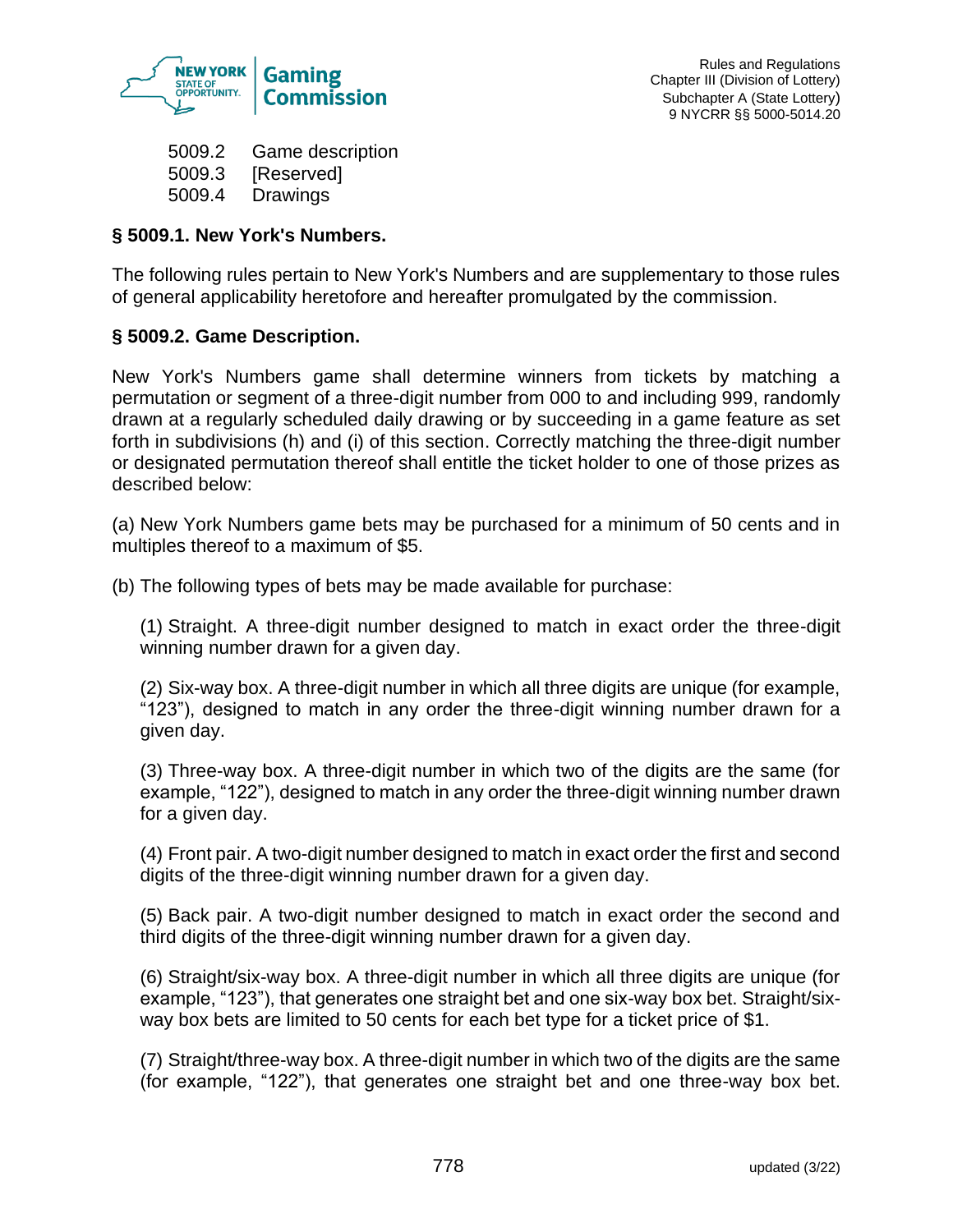

Straight/three-way box bets are limited to 50 cents for each bet type for a ticket price of \$1.

(8) Combination six-way. A three-digit number in which all three digits are unique (for example, "123"), that generates six straight bets. The minimum cost of a combination six-way wager is \$3 (6 bets x 50 cents minimum bet).

(9) Combination three-way. A three-digit number in which two of the digits are the same (for example, "122"), that generates three straight bets. The minimum cost of a combination three-way wager is \$1.50 (3 bets x 50 cents minimum bet).

(10)Close Enough. A three-digit number, of which each digit must match or be one number greater or less than the corresponding digit of the three-digit number selected in a drawing. For purposes of this wager, one number greater than nine is defined as zero and one number less than zero is defined as nine. A detailed description of the odds, prize structure, wager price, play instructions and any further information in regard to this wager shall be communicated to the public and set forth on the website for the New York Lottery in advance of offering this wager. Such detailed description shall be consistent with the game rules otherwise set forth in this Part in regard to other wagers and features of the New York's Numbers game.

| <u>Bet type</u>                  | Odds    | For each \$ .50 bet | For each \$1 bet | Comment                         |
|----------------------------------|---------|---------------------|------------------|---------------------------------|
| Straight                         | 1:1,000 | \$250               | \$500            |                                 |
| Box six-way                      | 1:167   | \$40                | \$80             |                                 |
| Box three-way                    | 1:333   | \$80                | \$160            |                                 |
| Front pair                       | 1:100   | \$25                | \$50             |                                 |
| Back pair                        | 1:100   | \$25                | \$50             |                                 |
| Straight/box six-way             | 1:167   | \$290<br>\$440      | n/a<br>n/a       | If straight hits<br>If box only |
| Straight/box three-way           | 1:333   | \$330<br>\$80       | n/a<br>n/a       | If straight hits<br>If box only |
| Combination six-way              | 1:167   | \$250               | \$500            |                                 |
| Combination three-way            | 1:333   | \$250               | \$500            |                                 |
| Close Enough (straight<br>match) | 1:1,000 | \$125               | \$250            |                                 |
| Close Enough (1 digit,<br>1 off) | 1:167   | \$12                | \$24             |                                 |

(c) *Prize structure and odds for the numbers game*.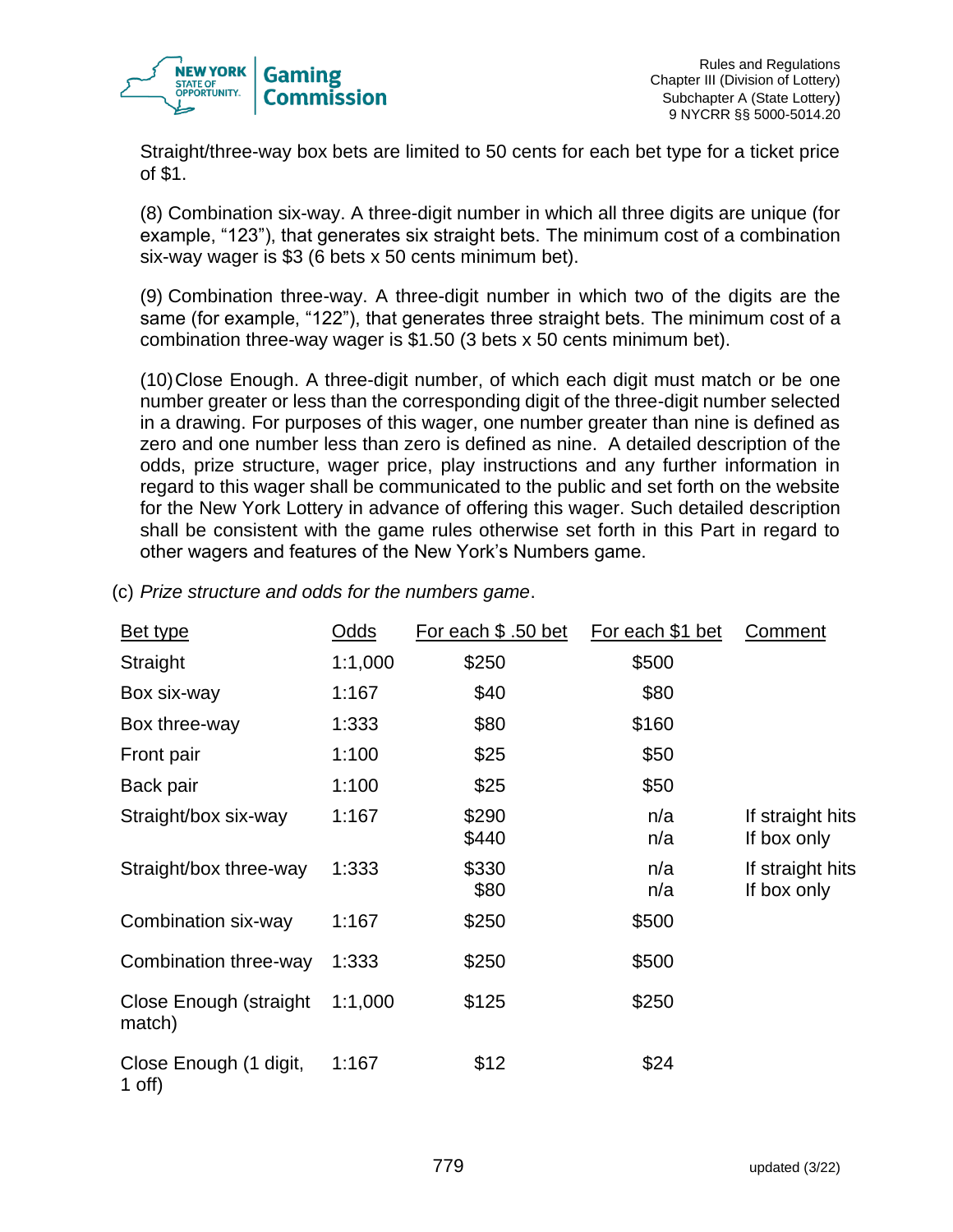|                              | <b>NEW YORK Gaming</b> |    |
|------------------------------|------------------------|----|
| Close Enough (2 digits, 1:83 |                        | ፍን |

| Close Enough (2 digits, 1:83<br>1 off)  |      | \$2                 | \$4              |         |
|-----------------------------------------|------|---------------------|------------------|---------|
| Bet type                                | Odds | For each \$ .50 bet | For each \$1 bet | Comment |
| Close Enough (3 digits, 1:125<br>1 off) |      | \$4                 | \$8              |         |
| Close Enough (overall;                  | 1:37 |                     |                  |         |

any prize)

(d) The purchaser may place a bet for the current day or for one or more days in advance for up to six successive drawings from the day of transaction.

(e) To place a bet, a purchaser communicates the desired bet data (day, amount, bet type and bet number selections) to a lottery sales agent, who will issue a bet ticket. If desired, a purchaser may use the quick pick option for deciding bet number selections. When the quick pick option is used, the bet will be entered by computer in the next scheduled drawing as a straight bet in the amount of 50 cents and the numbers to be played will be randomly selected by computer. A purchaser using the quick pick option may specify such purchaser's own choice of drawing date (s), bet type or bet amount. The agent enters the bet into a secure computer system via a computer terminal. Upon acceptance of and payment for the ticket issued by the lottery sales agent, the transaction shall become binding and final.

(f) The commission reserves the right at any time, in the commission's sole discretion, to suspend play on any number(s) or to limit the number of bets made on any number(s) or combination(s).

(g) At some time in the future, the commission may change the daily numbers game from fixed prize payouts to pari-mutuel payouts. If the commission determines that this change should be made, it will be publicly announced in advance of the effective date. Prizes for the numbers game will be determined on a pari-mutuel basis (as explained below) for a test period of at least one month. If the commission determines that it is in the best interest of the players and/or the State, the commission may, at the commission's discretion, return prizes to a fixed payout basis. Such change will be publicly announced in advance of the date it is effective. Up to 50 percent of the sales from each drawing will be allocated to a prize pool for that drawing. The prize pool will be divided by the total amount bet on the winning daily number to arrive at the base prize amount from which all other prizes will be calculated as shown below. The commission may, at the commission's discretion, withhold up to two percent of the sales from each drawing for a prize reserve fund. This reserve fund may be used to fund promotions and maintain minimum prize levels, if desired. Prizes for all bets are calculated as a percentage of the base prize amount as follows: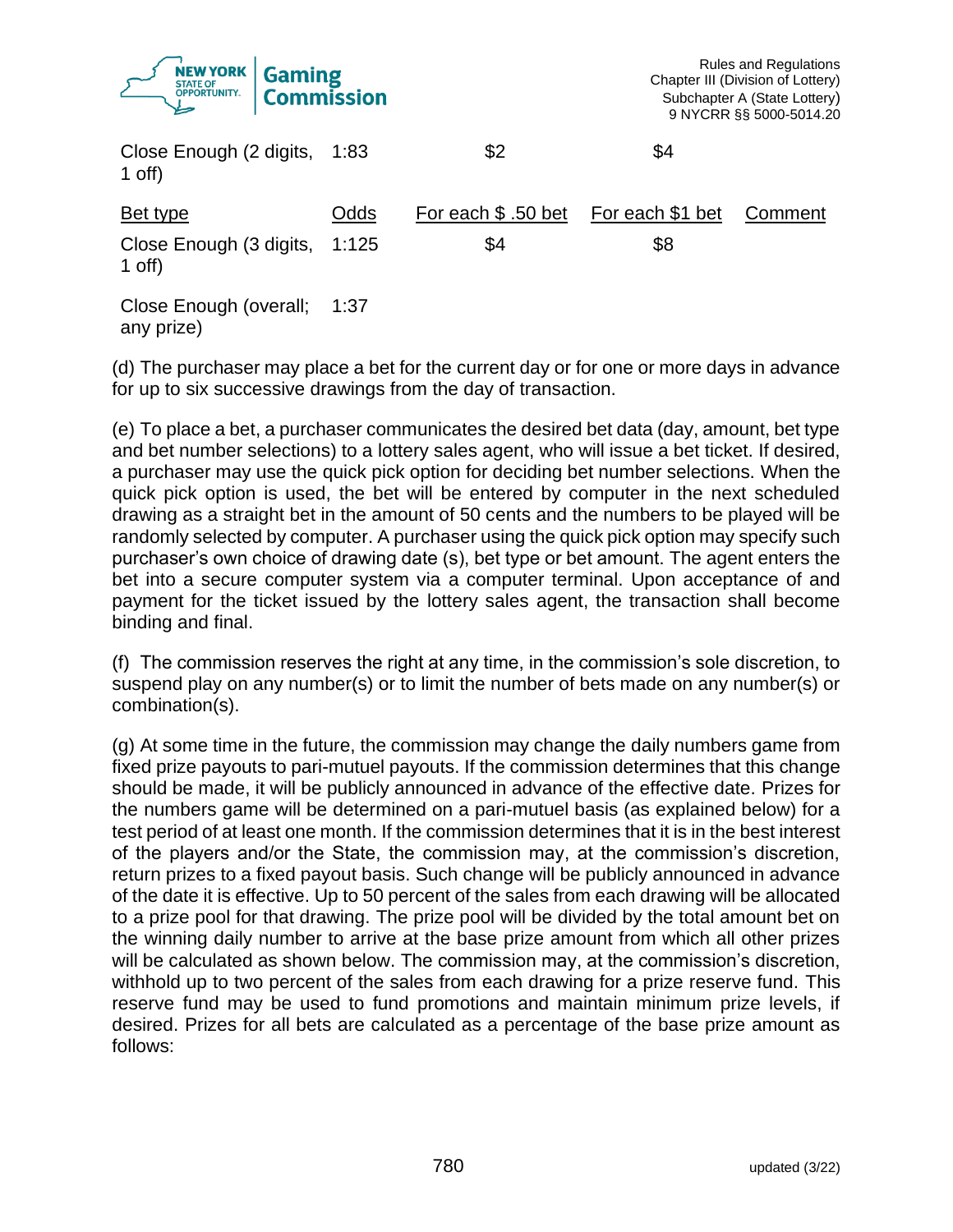

Percentage of Base Prize for:

| Bet type               | \$.50 bet         | \$1 bet    | Comment                         |
|------------------------|-------------------|------------|---------------------------------|
| Straight               | 50%               | 100%       |                                 |
| Box six-way            | 8.33%             | 16.66%     |                                 |
| Box three-way          | 16.66%            | 33.33%     |                                 |
| Front pair             | 5.00%             | 10.00%     |                                 |
| Back pair              | 5.00%             | 10.00%     |                                 |
| Straight/box six-way   | 116.66%<br>16.66% | n/a<br>n/a | If straight hits<br>If box only |
| Straight/box three-way | 133.33%<br>33.33% | n/a<br>n/a | If straight hits<br>If box only |
| Combination six-way    | 50.00%            | 100.00%    | \$.50 bet cost is \$3           |
| Combination three-way  | 50.00%            | 100.00%    | \$.50 bet cost is \$1.50        |

Note: All prizes will be rounded down to the nearest 50-cent increment at the 50-cent payout level. The following is an example of a typical payout calculation.

Current sales = \$910,106.00

Prize pool = \$455,053.00 (50% of sales)

Total bet on winning number = \$603.78

Base prize = \$721.41 (prize pool divided by total bet on winning number)

Payout for:

| Bet type               | \$.50 bet            | \$1 bet    | Comment                         |
|------------------------|----------------------|------------|---------------------------------|
| Straight               | \$360.50             | \$721      |                                 |
| Box six-way            | \$60.00              | \$120      |                                 |
| Box three-way          | \$120.00             | \$240      |                                 |
| Front pair             | \$36.00              | \$72       |                                 |
| Back pair              | \$36.00              | \$72       |                                 |
| Straight/box six-way   | \$420.50<br>\$60.00  | n/a<br>n/a | If straight hits<br>If box only |
| Straight/box three-way | \$480.00<br>\$120.00 | n/a<br>n/a | If straight hits<br>If box only |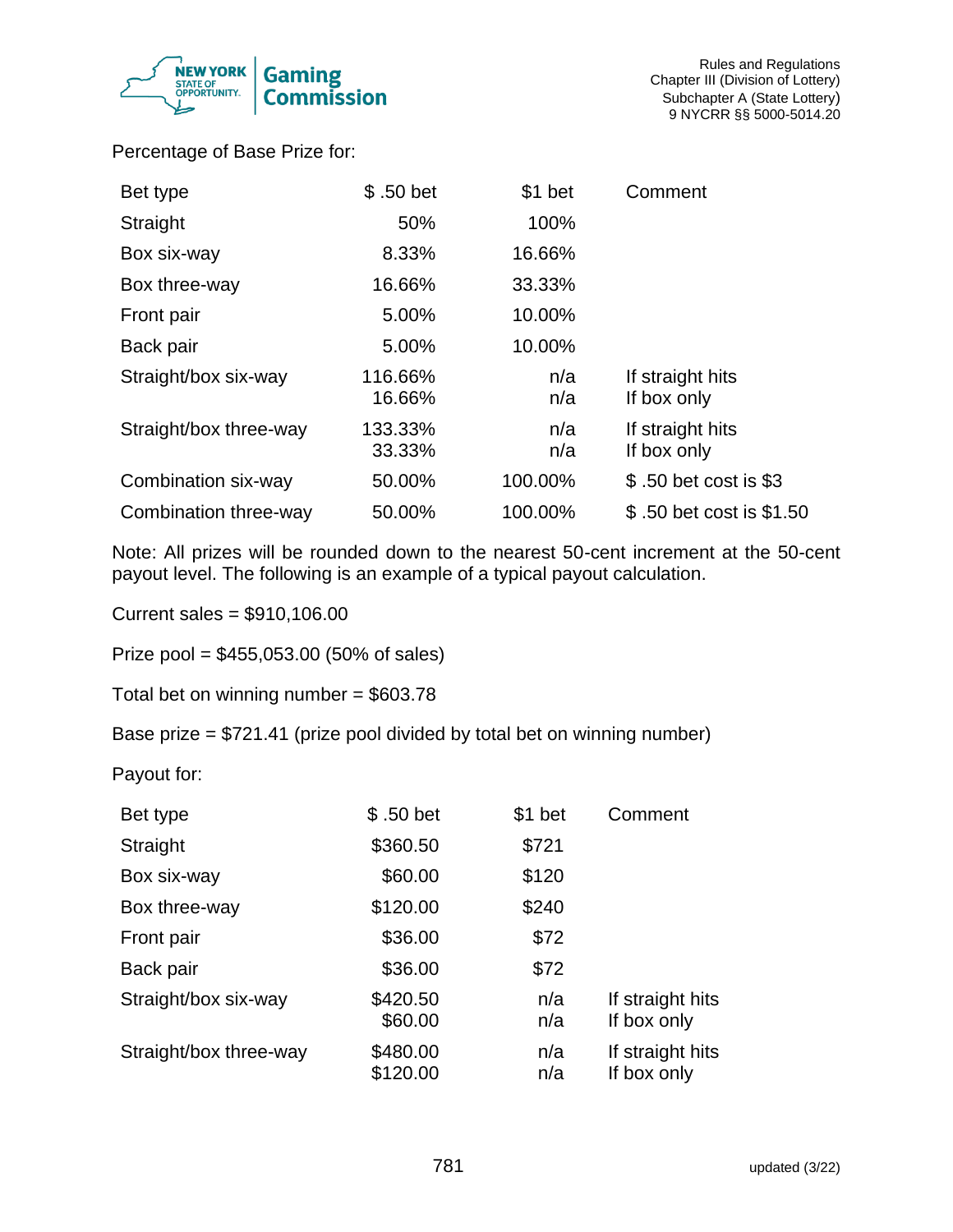

| Bet type              | \$ .50 bet | \$1 bet | Comment                  |
|-----------------------|------------|---------|--------------------------|
| Combination six-way   | \$360.50   | \$721   | \$.50 bet cost is \$3    |
| Combination three-way | \$360.50   | \$721   | \$ 50 bet cost is \$1.50 |

(h) *Lucky Sum*. Lucky Sum is a feature of New York's Numbers game. Lucky sum shall determine winners from bet tickets by correctly matching the sum of the player's number selection against the sum of the winning numbers drawn by the commission for that drawing.

(1) To place a bet, a purchaser must communicate to a lottery sales agent:

(i) the desired game bet data, pursuant to subdivision (e) of this section; and

(ii) such purchaser's desire to add a lucky sum wager to the normal wager. Such bet ticket will reflect the sum of the numbers played by the purchaser on that wager as the additional lucky sum wager.

(2) Lucky sum wagers shall not be placed with pairs or Close Enough wagers.

(3) Up to 50 percent of the sales from each drawing will be allocated to a prize pool for that drawing.

(4) Prize structure and odds for this feature.

| Sum of Number<br>Picked | Number of Ways to<br>Match a Number | <b>Expected Odds</b> | Prize    |
|-------------------------|-------------------------------------|----------------------|----------|
| 0                       |                                     | 1,000                | \$500.00 |
| 1                       | 3                                   | 333                  | \$166.00 |
| $\overline{2}$          | 6                                   | 167                  | \$83.00  |
| $\mathfrak{B}$          | 10                                  | 100                  | \$50.00  |
| 4                       | 15                                  | 67                   | \$33.00  |
| 5                       | 21                                  | 48                   | \$23.50  |
| 6                       | 28                                  | 36                   | \$17.50  |
| 7                       | 36                                  | 28                   | \$13.50  |
| 8                       | 45                                  | 22                   | \$11.00  |
| 9                       | 55                                  | 18                   | \$9.00   |
| 10                      | 63                                  | 16                   | \$7.50   |
| 11                      | 69                                  | 14                   | \$7.00   |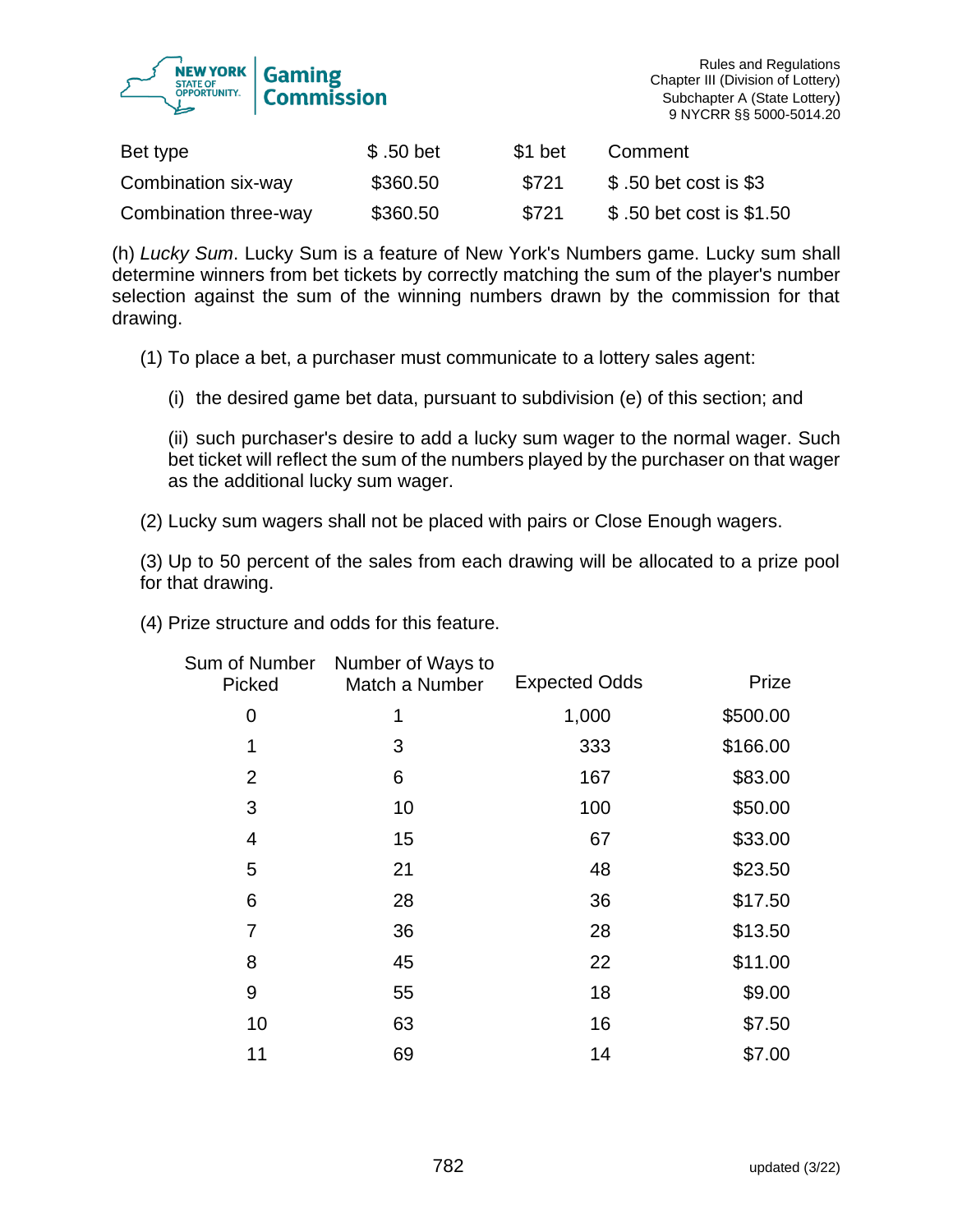| 783 | updated (3/22) |  |
|-----|----------------|--|
|     |                |  |

|                         | .                                   |                      | 9 NYCRR §§ 5000-5014  |
|-------------------------|-------------------------------------|----------------------|-----------------------|
| Sum of Number<br>Picked | Number of Ways to<br>Match a Number | <b>Expected Odds</b> | Prize                 |
| 12                      | 73                                  | 14                   | \$6.50                |
| 13                      | 75                                  | 13                   | \$6.50                |
| 14                      | 75                                  | 13                   | \$6.50                |
| 15                      | 73                                  | 14                   | \$6.50                |
| 16                      | 69                                  | 14                   | \$7.00                |
| 17                      | 63                                  | 16                   | \$7.50                |
| 18                      | 55                                  | 18                   | \$9.00                |
| 19                      | 45                                  | 22                   | \$11.00               |
| 20                      | 36                                  | 28                   | \$13.50               |
| $\sim$ $\sim$           | ^^                                  | $\sim$               | $\sim$ $ \sim$ $\sim$ |

| 17 | 63 | 16    | \$7.50   |
|----|----|-------|----------|
| 18 | 55 | 18    | \$9.00   |
| 19 | 45 | 22    | \$11.00  |
| 20 | 36 | 28    | \$13.50  |
| 21 | 28 | 36    | \$17.50  |
| 22 | 21 | 48    | \$23.50  |
| 23 | 15 | 67    | \$33.00  |
| 24 | 10 | 100   | \$50.00  |
| 25 | 6  | 167   | \$83.00  |
| 27 | 1  | 1,000 | \$500.00 |

(5) Lucky Sum bets may be purchased for a minimum of \$1 per wager.

(i) A New York's Numbers type of bet or game feature may be added at the discretion of the commission, so long as such game feature is an alternative or additional method for playing the game within the same basic game design and a detailed description of the odds, prize structure, wager price, play instructions and any further information in regard to how a player may use such feature, if offered, shall be communicated to the public and set forth on the website for the New York Lottery in advance of offering such feature.

## **§ 5009.3. [Reserved].**

## **§ 5009.4. Drawings.**

(a) New York's Numbers drawings shall be held on a daily basis, Monday through Sunday, with the exception of certain holidays to be designated by the commission.

(b) The commission may postpone or revise the drawing schedule(s) and publicize the same if the commission finds, in the commission's discretion, that such postponement or rescheduling will serve to protect the public interest.

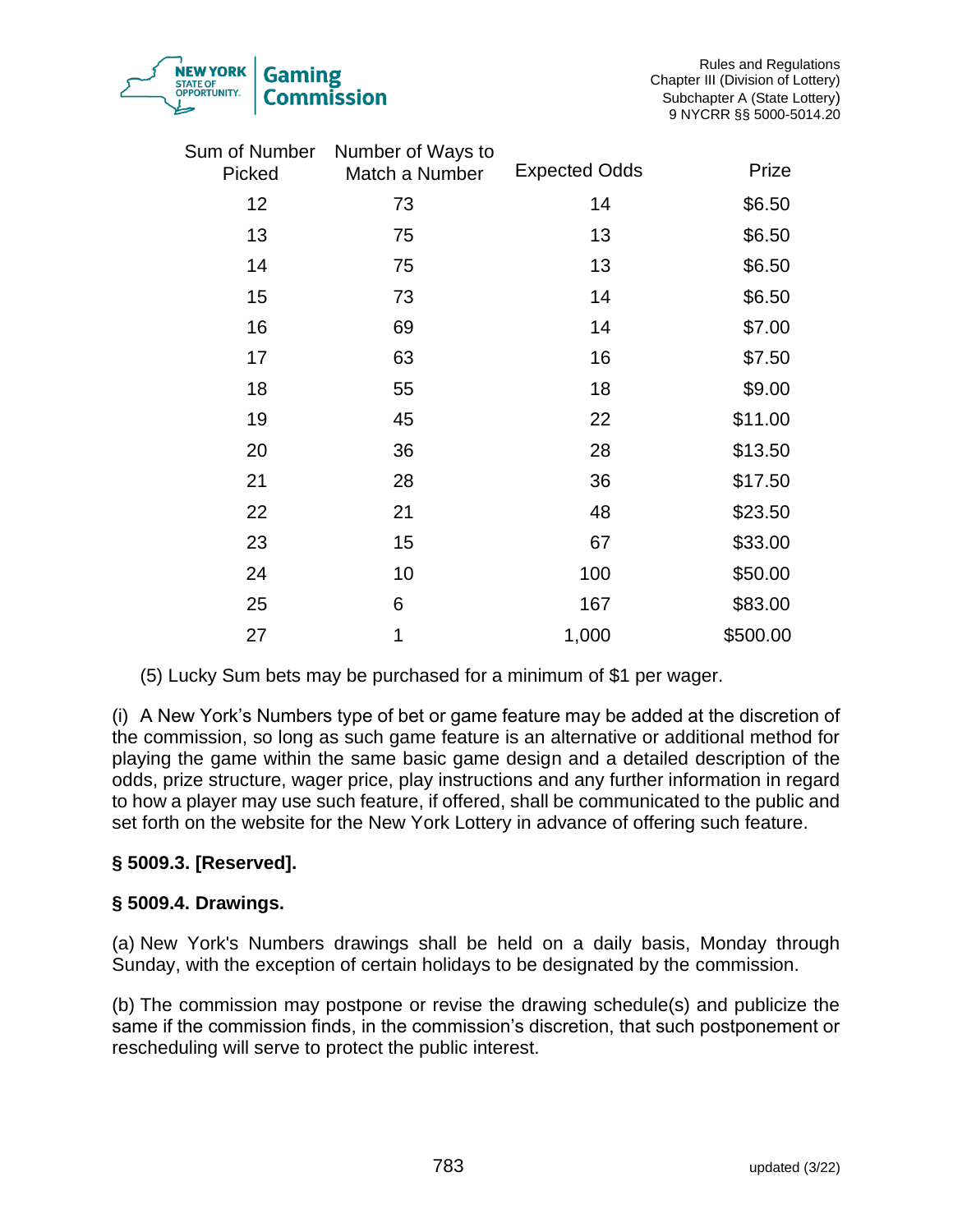

(c) The site and time of the numbers drawings, as specified in subdivision (a) of this section, will be at locations specified by the commission, publicly announced, and held in accordance with procedures promulgated by the commission.

(d) At such time as may be deemed appropriate, the commission may issue a directive designating a special numbers draw where additional prizes may be awarded from the accumulated prize reserve monies.

(e) When any question shall arise as to the validity of a lottery drawing for any reason whatsoever, the commission shall make the determination as to the validity of said drawing on the basis of the information at the commission's disposal. The commission's determination shall be a final determination.

## **PART 5010**

**Win-4**

Section 5010.1 Win–4 5010.2 Game Description 5010.3 Drawings

# **§ 5010.1. Win–4.**

The following rules pertain to Win-4 and are supplementary to those rules of general applicability heretofore and hereafter promulgated by the commission.

## **§ 5010.2. Game description.**

The Win-4 game shall determine winners from tickets matching a permutation of a fourdigit number from 0000 to and including 9999 randomly drawn at a regularly scheduled drawing conducted by the Lottery as described in section 5010.4 of this Part or by succeeding in a game feature as set forth in subdivisions (g) and (h) of this section. Correctly matching the winning four-digit number drawn, or a designated permutation thereof shall entitle the ticket holder to one of the prizes described in subdivision (c) of this section.

(a) Win-4 bets may be purchased for a minimum of 50 cents and in multiples of 50 cents thereof to a maximum of \$5.

(b) The following types of bets may be used in the determination of winners for the specified draw day indicated on the bet ticket:

(1) Straight. A four-digit number (for example, "1234") designed to match in exact sequence the four-digit winning number drawn.

(2) Twenty-four-way box. A four-digit number in which all four digits are unique (for example, "1234") designed to match in any order the winning four-digit number drawn for a given day.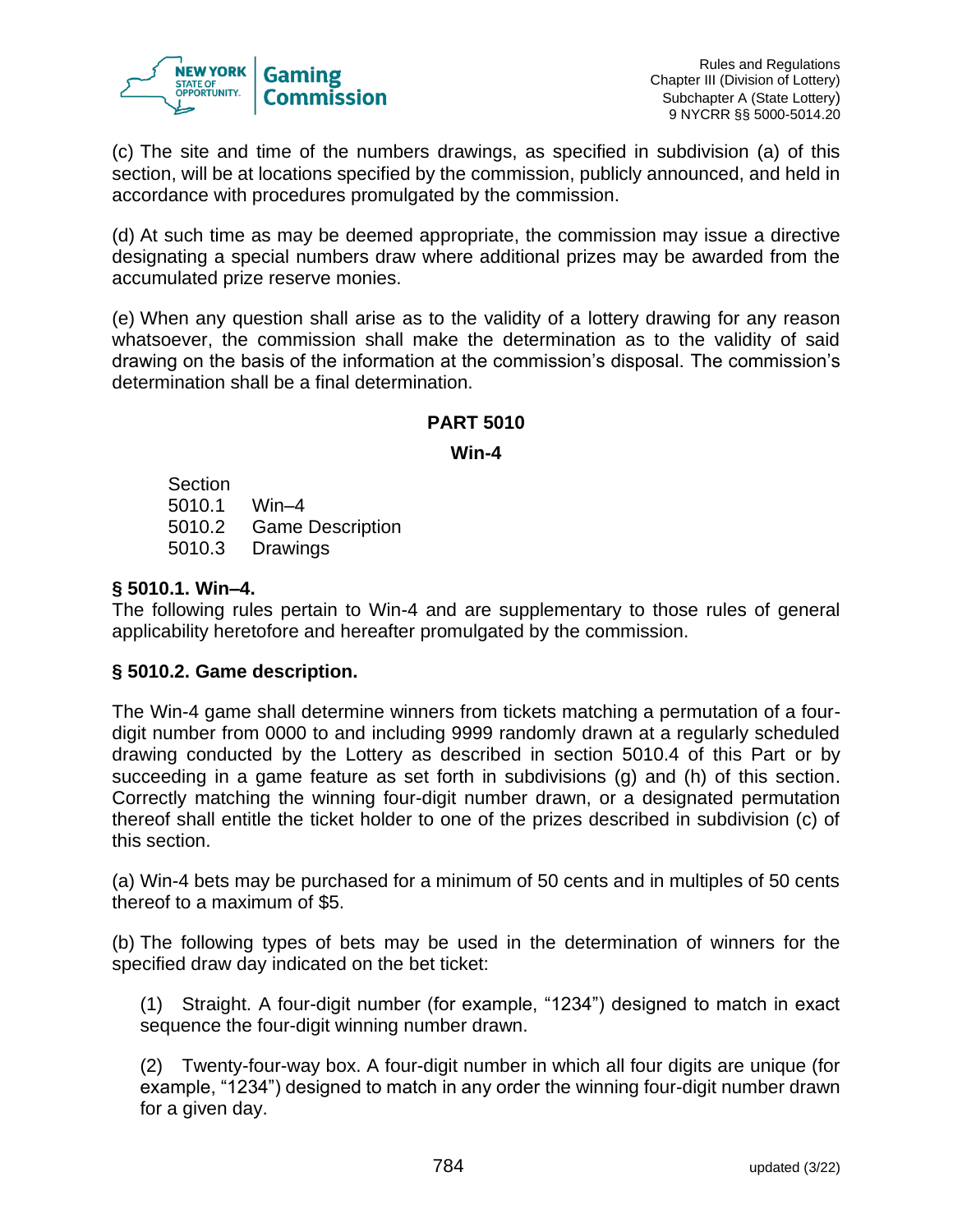

(3) Twelve-way box. A four-digit number in which two of the digits are the same (for example, "1233") designed to match in any order the winning four-digit number drawn for a given day.

(4) Six-way box. A four-digit number in which there are two pairs of identical numbers (for example, "1122") designed to match in any order the winning four-digit number drawn for a given day.

(5) Four-way box. A four-digit number in which three of the digits are the same (for example, "1112") designed to match in any order the winning four-digit number drawn for a given day.

(6) Front pair. A two-digit number chosen to match in exact order the first and second digits of the four-digit winning number selected in a drawing.

(7) Back pair. A two-digit number chosen to match in exact order the third and fourth digits of the four-digit winning number selected in a drawing.

(8) Straight/twenty-four-way box. A four-digit number in which all four digits are unique (for example, "1234') that generates one straight bet and one box bet on a single ticket. Straight/box bets are limited to 50 cents for each bet type for a ticket price of \$1.

(9) Straight/twelve-way box. A four-digit number in which two of the digits are the same (for example, "1233") that generates one straight bet and one box bet on a single ticket. Straight/box bets are limited to 50 cents for each bet type for a ticket price of \$1.

(10) Straight/six-way box. A four-digit number in which there are two pairs of identical digits (for example, "1122") that generates one straight bet and one box bet on a single ticket. Straight/box bets are limited to 50 cents for each bet type for a ticket price of \$1.

(11) Straight/four-way box. A four-digit number in which three of the digits are the same (for example, "1112") that generates one straight bet and one box bet on a single ticket. Straight/box bets are limited to 50 cents for each bet type for a ticket price of \$1.

(12) Twenty-four-way combination. A four-digit number in which all four digits are unique (for example, "1234") that generates 24 straight bets on a single ticket. The minimum cost of a 24-way combination wager is \$12 (24 bets x \$ .50 minimum bet).

(13) Twelve-way combination. A four-digit number in which two of the digits are the same (for example, "1233") that generates 12 straight bets on a single ticket. The minimum cost of a 12-way combination wager is \$6 (12 bets x \$ .50 minimum bet).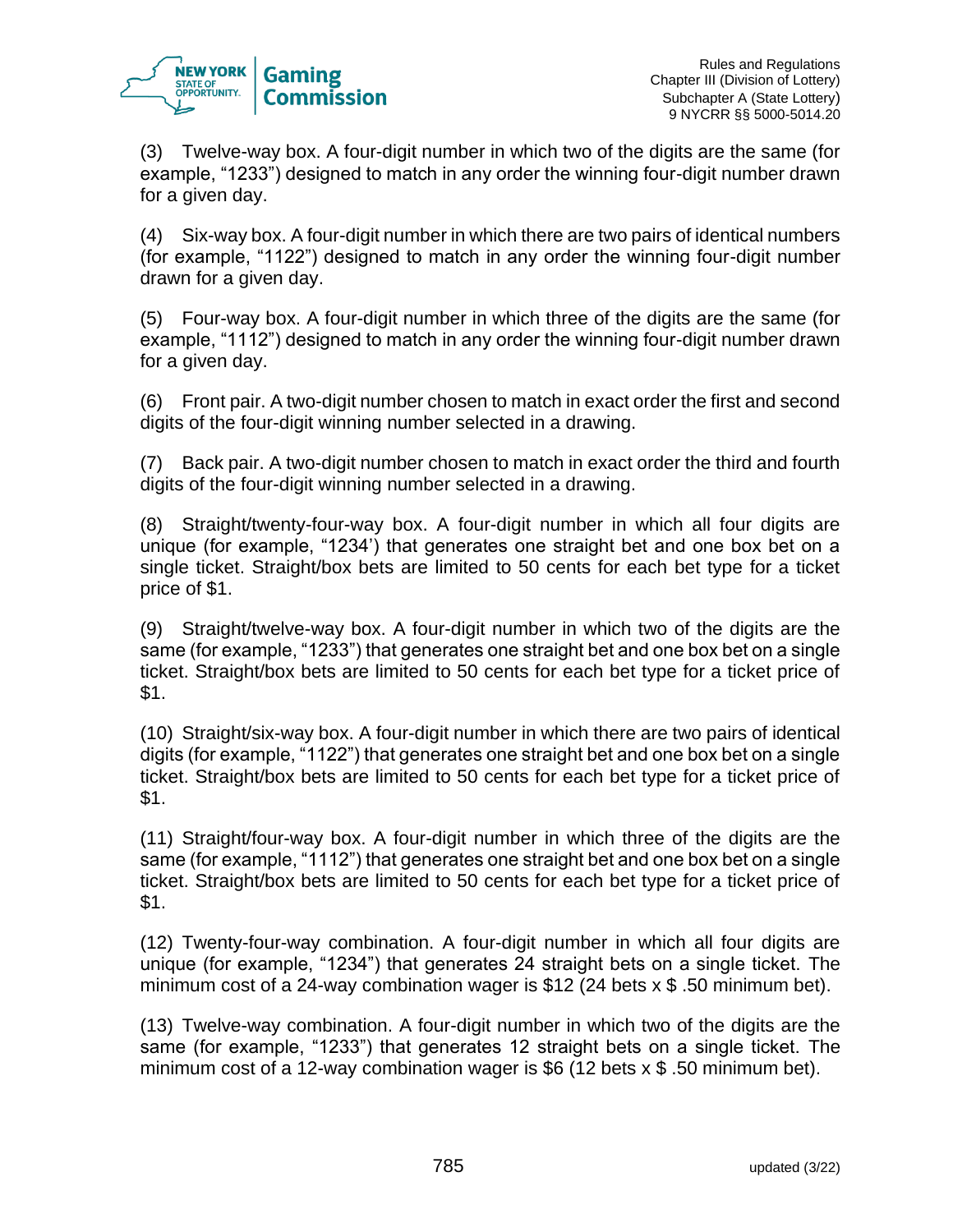

(14) Six-way combination. A four-digit number in which there are two pairs of identical digits (for example, "1122") that generates six straight bets on a single ticket. The minimum cost of a six-way combination wager is \$3 (6 bets  $\times$  \$ .50 minimum bet).

(15) Four-way combination. A four-digit number in which three of the digits are the same (for example, "1112") that generates four straight bets on a single ticket. The minimum cost of a four-way combination wager is \$2 (4 bets x \$ .50 minimum bet).

(16) Close Enough. A four-digit number, of which each digit must match or be one number greater or less than the corresponding digit of the four-digit number selected in a drawing. For purposes of this wager, one number greater than nine is defined as zero and one number less than zero is defined as nine. A detailed description of the odds, prize structure, wager price, play instructions and any further information in regard to this wager shall be communicated to the public and set forth on the website for the New York Lottery in advance of offering this wager. Such detailed description shall be consistent with the game rules otherwise set forth in this Part in regard to other wagers and features of the Win-4 game.

(c) *Prize structure and game odds for Win-4*.

| <b>Bet Type</b>   | 50 cents         | \$1                             | <u>\$2</u> | <u>\$3</u> | \$4      | <u>\$5</u> |
|-------------------|------------------|---------------------------------|------------|------------|----------|------------|
| Straight          | \$2,500          | \$5,000                         | \$10,000   | \$15,000   | \$20,000 | \$25,000   |
| Box(24)           | \$100            | \$200                           | \$400      | \$600      | \$800    | \$1,000    |
| Box(12)           | \$200            | \$400                           | \$800      | \$1,200    | \$1,600  | \$2,000    |
| Box(6)            | \$400            | \$800                           | \$1,600    | \$2,400    | \$3,200  | \$4,000    |
| Box(4)            | \$600            | \$1,200                         | \$2,400    | \$3,600    | \$4,800  | \$6,000    |
| <b>Front Pair</b> | \$25             | \$50                            |            |            |          |            |
| <b>Back Pair</b>  | \$25             | \$50                            |            |            |          |            |
| Straight/Box (24) | \$2,600<br>\$100 | If Straight hits<br>If Box only |            |            |          |            |
| Straight/Box (12) | \$2,700<br>\$200 | If Straight hits<br>If Box only |            |            |          |            |
| Straight/Box (6)  | \$2,900<br>\$400 | If Straight hits<br>If Box only |            |            |          |            |
| Straight/Box (4)  | \$3,100<br>\$600 | If Straight hits<br>If Box only |            |            |          |            |

Bet Type and Prize Payouts Per Amount Bet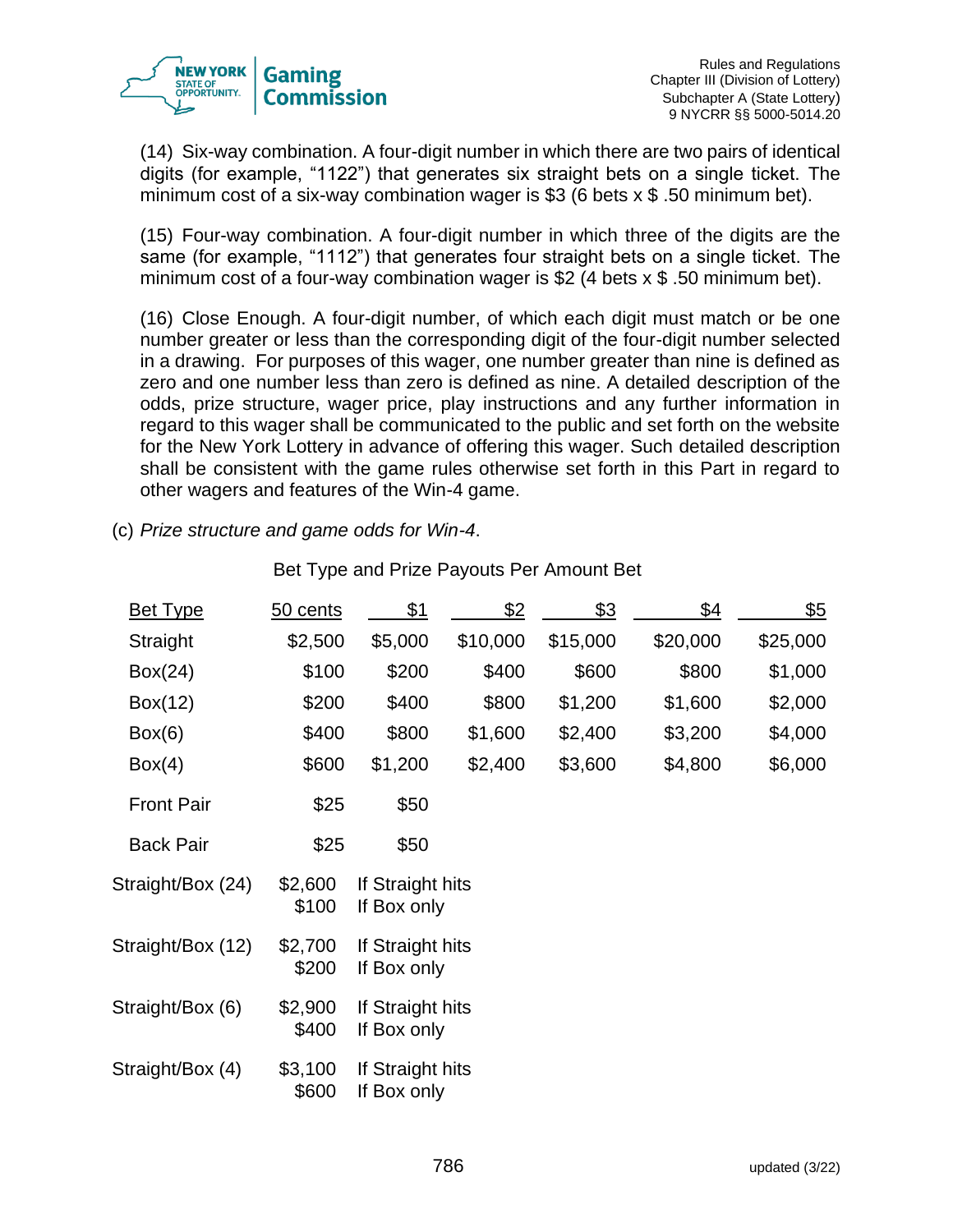Rules and Regulations Chapter III (Division of Lottery) Subchapter A (State Lottery) 9 NYCRR §§ 5000-5014.20

| <b>Bet Type</b>                                     | 50 cents | <u>\$1</u> | \$2                | <u>\$3</u> | $\frac{$4}{}$ | <u>\$5</u> |
|-----------------------------------------------------|----------|------------|--------------------|------------|---------------|------------|
| Combination<br>(all types)                          | \$2,500  | \$5,000    | \$10,000           | \$15,000   | \$20,000      | \$25,000   |
| Close Enough<br>(straight<br>match)                 | \$1,250  | \$2,500    |                    |            |               |            |
| Close Enough<br>(1 digit, 1 off)                    | \$62     | \$124      |                    |            |               |            |
| Close Enough<br>$(2 \text{ digits}, 1 \text{ off})$ | \$12     | \$24       |                    |            |               |            |
| Close Enough<br>$(3 \text{ digits}, 1 \text{ off})$ | \$7      | \$14       |                    |            |               |            |
| Close Enough<br>$(4 \text{ digits}, 1 \text{ off})$ | \$16     | \$32       |                    |            |               |            |
| Game odds:                                          |          |            |                    |            |               |            |
| Bet type                                            |          |            | Odds               |            |               |            |
| Straight                                            |          | 1:10,000   |                    |            |               |            |
| Box(24)                                             |          |            | 1:417              |            |               |            |
| Box(12)                                             |          |            | 1:833              |            |               |            |
| Box(6)                                              |          |            | 1:1,667            |            |               |            |
| Box(4)                                              |          |            | 1:2,500            |            |               |            |
| <b>Front Pair</b>                                   |          |            | 1:100              |            |               |            |
| <b>Back Pair</b>                                    |          |            | 1:100              |            |               |            |
| Straight/Box(24)                                    |          |            | 1:417              |            |               |            |
| Straight/Box(12)                                    |          |            | 1:833              |            |               |            |
| Straight/Box(6)                                     |          |            | 1:1,667<br>1:2,500 |            |               |            |
| Straight/Box(4)<br>Combination(24)                  |          |            | 1:417              |            |               |            |
| Combination(12)                                     |          |            | 1:833              |            |               |            |
| Combination(6)                                      |          |            | 1:1,667            |            |               |            |
| Combination(4)                                      |          |            | 1:2,500            |            |               |            |
| Close Enough (straight match)                       |          | 1:10,000   |                    |            |               |            |
| Close Enough (1 digit, 1 off)                       |          |            | 1:1,250            |            |               |            |
| Close Enough (2 digits, 1 off)                      |          |            | 1:417              |            |               |            |
| Close Enough (3 digits, 1 off)                      |          |            | 1:313              |            |               |            |
| Close Enough (4 digits, 1 off)                      |          |            | 1:625              |            |               |            |
| Close Enough (overall; any prize)                   |          |            | 1:123              |            |               |            |

(d) The purchaser may place a bet for the current day or for one or more days in advance for up to six successive drawings from the day of the transaction.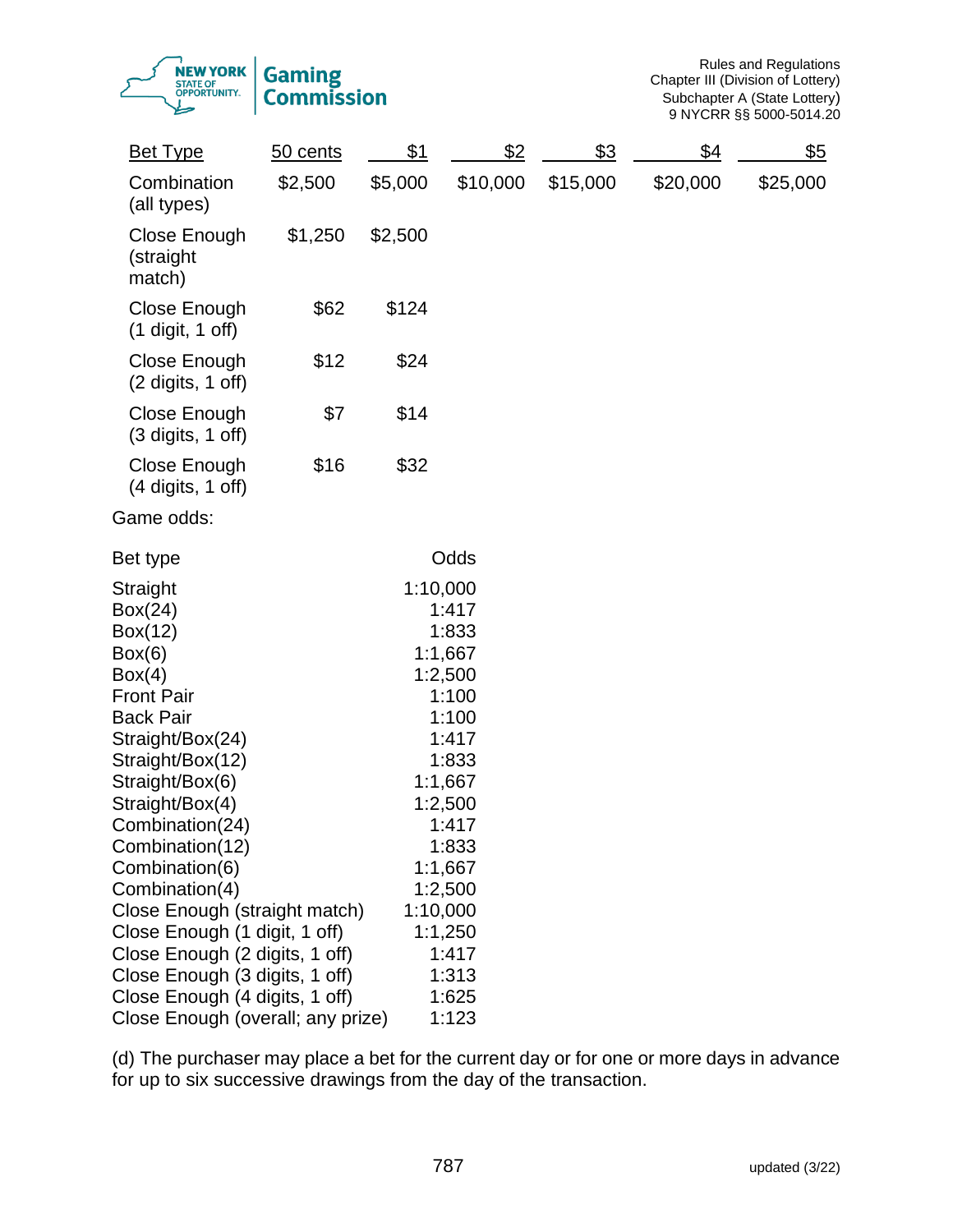

(e) To place a bet, a purchaser communicates the desired bet data (day, amount, bet type and bet number selections) to a lottery sales agent, who will issue a bet ticket. If desired, a purchaser may use the quick pick option for deciding bet number selections. When the quick pick option is used, the bet will be entered by computer in the next scheduled drawing as a straight bet in the amount of 50 cents and the numbers to be played will be randomly selected by computer. A purchaser using the quick pick option may specify such purchaser's own choice of drawing date (s), bet type or bet number. The lottery sales agent enters the bet into a secure computer system via a computer terminal. Upon acceptance of and payment for the ticket issued by the lottery sales agent, the transaction shall become binding and final.

(f) The commission reserves the right at any time, in the commission's sole discretion, to suspend play on any number(s) or to limit the number of bets made on any number(s) or combination(s).

(g) *Lucky Sum*. Lucky sum is a feature of the Win-4 game. Lucky sum shall determine winners from bet tickets by correctly matching the sum of the player's number selection against the sum of the winning numbers drawn by the lottery for that drawing.

- (1) Lucky sum wagers shall not be placed with pairs or Close Enough wagers.
- (2) To place a bet, a purchaser must communicate to a lottery sales agent:
	- (i) the desired game bet data, pursuant to subdivision (e) of this section; and

(ii) such purchaser's desire to add a lucky sum wager to the normal wager. Such bet ticket will reflect the sum of the numbers played by the purchaser on that wager as the additional lucky sum wager.

(3) Up to 50 percent of the sales from each drawing will be allocated to a prize pool for that drawing.

(4) Prize structure and odds for this feature.

| Number of Ways to<br>Match a Number | <b>Expected Odds</b> | Prize      |
|-------------------------------------|----------------------|------------|
| 1                                   | 10,000               | \$5,000.00 |
| 4                                   | 2,500                | \$1,250.00 |
| 10                                  | 1,000                | \$500.00   |
| 20                                  | 500                  | \$250.00   |
| 35                                  | 286                  | \$142.00   |
| 56                                  | 179                  | \$89.00    |
| 84                                  | 119                  | \$60.00    |
|                                     |                      |            |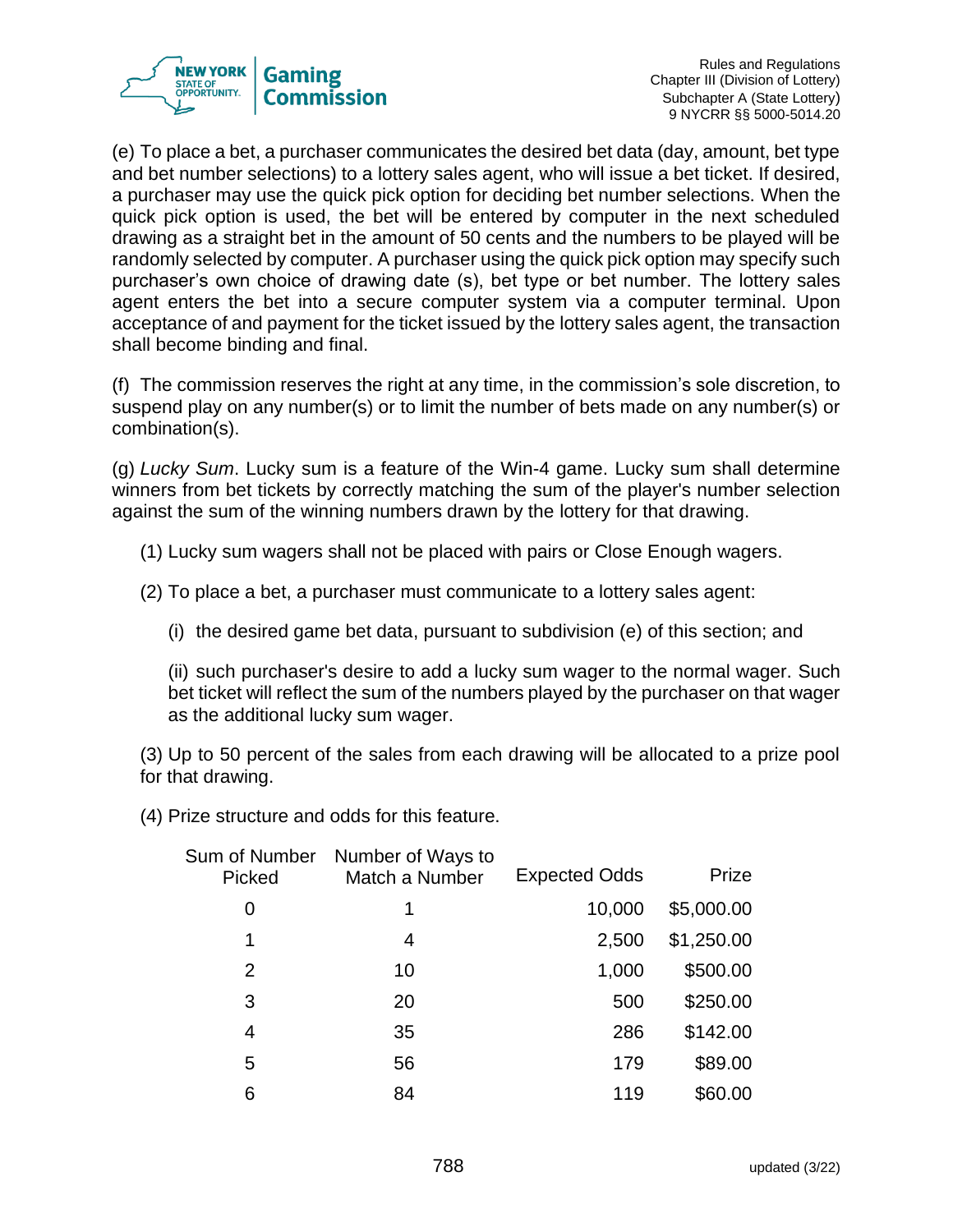

| Sum of Number<br>Picked | Number of Ways to<br>Match a Number | <b>Expected Odds</b> | Prize      |
|-------------------------|-------------------------------------|----------------------|------------|
| 7                       | 120                                 | 83                   | \$42.00    |
| 8                       | 165                                 | 61                   | \$30.00    |
| $9$                     | 220                                 | 45                   | \$22.50    |
| 10                      | 282                                 | 35                   | \$17.50    |
| 11                      | 348                                 | 29                   | \$14.00    |
| 12                      | 415                                 | 24                   | \$12.00    |
| 13                      | 480                                 | 21                   | \$10.00    |
| 14                      | 540                                 | 19                   | \$9.00     |
| 15                      | 592                                 | 17                   | \$8.00     |
| 16                      | 633                                 | 16                   | \$7.50     |
| 17                      | 660                                 | 15                   | \$7.50     |
| 18                      | 670                                 | 15                   | \$7.50     |
| 19                      | 660                                 | 15                   | \$7.50     |
| 20                      | 633                                 | 16                   | \$7.50     |
| 21                      | 592                                 | 17                   | \$8.00     |
| 22                      | 540                                 | 19                   | \$9.00     |
| 24                      | 415                                 | 24                   | \$12.00    |
| 25                      | 348                                 | 29                   | \$14.00    |
| 26                      | 282                                 | 35                   | \$17.50    |
| 27                      | 220                                 | 45                   | \$22.50    |
| 28                      | 165                                 | 61                   | \$30.00    |
| 29                      | 120                                 | 83                   | \$42.00    |
| 30                      | 84                                  | 119                  | \$60.00    |
| 31                      | 56                                  | 179                  | \$89.00    |
| 32                      | 35                                  | 286                  | \$142.00   |
| 33                      | 20                                  | 500                  | \$250.00   |
| 34                      | 10                                  | 1,000                | \$500.00   |
| 35                      | 4                                   | 2,500                | \$1,250.00 |
| 36                      | 1                                   | 10,000               | \$5,000.00 |

NEW YORK

**Gaming** 

**Commission** 

(5) Lucky Sum bets may be purchased for a minimum of \$1 per wager.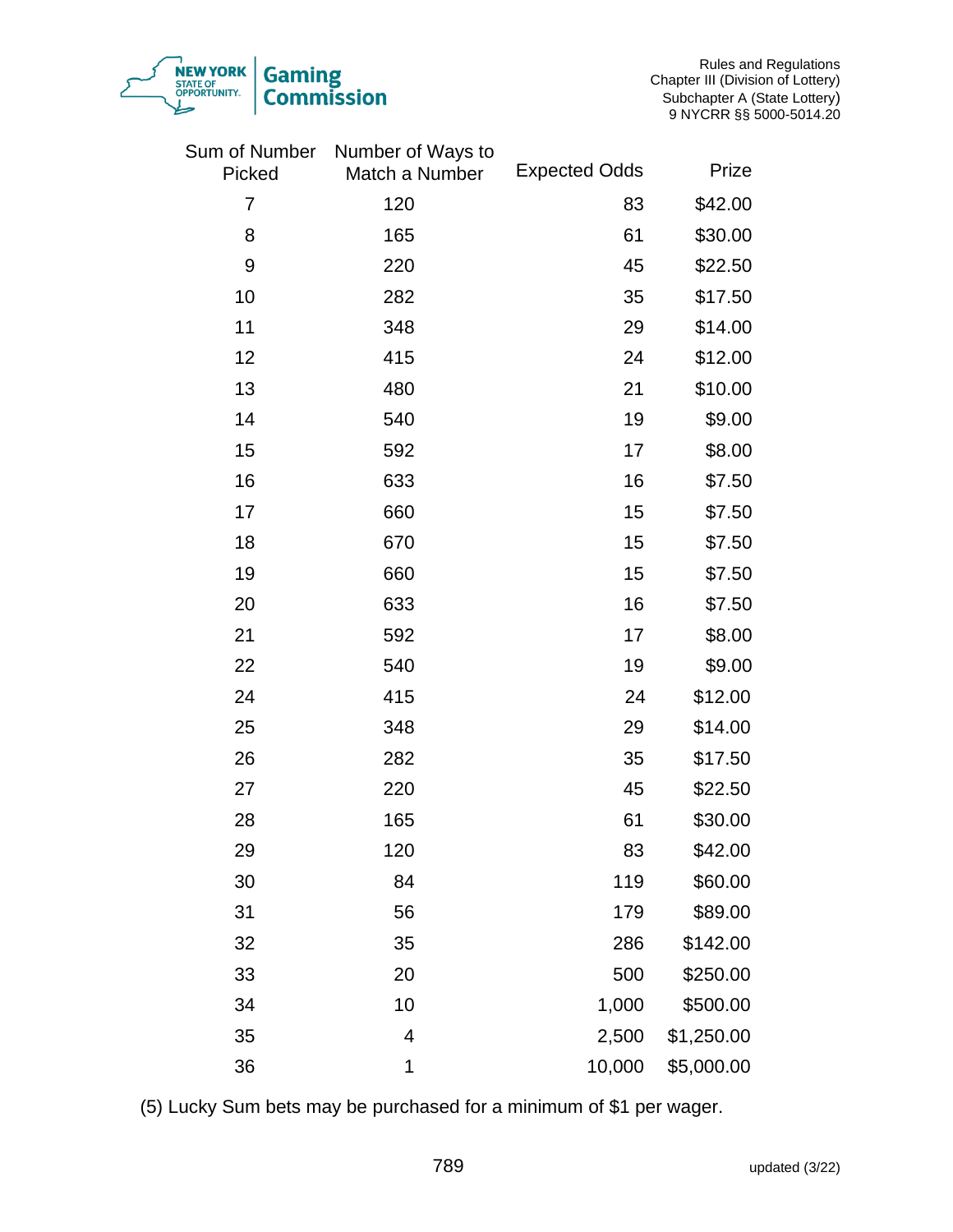

(h) A Win-4 type of bet or game feature may be added at the discretion of the commission, so long as such game feature is an alternative or additional method for playing the game within the same basic game design and a detailed description of the odds, prize structure, wager price, play instructions and any further information in regard to how a player may use such feature, if offered, shall be communicated to the public and set forth on the website for the New York Lottery in advance of offering such feature.

## **§ 5010.3. Drawings.**

(a) Win-4 drawings shall be held on a daily basis, Monday through Sunday, with the exception of certain holidays to be designated by the commission.

(b) The commission may postpone or revise the drawing schedule(s) and publicize the same if the commission finds, in the commission's sole discretion, that such postponement or rescheduling will serve to protect the public interest.

(c) The site and time of the Win-4 drawings, as specified in subdivision (a) of this section, will be at locations specified by the commission, publicly announced, and held in accordance with procedures promulgated by the commission.

(d) At such time as may be deemed appropriate, the director may issue a directive designating a "special Win-4 draw" where additional prizes may be awarded from the accumulated prize reserve monies.

(e) When any question shall arise as to the validity of a lottery drawing for any reason whatsoever, the commission shall make the determination as to the validity of said drawing on the basis of the information at the commission's disposal. The determination of the commission shall be a final determination.

## **PART 5011**

## **Pick-10**

**Section** 

- 5011.1 Definitions
- 5011.2 Payment of prizes and chances of winning for Pick-10
- 5011.3 Ticket sales
- 5011.4 Prize funds
- 5011.5 Miscellaneous

## **§ 5011.1. Definitions.**

The definitions below apply to the Pick-10 game herein described:

(a) *Pick-10* is a game that has one field of 80 numbers from which a player selects 10 numbers.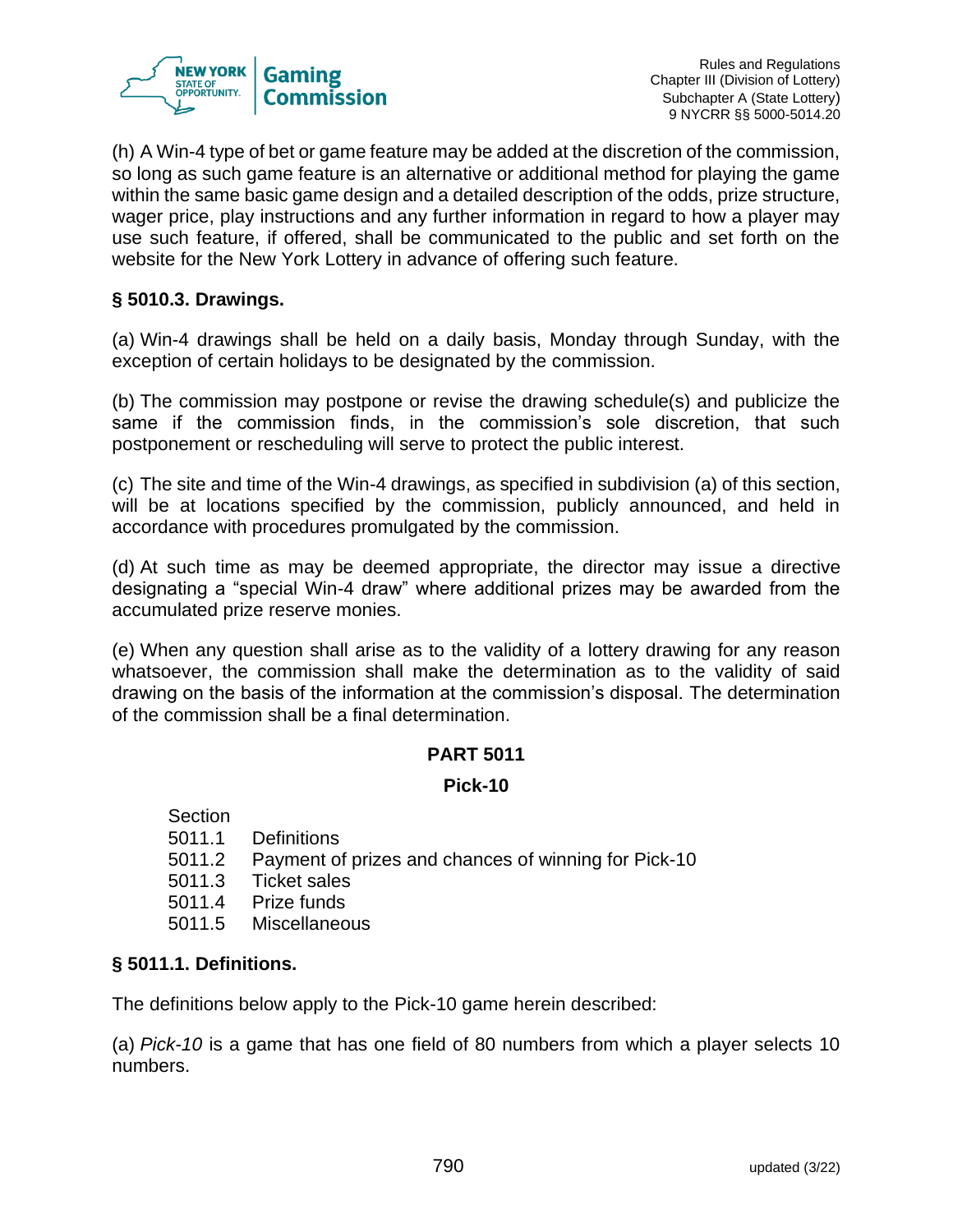

(1) Prizes for the Pick-10 game shall be awarded for tickets on which various numbers of player selections match the winning numbers drawn. Prizes, payouts, and chances of winning are set forth in section 5011.2 of this Part.

(2) *Pick-10 play card* means a card that contains four game panels of numbered squares used by a player to select the game the player desires to play, the number of game panels to be played and the specific subset of numbers for each game selected. There is a separate play card for the Pick-10 game.

(b) *Pick-10 game panel* means the area of the Pick-10 play card that contains 80 squares numbered one through 80.

(c) *Net sales* means the sum of the dollar purchases (after cancellations) of Pick-10 tickets eligible for a particular Pick-10 game draw date.

(d) *Prize pool* means 40 percent of the net sales for a particular drawing that is allocated for the purpose of paying prizes in that game.

# **§ 5011.2. Payment of prizes and chances of winning for Pick-10.**

(a) Prizes will be paid for all tickets on which the player selections match the winning numbers drawn for the day or days played. The number of selections that must match the winning numbers drawn, and the prize won is shown in the chart below:

| Winning numbers matched | Prize     | Chances of winning |
|-------------------------|-----------|--------------------|
| 10                      | \$500,000 | 1 in 8,911,711     |
| 9                       | \$6,000   | 1 in 163,381       |
| 8                       | \$300     | 1 in 7,384         |
|                         | \$40      | 1 in 621           |
| 6                       | \$10      | 1 in 87            |
|                         | \$4       | 1 in 22            |

Overall chances of winning: 1 in 17

These odds have been rounded to the nearest whole number. For any drawing in which there are more than 10 tickets on which the player selections match 10 winning numbers, the total prize payments available for such winning tickets shall be limited to \$5,000,000; and the amount of the prize payable to the holder of each such ticket shall be determined by dividing the sum of \$5,000,000 by the number of such tickets.

(b) The holder of a winning ticket may win only one prize per game panel in connection with the winning numbers drawn for a particular Pick-10 game, but shall be entitled to the highest prize won by those numbers.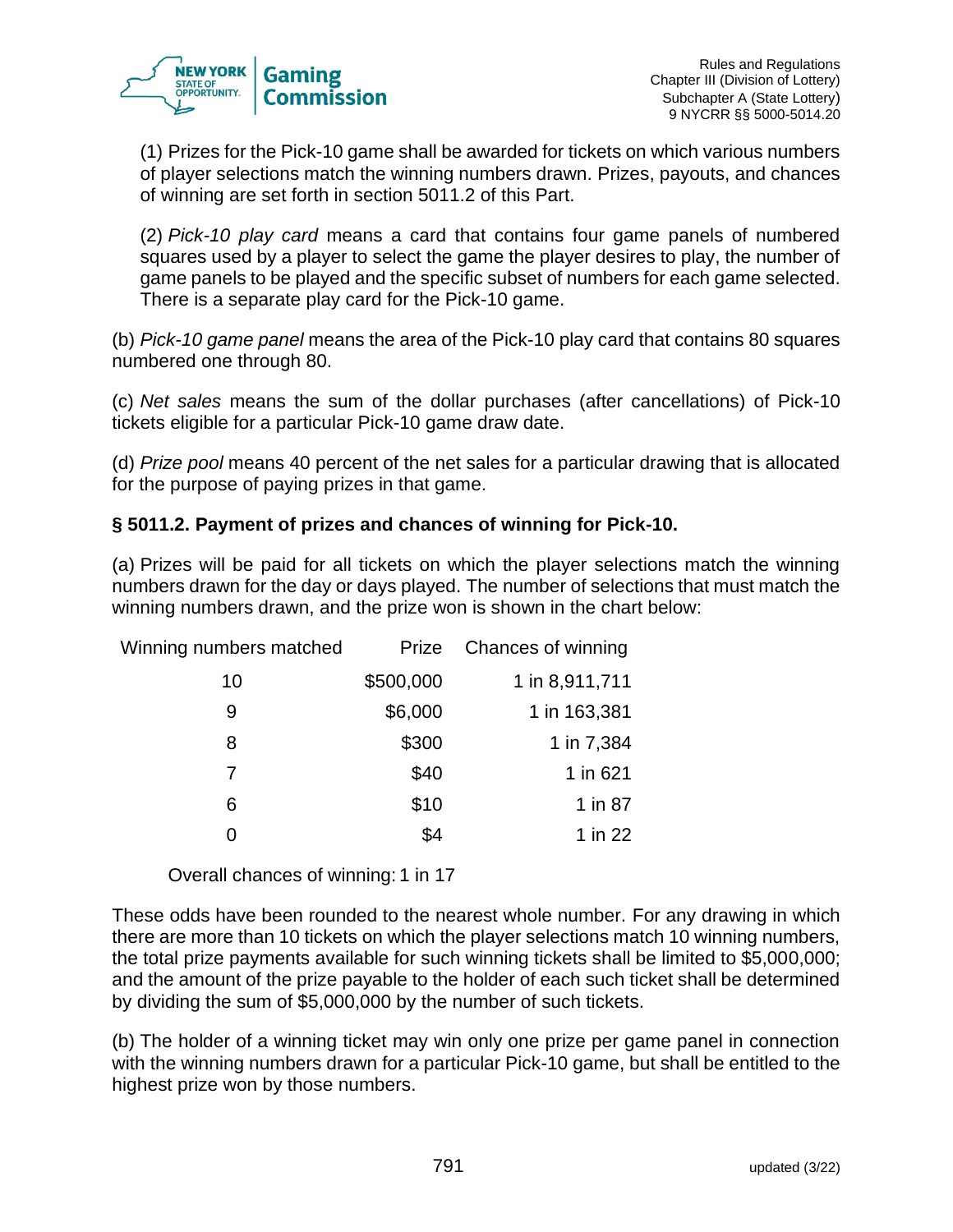

(c) A Pick-10 reserve will be created using the funds made available as a result of drawings in which the total prizes paid are less than the 40-percent prize pool. This reserve may be used, at the option of the director, to increase any or all prize levels. Such increases may be permanent or for a specific period of time.

## **§ 5011.3**. **Ticket Sales.**

(a) No person shall sell a Pick-10 ticket at a price greater than that fixed by the commission.

(b) The price of each game panel for the Pick-10 game is \$1. One-, two-, three- or fourgame panels may be played on each play card.

(c) Bets may be placed either for the next scheduled drawing or for up to seven consecutive drawings. No other bet durations are available.

## **§ 5011.4. Prize funds.**

(a) Forty percent of net sales for each Pick-10 game draw date shall be paid into the New York Lottery prize account for allocation of prize winnings.

(b) In the event of termination of the Pick-10 game for any cause, any prize monies remaining unallocated in the New York State Lottery prize account will be disbursed for the sole benefit of winners of other lottery games at the total discretion of the commission.

#### **§ 5011.5. Miscellaneous.**

(a) All number selections or other information appearing on a Pick-10 bet ticket shall be deemed to be made or given exclusively by the player. Where one person submits a ticket as agent or nominee for another person or persons, the commission shall not be deemed to have any knowledge of such transaction and all dealings of the commission will be conducted with the bearer of the ticket.

(b) The commission reserves the right to change the prize structure, frequency of draws, draw dates or the game itself.

(c) If, for any reason, a bet ticket is not entirely legible or is misprinted or altered in any way, then the computer record created at the time of sale will be the sole method of validation of the ticket. The commission reserves the right to refuse payment if all validation tests are not successfully completed.

(d) When any question shall arise as to the validity of a lottery drawing for any reason whatsoever, the commission shall make the determination as to the validity of said drawing on the basis of information at the commission's disposal. The determination of the commission shall be a final determination.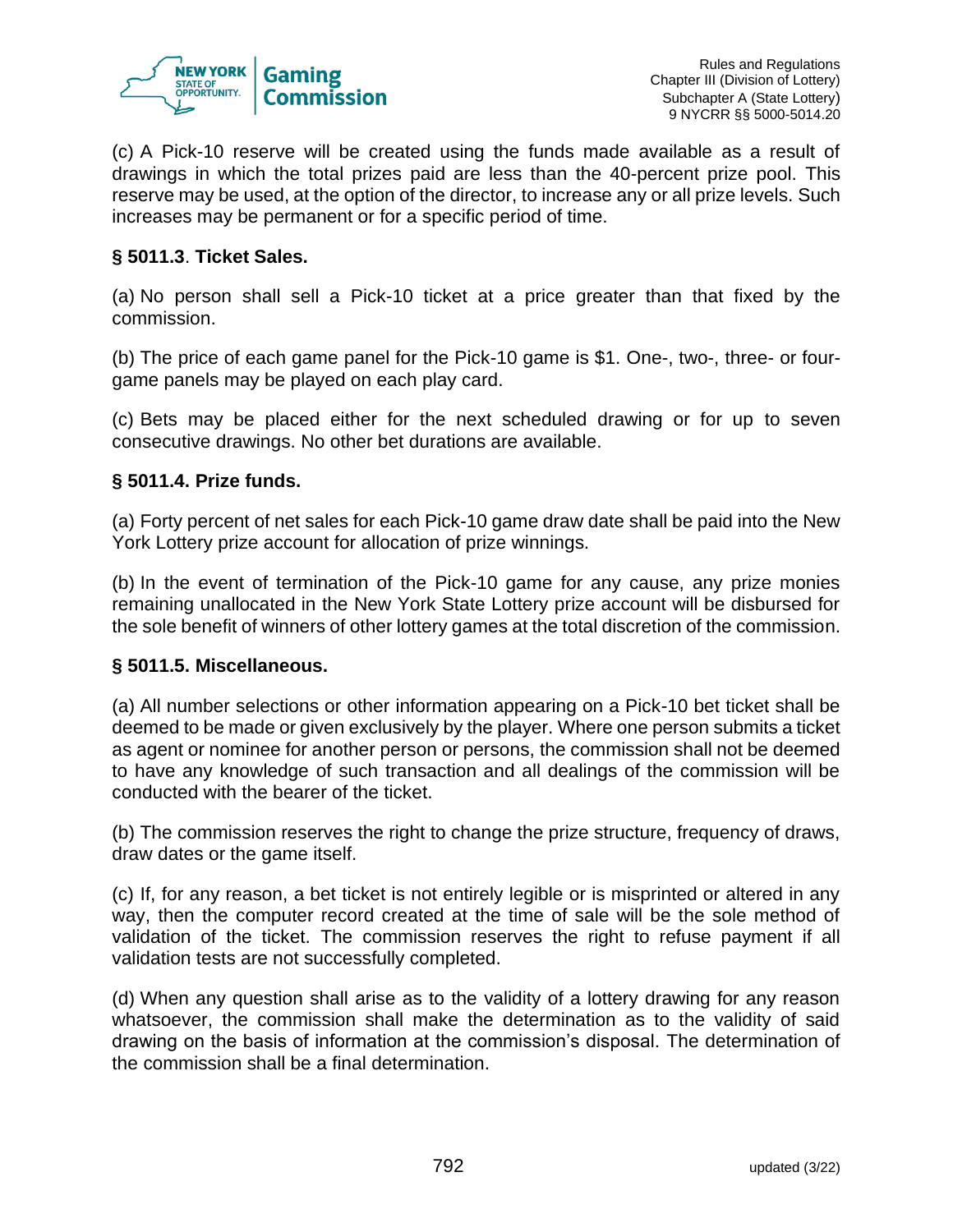

(e) Neither the commission nor the commission's contractors shall be responsible for lost or stolen tickets or for tickets redeemed or cancelled in error.

(f) Commission rules do not allow for the payment of prizes for previously redeemed or cancelled tickets. Accordingly, neither the commission nor the contractors shall be responsible for bet tickets inadvertently returned to a player following redemption or cancellation by a lottery sales agent. In such cases, the computer file will be the sole method for determining whether the ticket has been previously redeemed or cancelled.

# **PART 5012**

#### **Take Five**

Section

- 5012.1 Definitions
- 5012.2 Payment of prizes
- 5012.3 Ticket sales
- 5012.4 Prize funds
- 5012.5 Miscellaneous
- 5012.6 Determination of prizes
- 5012.7 Chances of winning

# **§ 5012.1. Definitions.**

The definitions set forth in this section apply to the Take Five game described in this Part.

(a) *Take Five* means a game played by placing five-digit number bets at lottery sales agent locations.

(b) *Take Five* is a game that has one field of 39 numbers from which a player selects five numbers.

(c) *Take 5 play card* means a card that contains five game panels of numbered squares used by a player to select the games the player desires to play, the number of game panels to be played and the specific subset of numbers for each game selected.

(d) *Take Five game panel* means the area of the Take Five play card that contains 39 squares numbered one through 39.

(e) *Gross sales* means the sum of the dollar purchases of Take Five tickets eligible for a particular Take Five drawing date.

(f) *Winning pool* means 50 percent of the gross sales for a particular Take Five game that is allocated for the purpose of paying prizes in that game.

## **§ 5012.2. Payment of prizes.**

(a) Prizes for all games shall be calculated as follows: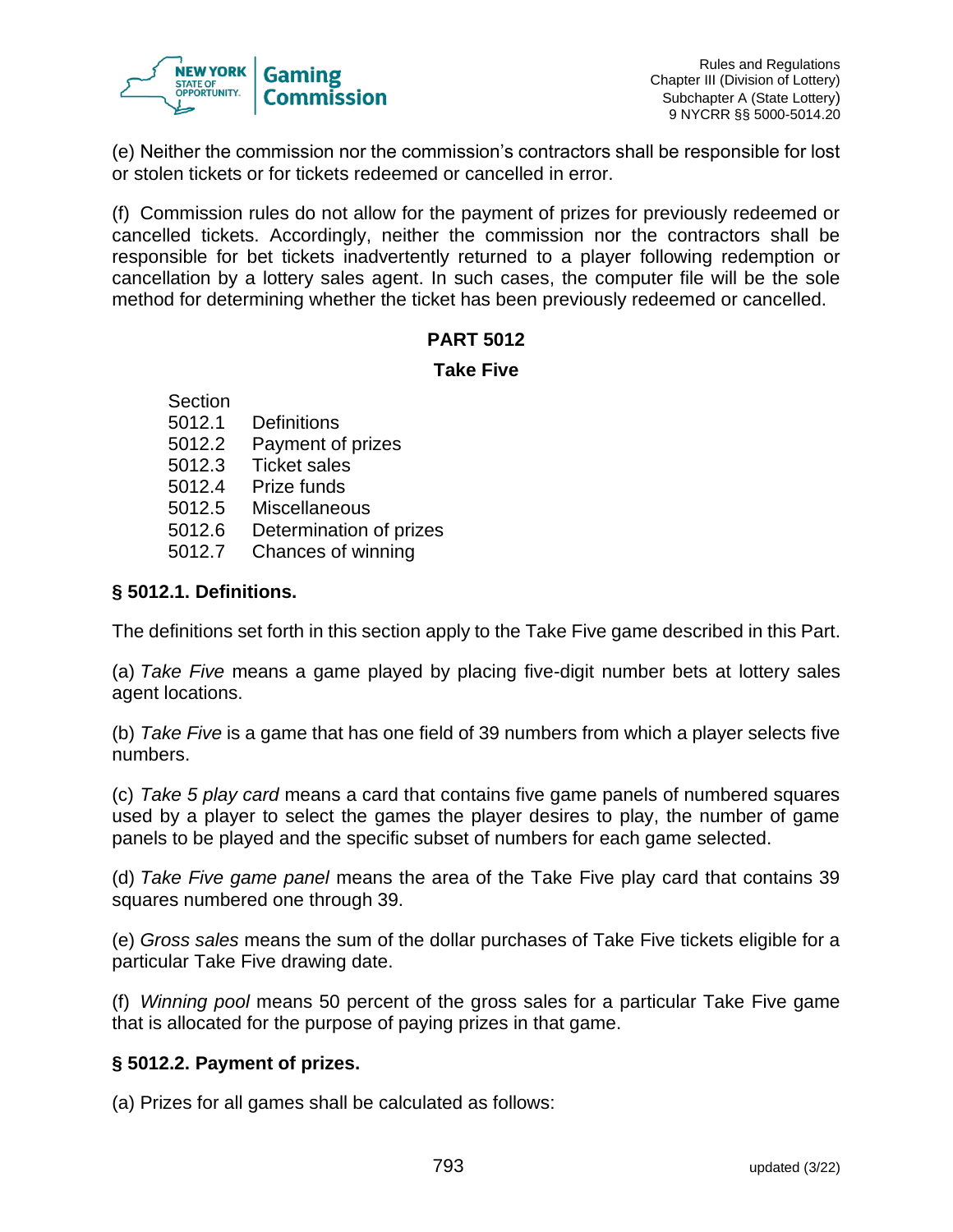

(1) The prize money allocated from the winning pool to the first prize category shall be divided equally by the number of game panels qualifying for a first prize. For any Take Five drawing in which there is no game panel qualifying for a first prize, the money allocated to the first prize category shall be added to the money allocated to the second prize category.

(2) The prize money allocated from the winning pool to the second prize category shall be divided equally by the number of game panels qualifying for a second prize. For any Take Five drawing in which there is no game panel qualifying for a second prize, the money allocated to the second prize category shall be added to the money allocated to the third prize category.

(3) The prize money allocated from the winning pool to the third prize category shall be divided equally by the number of game panels qualifying for a third prize.

(4) No prize money will be allocated from the winning pool to the fourth prize category. The fourth prize shall be a free play in a future drawing of the Take Five game to be awarded to each game panel that qualifies for a fourth prize.

(5) For the purpose of calculating any cash prize to be paid, the calculation shall be rounded down so that prize can be paid in multiples of 50 cents.

(6) The holder of a winning ticket may win only one prize per game panel in connection with the winning numbers drawn for a particular Take Five game, but shall be entitled to the highest prize won by those numbers.

## **§ 5012.3**. **Ticket sales.**

(a) No person shall sell a Take Five ticket at a price greater than that fixed by this Part.

(b) The minimum number of game panels that must be played for the Take Five game is one for \$1 and increments of one game panel thereafter. Two, three, four or five panels may be played for \$2, \$3, \$4 or \$5 respectively.

## **§ 5012.4. Prize funds.**

(a) Fifty percent of gross sales for each Take Five game draw date shall be paid into the New York Lottery prize account for allocation of prize winnings.

(b) Not less than 50 percent of gross sales for a particular Take Five drawing shall be the amount allocated to the winning pool for that particular game, and not less than such amount shall form the basis upon which the payment of prizes for the particular game shall be computed.

(c) In the event of termination of the Take Five game for whatever cause, any prize monies remaining undistributed in the New York State Lottery prize account will be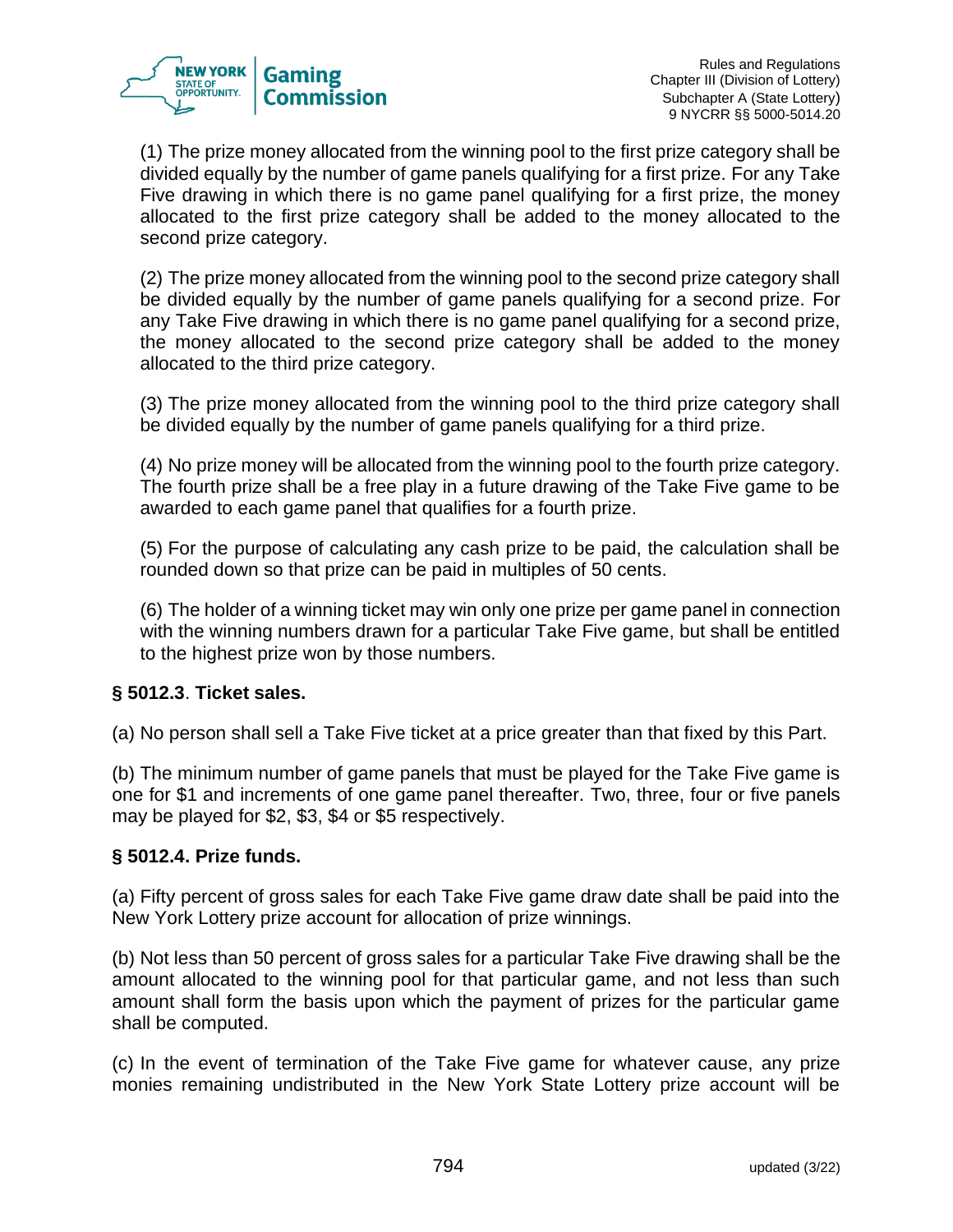

disbursed for the sole benefit of winners of other Lottery games at the total discretion of the commission.

#### **§ 5012.5. Miscellaneous.**

(a) All number selections or other information appearing on a Take Five bet ticket shall be deemed to be made or given exclusively by the player. Where one person submits a ticket as agent or nominee for another person or persons, the Lottery shall not be deemed to have any knowledge of such transaction, and all dealings of the commission will be conducted with the bearer of the ticket.

(b) Take Five bet tickets may be canceled, once issued, by the issuing computer terminal within the time permitted by the commission.

#### **§ 5012.6. Determination of prizes.**

For each Take Five game, five winning numbers shall be randomly selected at a public drawing from a field of 39 numbers from one to and including 39.

| Any game panel on the bet<br>ticket having the following<br>shall be deemed to be a<br>winning game panel: | The following shall be the<br>prize categories: | The following shall be<br>the percentage of the<br>winning pool allocated<br>to prize categories: |
|------------------------------------------------------------------------------------------------------------|-------------------------------------------------|---------------------------------------------------------------------------------------------------|
| All five winning                                                                                           | First prize                                     | 20%                                                                                               |
| Any four winning                                                                                           | Second prize                                    | 30%                                                                                               |
| Any three winning                                                                                          | Third prize                                     | 50%                                                                                               |
| Any two winning                                                                                            | Fourth prize                                    | 0%                                                                                                |

#### **§ 5012.7. Chances of winning.**

(a) *First prize*. Five winning numbers in one game panel. Chances of winning: 1 in 575,757.

(b) *Second prize*. Any four winning numbers in one game panel. Chances of winning: 1 in 3,387.

(c) *Third prize*. Any three winning numbers in one game panel. Chances of winning: 1 in 103.

(d) *Fourth prize*. Any two winning numbers in one game panel. Chances of winning: 1 in 9.6. Overall chances of winning a prize for a \$1 bet: 1 in 8.77.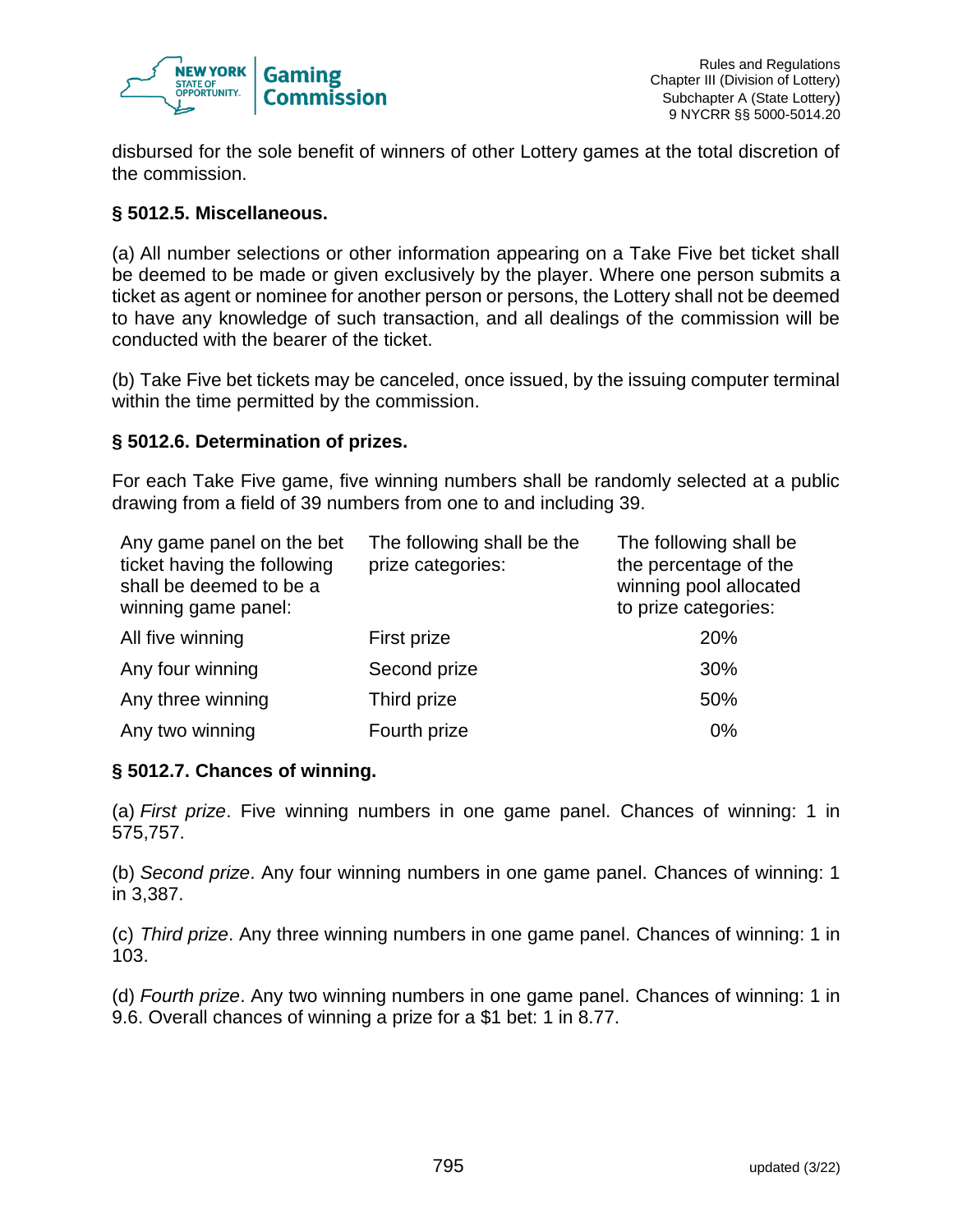

#### **PART 5013**

## **Quick Draw**

**Section** 

- 5013.1 Definitions
- 5013.2 Quick Draw game play
- 5013.3 Payment of prizes; chances of winning
- 5013.4 Prize funds

# **§ 5013.1. Definitions.**

The definitions in this section apply to the Quick Draw game described in this Part:

(a) *Quick Draw* means the Quick Draw game played at lottery sales agent locations as set forth in this Part. The Quick Draw game has one field of 80 numbers.

(b) *Quick Draw bet ticket* means a bet ticket for either the Quick Draw base wager or a Money Dots wager.

(c) *Quick Draw play card* means a card that contains designated areas used by a player to select the number of spots (numbers) such player desires to play for the base wager of Quick Draw games, the specific subset of numbers such player selects, the amount of money such player desires to play per draw, the specific number of consecutive draws such player desires to play and, if the commission so chooses to offer, the Extra wager option. There is a separate play card for the base wager of Quick Draw games.

(d) *Assigned drawing* means a unique multi-digit consecutive number assigned by the central computer system, which corresponds to a particular draw.

(e) *Draw* means the process in which the winning numbers are drawn for a Quick Draw game. Draws will be held daily at intervals during the hours designated by the commission. If for any reason a draw cannot be held, the next draw will take place at the next scheduled draw time.

(f) *Money Dots*. Money Dots is a feature of the Quick Draw game in which a player may make a wager on the Money Dots winning number that will be selected after the Quick Draw base-wager winning numbers have been selected in a Quick Draw game.

(g) *Net sales* means the sum of the dollar purchases (after cancellation) of Quick Draw tickets eligible for a particular game draw.

(h) *Prize pool* means the portion of net sales for a particular draw that is allocated for the purpose of paying prizes in that game.

(i) *Spot* means the quantity of numbers a player chooses to play in the base wager of a Quick Draw game. For example, in a 10-spot wager, the player chooses 10 numbers; in a 9-spot wager, the player chooses nine numbers; etc.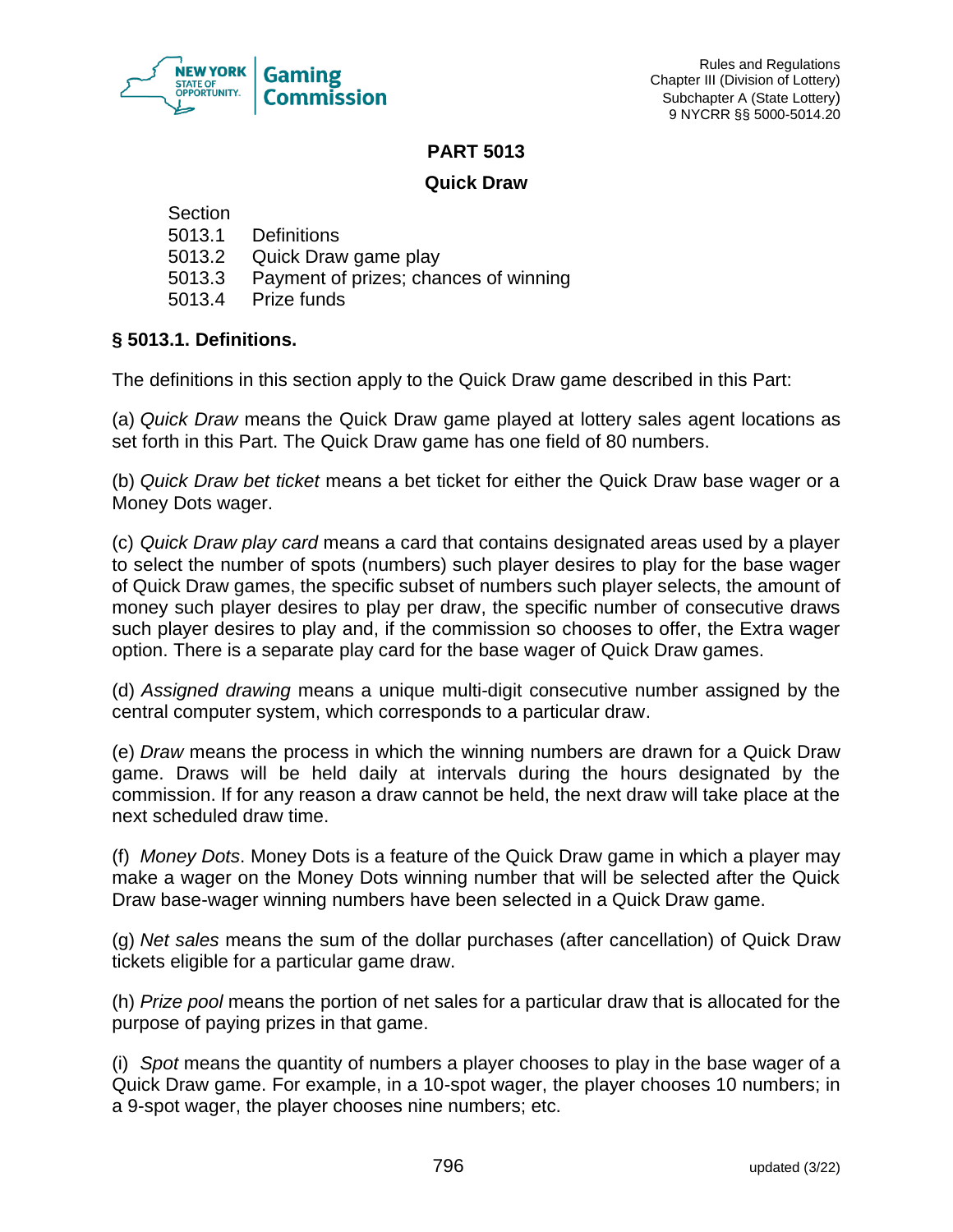

## **§ 5013.2**. **Quick Draw game play.**

(a) *Game components and draws*. Each Quick Draw game shall have a base-wager component and, if the commission so chooses to offer, a Money Dots wager component. A Quick Draw game draw shall comprise the drawing of the Quick Draw base-wager winning numbers, followed by the drawing on the Money Dots wager winning number, if the commission elects to offer such wager. Each Quick Draw game shall be assigned a unique multi-digit consecutive number by the central computer system, which corresponds to a particular draw. Draws will be held daily at intervals during the hours designated by the commission. If for any reason a draw cannot be held, the next draw will take place at the next scheduled draw time and any issued bet ticket for the draw not held instead shall be valid for the next scheduled and completed draw.

(b) *Wager types*.

(1) Quick Draw base wager.

(i) To make a Quick Draw base wager, a player selects:

(*a*) a quantity of spots, from 1 to 10;

(*b*) a wager of \$1, \$2, \$3, \$4, \$5 or \$10 per draw;

(*c*) the number of consecutive draws the player wishes to play, beginning with the next scheduled draw;

(*d*) numbers from a field of 80 numbers in the same quantity of spots selected, or chooses a Quick Pick option, in which the commission's central computer system randomly selects the numbers for the player after the player designates the quantity of spots to play.

(ii) The total wager amount allowed on a single Quick Draw play card may be capped, with the allowable total wager designated by the commission on the Quick Draw play card.

(iii) A single-draw Quick Draw bet ticket may be cancelled at the same computer terminal from which such ticket was issued, but only on the day of purchase and prior to the draw. A multiple-draw ticket may be cancelled only prior to the first draw stated on such ticket.

(iv) If a player redeems a winning Quick Draw base-wager ticket prior to all draws referred to thereon having been completed, an exchange ticket shall be issued, indicating the remaining draws to which the wager applies. An exchange ticket cannot be cancelled.

(v) For each draw, a random-number generator shall select 20 numbers from a field of 80 numbers to constitute the Quick Draw base-wager winning numbers.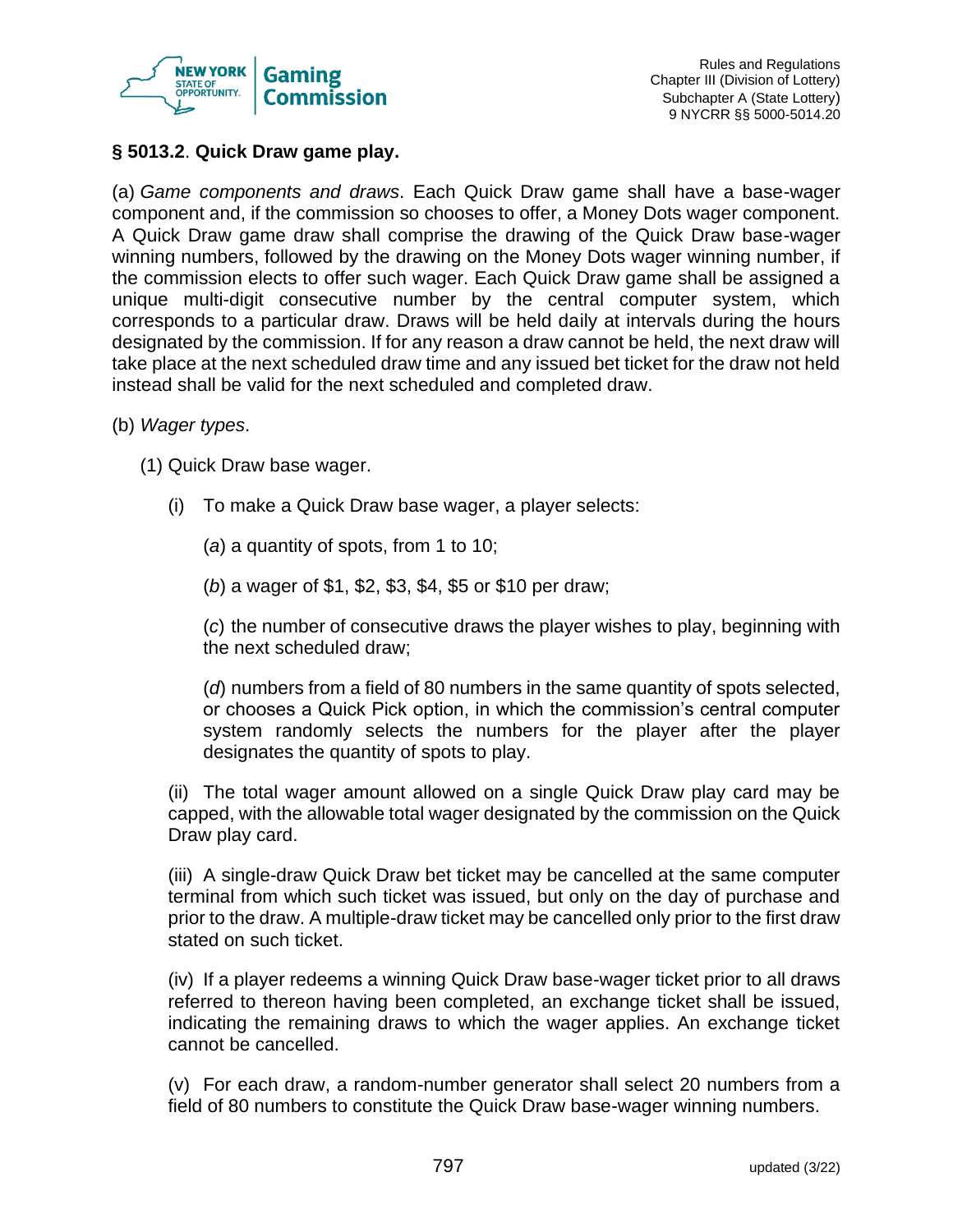

(vi) Prizes for winning Quick Draw base wagers will be awarded for tickets on which various numbers of player selections match the winning numbers drawn for the assigned drawing, with prizes and payouts as set forth in section 5013.3 of this Part.

(vii) The commission may offer a Quick Draw Extra feature as an addition to a player's Quick Draw base wager.

(*a*) A Quick Draw Extra wager shall double the cost of the Quick Draw base wager. For example, if a player purchases a \$1 Quick Draw base wager and Quick Draw Extra is also played, the total cost of the wager shall be \$2 (\$1 for the Quick Draw base wager and \$1 for Quick Draw Extra).

(*b*) When this feature is active, the randomly selected Extra symbol, with odds of selection as set forth in item (*c*) of this subparagraph, shall appear on the video monitor immediately following selection of the winning Quick Draw basewager numbers.

(*c*) A player who has made a Quick Draw Extra wager shall win only the player's base-wager prize, if any, when the "No extra" symbol is selected. A player who has made a Quick Draw Extra wager shall win a multiple of the player's base-wager prize, if any, in the multiple indicated by the number associated with the symbol, when one of the following symbols is selected: 2X, 3X, 4X, 5X or 10X.

| Symbol          | Odds of selection, 1 in |
|-----------------|-------------------------|
| No extra        | 2.5                     |
| 2X              | 2.35                    |
| 3X              | 16                      |
| 4X              | 16                      |
| 5X              | 26.67                   |
| 10 <sub>X</sub> |                         |

(2) Money Dots wager. The rules set forth in this paragraph shall apply when the commission chooses to offer a Money Dots wager within a Quick Draw game. If a Money Dots wager is offered, a player may make the wager separate from a Quick Draw base wager.

(i) To make a Money Dots wager, a player completes a Money Dots play card to select the number of consecutive draws such player desires to play or requests manual entry. The commission may choose to offer a Quick Draw play card that contains a designated area for a player to make a Money Dots wager, instead of completing a Money Dots play card.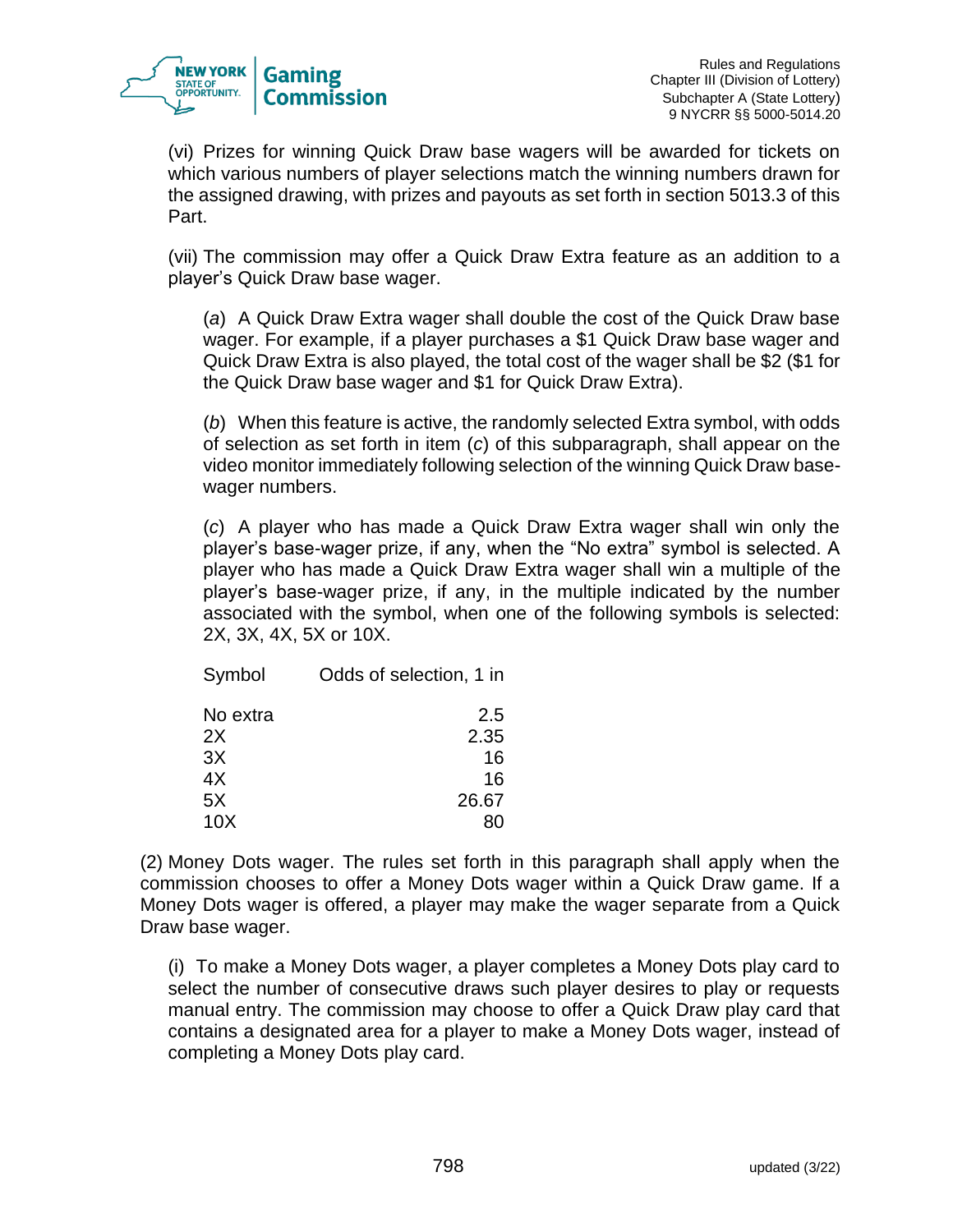

(ii) Play on a Money Dots wager occurs with the next Quick Draw game that is not already in progress at the time the Money Dots wager is registered on the commission's central computer system.

(iii) The price of each bet for a Money Dots wager is \$1 per draw.

(iv)A player making a Money Dots wager shall be issued a bet ticket on which eight randomly assigned numbers from the Quick Draw field of 80 are displayed.

(v) After the 20 Quick Draw base-wager winning numbers are drawn in a Quick Draw game, dollar values of \$5, \$10, \$20 or \$50 shall be randomly assigned to each of the remaining 60 numbers that were not selected as base-wager winning numbers for that Quick Draw game, consistent with the odds set forth in paragraph (2) of subdivision (a) of section 5013.3 of this Part.

(vi)After the 60 remaining numbers in the Quick Draw game (which have not been selected as base-wager winning numbers) have been assigned dollar values, a randomly selected Money Dots winning number shall be displayed. A player wins a Money Dots bet, in the dollar amount assigned to the winning number pursuant to subparagraph (v) of this paragraph, if the Money Dots winning number drawn matches one of the numbers assigned to the player's Money Dots bet ticket for the assigned drawing pursuant to subparagraph (iv) of this subdivision.

(c) *Price fixed by commission*. No person shall sell a Quick Draw bet ticket at a price greater than those fixed by the commission.

(d) *Minimum age*.

(1) No Quick Draw bet ticket shall be sold to a person under the age of 18 years. On the premises of a licensee who holds a license issued pursuant to the Alcoholic Beverage Control Law to sell alcoholic beverages for consumption on the premises, no Quick Draw bet ticket shall be sold to a person under the age of 21 years and no person under the age of 21 years may participate in a Quick Draw game.

(2) The commission shall penalize a licensee found to have violated paragraph (1) of this subdivision according to the provisions of paragraph (2) of subdivision (c) of section 5001.27 of this Chapter.

(e) *Premises*. Quick Draw bet tickets may be purchased only at a licensed Quick Draw agent location. Quick Draw tickets shall be sold only on premises satisfying the following, as required by Tax Law section 1612(a)(1)(A):

(1) If the premises are not used for the sale of alcoholic beverages for consumption on the premises, the lottery sales agent must have certified in writing that the premises comprise an area greater than 2,500 square feet.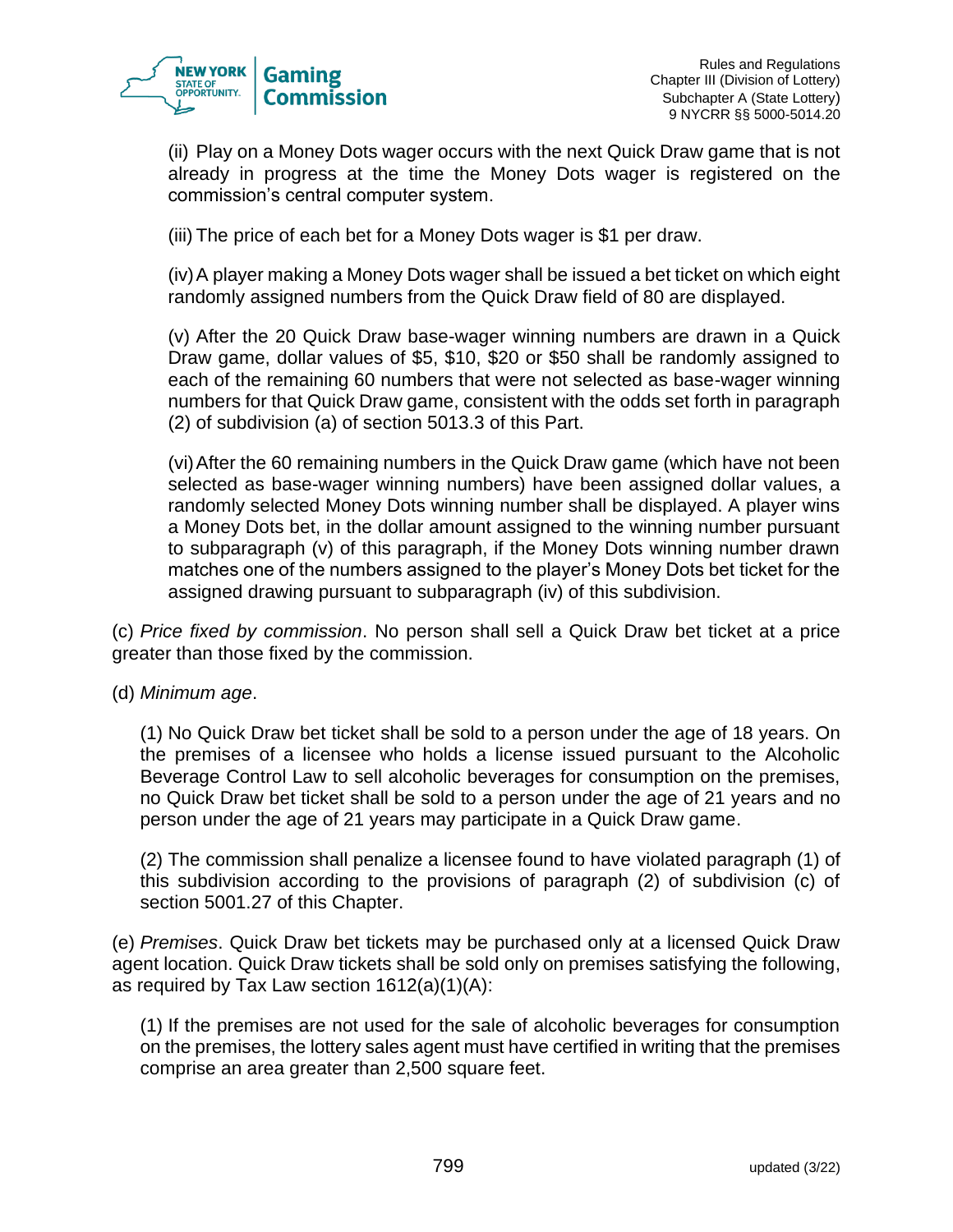

(2) Exceptions. The provisions of paragraph (1) of this subdivision relating to 2,500 square feet shall not be applicable to premises used as either:

(i) a commercial bowling establishment; or

(ii) a facility authorized under the Racing, Pari-Mutuel Wagering, and Breeding Law to accept pari-mutuel wagers.

## **§ 5013.3. Payment of prizes; chances of winning.**

(a) *Prize amounts*.

(1) Quick draw base wager. Prizes will be paid for all bet tickets on which a player's Quick Draw base-wager bet ticket matches the winning numbers drawn for the assigned drawing. The number of selections that must match the winning numbers drawn, the prizes won for a \$1 bet and the odds of winning are shown in the tables below:

(i) 10-spot wager.

| <b>Number Matched</b> | Prize     | Odds of Winning, 1 in |
|-----------------------|-----------|-----------------------|
| 10                    | \$100,000 | 8,911,711.18          |
| 9                     | \$5,000   | 163,381.37            |
| 8                     | \$300     | 7,384.47              |
| 7                     | \$45      | 620.68                |
| 6                     | \$10      | 87.11                 |
| 5                     | \$2       | 19.44                 |
|                       | \$5       | 21.84                 |

Overall odds of winning in 10-spot wager: 1 in 9.05.

(ii) 9-spot wager.

| <b>Number Matched</b> | Prize    | Odds of Winning, 1 in |
|-----------------------|----------|-----------------------|
| 9                     | \$30,000 | 1,380,687.65          |
| 8                     | \$3,000  | 30,681.95             |
| 7                     | \$125    | 1,690.11              |
| 6                     | \$20     | 174.84                |
| 5                     | \$5      | 30.67                 |
| ი                     | \$2      | 15.69                 |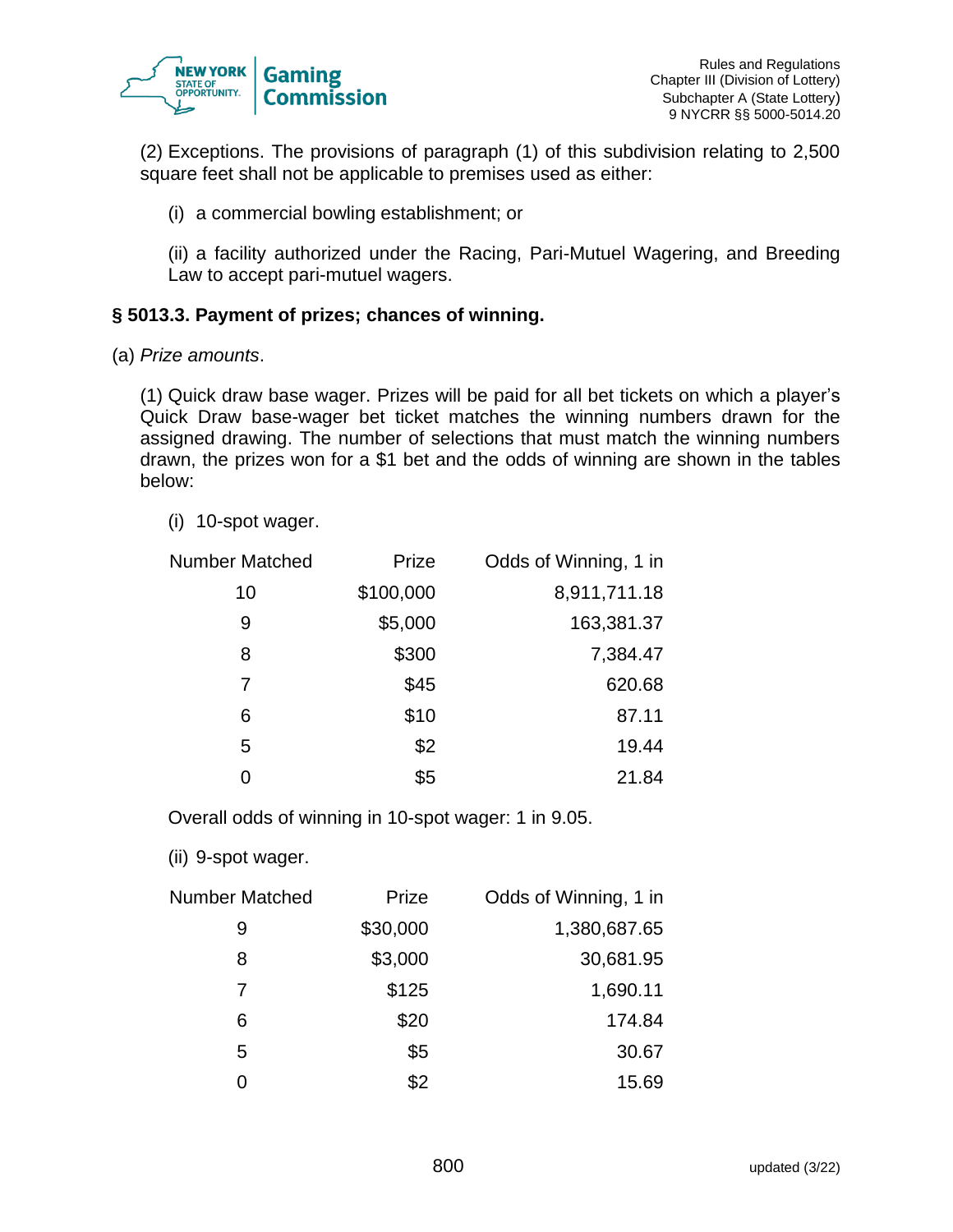

Overall odds of winning in 9-spot wager: 1 in 9.74.

(iii) 8-spot wager.

| <b>Number Matched</b> | Prize    | Odds of Winning, 1 in |
|-----------------------|----------|-----------------------|
| 8                     | \$10,000 | 230,114.61            |
| 7                     | \$550    | 6,232.27              |
| 6                     | \$75     | 422.53                |
| 5                     | \$6      | 54.64                 |
| O                     | \$2      | 11.33                 |

Overall odds of winning in 8-spot wager: 1 in 9.17.

(iv)7-spot wager.

| <b>Number Matched</b> | Prize   | Odds of Winning, 1 in |
|-----------------------|---------|-----------------------|
|                       | \$5,000 | 40,979.31             |
| 6                     | \$100   | 1,365.98              |
| 5                     | \$20    | 115.76                |
| 4                     | \$2     | 19.16                 |
| ი                     | \$1     | 8.23                  |

Overall odds of winning in 7-spot wager: 1 in 5.46.

(v) 6-spot wager.

| <b>Number Matched</b> | Prize   | Odds of Winning, 1 in |
|-----------------------|---------|-----------------------|
| 6                     | \$1,000 | 7,752.84              |
| 5                     | \$55    | 323.04                |
| 4                     | \$6     | 35.04                 |
| 3                     | \$1     | 7.70                  |

Overall odds of winning in 6-spot wager: 1 in 6.19.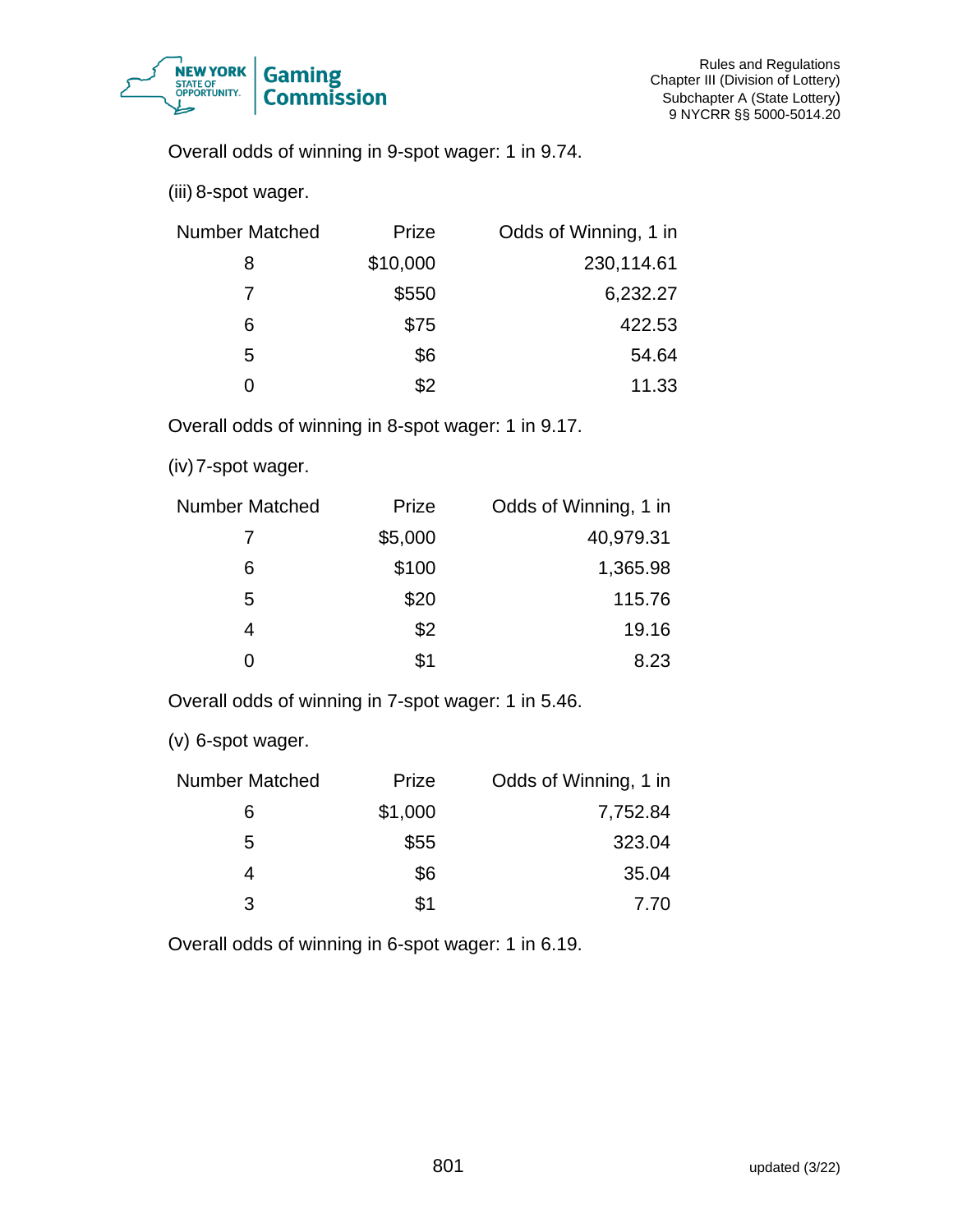

(vi)5-spot wager.

| <b>Number Matched</b> | Prize | Odds of Winning, 1 in |
|-----------------------|-------|-----------------------|
| 5                     | \$300 | 1,550.57              |
|                       | \$20  | 82.70                 |
| 3                     | \$2   | 11.91                 |

Overall odds of winning in 5-spot wager: 1 in 10.34.

(vii) 4-spot wager.

| <b>Number Matched</b> | Prize | Odds of Winning, 1 in |
|-----------------------|-------|-----------------------|
|                       | \$55  | 326.44                |
| 3                     | \$5   | 23.12                 |
|                       | \$1   | 4.70                  |

Overall odds of winning in 4-spot wager: 1 in 3.86.

(viii) 3-spot wager.

| <b>Number Matched</b> | Prize | Odds of Winning, 1 in |
|-----------------------|-------|-----------------------|
|                       | \$23  | 72.07                 |
|                       | \$2   | 7.21                  |

Overall odds of winning in 3-spot wager: 1 in 6.55.

(ix)2-spot wager.

| Number Matched | Prize | Odds of Winning, 1 in |
|----------------|-------|-----------------------|
|                | \$10  | 16.63                 |

Overall odds of winning in 2-spot wager: 1 in 16.63.

(x) 1-spot wager.

| Number Matched | Prize | Odds of Winning, 1 in |
|----------------|-------|-----------------------|
|                | \$2   | 4.00                  |

Overall odds of winning in 1-spot wager: 1 in 4.00.

(2) Money Dots wager. Prizes will be paid for all bet tickets on which one of the Money Dot issued numbers matches the winning Money Dot number selected for the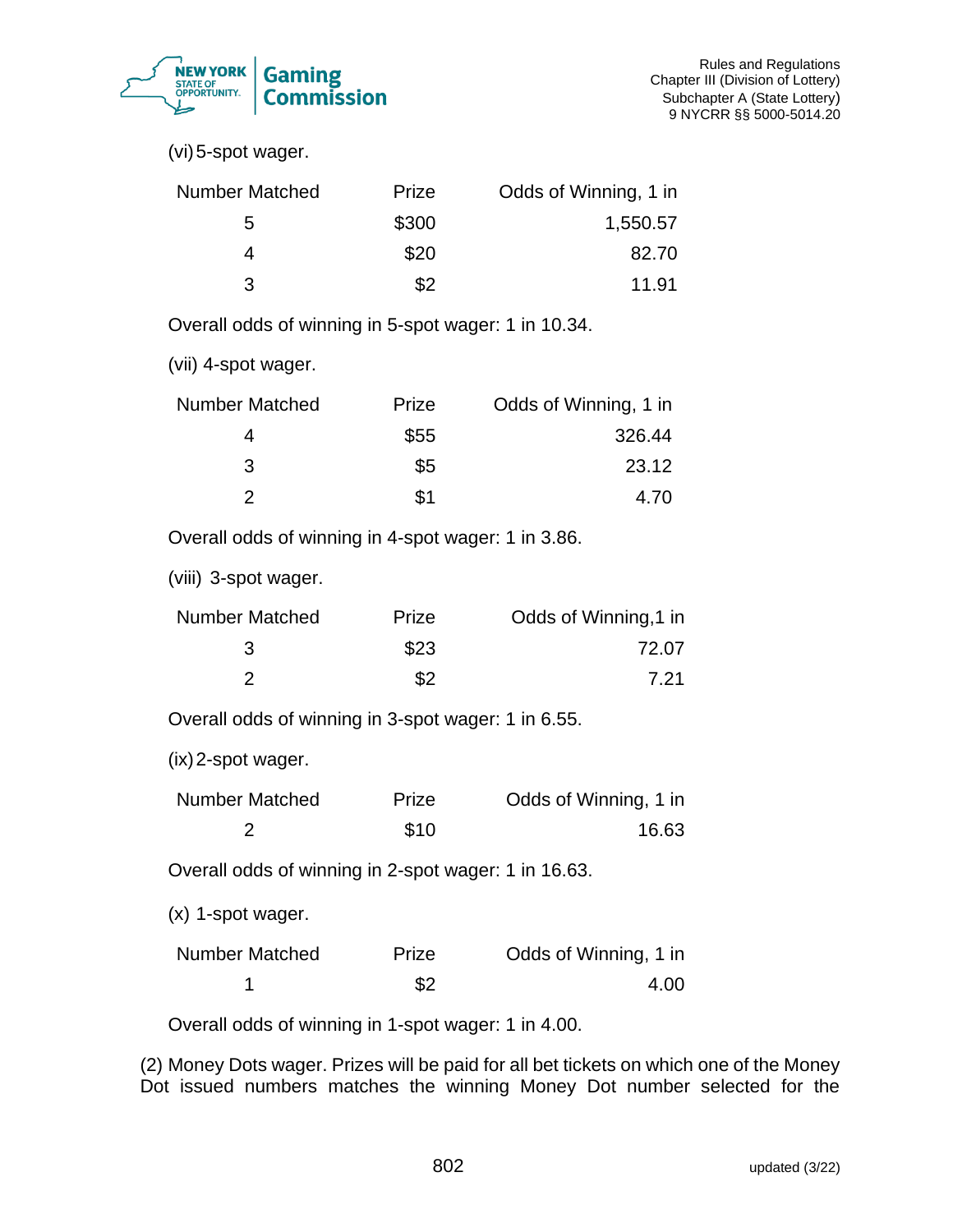

assigned drawing. The odds of winning prizes on a \$1 Money Dot wager for a draw are as follows:

| Prize | Odds of Winning, 1 in |
|-------|-----------------------|
| \$50  | 400.00                |
| \$20  | 266.67                |
| \$10  | 88.89                 |
| \$5   | 17.39                 |

Overall odds of winning in Money Dots wager: 1 in 13.33.

(b) *Total prize amount limitation*. For any draw in which there are more than 50 Quick Draw base wagers of \$1 in which the player selections match 10 winning numbers, the total prize amount available for payment of Quick Draw prizes on such winning base wagers shall be limited to \$5,000,000, and the amount of the prize payable to the holder of each bet ticket for such a wager shall be determined by dividing \$5,000,000 by the number of such winning wagers of \$1.

(c) *Payment of winning tickets*. Valid winning Quick Draw bet tickets valued at \$600 or less may be presented to any lottery sales agent for payment.

(d) *Highest prize applies*.The holder of a winning Quick Draw base-wager bet ticket may win only one prize per game in connection with the winning numbers drawn for a particular Quick Draw base-wager draw, but shall be entitled to the highest prize won by those numbers.

(e) *Reserve*. A Quick Draw reserve will be created using the funds made available as a result of draws in which the total prizes paid are less than the 60 percent prize pool. This reserve will be used to pay prizes for any draw in which the prize liability exceeds 60 percent of net sales for that draw and may be used, at the option of the lottery director, to increase any or all prize levels. Such increases shall be for a specific period of time.

# **§ 5013.4. Prize funds.**

In the event of termination of the Quick Draw game for any reason, any prize monies remaining may be used for prizes in other lottery games at the discretion of the commission.

# **PART 5014**

#### **Courier Services**

| Section |                                            |
|---------|--------------------------------------------|
| 5014.1  | License requirement                        |
| 5014.2  | Courier license application and evaluation |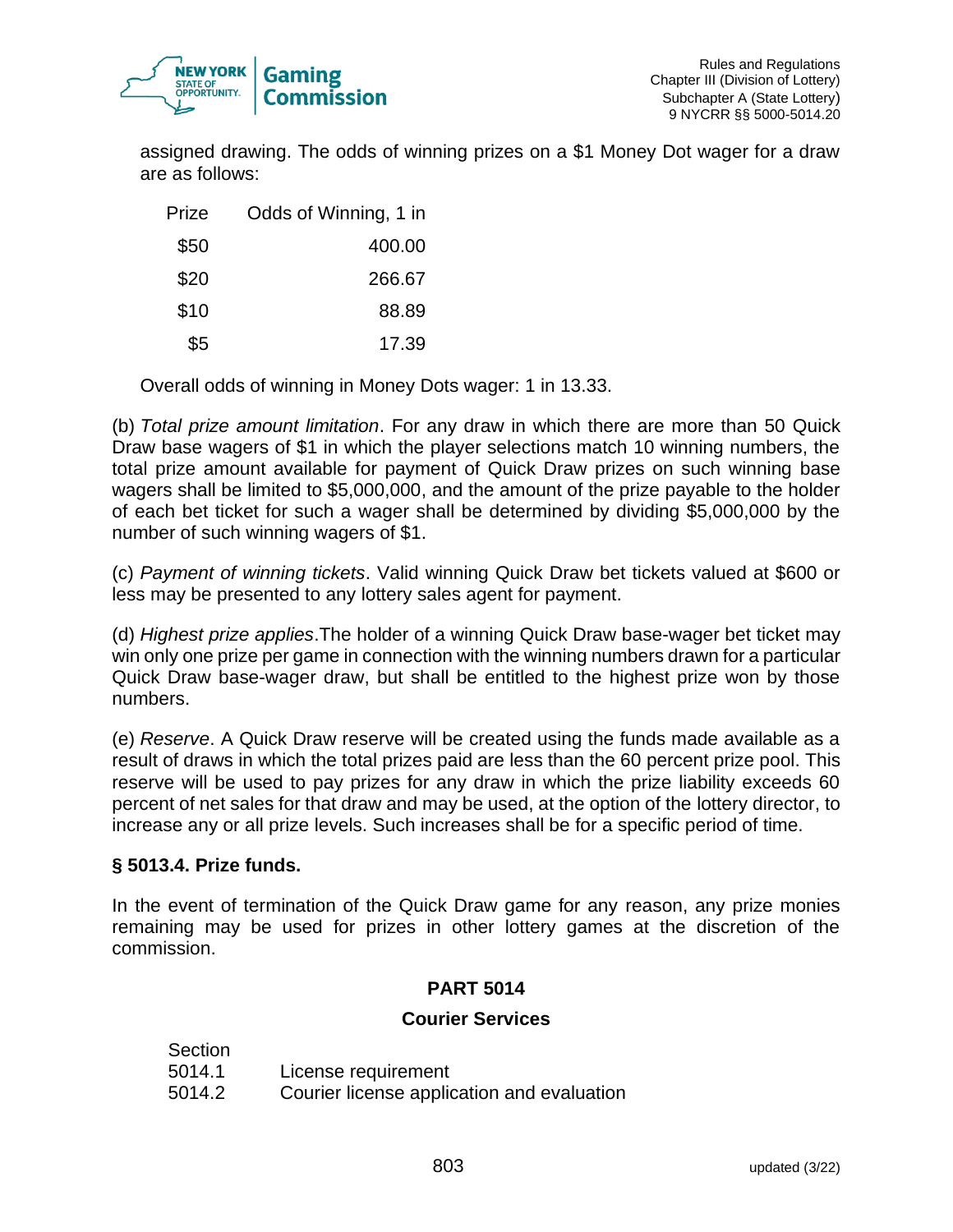

- 5014.3 Conditions and requirements of licensure
- 5014.4 Display of license
- 5014.5 Disclosure of games offered
- 5014.6 Courier customer agreements
- 5014.7 Requirements for network
- 5014.8 Prevention of use by prohibited persons
- 5014.9 Independent third-party testing
- 5014.10 Courier customer accounts
- 5014.11 Ticket sale occurrence
- 5014.12 Courier service fulfillment
- 5014.13 Ticket ownership
- 5014.14 Notification of and payment of prizewinners in draw games
- 5014.15 Audit and financial controls
- 5014.16 Internal Controls
- 5014.17 Advertising and marketing
- 5014.18 Courier customer complaints
- 5014.19 Fees
- 5014.20 License suspension or revocation

#### **§ 5014.1. License requirement.**

No person shall carry on a business in which such person acts as agent for another person in purchasing a lottery ticket, unless such person is duly licensed as a courier service pursuant to this subchapter.

#### **§ 5014.2. Courier license application and evaluation.**

(a) *Application*. An applicant for a courier service license shall file an application in a form provided by the commission. An applicant shall have an ongoing duty to supplement such application as may be necessary to maintain updated information and accuracy. In addition to other requirements the commission may establish, such application shall describe how the audit and financial controls, technical standards and internal controls proposed for applicant's network will comply with the requirements of this subchapter.

(b) *Evaluation of application*. In evaluating an application for a courier service license, the commission shall consider such factors as:

(1) financial responsibility and security of the business or activity in which such person is engaged;

(2) sufficiency of existing lottery sales agent and courier service licenses to serve the public convenience;

(3) whether the proposed network is predominantly frequented by persons under the age of 18 years;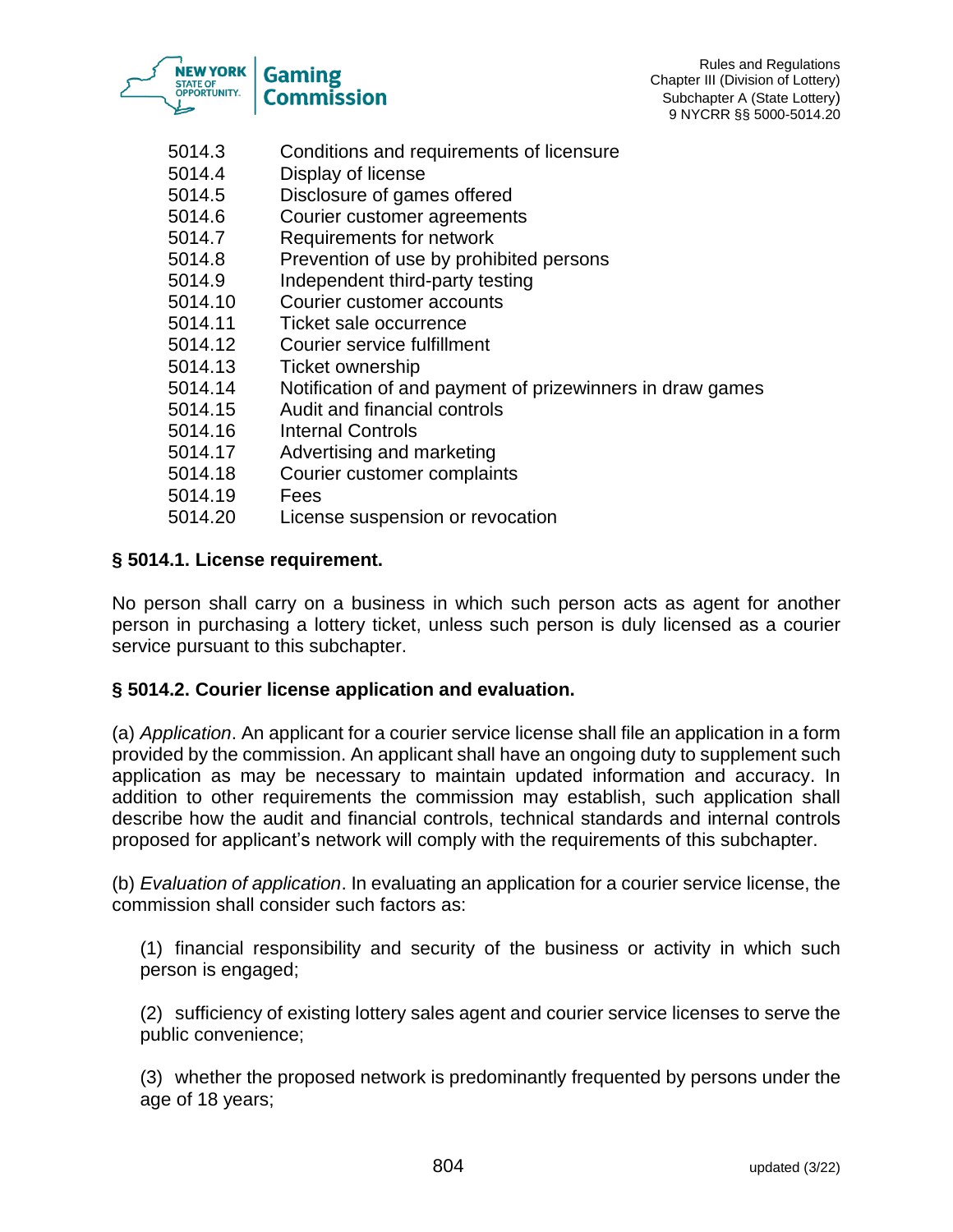

- (4) volume of expected sales;
- (5) conviction of any offense as defined in the Penal Law;

(6) veracity and completeness of information supplied on the application form or any supplement thereto;

- (7) applicant's indebtedness, if any, to State or local government;
- (8) business experience operating a network;
- (9) reputation of the applicant;

(10)whether the audit and financial controls, technical standards, internal controls, proposed for applicant's network comply with the requirements of this Part; and

(11)whether the application submitted contains a business plan demonstrating that compliance with all conditions of a courier service license is achievable.

(c) *Temporary licenses*. The commission may issue a temporary courier service license to an applicant on a provisional basis pending completion of an initial application review process. As a condition to the issuance of a temporary service license, the applicant shall waive any right to a hearing or to challenge any commission decision in regard to a temporary courier service license. Any such temporary courier service license may be issued only if:

(1) the applicant has filed a complete application with the commission;

(2) the completed application, on the face of such application, discloses no grounds from which the commission readily may ascertain that there are reasonable grounds to deny the application; and

(3) the commission receives and reviews a fingerprint report from the New York State Division of Criminal Justice Services and Federal Bureau of Investigation that does not indicate any grounds to withhold a temporary approval.

(d) *Cooperation required*. An applicant for a courier service license shall cooperate fully with the commission in the course of the application process. Failure to cooperate with the commission shall be a violation of this section and shall be in itself sufficient grounds for denial of such license application.

(e) *Commission reservation of rights*. Nothing in this subchapter prohibits the commission itself from engaging in the sale of lottery tickets through a network the commission operates or that is operated on the commission's behalf.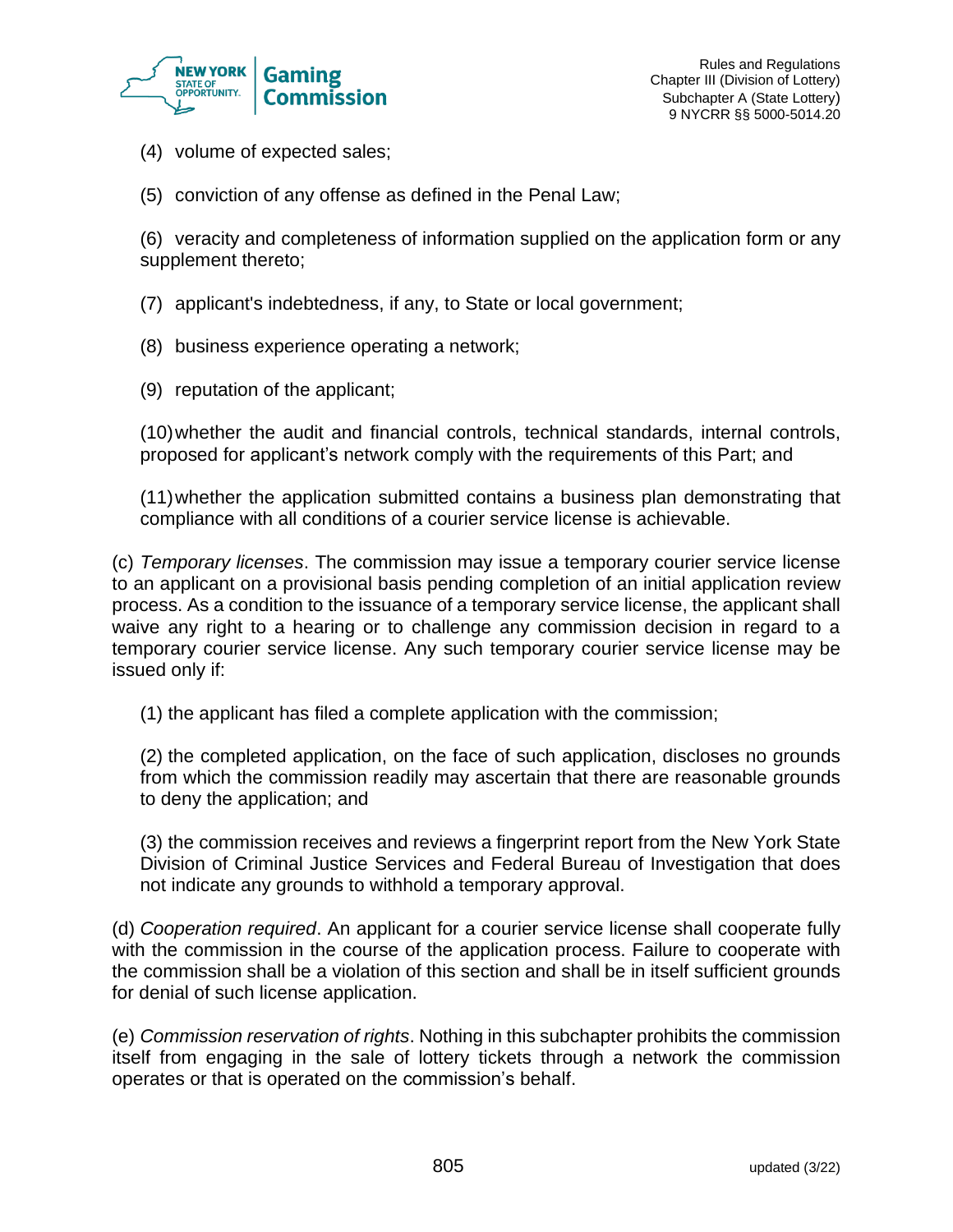

#### **§ 5014.3. Conditions and requirements of licensure.**

(a) *Conditions*. A courier service shall, as a condition of licensure:

(1) display prominently on its platform a warning of the risk of being defrauded by lottery scams and information on playing responsibly, which information shall be substantially similar to the information displayed on the New York Lottery website or such other information approved by the commission;

(2) maintain a courier customer self-exclusion list and provide a mechanism for courier customers to register through the network to exclude themselves from using the network. Such list shall include any person who appears on a statewide exclusion list maintained by the commission. A courier service shall ensure to the satisfaction of the commission that any courier customer placed on the self-exclusion list is prevented from requesting tickets through the network;

(3) ensure the network includes the following features:

(i) a daily courier customer request limit of an amount approved by the commission, which may provide that prize amounts of \$600 or less awarded to a courier customer and credited to the courier customer's account may be excluded from the daily request limit;

(ii) the ability for a courier customer to set a lower personal daily request limit; and

(iii) a waiting period, as determined by the commission, before a courier customer can raise a previously set personal daily request limit;

(4) maintain a courier customer and ticket management system that includes a secure database of all tickets requested through the network;

(5) maintain at a separate physical location a secure backup database;

(6) not use trademarks or other marks owned or controlled by the commission or any multi-state lottery consortium except with the express approval of the commission;

(7) offer for delivery only games approved by the commission for delivery by such licensee; and

(8) provide courier customer support, for purposes of responding to courier customer inquiries and disputes, in a manner approved by the commission.

(b) *Approval of lottery games offered*. No courier service may offer for sale or delivery any lottery game unless the commission has approved in writing the offering of such game by such licensee. The commission may consider, without limitation, technical requirements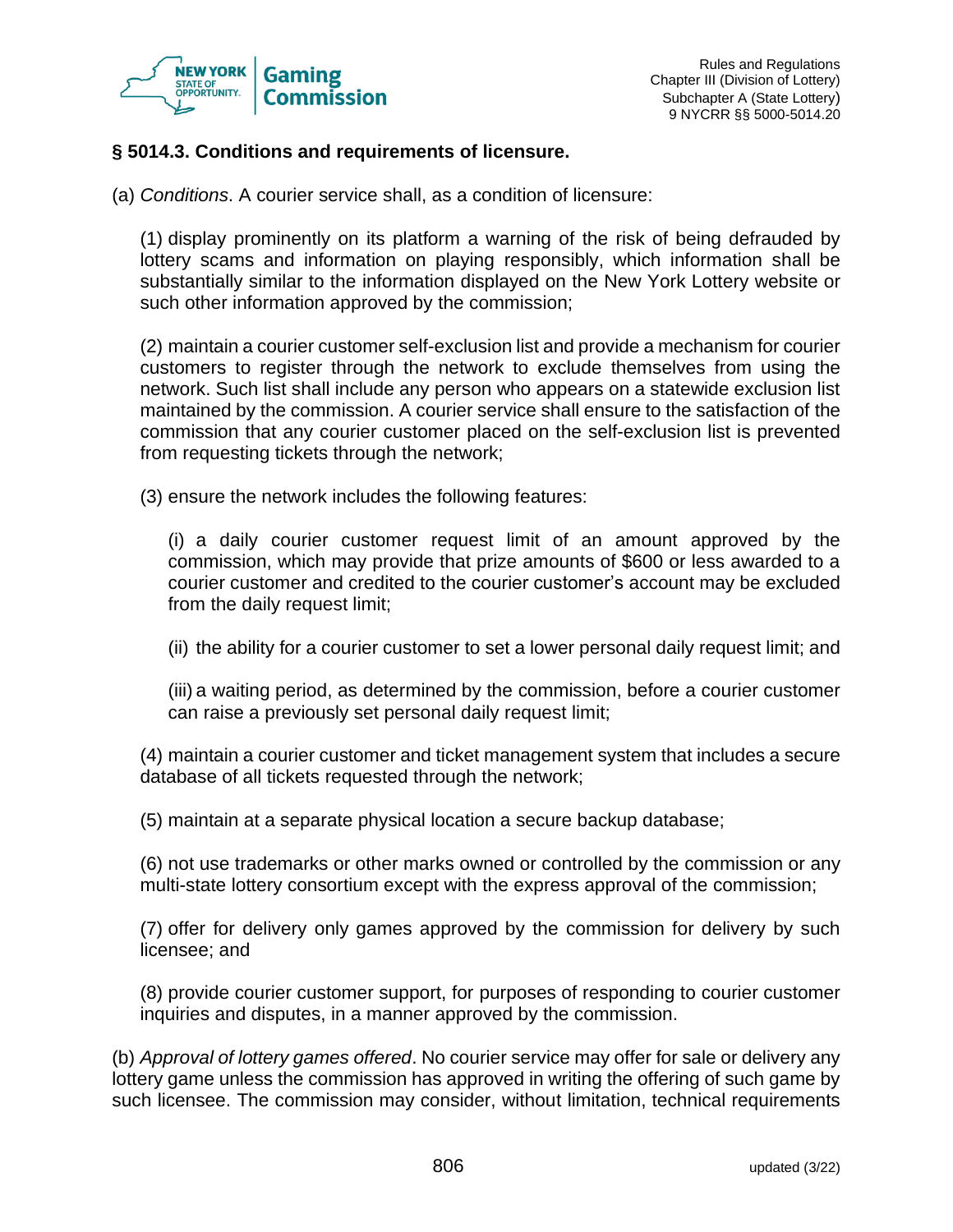

and multistate game requirements in determining whether to grant such approval. Any commission approval may establish a date before which the licensee may not offer the delivery of such lottery game tickets.

(c) *Compliance audits*. At the sole expense of the courier service, the network shall be audited and certified to be compliant with this Part at least annually by an independent party approved by the commission.

(d) *Indemnification, release and hold harmless*. As a condition to the issuance and acceptance of a courier service license, such licensee agrees to:

(1) indemnify and hold harmless the State, the commission and any of the employees of the State or the commission from any and all claims, damages, claims for damages, causes of action or suits that may arise or occur directly or indirectly as a result of

(i) any act or omission of such licensee that affects the State, the commission and any of the employees of the State or the commission; and

(ii) any purchase of courier services through the courier service's network or any operation carried on, under and pursuant to a courier service;

(2) release the State, the commission and any of the employees of the State or the commission from any and all claims, damages, claims for damages, causes of action or suits that shall accrue to the licensee, such licensee's employees, representative or agents that may arise or occur directly or indirectly as a result of any operation carried on, under or pursuant to such license; and

(3) defend, at such licensee's own expense, any and all causes of action or suits against the State that may be brought by any party, including any courier customer, that may arise or occur directly or indirectly out of any act or omission of such licensee or operation carried on pursuant to or in accordance with such license, the placement of requests for courier services through such licensee's network or the generation of, or failure to generate, lottery tickets to complete ticket purchases related to such requests for courier services.

(e) *Insurance*. Each courier service shall obtain insurance, which may include cyber liability insurance, errors and omissions insurance and such other insurance coverage as the commission may require, with limits and coverage requirements and minimum carrier ratings satisfactory to the commission.

(f) *Independent third-party testing*. As a condition to the issuance and acceptance of a courier license, a licensee shall implement, prior to offering a network, independent thirdparty testing required by the commission as provided in section 5014.9 of this Part.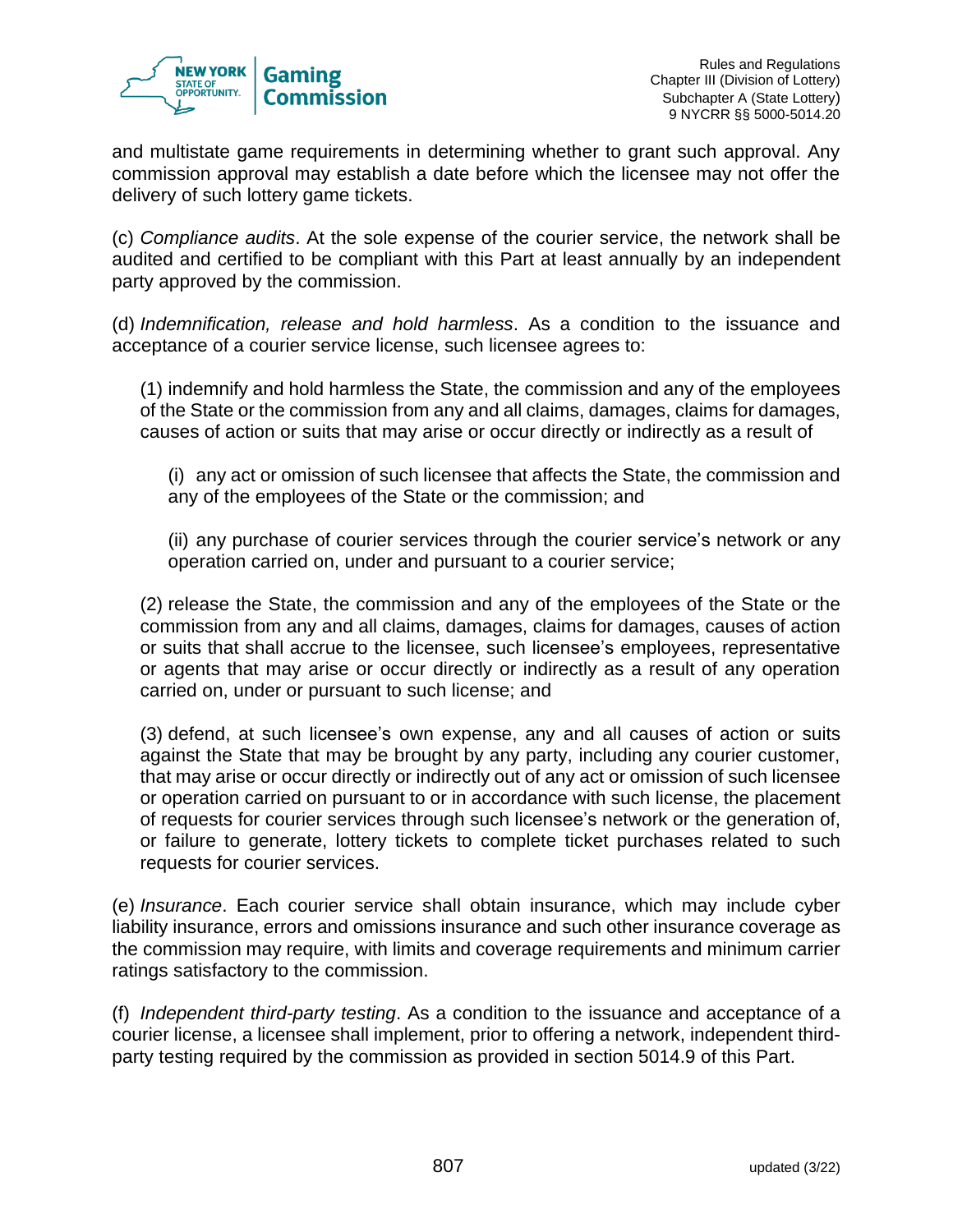

# **§ 5014.4. Display of license.**

Each courier service shall make available on such licensee's website and platform a true copy of the license issued by the commission pursuant to this subchapter.

# **§ 5014.5. Disclosure of games offered.**

Each courier service shall disclose to the commission the lottery games, each of which the commission has considered and approved consistent with subdivision (b) of section 5014.3 of this Part, that such courier service intends to offer for sale. Each courier service shall notify the commission of any proposed changes to such list of lottery games already approved for delivery by such courier service, pursuant to subdivision (b) of section 5014.3 of this Part, no later than 30 days prior to the effective date of such change.

# **§ 5014.6. Courier customer agreements.**

By creating an account using the network of a courier service to place a request for courier services, a courier customer agrees:

(a) to be bound by the commission's regulations;

(b) to release and hold harmless the courier service, the State and the commission from any liability related to a request for courier services to purchase tickets that is not completed before the drawing cutoff and never results in the generation of the tickets requested; and

(c) that, in the event a dispute occurs as to whether a ticket generated to complete a draw game ticket purchase request in connection with a request for courier services placed through a network would have been a winning ticket had the ticket purchase occurred and no prize is paid, the commission may, at the commission's option, replace the ticket with a ticket equal in value to the price of the ticket that is the subject of the dispute, which remedy shall be the sole and exclusive remedy of the claimant against the commission.

# **§ 5014.7. Requirements for network.**

(a) *Location of courier customers within the State*. A network shall employ a method of restricting requests for courier services to only those made by courier customers physically located in the State of New York at the time of purchase of courier services.

(b) *Prohibited sales areas*. A network shall employ a method of restricting requests for courier services made from any area within the State of New York that the commission designates as a prohibited sales area.

(c) *Geolocation*. A network shall employ a method of providing a courier customer with the location of the nearest lottery sales agents using GPS technology. In the event a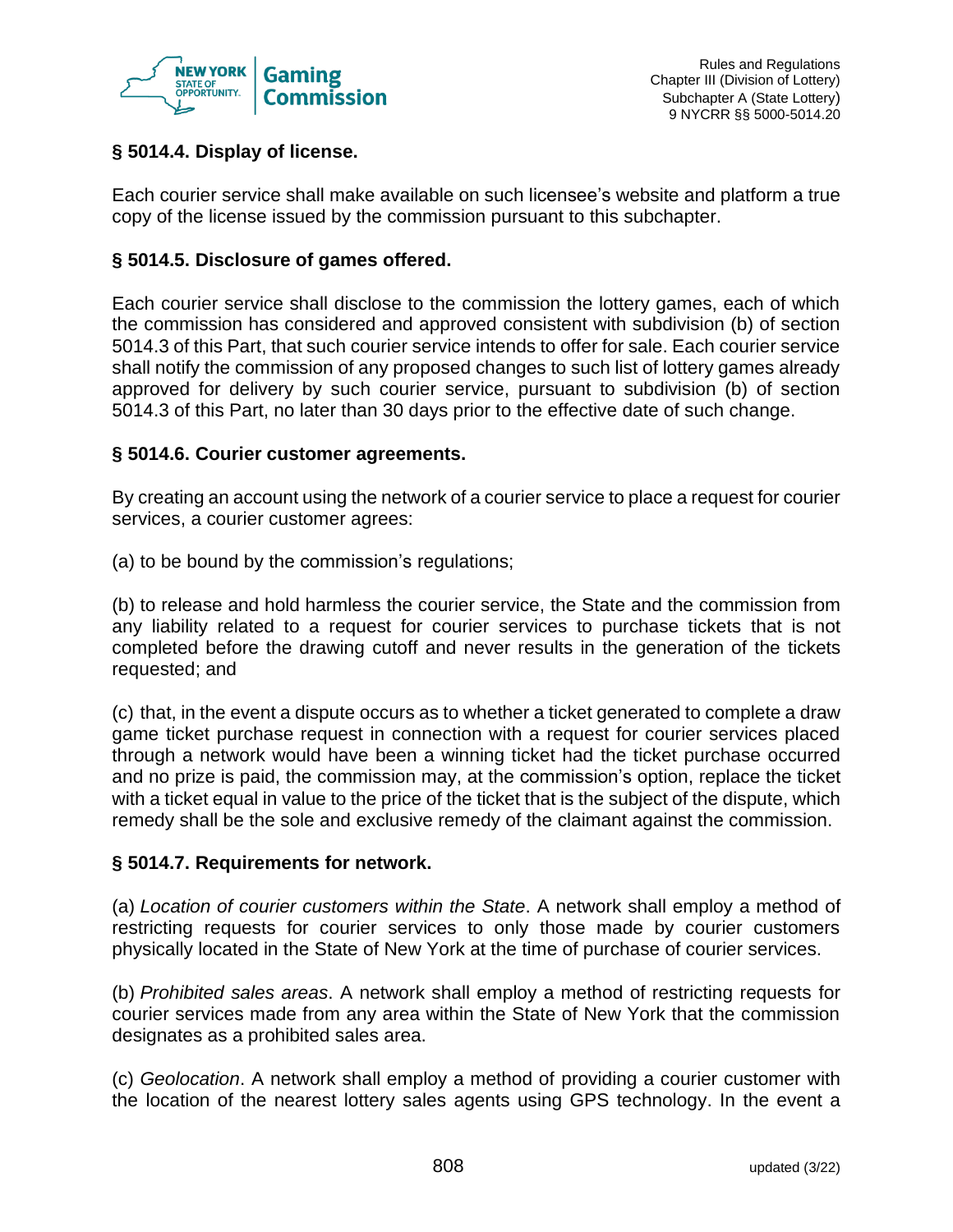

courier customer attempts to request courier services through the network of a courier service in the period between the halt of requests via the network but prior to the drawing cutoff, such method shall be capable of directing the courier customer to the nearest lottery sales agent.

(d) *Courier service location*. A courier service shall receive and process in a location in New York requests from courier customers for courier services. Ticket processing shall occur in New York.

(e) *Play slips*. A courier service may employ a method or means to print play slips or facsimiles thereof, only after approval by the commission pursuant to these regulations. No such approval shall be granted by the commission unless such method or means has been tested, at the licensee's expense, and verified by an independent third-party testing facility to the satisfaction of the commission that such play slips perform at least as accurately as the commission's official play slips.

(f) *Ticket confirmation to the courier customer*. The network shall employ a mechanism to provide a user with the following:

(1) immediately following a request for courier services, a secure confirmation of the request including the relevant game, applicable request data and player's name;

(2) immediately following ticket processing of a draw game ticket or issuance of a ticket pursuant to a lottery promotion, a secure confirmation of the ticket processing including the serial number of the ticket and the relevant game, applicable data and player's name;

(3) for a draw game ticket, an image of the front and back of an issued ticket in its entirety, which image shall contain a watermark on the ticket. Such mechanism shall ensure that the image is available within the time frame required for ticket processing as set forth in subdivision (a) of section 5014.12 of this Part and only for the purchaser of the ticket to view through the network, and is not accessible by any other user of the network.

(4) immediately following ticket processing of a printed instant ticket, a secure confirmation of the ticket processing including the instant ticket game, pack and ticket number of the ticket, applicable data and player's name;

(5) for a printed instant ticket, an image of the front and back of an issued ticket in its entirety and relevant shipment tracking information. Such mechanism shall ensure that the image and tracking information is available no later than 4:00 a.m. Eastern Time the day after ticket is shipped.

(g) *Record of courier customer purchases.* Each courier service shall provide to the commission, in an electronic format acceptable to the commission, the following data: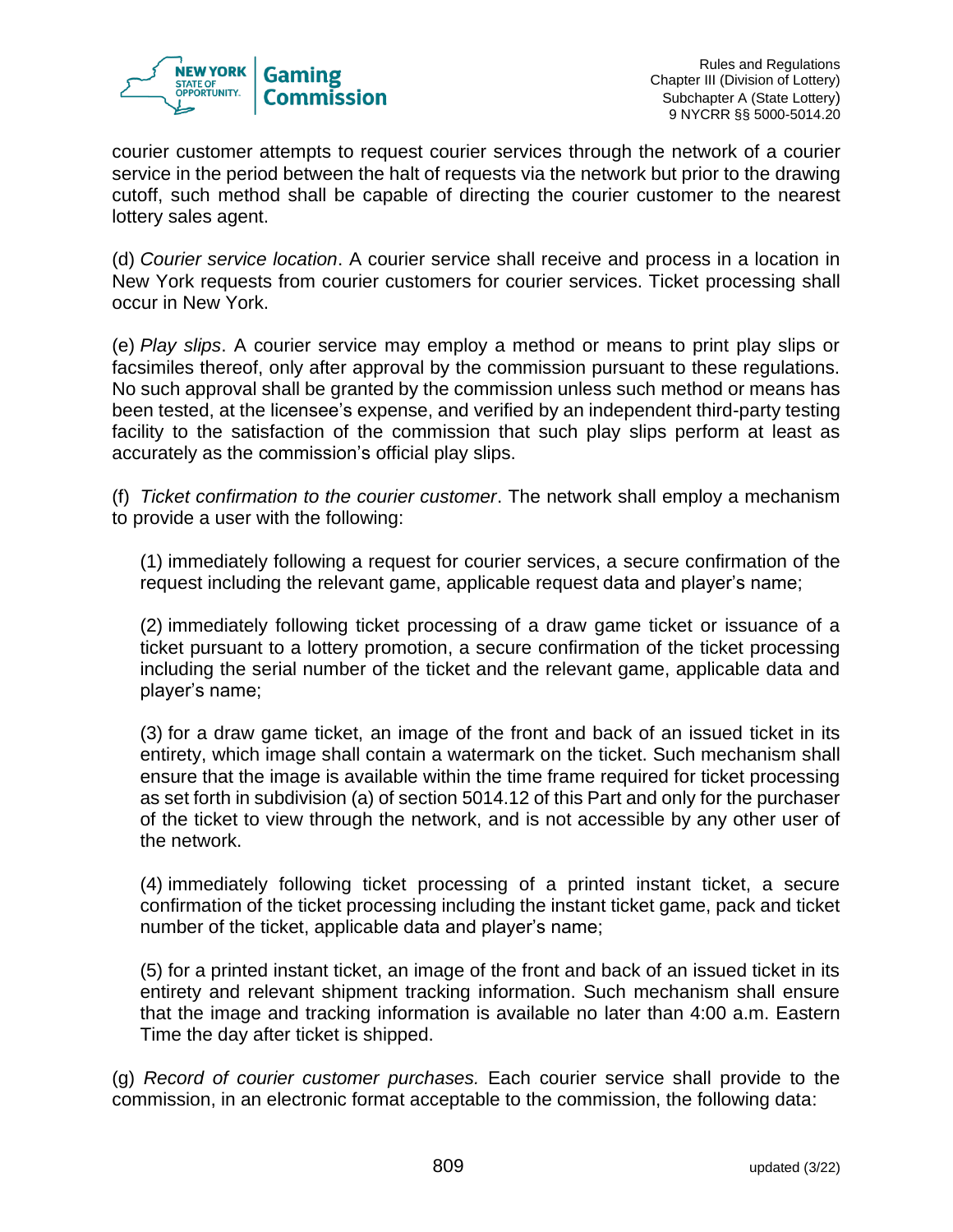

- (1) In regard to each drawing for which such courier service provides a ticket:
	- (i) lottery game;
	- (ii) drawing date and time;
	- (iii) full name of the courier customer as set forth in such customer's account;
	- (iv) customer account number;
	- (v) electronic mail address of the courier customer;
	- (vi) date the ticket was issued;
	- (vii) lottery transaction identification number for the purchase transaction;
	- (viii) location of the purchase; and
	- (ix) time of the purchase.

Such data shall be submitted to the commission no later than 15 minutes before the drawing to which such data relates. The provisions of such data to the commission does not constitute ticket processing and shall not be sufficient evidence of a purchased ticket. Ticket processing must occur pursuant to the requirements of section 5014.12 of this Part in order to generate a ticket that may be submitted for a prize claim.

(2) In regard to each instant game for which such courier service provides a printed ticket:

- (i) the name and game number of the instant lottery game;
- (ii) full name of the courier customer as set forth in such customer's account;
- (iii) customer account number;
- (iv) electronic mail address of the courier customer;
- (v) date the ticket was purchased;
- (vi) date the courier service shipped the ticket to the customer;
- (vii) location of the purchase; and
- (viii) time of the purchase.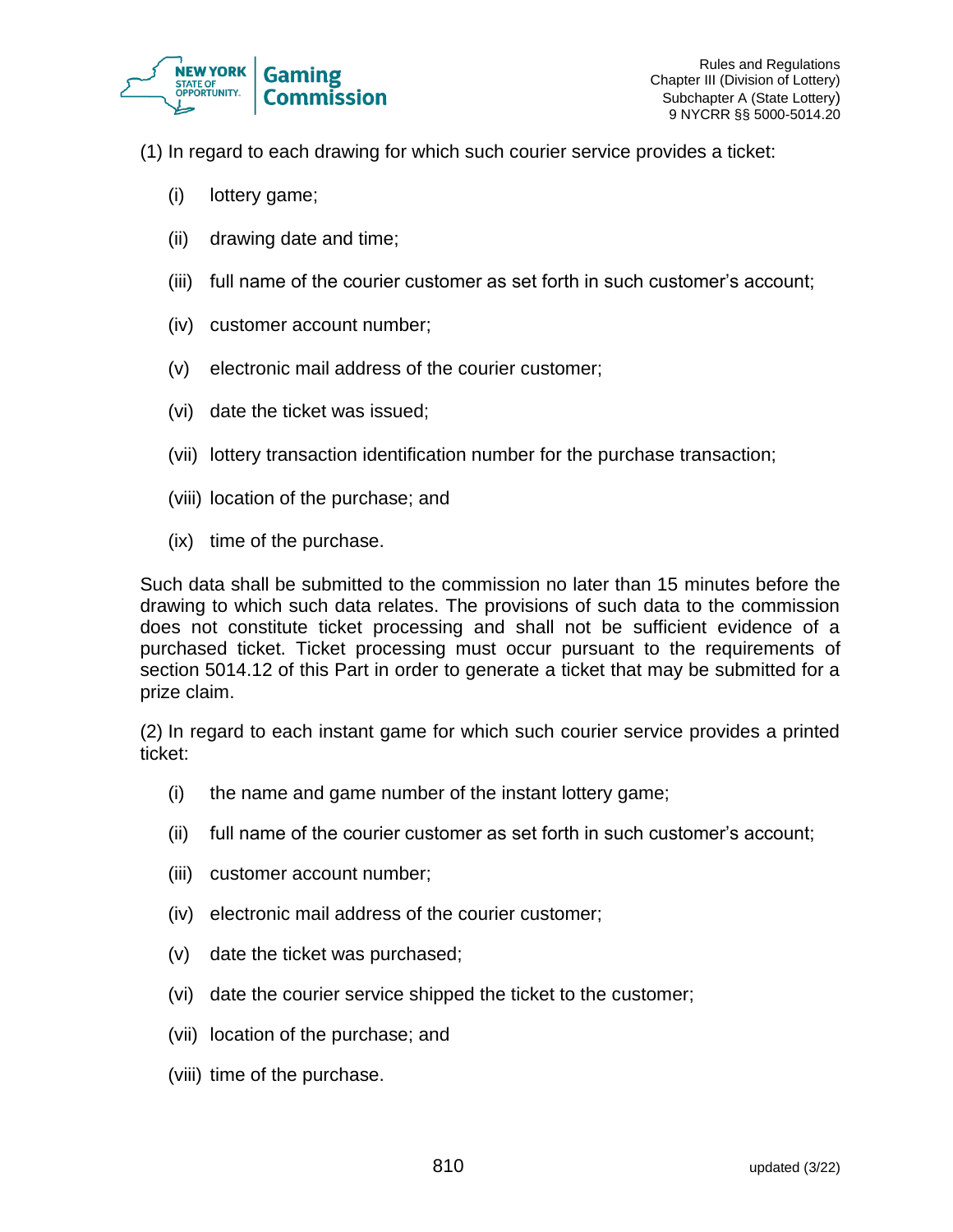

Such data shall be submitted to the commission daily, no later than 4:00 a.m. Eastern Time for the prior day's shipments. The provisions of such data to the commission does not constitute ticket processing and shall not be sufficient evidence of a purchased ticket. A prize claim shall present the printed instant ticket purchased from the lottery sales agent, which must meet the validation requirements set forth in section 5006.8 of this subchapter in order to claim the prize.

(h) *Incident notice*. A licensee shall report immediately all significant incidents related to the operation of such licensee's platform, either personally or by telephone, within one hour of the discovery of the incident, followed by a letter addressed to the lottery director of operations within 24 hours of the incident. At a minimum, the licensee shall provide a written report for each of the following types of events:

- (1) platform outages;
- (2) major communications failures;
- (3) significant operator errors;
- (4) out of balance conditions;
- (5) emergency software or hardware changes;
- (6) security violations;

(7) requests where purchase occurred as prescribed per regulations but either lottery or player purchase notification did not occur prior to a drawing;

(8) customer reports that the courier service delivered a bet ticket that failed to meet the validation requirements set forth in section 5003.2 of this subchapter, in the case of a draw game bet ticket, or in sections 5003.2 and 5006.8 of this subchapter, in the case of an instant lottery ticket;

(9) other conditions as defined by a memorandum of understanding;

(10) any situation that may cause the general public to become alarmed and/or that may damage the integrity or public image of the commission.

#### **§ 5014.8. Prevention of use by prohibited persons.**

(a) *Participation prohibited*. A courier service shall prevent the following persons from opening an account or placing a request for courier services through such licensee's network:

(1) persons under the age of 18;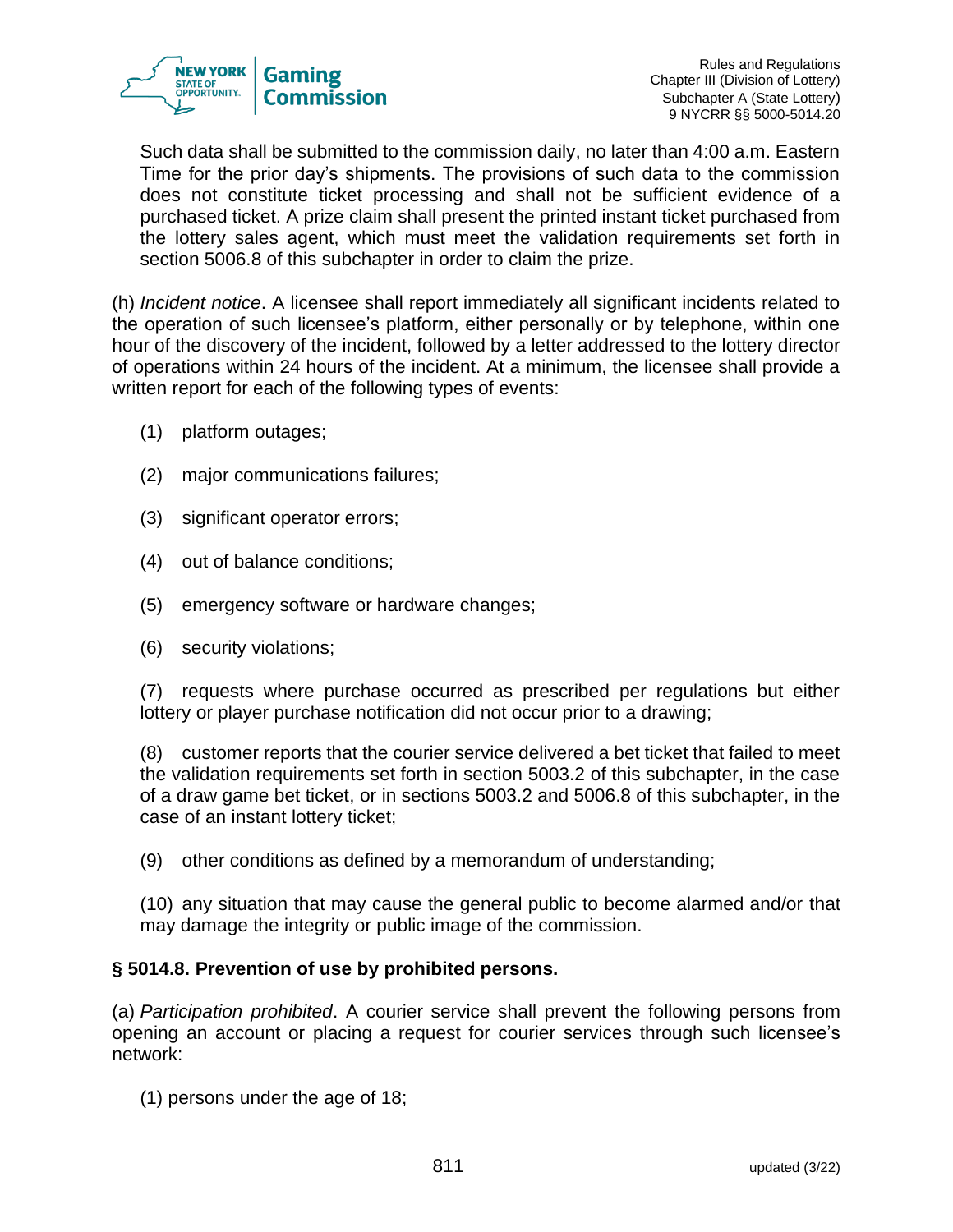

(2) employees, officers, directors or direct or indirect owners of such licensee;

(3) any spouse, child, brother, sister or parent residing as a member of the same household in the principal place of abode of any employee, officer, director or direct or indirect owner of such licensee; and

(4) any person identified on a restricted list the commission provides.

(b) *Procedures to prevent prohibited play*. A courier service shall submit for commission approval procedures to prevent prohibited players from placing a request for courier services through such licensee's network. A courier service shall implement any changes to such procedures as the commission may direct at any time.

(1) Such plan shall include the following, in regard to prevention of play by a minor:

(i) specification of parental controls procedures to allow parents and guardians to exclude persons under the age of 18 from placing a request for courier services through such licensee's network. The licensee shall explain what information is made available about the specific steps a parent or guardian may take to implement parental controls, including the toll-free number that a licensee shall provide for individuals seeking help in establishing such parental controls;

(ii) detailed explanation of the steps taken to prevent persons under the age of 18 from placing a request for courier services through such licensee's network. The licensee shall explain what types of native or third-party age verification procedures are implemented to verify that each person registering for an account with such licensee is not under the age of 18;

(iii) procedures used to identify and deactivate accounts created or used by persons under the age of 18 and to exclude such persons from all paid activity offered through such licensee's network;

 $(iv)$  verification that any account balance attributable to a person under the age of 18 shall be refunded, less any prizes already awarded, within no more than two business days of discovery that such account is attributable to such person. The licensee also shall explain how deposits will be refunded; and

(v) procedures to ensure that persons under the age of 18 do not receive promotional materials that relate to a licensee's network.

(2) Such plan shall include, in regard to verification of geolocation capabilities, procedures to ensure the network's ability to prevent requests for courier services by players not physically present in the state of New York at the time of such request.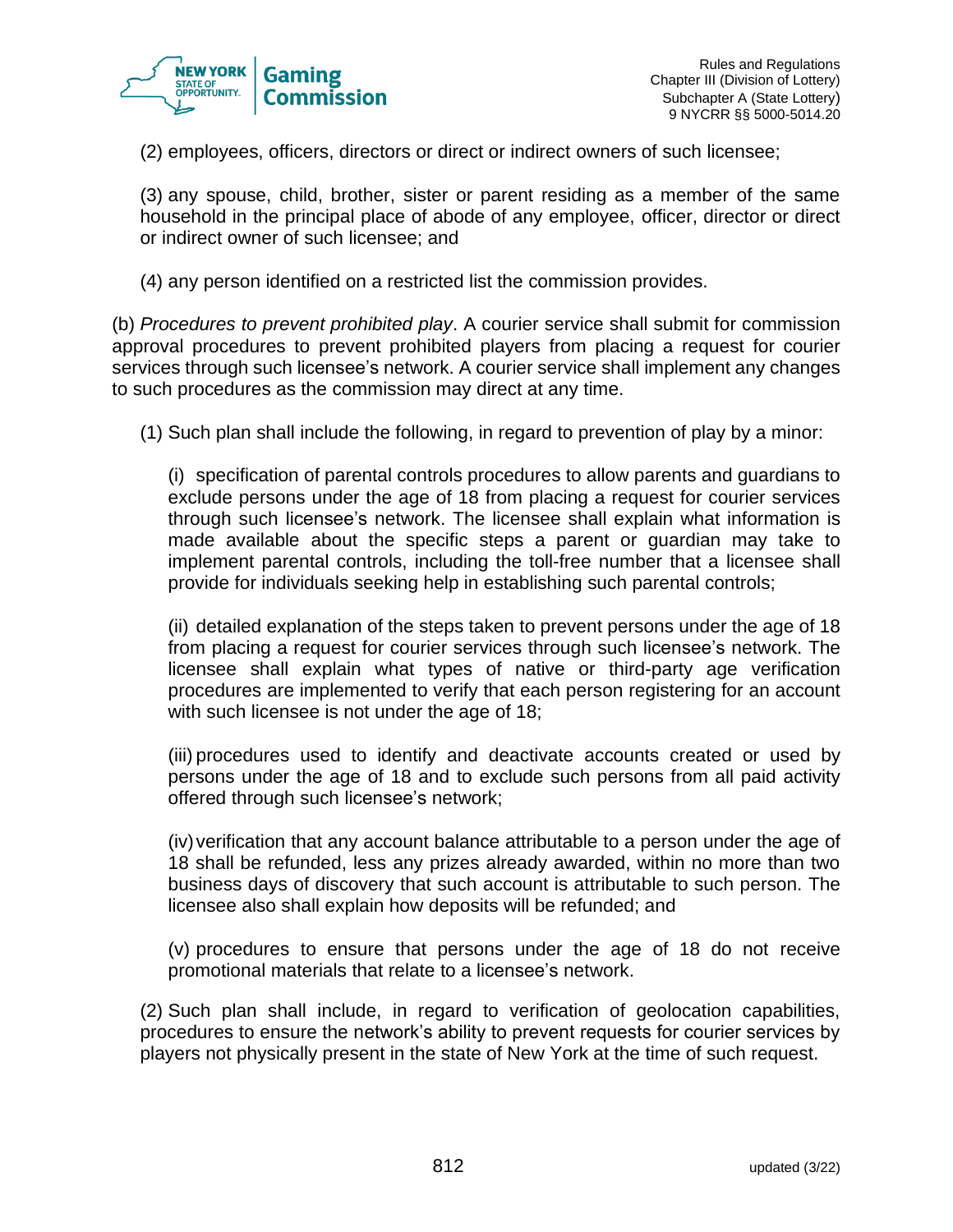

(c) *Required terms of use*. A courier service shall specify in the terms of use applicable to such licensee's network that each category of individuals identified in this section is prohibited from placing requests for courier services through such licensee's network.

(d) *Operator liability for violations*. A courier service shall be strictly liable for permitting any prohibited courier customer, as set forth in subdivision (a) of this section, to use such licensee's network. The commission shall consider, however, before imposing any penalty or sanction upon a licensee for a violation of this section, other than a mandatory penalty set forth in subdivision (e) of this section, any circumstances that such licensee presents in writing to the commission as mitigating factors for the commission's consideration, including, without limitation, good-faith reliance on false or misleading information provided by the prohibited person and good-faith compliance with appropriate internal controls designed to prevent play by a prohibited person.

(e) *Mandatory sanctions for allowing play by minors*. The commission shall penalize a courier service found to have allowed a minor to use such licensee's network as follows:

(1) for a first violation, a fine of \$5,000;

- (2) for a second violation within one year of a violation, a fine of \$20,000;
- (3) for a third violation within one year of a violation, a fine of \$25,000; and

(4) for a fourth violation or subsequent violation within one year of a violation, a fine of \$25,000 and such further action as the commission may deem appropriate, which may include, without limitation, the suspension or revocation of license.

# **§ 5014.9. Independent third-party testing.**

(a) *Testing required*. Prior to engaging in courier operations, each licensed courier service shall submit such interactive systems, equipment and/or related components to an independent testing laboratory approved by the commission to conduct such category of testing, at the licensee's expense.

(b) *Topics for testing*. An independent testing laboratory shall use technical standards, as approved in writing by the commission, for the testing, certification and/or verification of the following topics:

- (1) player account registration;
- (2) player account controls;
- (3) control program;
- (4) client software;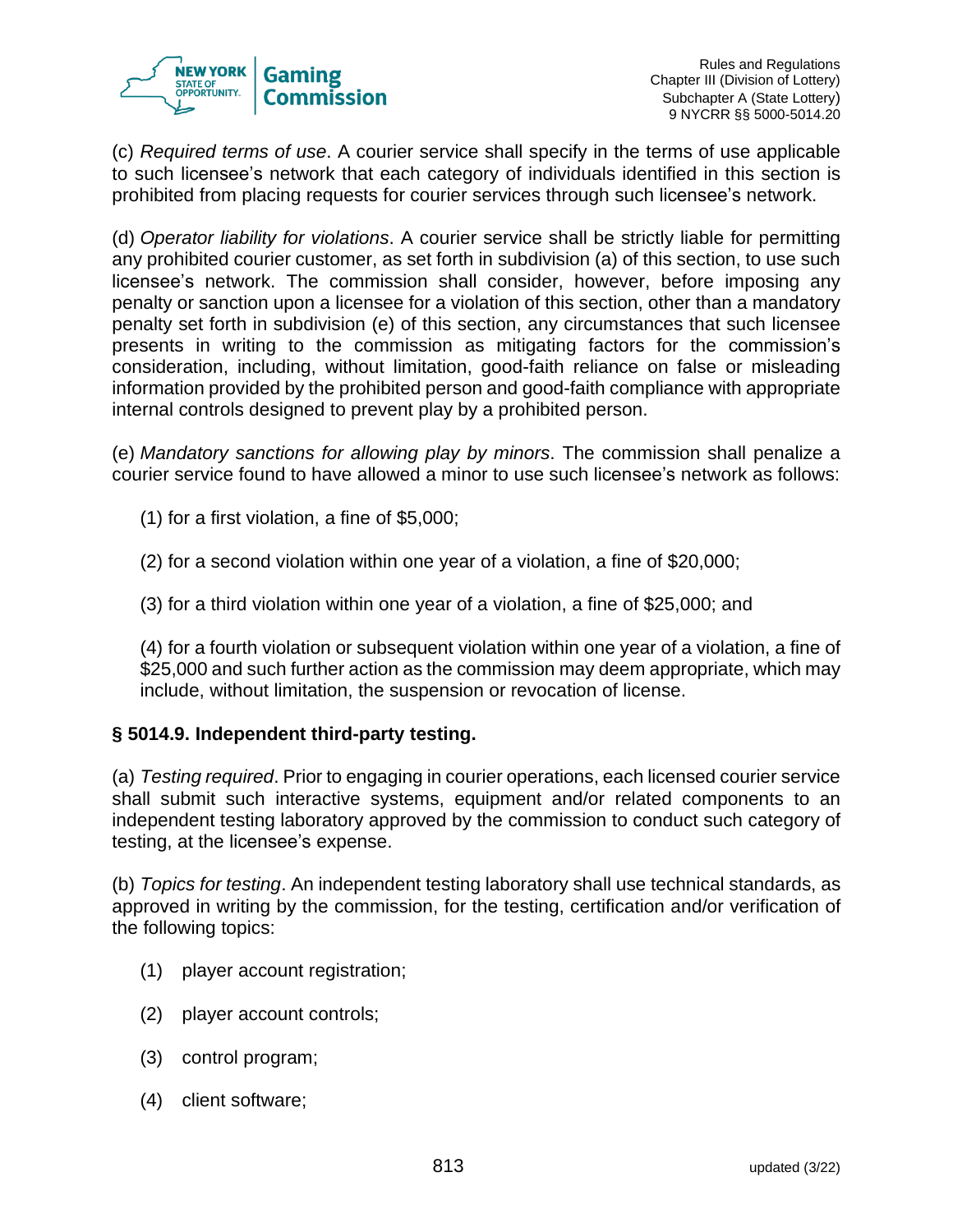

Rules and Regulations Chapter III (Division of Lottery) Subchapter A (State Lottery) 9 NYCRR §§ 5000-5014.20

- (5) gaming disable/enable;
- (6) shutdown and recovery;
- (7) malfunction;
- (8) geolocation;
- (9) advertising;
- (10) player loyalty programs;
- (11) reporting;
- (12) player interface;
- (13) game recall;
- (14) information security policy;
- (15) administrative controls;
- (16) technical controls;
- (17) physical and environmental controls; and
- (18) any other function or feature as required by the commission.

(c) *Independence of tester*. An independent testing laboratory shall adhere to the requirements for independence set forth in sections 5318.4 through 5318.6 of this title as if a courier service or any of the vendors of a courier service were a gaming facility licensee.

(d) *Waivers*. A courier service may submit a written request to the commission for a waiver for one or more of the requirements in this section. Any such request shall:

(1) include supporting documentation demonstrating how the courier service system, equipment or associated equipment for which the waiver has been requested will still meet operational integrity requirements; and

(2) be approved in writing by the commission.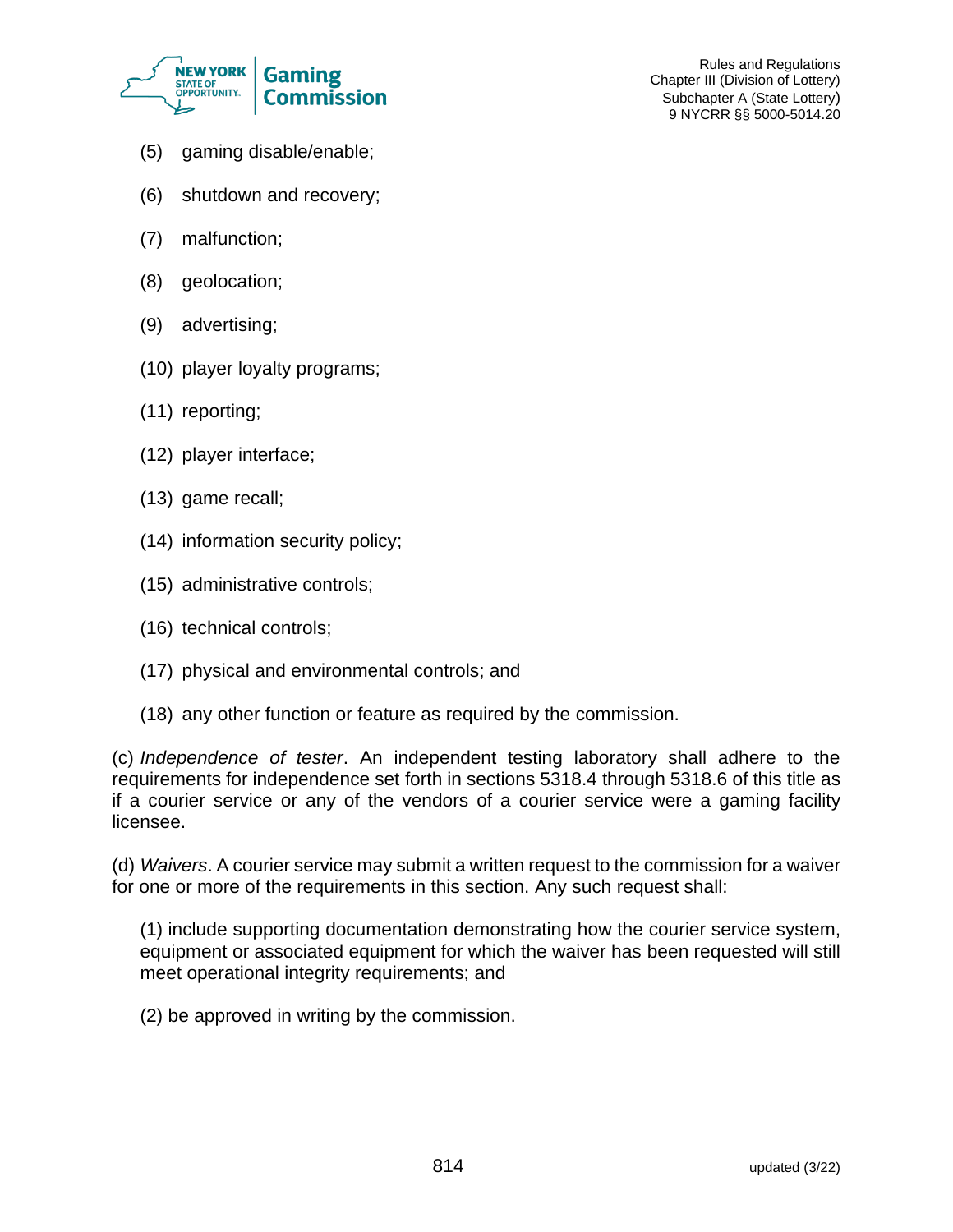

# **§ 5014.10. Courier customer accounts.**

(a) *Establishment of account*. Prior to placing a request for courier services through a network, a courier customer shall establish an account with the licensee operating such network.

(b) *Limitation on number of accounts*. A courier service shall establish controls to ensure that no courier customer is able to establish more than one courier customer account with such courier service. Each such account shall be non-transferable and unique to the courier customer who established the account.

(c) *Funding of accounts*. A courier customer account may be funded through the use of a courier customer's credit or debit card; promotional or other credit issued by the licensee, or such other method as the commission may approve.

(d) *Trust account for courier customer funds*. Each courier service shall establish and maintain a trust account or trust accounts in national or State chartered banking institutions with balances sufficient to pay all money deposited by or on behalf of courier customers for the purchase of tickets, including all courier customer prizes. All prizes collected on behalf of courier customers shall be placed promptly in such trust account or accounts. Monies may be withdrawn from such trust account or accounts for no purpose other than to transfer a courier customer's funds to such courier customer, purchase courier services through the network as requested by such courier customer or as otherwise may be provided by the Abandoned Property Law. A courier service shall make available within five business days funds a courier customer requests to withdraw from such courier customer's account. A courier service shall make available to the commission any documents the commission requests in order to monitor compliance with this section.

(e) *Approval required to sell or provide courier customer data*. No courier service may sell or provide to another person or entity courier customer information or data on purchasers of courier services.

(f) *Abandoned property*. Each courier service shall remit all funds in abandoned customer accounts of courier customers as may be required by Abandoned Property Law section 1315. Unclaimed and abandoned prize money is governed by Tax Law section 1614.

# **§ 5014.11. Ticket sale occurrence.**

(a) *Receipt is not a ticket*. No courier customer request for courier service and no receipt or acknowledgment of any such request constitutes evidence of a validly issued lottery ticket. A ticket, in order to be a validly issued ticket, shall be generated by a lottery terminal authorized by the commission or be a printed instant ticket produced by the commission for sale. A ticket is not deemed validly issued when a request for purchase is made of a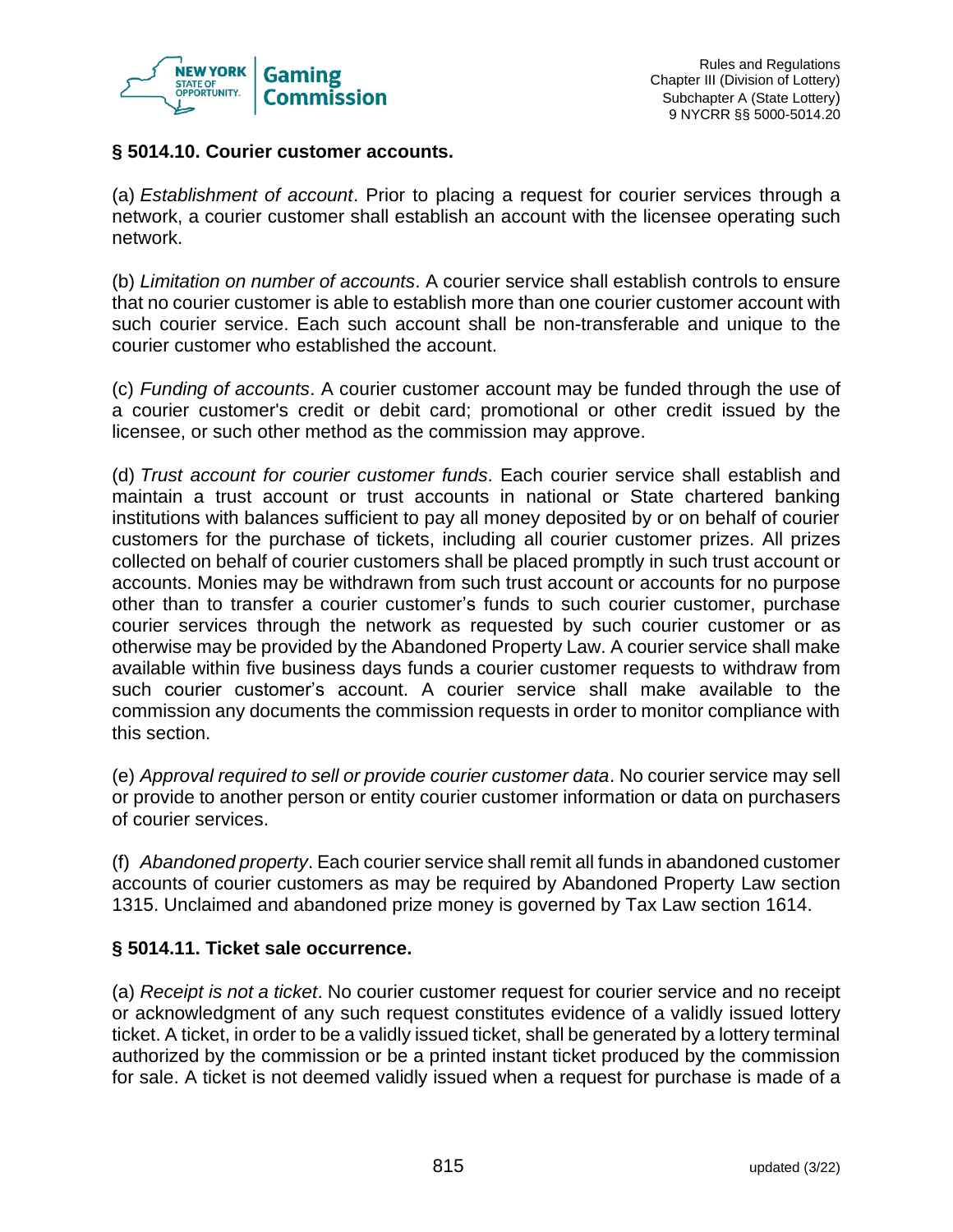

courier service, when such a request is acknowledged or when a courier customer makes a payment to a courier service.

(b) *Required disclosures to courier customers.* A courier service shall disclose prominently on such licensee's network:

(1) text of subdivision (a) of this section;

(2) the text of subdivision (c) of section 5004.9 of this subchapter;

(3) the text of section 5006.6 of this subchapter;

(4) a warning to customers to take care to ensure the safekeeping of lottery tickets and not to risk claim complications by disseminating images of purchased tickets;

(5) that the commission is not responsible for the courier service's failure to deliver or delay in delivering any lottery ticket to a courier customer; and

(6) that the commission is not responsible for any acts, omissions or errors a courier service may make that cause a lottery ticket to fail to meet the commission's ticket validation requirements.

#### **§ 5014.12. Courier service fulfillment.**

(a) *Time requirements.*

(1) Completion of ticket processing. For each request for courier services through a network placed during normal business hours, a courier service shall complete ticket processing by:

(i) the sooner of 30 minutes before the relevant drawing cutoff or within 24 hours of the placement of the request, for a draw game ticket; or

(ii) within 24 hours of the placement of the request, for an instant lottery game ticket available for sale by a lottery sales agent.

(2) Cutoff for accepting requests for a draw game ticket. A courier service shall cease accepting requests for courier services for a draw game ticket no more than two hours and no less than a time period prior to the drawing cutoff, as specified by the commission. A platform shall provide a message to all courier customers who attempt to place requests after the drawing cutoff but prior to the drawing, informing such courier customers that the ticket purchase associated with the request will be fulfilled for the next available drawing, unless such courier customer chooses to cancel the request.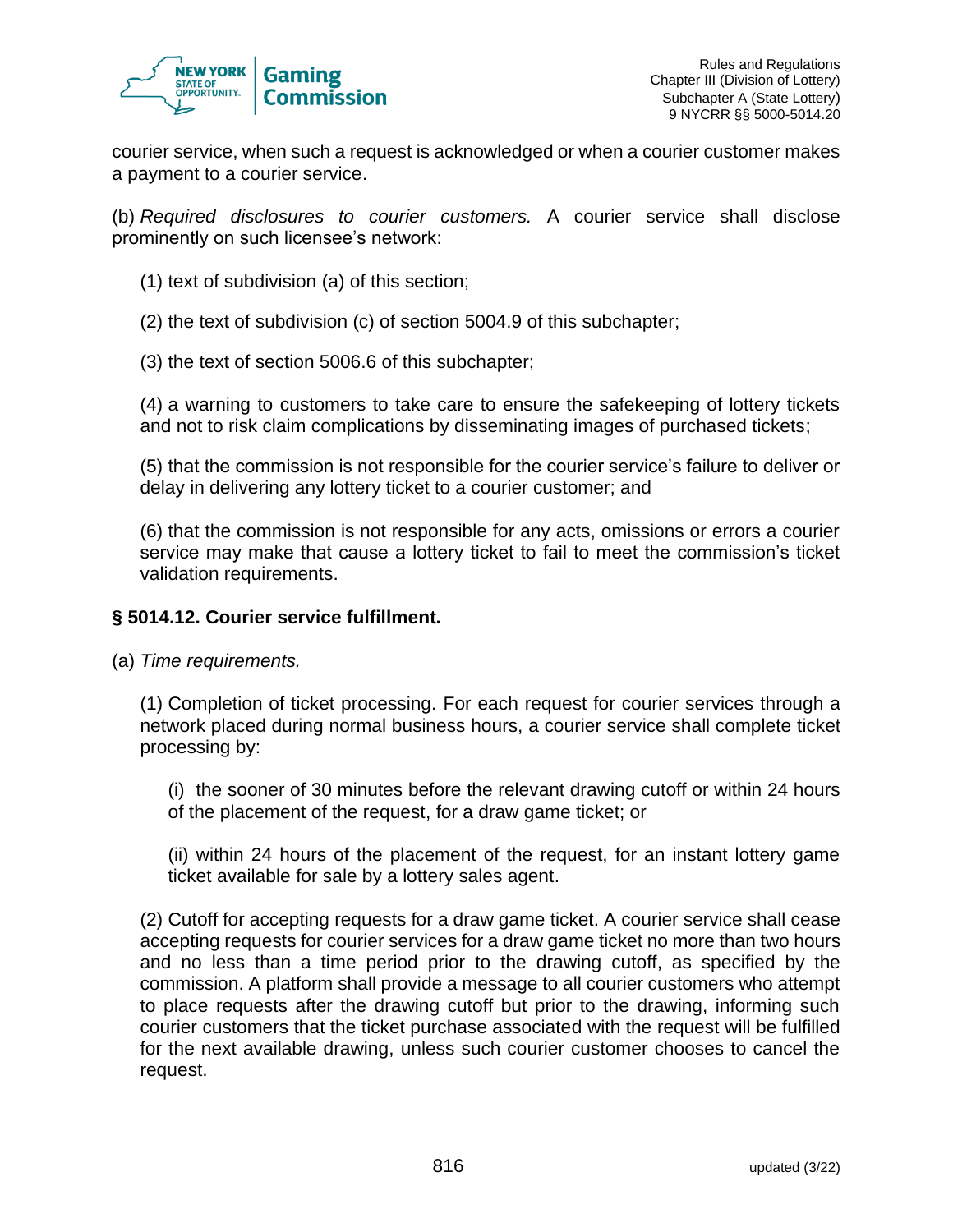

(3) Cutoff for accepting requests for an instant lottery game ticket. A courier service shall not accept a request for courier services for an instant lottery game ticket after the announced end of the game relating to such ticket.

(4) A courier service shall not accept a request to purchase an instant game ticket that is not available for sale to the public by a lottery sales agent at the time such request is made.

(b) *Required cancellation.* A network shall cancel a request for courier services automatically, notify the courier customer and refund any payment, including any courier customer fee, in the event ticket processing is not complete prior to:

- (1) the drawing cutoff, for a draw game ticket; or
- (2) the announced end of the game, for an instant lottery game ticket.

(c) *Purchase of multi-drawing lottery tickets.* A courier service may offer to purchase on behalf of a courier customer multi-draw tickets only to the extent that such tickets would be permitted to be purchased by a lottery customer directly from a lottery sales agent.

(d) *Ticket processing*. Each courier service shall accomplish all ticket processing requirements for each ticket issued on behalf of a courier customer. Each ticket purchased or obtained pursuant to a lottery promotion by a courier service on behalf of a courier customer shall represent the unique, individualized transaction of the courier customer on whose behalf the ticket was issued.

(e) *Storage of tickets*. Each courier service shall store each physical draw game ticket purchased on behalf of a courier customer securely in a safe or vault with a minimum fire rating of Class 150-1 Hour issued by Underwriter Laboratories Inc., or such equivalent rating approved by the commission. The premises housing such safe or vault shall be protected by a burglary alarm system with 24-hour central station monitoring.

(f) *Retention requirements*. Each courier service shall retain each draw game ticket issued for a courier customer until at least 90 days have passed from the expiration of the applicable period in which a prize claim validly may be made to the commission in regard to such ticket. In the event of a required cancellation pursuant to subdivision (b) of this section, the courier service shall destroy, prior to the drawing cutoff, the bet ticket for which ticket processing had not been completed and shall notify the commission within 24 hours of such action, providing in such notice the information set forth in paragraph (1) of subdivision (g) of section 5014.7 of this Part with respect to such ticket.

(g) *Instant lottery game tickets*. A courier service shall deliver each printed instant lottery game ticket to the courier customer who requested and paid for the purchase of such ticket. The commission shall not be responsible for any acts, omissions or errors a courier service may make in revealing an instant ticket's prize symbols or validation data or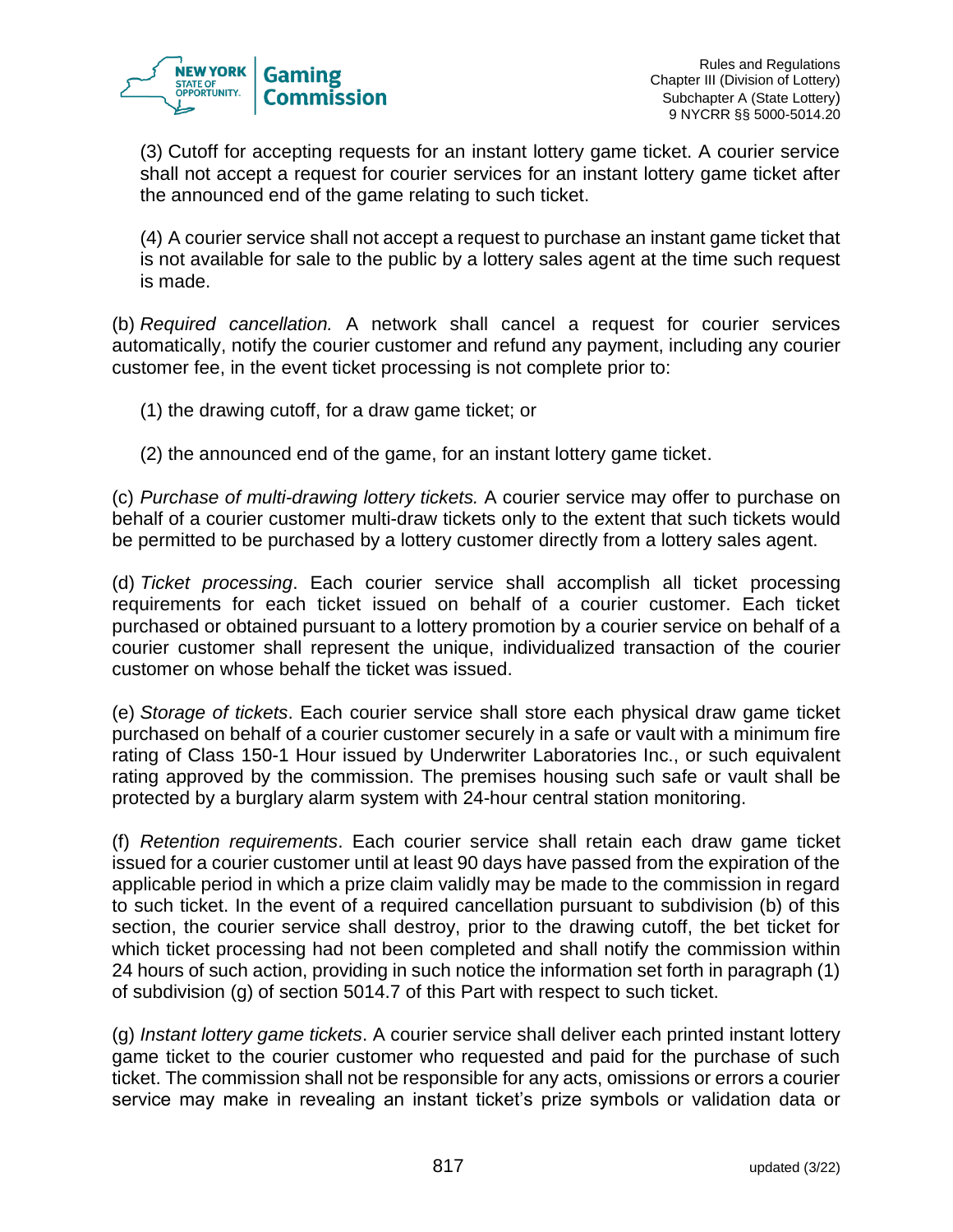

anything else that may cause such ticket to fail to meet the validation requirements set forth in sections 5003.2 or 5006.8 of this subchapter. The commission shall not pay any prize on an instant lottery game ticket that does not meet the validation requirements set forth in sections 5003.2 or 5006.8 of this subchapter.

# **§ 5014.13. Ticket ownership.**

A courier service that purchases a lottery ticket on instruction from a courier customer holds such ticket in trust for such courier customer and acquires no ownership interest in such ticket. Notwithstanding such lack of ownership, a courier service may destroy a draw game lottery ticket so long as such courier service complies with the retention requirements set forth in subdivision (f) of section 5014.12 of this chapter.

# **§ 5014.14. Notification of and payment of prizewinners in draw games.**

(a) *Notification*. A licensee shall notify a courier customer on whose behalf such licensee has purchased a winning draw game ticket of the amount of the prize within one hour of the commission's publication of the winning numbers and prize amounts. Such notification shall be made electronically through the network, secure electronic mail or other method approved by the commission. If the prize is more than \$600, the licensee shall also notify the commission promptly of the identity of the prizewinner, the prize amount, the type of game, the date of the drawing and, for a draw game conducted more than once per day, the time of the drawing.

(b) *Draw game prizes at or below threshold*. For a draw game prize of \$600 or less, a courier service shall validate the winning ticket and redeem the prize on behalf of the courier customer. Such prize amount shall be disbursed to the courier customer by crediting the courier customer's account, direct deposit to the courier customer's bank account, redeemed for cash or by other means approved by the commission.

(c) *Draw game prizes above threshold*.

(1) For a draw game prize of more than \$600, a courier service shall deliver the physical winning ticket to the courier customer.

(2) A courier service shall provide electronically a courier customer who is a draw game prizewinner with a digitally completed claim form, tax withholding form and any other documentation required to redeem such prize, which the courier customer may use to claim the prize.

(3) A courier service shall provide the commission with all information the commission may request in regard to a prize of more than \$600.

(4) In all respects, payment of such draw game prize shall be in accordance with Part 5002 of this subchapter.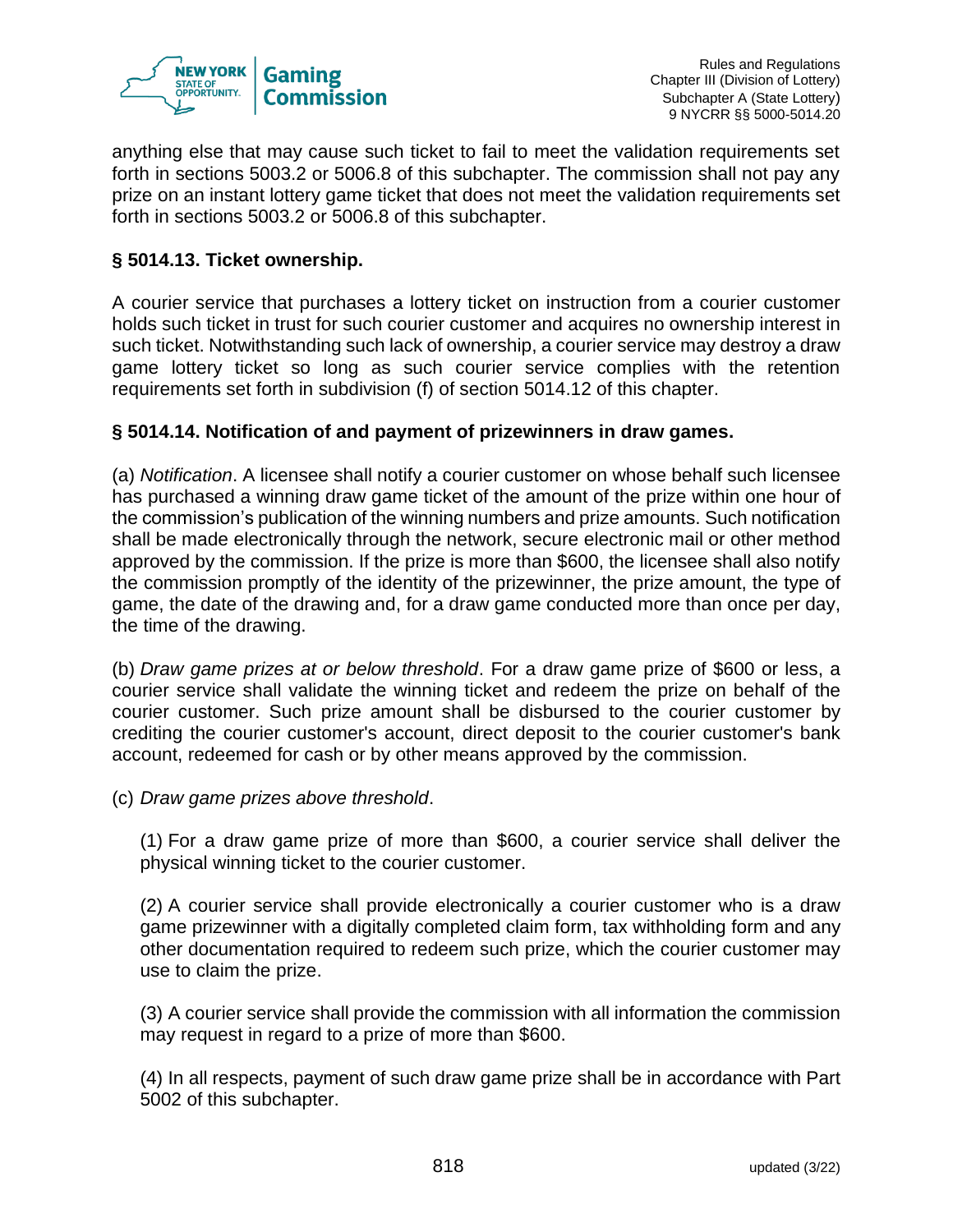

(5) The commission shall not be responsible for any acts, omissions or errors a courier service may make that cause a draw game bet ticket to fail to meet the validation requirements set forth in section 5003.2 of this subchapter. The commission shall not pay any prize on a draw game bet ticket that does not meet the validation requirements set forth in section 5003.2 of this subchapter.

(d) *Printing prizewinner name on ticket*. Within a reasonable time after notifying a courier customer of winning a draw game prize of more than \$600, a courier service shall print the prizewinner's full name, as set forth in such prizewinner's account, on the back of the draw game ticket.

# **§ 5014.15. Audit and financial controls.**

(a) *Financial statements*.

(1) A courier service shall provide annually to the commission, no later than 120 days following the end of such licensee's fiscal year, financial statements audited in accordance with generally accepted auditing standards, unless the commission, in writing, waives such requirement. The commission may require additional financial information in a format the commission prescribes. The preparation of annual or other financial statements shall be at the sole expense of the licensee.

(2) In addition to the licensee's audited financial statements, each courier service shall submit a copy of the management letter prepared by the independent certified public accountant that lists any internal control or operational weaknesses noted during the financial statement audit and recommendations for improvement. The licensee shall prepare a response to the issues outlined in the management letter that describes any corrective actions taken or planned to be taken and include a copy of this response with its submission to the commission.

(3) If a courier service or any of its affiliates is publicly held, such licensee or affiliate shall make available and provide, to the commission, written notice of any report, including, without limitation, forms S-1, 8-K, 10-Q, 10-K, proxy or information statements, and all registration statements required to be filed by such licensee or affiliates with the United States Securities and Exchange Commission or other domestic or foreign securities regulatory agency, at the time of filing with such agency.

(4) The commission has the authority to conduct, or to have conducted at a licensee's expense, an audit or review of any of such licensee's financial controls and records.

(b) A*nti-money laundering*. A courier service shall submit to the commission by April 15th of each year an anti-money laundering compliance finding statement on a form issued by the commission and duly executed by the licensee's designated anti-money laundering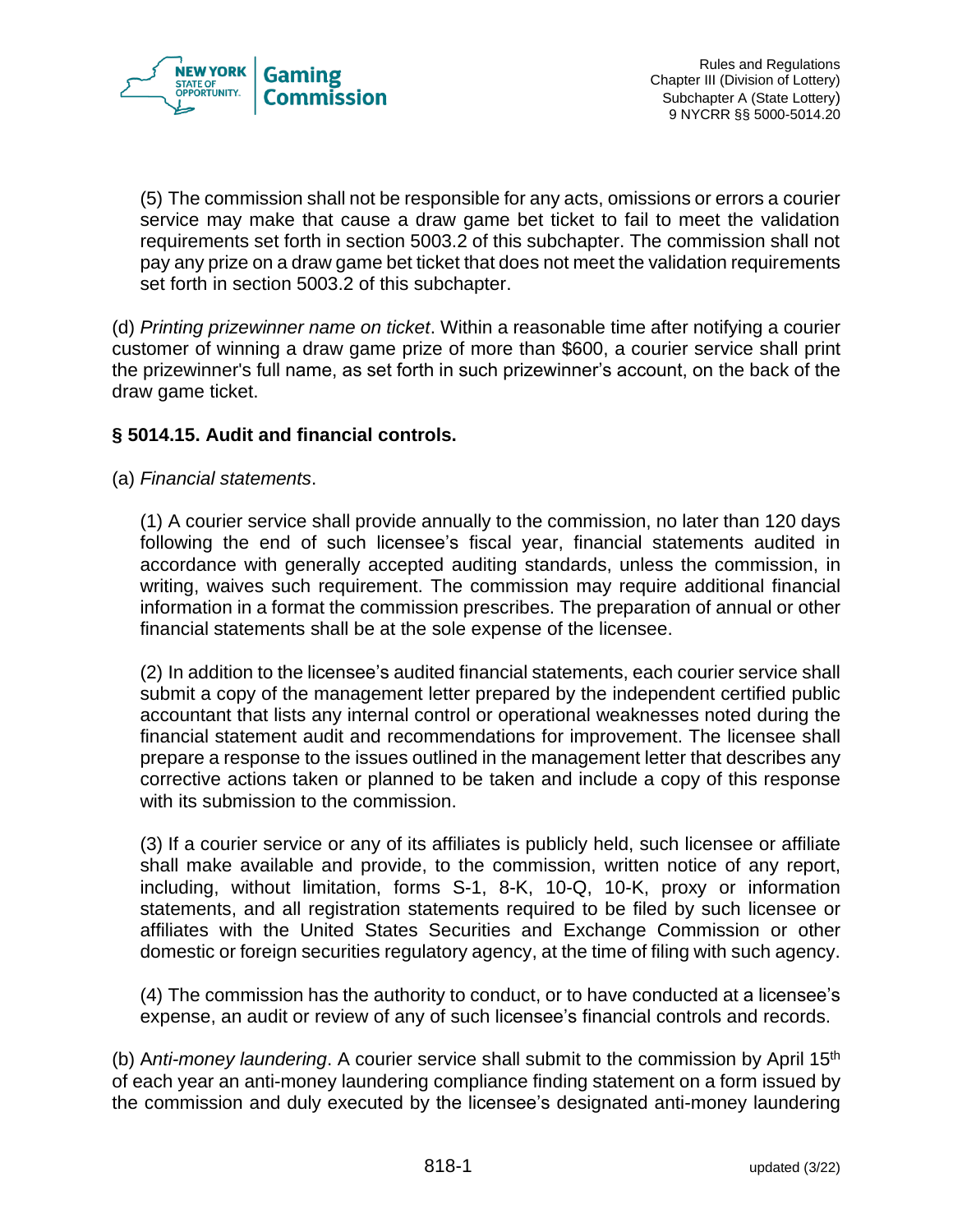

compliance officer. A courier service shall implement anti-money laundering procedures that shall, at a minimum:

(1) establish a system of internal policies, procedures and controls to assess antimoney-laundering-related risks present within its business, considering, among other things, play volume and character, range of financial services offered, characteristics of certain games, contestant behaviors and contestant characteristics;

(2) designate an anti-money laundering compliance officer and file the name of such officer with the commission, updating such filing as may be necessary to maintain a current and accurate record at the commission;

(3) conduct an internal and/or external independent audit to test for compliance and provide copies to the commission;

(4) train appropriate employees in reportable currency transactions and identifying unusual or suspicious transactions;

(5) assign an individual or group of individuals to be responsible for day-to-day compliance; and

(6) employ the use of automated programs to aid in assuring compliance when automated processing systems are in use.

# **§ 5014.16. Internal Controls.**

Each courier service shall submit to the commission for approval a written description of its initial system of internal controls prior to the start of operations. Such system of internal controls shall demonstrate to the satisfaction of the commission that such courier service has adequate controls in place to address data security, responsiveness to cybersecurity events to mitigate any negative events, recovery from cybersecurity events and restoration of normal operations and services, risk assessment and mitigation, training, access controls and identity management, systems operations and availability concerns, courier customer data privacy, incident response, disaster recovery, document retention and any other control issue the commission may identify.

# **§ 5014.17. Advertising and marketing.**

(a) *Promotions in general*. A network shall offer any promotion, discount or other marketing feature authorized by the commission and offered by lottery sales agents licensed in accordance with Part 5001 of this subchapter. In addition, a courier service may offer to courier customers, at such licensee's own expense, any promotion, discount

or other marketing feature not inconsistent with this subchapter. The commission may order a licensee to cease any promotion that the commission deems to be not in the best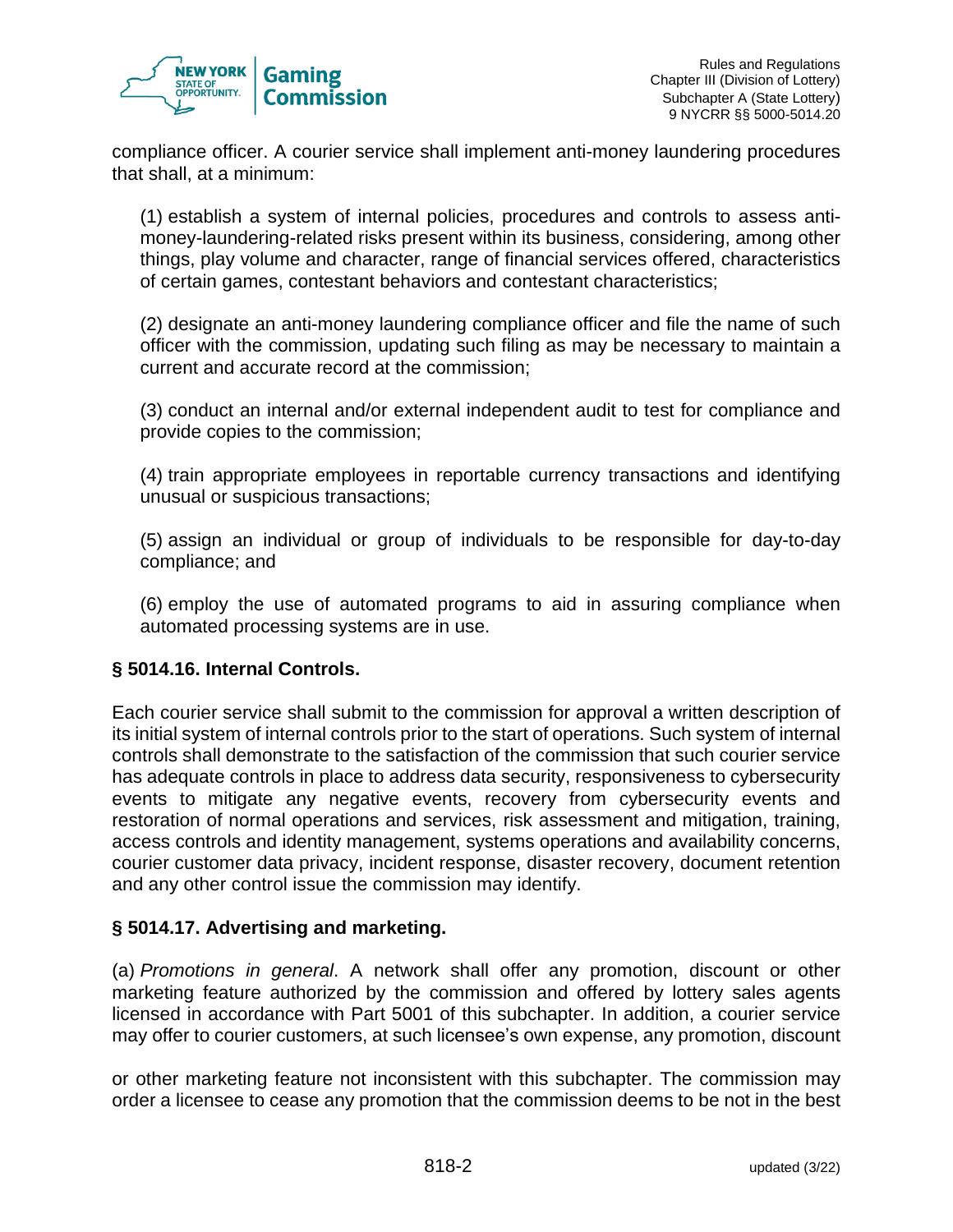

interests of the lottery program, in the discretion of the commission. Each licensee shall provide to each courier customer each promotional benefit to which such courier customer is entitled and shall in no case retain for such licensee's benefit any promotional benefit intended for a lottery player.

(b) *Promotions at lottery sales agents*. A network shall be capable of promoting lottery games that may be available only at lottery sales agent locations, including advertising new instant games, as the commission may direct.

(c) *Commission website*. A network shall provide links to lottery web pages as the commission may direct from time to time.

(d) *Approval of announcements.* No courier service may make any announcement of a prizewinner, whether live or through any media, without the prior written approval of the commission.

# **§ 5014.18. Courier customer complaints.**

Each courier service shall maintain for a period of two years a record of each courier customer complaint, the inquiry or investigation undertaken by the licensee, action taken by the licensee to resolve the complaint and the final disposition of the complaint. Such records shall contain the original or copies of the complaint, all written communications between the licensee and the complainant, all documents or telephone recordings created in connection with a complaint and any documentation provided to the courier customer by the licensee. Such courier customer complaint records shall include:

- (a) the name and address of the complainant;
- (b) the purpose of the complaint;
- (c) the date the complaint was received by the courier service;
- (d) the complaint denial whenever a complaint is denied; and

(e) any additional information used by the courier service in determining how to resolve the complaint.

The courier service shall also maintain a permanent record summarizing the number and nature of consumer complaints and the resolution or outcome of such complaints.

#### **§ 5014.19. Fees.**

(a) *Service charges*. The commission may grant approval to a courier service to charge courier customers a reasonable service charge per request for courier services, and not